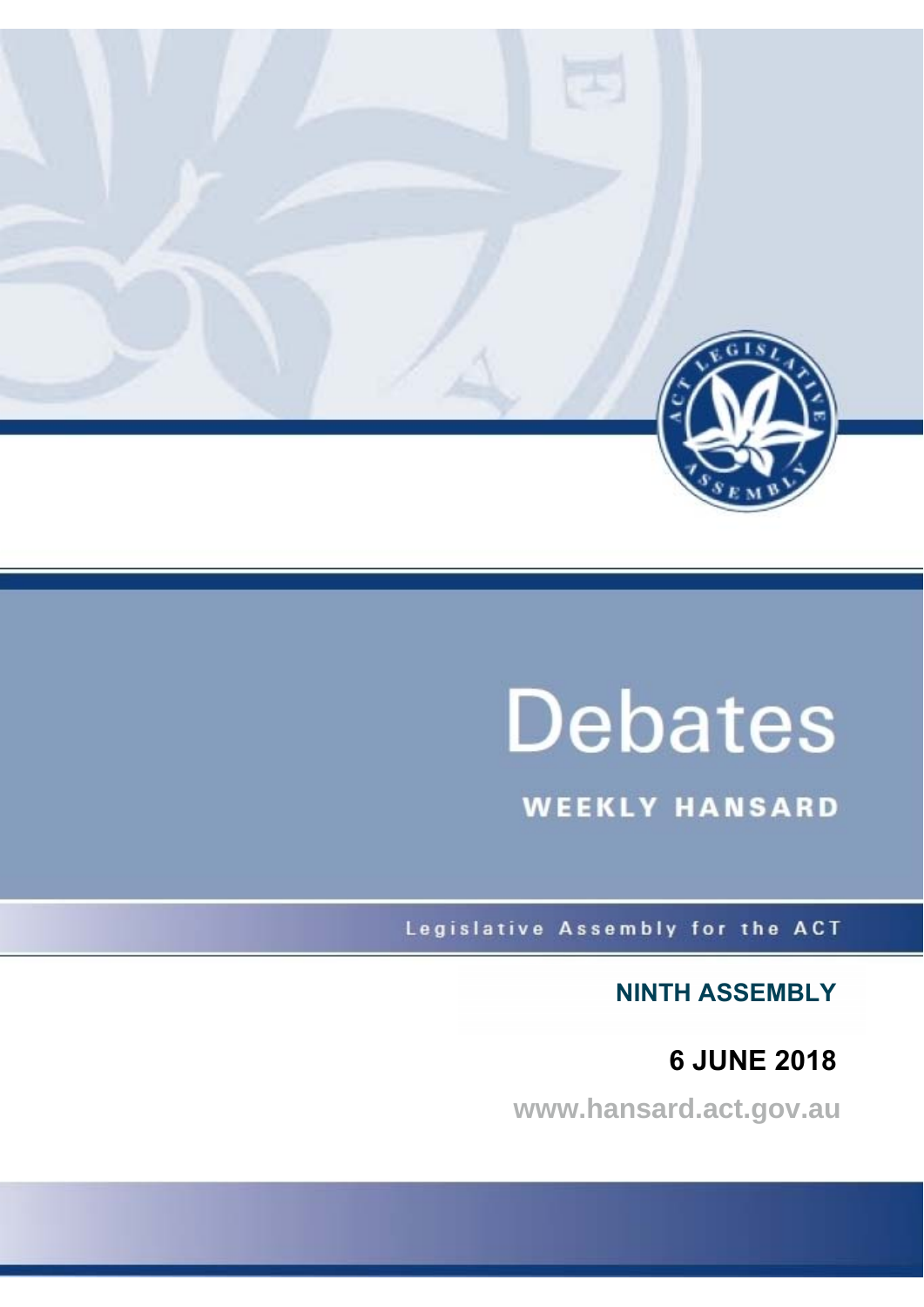## **[Wednesday, 6 June 2018](#page-2-0)**

| Questions without notice:                                               |  |
|-------------------------------------------------------------------------|--|
|                                                                         |  |
|                                                                         |  |
|                                                                         |  |
|                                                                         |  |
|                                                                         |  |
|                                                                         |  |
|                                                                         |  |
|                                                                         |  |
|                                                                         |  |
|                                                                         |  |
|                                                                         |  |
|                                                                         |  |
|                                                                         |  |
|                                                                         |  |
|                                                                         |  |
|                                                                         |  |
|                                                                         |  |
|                                                                         |  |
|                                                                         |  |
| ACT Children and Young People Death Review Committee—annual report 2096 |  |
|                                                                         |  |
|                                                                         |  |
|                                                                         |  |
|                                                                         |  |
| Adjournment:                                                            |  |
|                                                                         |  |
|                                                                         |  |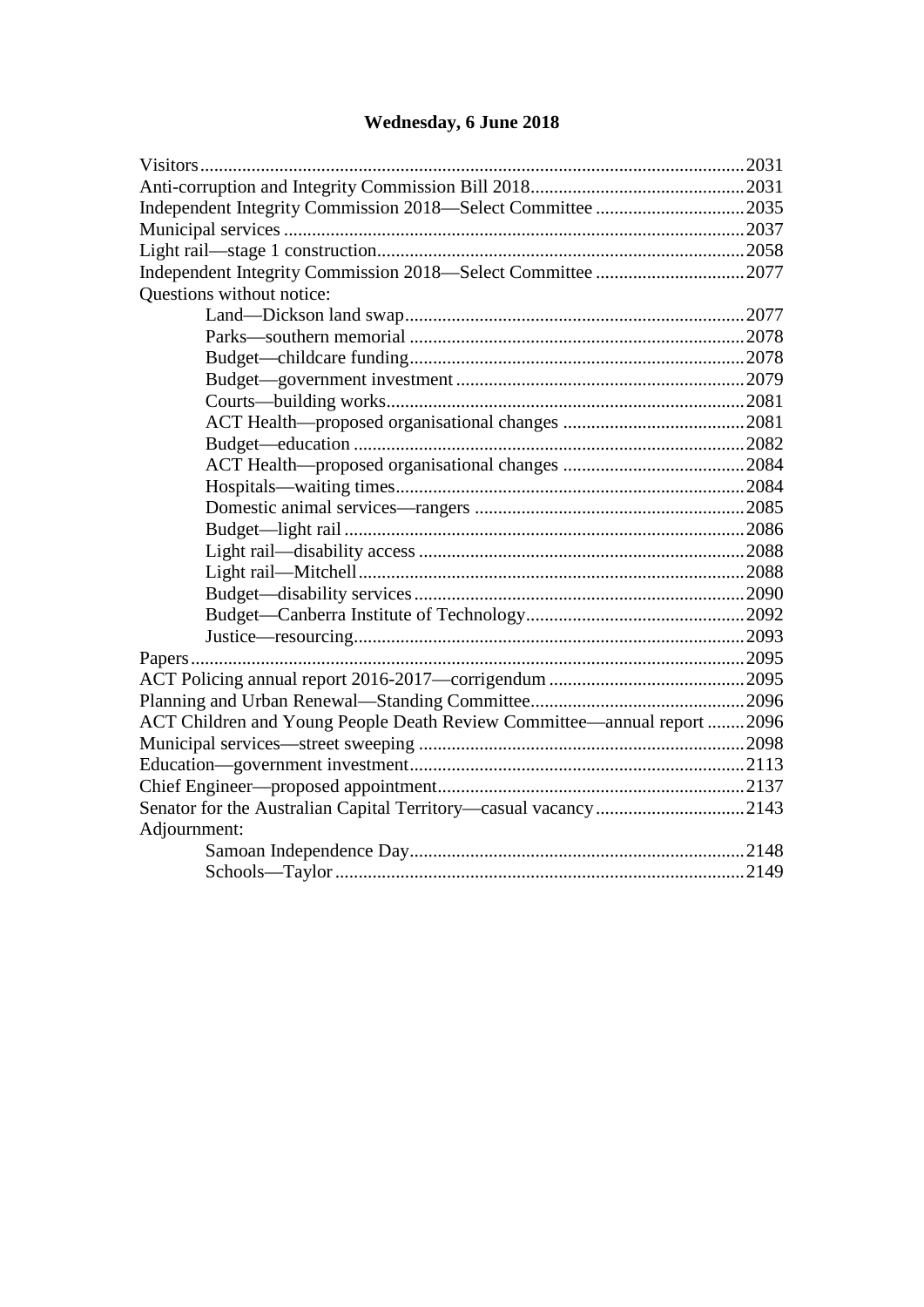## <span id="page-2-0"></span>**Wednesday, 6 June 2018**

**MADAM SPEAKER** (Ms J Burch) took the chair at 10 am, made a formal recognition that the Assembly was meeting on the lands of the traditional custodians, and asked members to stand in silence and pray or reflect on their responsibilities to the people of the Australian Capital Territory.

### <span id="page-2-1"></span>**Visitors**

**MADAM SPEAKER**: Members, before I call the Clerk, it is worth acknowledging the schoolchildren in the Assembly today. Holy Trinity Primary School, welcome to the Assembly.

## <span id="page-2-2"></span>**Anti-corruption and Integrity Commission Bill 2018**

**Mr Coe**, pursuant to notice, presented the bill and its explanatory statement.

Title read by Clerk.

**MR COE** (Yerrabi—Leader of the Opposition) (10.02): I move:

That this bill be agreed to in principle.

I am pleased to table this significant piece of legislation which again emphasises the Canberra Liberals' commitment to integrity in the ACT. Canberra needs an anti-corruption and integrity commission. Whether it be actual or perceived corruption, there is no doubt that there are concerns in our community. Whilst these concerns may not be as widespread as those we have seen in other jurisdictions in the past, we must not be complacent and we must accept that where there is power and money, there must be integrity.

Whilst other commissions have had problems with oversight and prioritisation, I believe we can get the balance here right in the ACT. Of course, in the lead-up to the 2016 election, the Liberals, Greens and Labor all agreed that Canberra needed and should get an anti-corruption commission.

The Select Committee on an Independent Integrity Commission was established on 15 December 2016 to "inquire into the most effective and efficient model of an independent integrity commission for the ACT". The committee unanimously recommended that:

… the ACT Government establish a standing ACT independent integrity body to investigate corruption in public administration and strengthen public confidence in government integrity.

The final report of the committee was presented to the Assembly on 31 October last year. It contained 79 recommendations relating to jurisdictional matters, relationships with other integrity stakeholders, the power to hold public meetings, accountability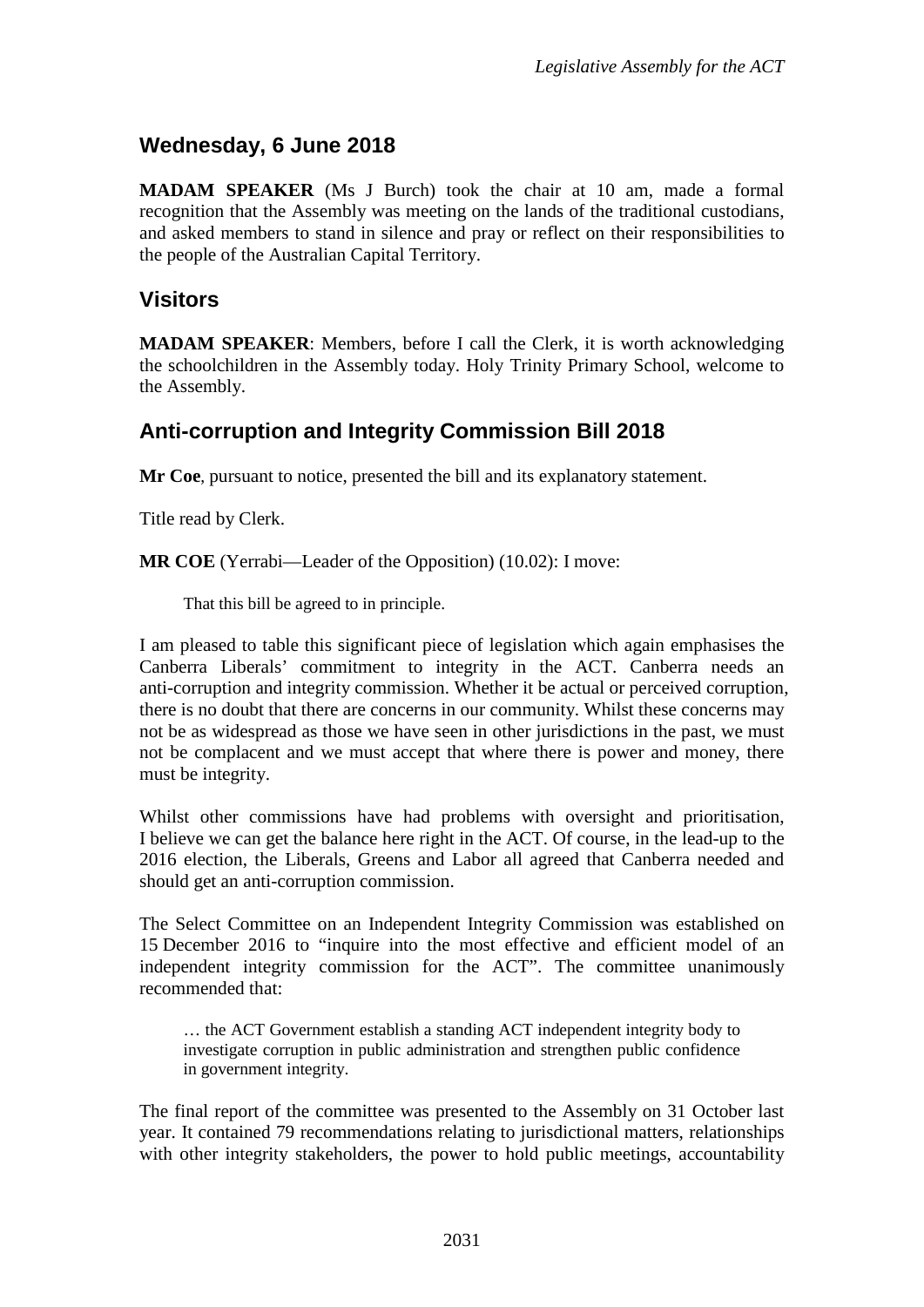and independence, staffing and resourcing requirements, application of other legislation and, of course, other matters.

The government response agreed, or agreed in part, to 25 recommendations, agreed in principle to 11 recommendations, and noted 43 recommendations. The government also indicated that the time frame for the establishment of the integrity body would be delayed.

The Anti-corruption and Integrity Commission Bill 2018 has been drafted to give effect to 76 recommendations made by the committee. The three remaining recommendations cannot be met through legislation. They are recommendation 3, which will be fulfilled through a motion to refer the bill to a select committee; recommendations that require the ACT government to seek advice on potential amendments to the Criminal Code 2002; and recommendation 46 regarding a budget consideration for resources for the Office of the Director of Public Prosecutions.

The committee thoroughly and thoughtfully investigated independent integrity bodies in other jurisdictions and provided comprehensive analysis and recommendations. By incorporating each recommendation as if it were agreed to, the bill ensures that this model contained in this legislation has a high likelihood of being the most effective and efficient model for our jurisdiction.

The bill is quite comprehensive and very detailed. As a general overview, the legislation establishes the anti-corruption and integrity commission and emphasises its independence and focus on integrity. It outlines the meaning and general nature of corrupt conduct. It includes all ACT public authorities and public officials, incorporating third parties who may be performing an official function on behalf of the ACT government.

It allows any person to make a complaint to the commission and it imposes a duty to report suspected corrupt conduct of high-level officials. It contains protections and immunities for complainants and reporters. And it sets out powers and procedures for the commission for investigations, examinations and dealing with privilege claims.

It also details reporting requirements for the commission. It includes a legislative process on how to handle conflicts of interest should they arise for the commissioner and the inspector. It allows for oversight of the commission by the Legislative Assembly. It sets out information protection requirements and creates offences if an individual were to inappropriately use or divulge information.

It requires the development of a reputational repair protocol. It provides powers to cooperate and enter into agreements with other entities, including interjurisdictional integrity bodies and it includes provisions for the review of various pieces of legislation.

The commission retains complete independence and discretion over the existence and exercise of these functions. The commission has the power to decide how to handle complaints, whether they should be investigated, referred or dismissed. The commission has the power to conduct preliminary inquiries into issues prior to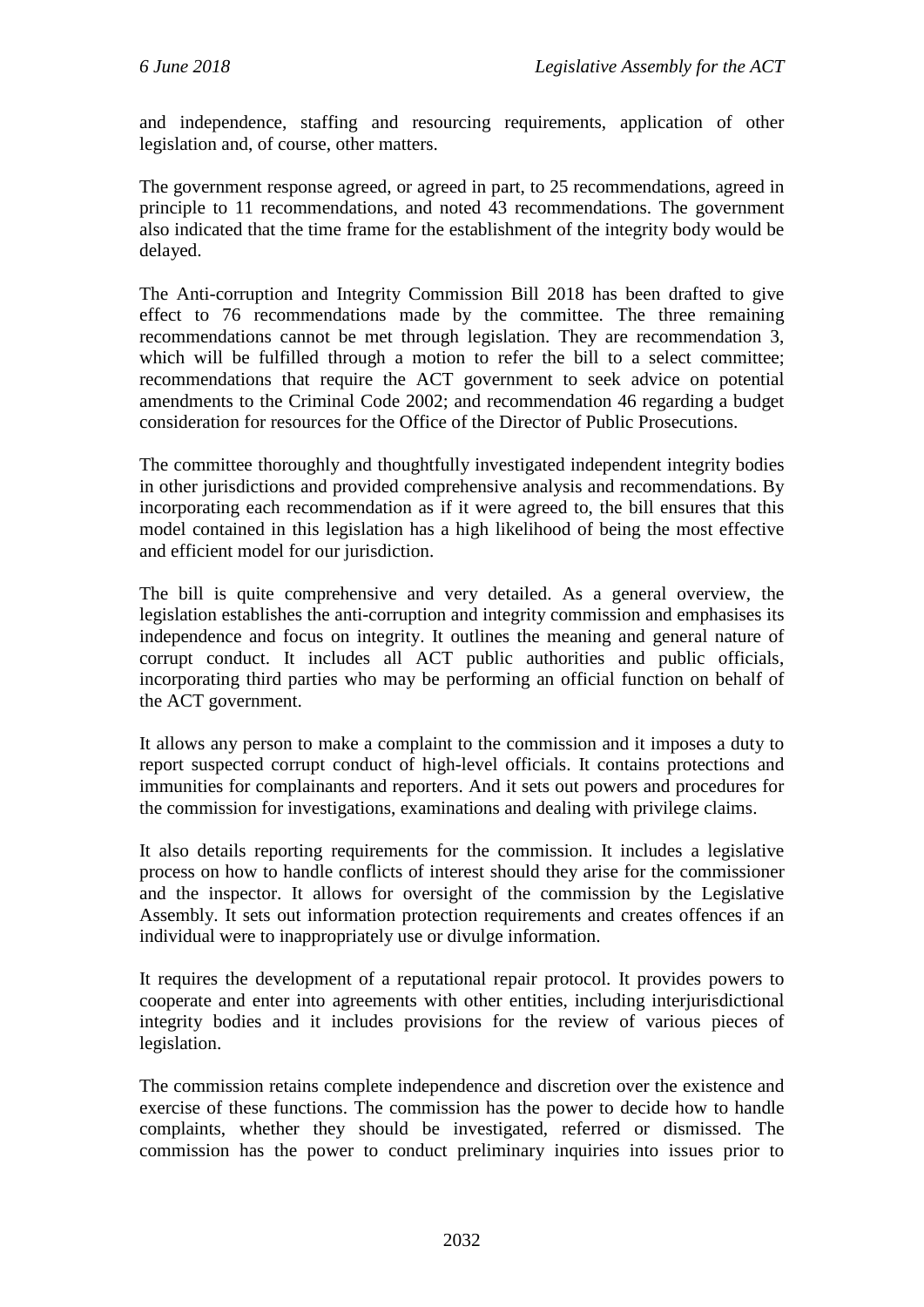investigations to determine whether there is evidence to substantiate the complaints. The commission has the power to refer matters to other entities and to follow up on those referrals.

The commission has the power to employ staff and engage individuals. The commission has the power to inform itself on matters as it deems appropriate, including developing its own guidelines. The commission has the power to conduct public and private examinations in a manner which it deems appropriate and in the public interest with regard to human rights and natural justice. And the commission has the power to decline to report on matters it finds not to be in the public interest or that are better kept confidential.

The commission has similar powers in its own right to the Auditor-General. However, it must go through judicial officers outside those powers. The laws will give the anticorruption commission power to obtain documents, subpoena witnesses, require search and arrest warrants, seize evidence relevant to a search warrant, and conduct public and private hearings.

Madam Speaker, as you will see from page 25 of the explanatory statement, we have gone to great lengths to ensure that all recommendations of the Assembly inquiry have been adhered to. While each recommendation from the report is important, I would like to take a few moments to focus on key recommendations and provide further context to some of those important concepts.

Corrupt conduct is conduct that could constitute or involve a criminal or disciplinary offence or provide reasonable grounds for terminating the services of a public official. In the case of ministers or members of this place, corrupt conduct may constitute or involve a substantial breach of the applicable code of conduct, or cause a reasonable person to believe that it would bring the integrity of the office of the minister or MLA into serious disrepute.

Importantly, conduct may amount to corrupt conduct regardless of whether the conduct happened before the commencement of this bill, or if some or all of the effects or other matters occurred before commencement. Additionally, the bill applies regardless of whether the person is no longer a public official or was not a public official at the time the conduct happened if the conduct was in relation to the exercise of the person's functions after becoming a public official.

The terms "public authority" and "public official" have been given a broad scope to include both public sector personnel and entities as well as non-public sector entities, including contractors and consultants, to the extent that they perform a public function or are engaged to provide public services. This ensures that all levels and connections to the public sector are covered by the bill.

An individual performing an official function on behalf of the government should not avoid scrutiny simply because they are a contractor. While there are already misconduct and investigative mechanisms in place within the public service, it is appropriate that the legislation augments these processes to ensure consistency and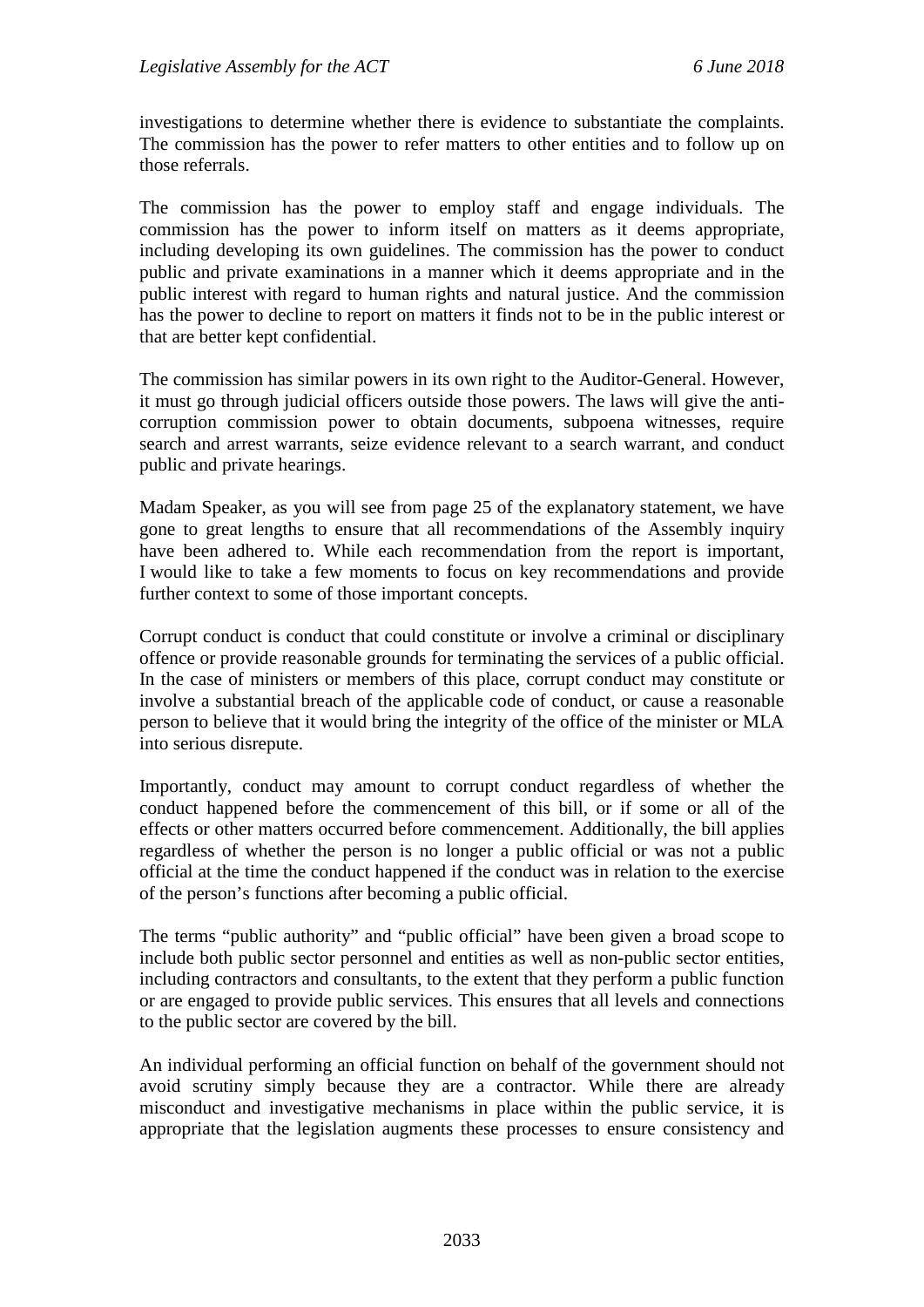allow the commission to provide authoritative leadership in line with the bill's objectives.

The commission is not bound by the rules of evidence but instead may inform itself of a matter in any way that it deems appropriate. In exercising its functions with as little formality and technicality as possible, the commission must accept written submissions which may not ordinarily be accepted as part of legal hearings.

This approach also allows for some of the complexity surrounding legal evidentiary burdens to be relaxed and means that more evidence, or types of evidence, may be considered by the commission without regard for legal precedent. This would mean that hearsay may be applicable in certain circumstances outside settled common law exceptions. The legal background of the commissioner or presiding officer is important to allow the informed discretion in terms of evidence admitted and what evidence may have subsequent uses.

Notwithstanding those broad powers, the commission must comply with the rules of natural justice and consider potential subsequent use of information obtained by the commission in the course of their investigation. Safeguards have been put in place to ensure the rules of natural justice are legislatively protected.

One of the primary functions of the commission is to investigate and expose corruption. The commission is limited to making findings of fact and opinion, such as whether corrupt conduct has occurred. This makes the commission unique and requires broad investigative powers. Without the ability to inform itself as it sees fit, the commission would be restricted to evidence that could be admitted in court and this would impair its functions.

The evidentiary thresholds in court are deliberately high as there are clearly delineated punishments attached to those offences and conduct. However, the commission has no powers to enforce any penalties, except in relation to conduct against itself, such as contempt of the commission. It is therefore appropriate that the commission has a discretion to act in a manner which enables them to most effectively and efficiently carry out their duties.

Importantly, an examination must be conducted in public, unless the commission decides it is in the public interest to hold the examination in private. This is essential to many of the commission's core objectives and functions, including fostering public confidence, exposing corruption and informing educative resources for preventing future corruption. Public hearings are a key accountability mechanism and allow the commission to be authoritative, impartial and a diligent public face of integrity.

As discussed in the committee's report, and demonstrated in many jurisdictions, public examinations are an essential tool of anti-corruption and integrity bodies. Examinations often follow extensive private investigations. There is evidence to suggest a correlation between the effectiveness of integrity bodies and their ability to hold public examinations.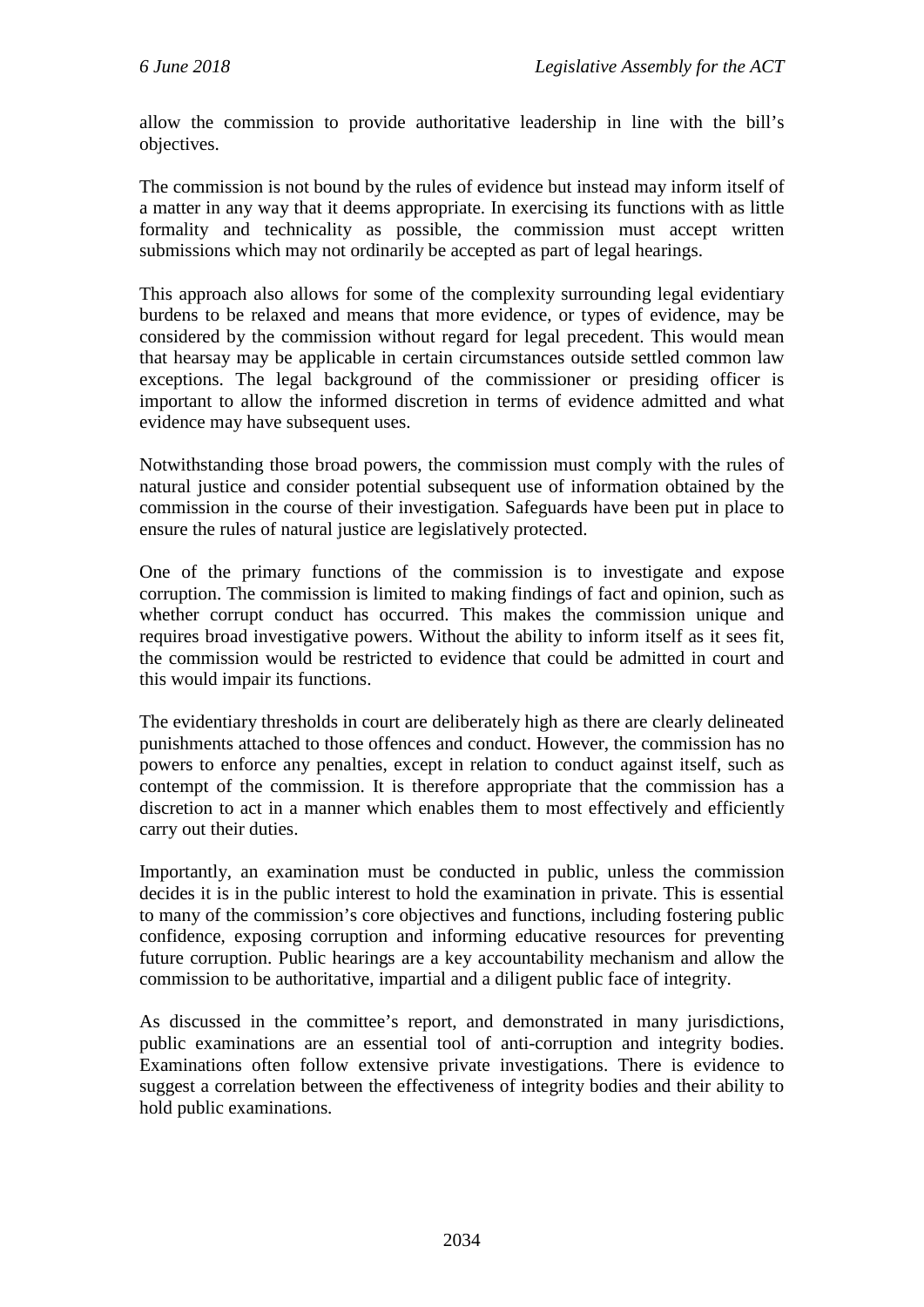Similar to the court system, there are a number of key principles that underscore the necessity of an open and public process. The default of public examinations provides for the transparency and accountability of the conduct of the commission, public confidence in its operations, the discovery of further evidence, the education of the public, and it also has a general deterrent effect to prevent future corruption.

With this in mind, there may be times when the commission feels an examination would be more appropriately held in private. The public interest test has been incorporated to minimise risks to privacy and reputation and to allow the commission discretion to balance multiple considerations of procedural fairness and individual rights.

What I am presenting today is a proposal for what I think is a very good framework for an anti-corruption commission in Canberra. As per the select committee recommendation, this bill should be sent to another select committee for review and improvement so that we can have this legislation passed in 2018. My office has done a huge amount of work on this legislation because we believe it is important. We were very concerned that this process would drag out unless we drove it.

The importance of public accountability and transparency cannot be understated. This bill puts integrity first and makes public examination the default of the commission. As Lord Justice Salmon said, it is only when the public is present at an inquiry that it will have complete confidence that everything has been done for the purpose of arriving at the truth. Whilst we have an Auditor-General and we have the police, there is a gap. I believe, and I hope, that the anti-corruption and integrity commission will fill that void. Madam Speaker, I am pleased to present this bill.

Debate (on motion by **Mr Barr**) adjourned to the next sitting.

#### <span id="page-6-0"></span>**Independent Integrity Commission 2018—Select Committee Establishment**

**MR BARR** (Kurrajong—Chief Minister, Treasurer, Minister for Economic Development and Minister for Tourism and Major Events) (10.17), by leave: I move:

- (1) that a select committee be established to further inquire into the establishment of an integrity commission for the ACT, through examination of a draft Government bill and the Anti-corruption and Integrity Commission Bill 2018, and other related matters, with consideration of:
	- (a) the Select Committee on an Independent Integrity Commission's report released in October 2017; and
	- (b) human rights requirements under the Human Rights Act 2004;
- (2) the select committee shall consist of the same Members of the previous select committee inquiring into an Independent Integrity Commission, unless a Member is unavailable, consisting of:
	- (a) two Members to be nominated by the Government;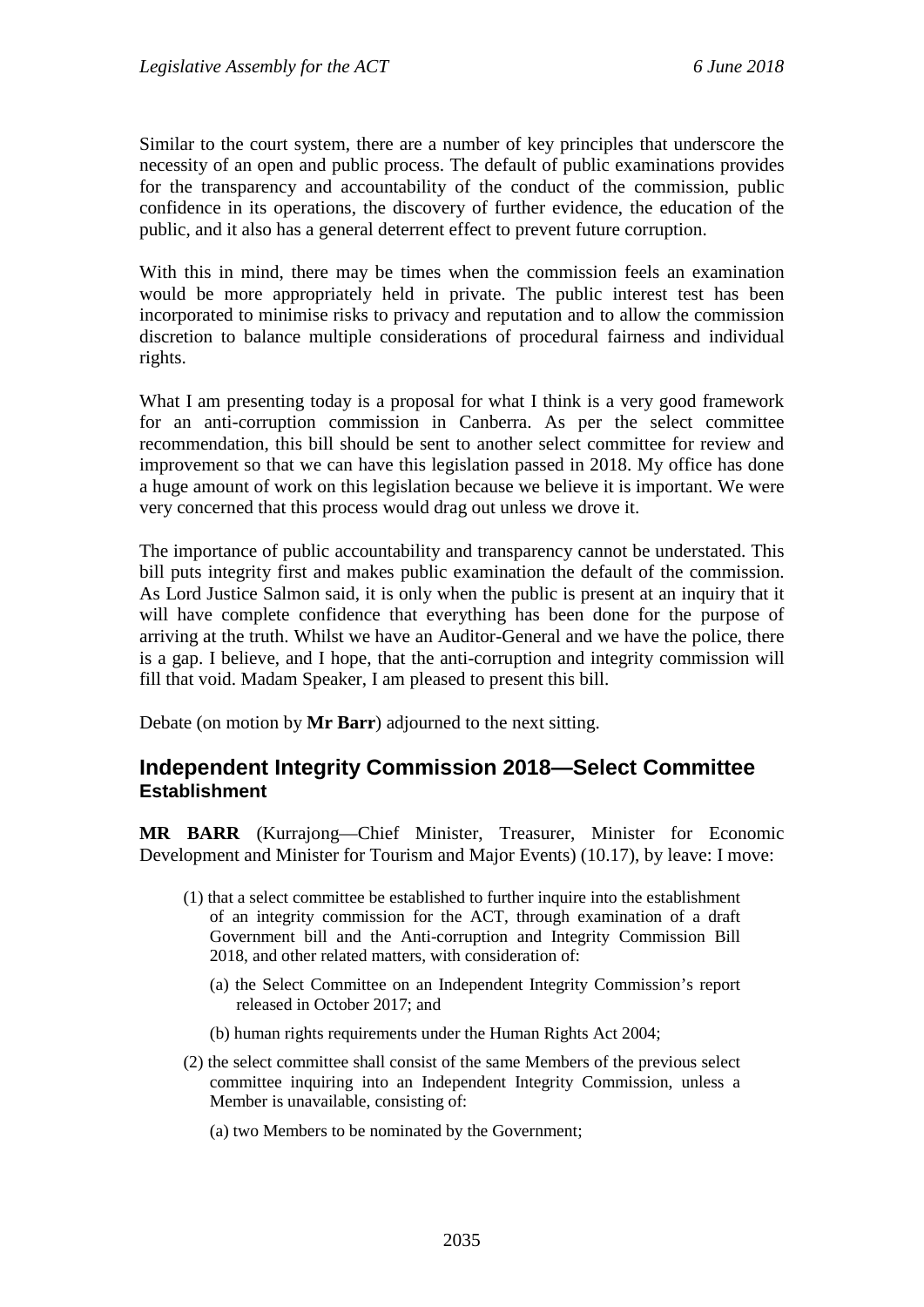- (b) two Members to be nominated by the Opposition;
- (c) one Member to be nominated by the Crossbench; and
- (d) the chair shall be a Crossbench Member;
- (3) the select committee be provided with necessary staff, facilities and resources;
- (4) the select committee is to report by 31 October 2018;
- (5) if the Assembly is not sitting when the committee has completed its inquiry, the committee may send its report to the Speaker or, in the absence of the Speaker, to the Deputy Speaker, who is authorised to give directions for its printing, publishing and circulation;
- (6) the foregoing provisions of this resolution, so far as they are inconsistent with the standing orders, have effect notwithstanding anything contained in the standing orders; and
- (7) nominations for membership of the committee be notified in writing to the Speaker within two hours following conclusion of the debate on the matter.

The motion I have moved and which I understand has been agreed to across all parties is that a select committee be established to further inquire into the establishment of an integrity commission for the ACT through the examination of both the bill the Leader of Opposition has introduced and a government bill that is being drafted. It will be interesting to see with what would appear to be essentially the same drafting instructions how two different drafters within parliamentary counsel have arrived at achieving the same ends. The committee will certainly have the opportunity to examine those questions.

The select committee released its report last year and indicated a willingness in its recommendations to effectively reconvene to examine in detail the legislation so that it met the intent of the recommendations from that committee.

The motion I move today recommends that the select committee consists of the same members as the previous select committee unless a member is unavailable, and that the committee consists of two members nominated by the government, two members nominated by the opposition, one member nominated by the crossbench and that the chair shall be the crossbench member.

The select committee are to be provided with the necessary staff, facilities and resources and are to report by 31 October 2018. As is usual practice, if the Assembly is not sitting when the committee has completed its inquiry the committee may send its report to the Speaker.

Members would be aware in the budget I tabled yesterday that through the appropriation bill for the Office of the Legislative Assembly funding has been provided for the integrity commission. With this time frame in relation to the select committee's work—and of course depending on the recommendations of that committee and the necessary Assembly processes that will follow—we will be able to debate legislation this year.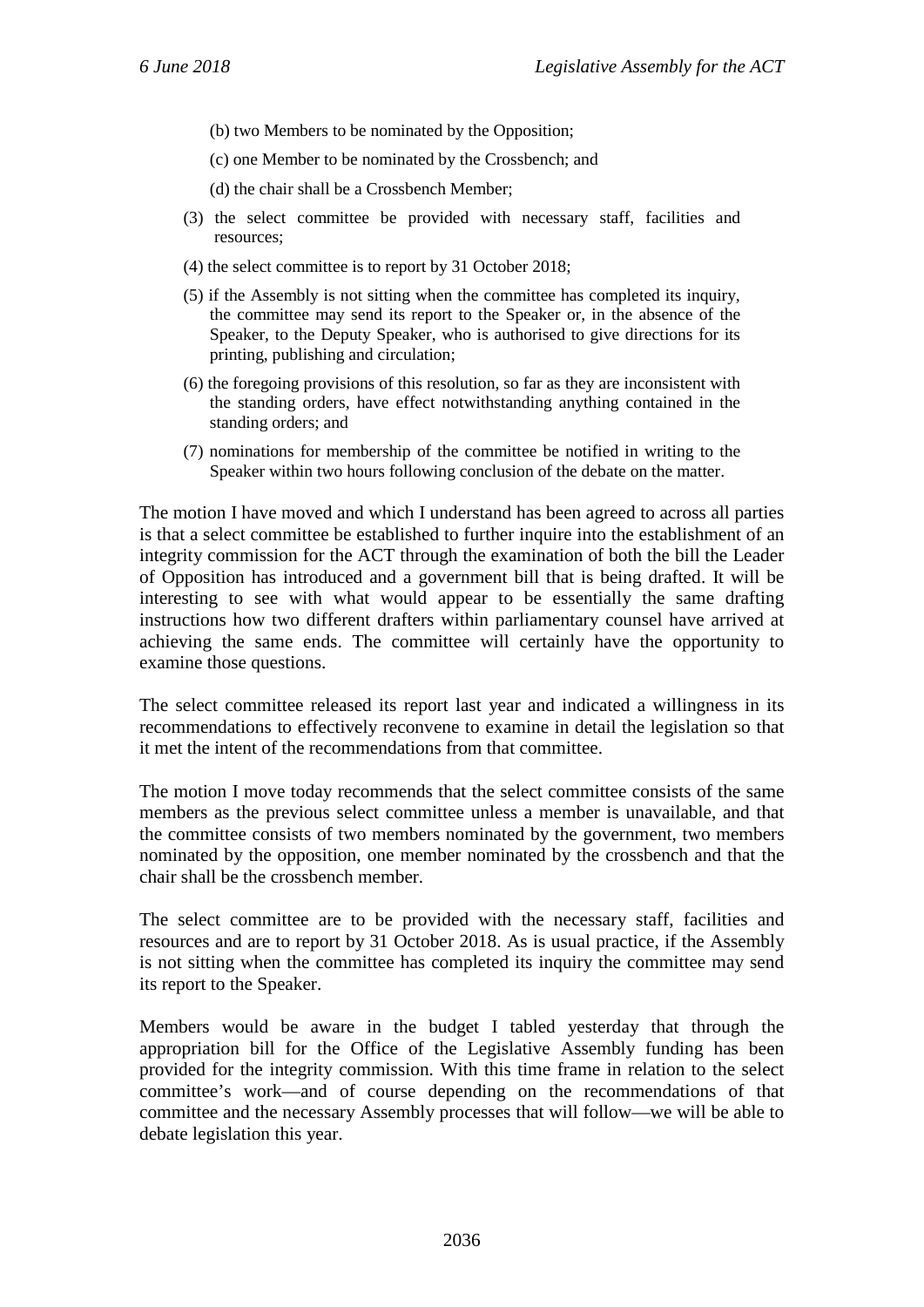If it is the will of the Assembly to introduce and debate the bill in the one sitting period it can seek a dispensation from the relevant standing order and then it is entirely possible that legislation can be passed in the November sittings. Otherwise it would be in the first sitting week in 2019. That is, of course, a matter for the Assembly and will be subject to consideration post the findings of this committee.

As I have mentioned, it will be interesting to see how two different parliamentary drafters have approached essentially the same drafting cast, but that will be revealed for the committee in due course. I commend the establishment of this select committee to the Assembly.

Question resolved in the affirmative.

#### <span id="page-8-0"></span>**Municipal services**

**MS CHEYNE** (Ginninderra) (10.20): I move:

That this Assembly:

- (1) notes that:
	- (a) Canberra has the second fastest growing population in Australia, with our population predicted to reach 428,000 by the year 2020;
	- (b) every year about 4,000 new homes are being added to our city; and
	- (c) our growing population means greater demand is being placed on municipal services to keep our city and suburbs neat and green and on our transport networks to keep our city moving;
- (2) acknowledges that the ACT Government has announced funding in the 2018 Budget to deliver growing services for our growing city, including:
	- (a) growth funding to maintain the public realm and provide municipal services to new communities across Canberra including homes in both infill developments and new suburban estates;
	- (b) providing additional city services including mowing, lake and pond cleaning, graffiti management, weed control, tree maintenance and bus shelter cleaning;
	- (c) improving local playgrounds, including a participatory budgeting process led by the Better Suburbs Citizens Forum and providing ongoing maintenance of playgrounds to address high priority, high risk safety concerns in playgrounds; and
	- (d) planting 1,330 trees to reduce heat island effect in urban areas;
- (3) further notes that the ACT Government is also delivering better town centres and encouraging an active lifestyle by providing safe and convenient active travel and transport infrastructure, including:
	- (a) building the Belconnen bikeway and improving pedestrian connections in the Belconnen Town Centre;
	- (b) providing new and improved cycle ways and streetscapes in the Woden Town Centre;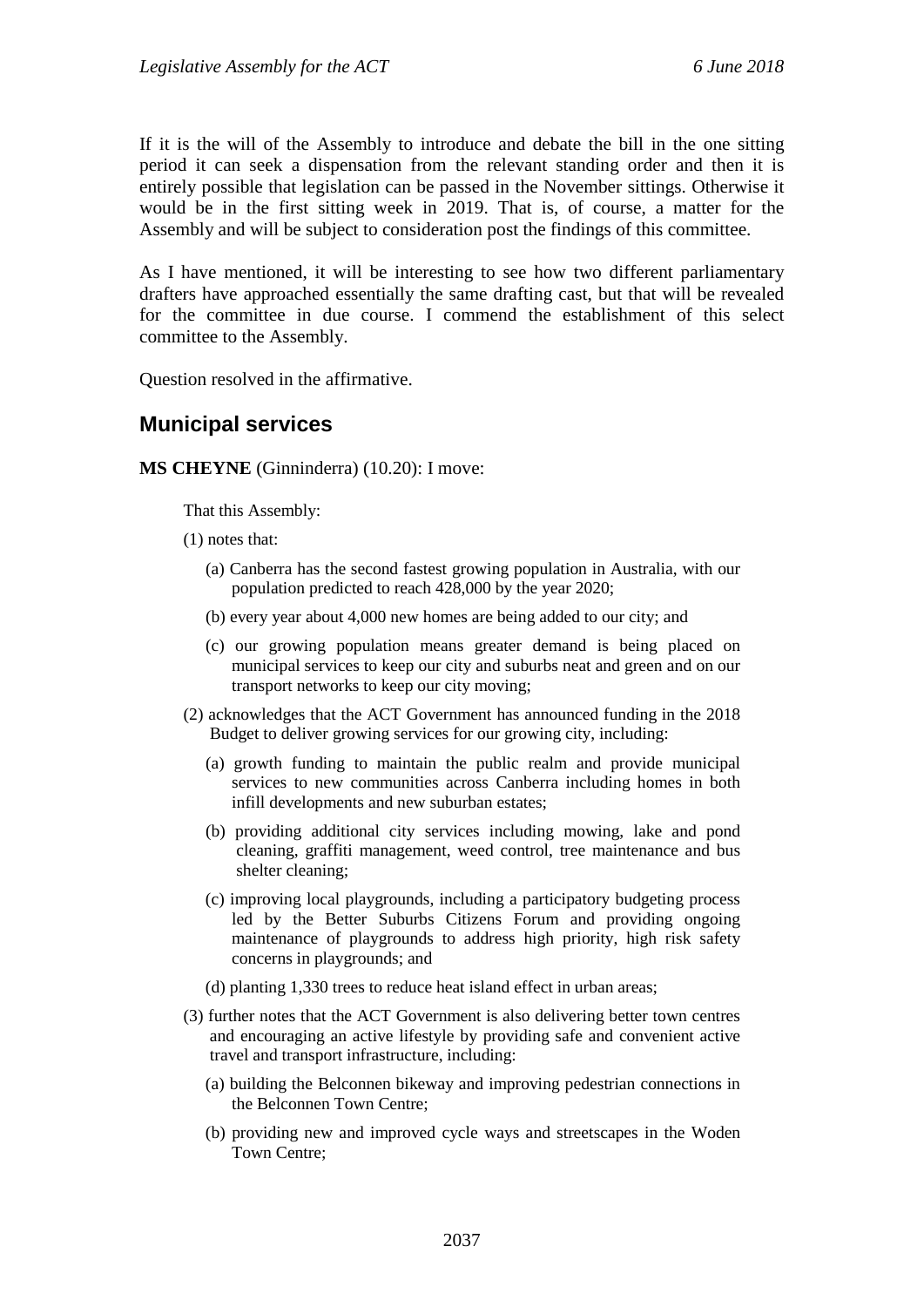- (c) revitalising cycling and pedestrian connections in the Tuggeranong Town Centre; and
- (d) road improvements, including safer intersections, across the Territory;
- (4) further notes the ACT Government is investing in a modern, convenient integrated public transport network; and
- (5) calls on the Government to continue to:
	- (a) deliver core services that provide on-the-ground, tangible, everyday improvements that directly impact the lives of ACT residents; and
	- (b) engage ACT residents in determining what improvements are important for their communities.

As you have heard plenty of times in this place, because it is a pretty important fact, Canberra is growing. In fact, we are the second fastest growing population in Australia, and we are not stopping any time soon. Our population is predicted to reach 428,000 by 2020. I do not want to alarm anyone, but 2020 is just around the corner. Our city is expanding up and out as we build homes for our new residents and create new communities. Our inner city corridors and town centres are being infilled and densified and new suburban estates are coming online.

With this growth comes greater demand for city services. We need to make sure everyone's rubbish is getting collected, that public transport is able to meet increased demand, and that new parklands and infrastructure are maintained. Of course, this is on top of the business-as-usual city services provided all around Canberra. It is a big task, but we are committing the funds to make sure the job gets done and is done well.

In the 2018 budget the ACT government is investing to maintain the public realm and provide municipal services to new communities across Canberra as well as stepping up existing services and renewing town centres. In short, there is more of everything. This year's budget includes nearly \$3.5 million to expand essential services to new Canberra homes in both infill developments and new suburban estates. A suburban estate demands a whole host of core services. It is easy to take these services for granted, but I think people would get quite a shock if these services ever stopped.

Take just a moment to think about your own suburb and all of the infrastructure you use every day: each time you get in your car, you use local roads and rely on traffic lights, road markings and signage to make sure you get to your destination safely; if you walk down to your local shops or park you probably use local footpaths and verges, and you expect the shops, parklands and playground equipment to be clean and safe; one night each week or fortnight you take your full rubbish and recycling bins to the kerb and know that they will be emptied the next morning; and if it rains, you know you can rely on stormwater infrastructure to keep your home from going under. It is quite a lot.

The ACT government is investing to make sure new homes in suburban estates or infill developments receive the municipal services that Canberrans across the ACT expect and to fund the ongoing maintenance of the public realm and community infrastructure.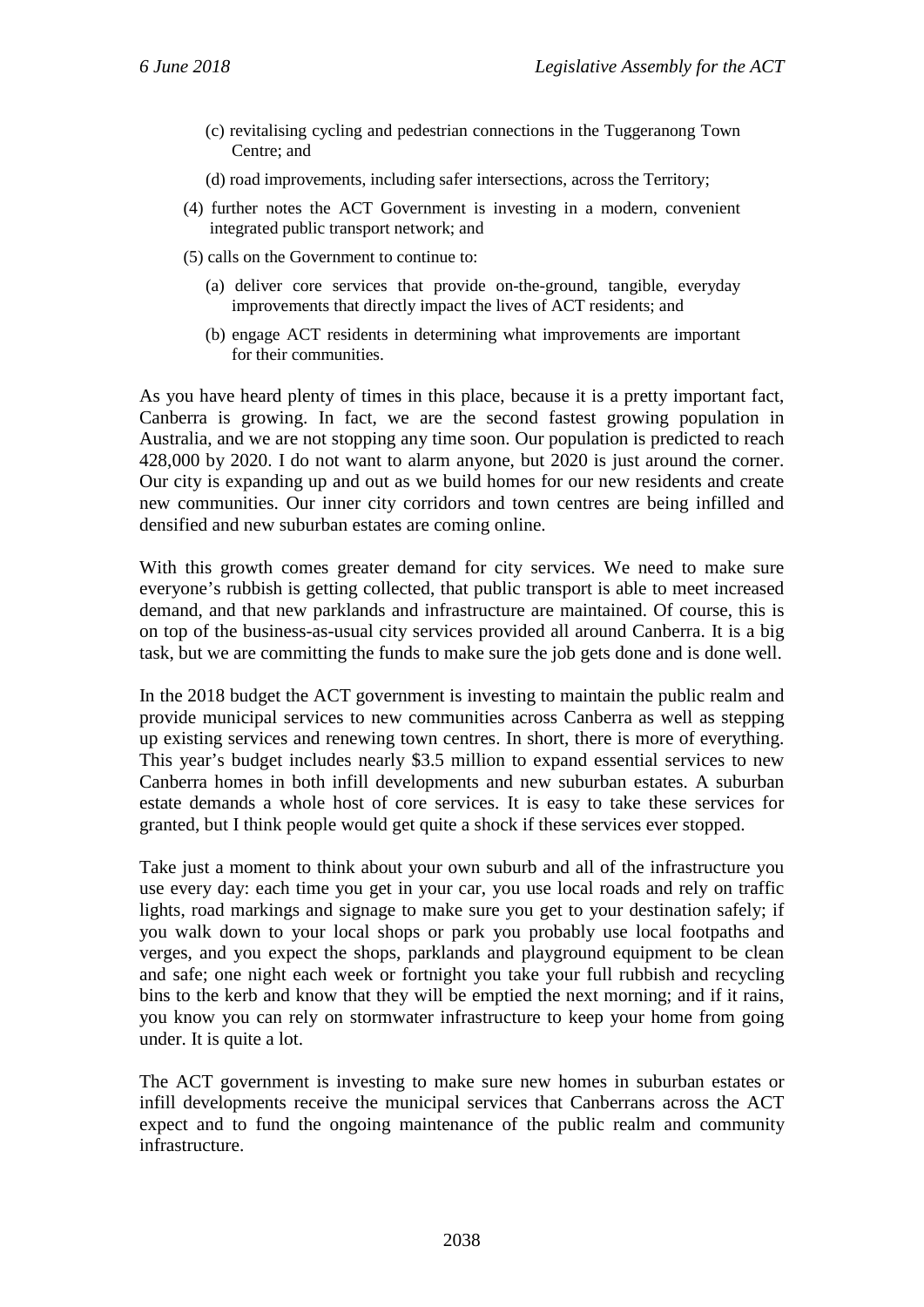That is not all this budget is offering for city services, though; far from it. We have been listening to the community when they have said they want more services in existing suburbs—more mowing, more lake and pond cleaning, more weed control and better graffiti management. We have heard our residents when they have requested more tree maintenance and bus shelter cleaning. We have heard, and we are delivering. That is why we are committing \$10 million over four years to build better suburbs for Canberrans. This money will be used to step up existing maintenance services so we can keep our suburbs neat and tidy and so we are better positioned to respond to the maintenance reports from the community.

I know investing in a clean and beautiful Canberra will make a big difference to Canberrans. We take great pride in our city, and each and every one of us hates to see it ever looking unkempt. I have had a number of conversations with my constituents about serial graffiti taggers around Belconnen, including Surge and Pablo, for example, and additional funds for better graffiti management will be welcomed by many people.

Another issue my constituents often raise with me and other members in this place is playgrounds. They are a cornerstone of community building, and they play a vital role in the mental, physical and social development of the youngest members of our community. For the most part Canberrans enjoy fantastic playgrounds around town. They are safe, fun and plentiful. In fact, we have more than 500 playgrounds across our city, and I believe in a previous annual reports hearing I heard there is a playground within a 400-metre radius of every single person's house in the ACT.

However, sometimes playgrounds fall victim to vandalism or they require a fix-up as they age. In these cases it is so important that we have the resources to ensure complaints are responded to quickly, and that playgrounds are kept safe for young Canberrans. This budget commits \$300,000 to fix up high priority playgrounds. At least a further \$1 million will also be allocated to playgrounds through the better suburbs citizens forum. This forum represents an innovative step in civic management. We are not just listening to Canberrans on how they would like money to be spent on playgrounds, but we are also letting them decide themselves how and where that money should be spent.

Sixty-five members of the community will be able to directly allocate \$1.9 million to plan city services. At least \$1 million of that money must be used on playgrounds, either to upgrade existing playgrounds or to build new ones. Participants in the citizens forum will represent individual community members as well as community organisations.

As we talk about Canberra's growth it would be remiss not to mention the town centres, particularly my own. They are hotspots of growth and development, and the ACT government is investing in active, connected and safe town centres. In my electorate of Ginninderra we are building the Belco bikeway and upgrading pedestrian connections and road intersections in the town centre. These are projects dear to my heart and not just simply because I live there.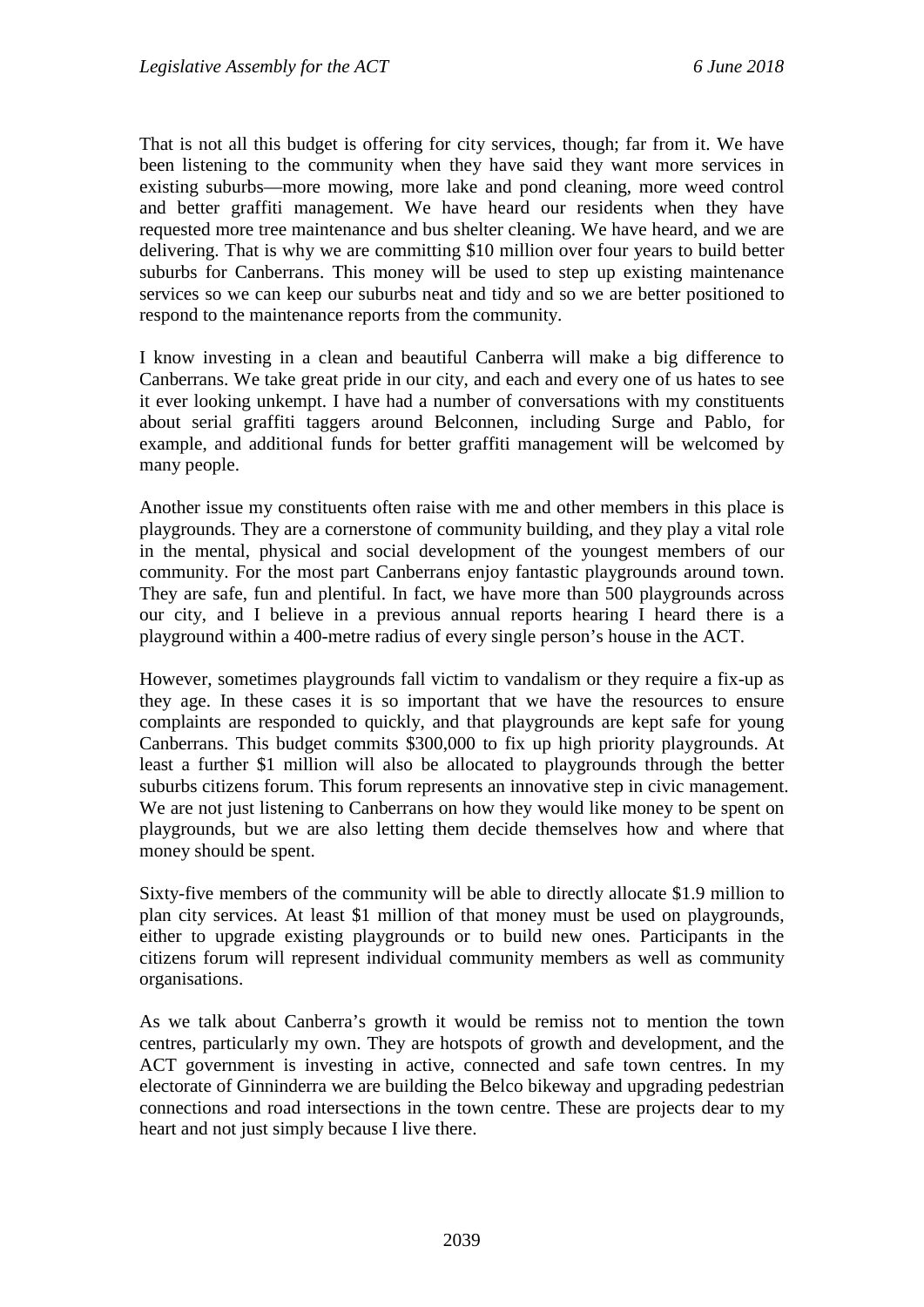In late 2014 the government embarked on a major consultation on the Belconnen town centre master plan. The government went out and asked for the community's ideas about what needed changing or updating in the Belconnen town centre. As chair of the Belconnen Community Council I took a lead role in promoting this consultation, together with other like-minded organisations like the Belconnen Arts Centre and the Belconnen Community Service. We letterboxed and we hosted our own public forums at the Belconnen Arts Centre and also, to some people's surprise, at the Ginninderra Tavern in addition to the government-led forums. That meant that we got a really wide-ranging set of views.

This high level of participation, which I still believe stands as one of the best examples of community feedback feeding directly into a master plan process, meant really strong themes emerged in the consultation. As a result, they became a prominent feature of the master plan. One of these—and the consultation report strongly reflects this—was making use of the old Joynton Smith busway. Overwhelmingly, people supported making it into a pedestrian and cycleway, connecting back into the town centre. Those residents in Totterdell Street and Morell Close for so long have been kept away from the broader town centre by the fencing that has been put up in that old busway, and they wanted something to be done.

The master plan more broadly recommended that on top of this there be better cycling connections throughout the town centre and linking to other suburbs. The master plan recommended it; ACT Labor then committed to it at the election; and last fortnight the detailed design was released. I have been out talking with the local community, particularly with residents in Totterdell Street and Morell Close, which surround the old busway, and that strong support we saw with the master plan process has held true.

I am pleased with how many people have engaged with the online forum on the design and suggesting amenities for along the route. That was further underlined with a great turnout this past Sunday at a face-to-face consultation at the Belconnen Arts Centre. That goes to the heart of this motion as well—we are connecting better and providing better services, better amenities and more of everything. While the minister is here I will flag that I would like to see some more bins.

The 2018 budget also commits funds to construct a boardwalk around the lakeside of the Belconnen Arts Centre to complete the loop around Lake Ginninderra. It may not seem like much to those who do not live in Belconnen, but completing the loop around Emu Bank and the entire lake will make a big difference to locals who spend their leisure time by the lake and will positively affect how the community engages with the arts centre. It will change the orientation of the arts centre. Its front will no longer necessarily be the busy roadway of Emu Bank where Benjamin Way connects to it but, rather, it will be the lake. It will finally mean we have a connected path right around the lake adjacent to the foreshore. There has been overwhelming support for this for such a long time because it just makes sense, especially to those of us who live there and use it every day.

One of the Belconnen budget initiatives I am most excited about is the upgrading of two dangerous intersections. Tillyard Drive and Ginninderra Drive, and Owen Dixon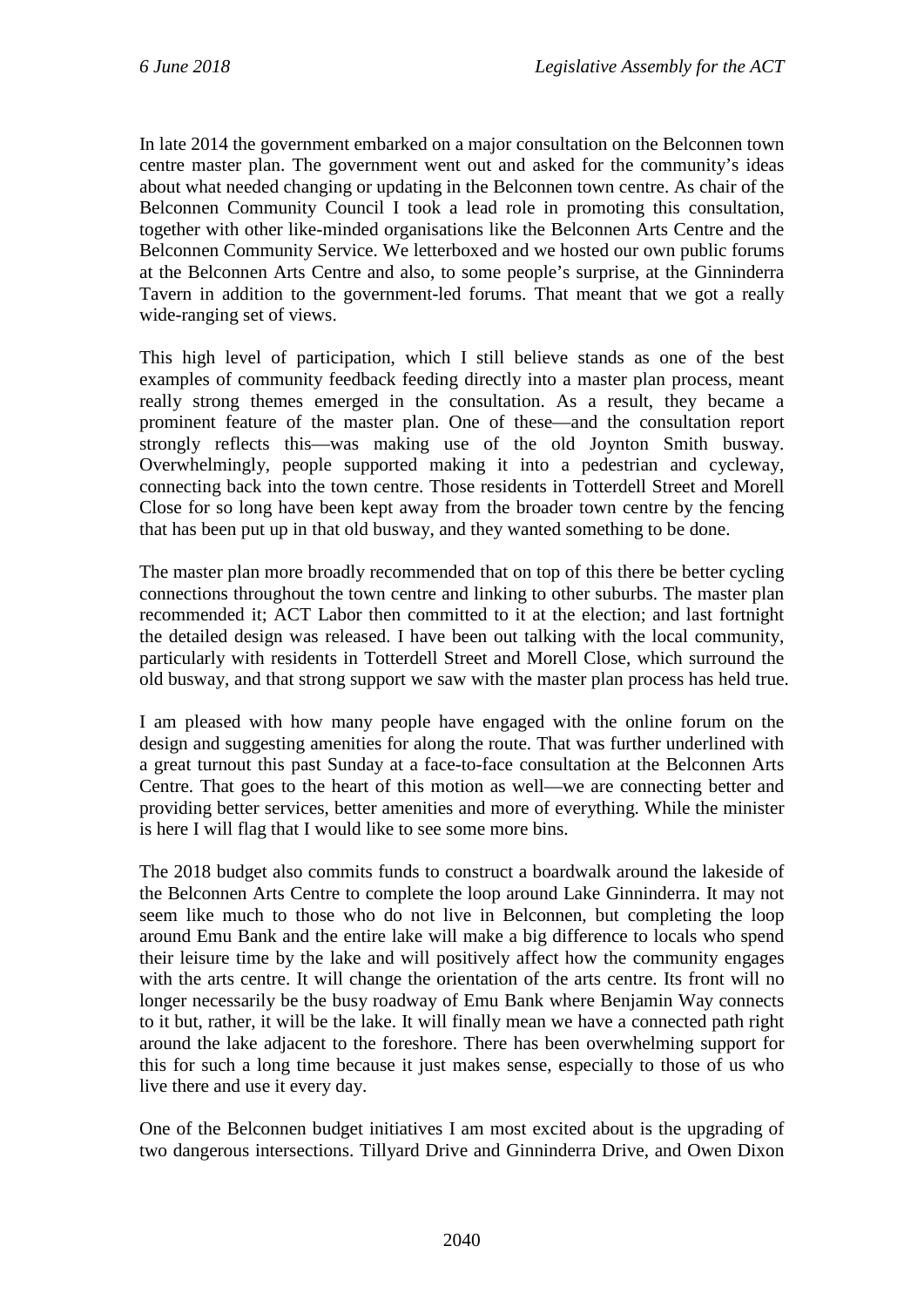Drive and Kuringa Drive will both be reworked to improve driver safety. Anyone who has tried to navigate these intersections knows how hair-raising it can be, particularly when driving conditions are not ideal like when the sun is setting or during peak hour.

The upgrades will include traffic lights at both intersections as well as additional lanes at the Kuringa Drive intersection to ease congestion and make movements through the intersections much safer. This is the budget announcement the people of Belconnen have been asking for. I know that all Ginninderra MLAs have been listening and that all Ginninderra MLAs are very pleased with the announcement. We have all been working on this in our own ways.

Madam Speaker, you know that it is not all about getting in front of the media. All of us in this place know that most of the work that gets things done is work behind the scenes, and I can speak on behalf of all of the Labor Ginninderra MLAs and the minister about the work we have done in this space working together. I am very proud that we are delivering on this.

Canberrans love our clean, green city. We are proud to be recognised as one of the most livable cities in the whole world, and we want it to stay that way. With this budget, the ACT government is making sure that is the case, delivering growing services for our growing community. More municipal services, more green spaces and more connected town centres will keep Canberra beautiful, encourage active lifestyles and enliven our public spaces.

This budget is providing on-the-ground, tangible, everyday improvements that people will see and feel and they will positively impact the lives of those people—more of everything. I encourage the government to keep up the great work in listening to what our community wants and delivering growing services for our growing city. I commend the motion to the Assembly.

**MS LE COUTEUR** (Murrumbidgee) (10.32): I was not expecting to be the next speaker but I am delighted to be the next speaker on this motion. I support Ms Cheyne's motion. One of the reasons is that I am very pleased to be able to say the budget implements a huge number of our parliamentary agreement items. In the city services area the budget has implemented at least seven of our parliamentary agreement items.

It is possible that I have missed one; I apologise. We have not yet had 24 hours to read every single line in budget paper 3. But at this stage of the city services there is obviously planning for light rail stage 2. There is a 12-month extension of free off-peak travel for seniors and certain concession cardholders. There are new bus stops for the new rapid bus routes. There is substantially more money for active travel upgrades around our city, which is great. There is the implementation of the World Health Organisation's HEAT model for assessing active travel projects, which should lead to long-term, really positive outcomes for Canberra.

It is probably hard to say how important it is to get our transport system—our whole way of living in Canberra—such that we become healthier people just through our everyday life. The rate of obesity in Canberra and Australia as a whole has increased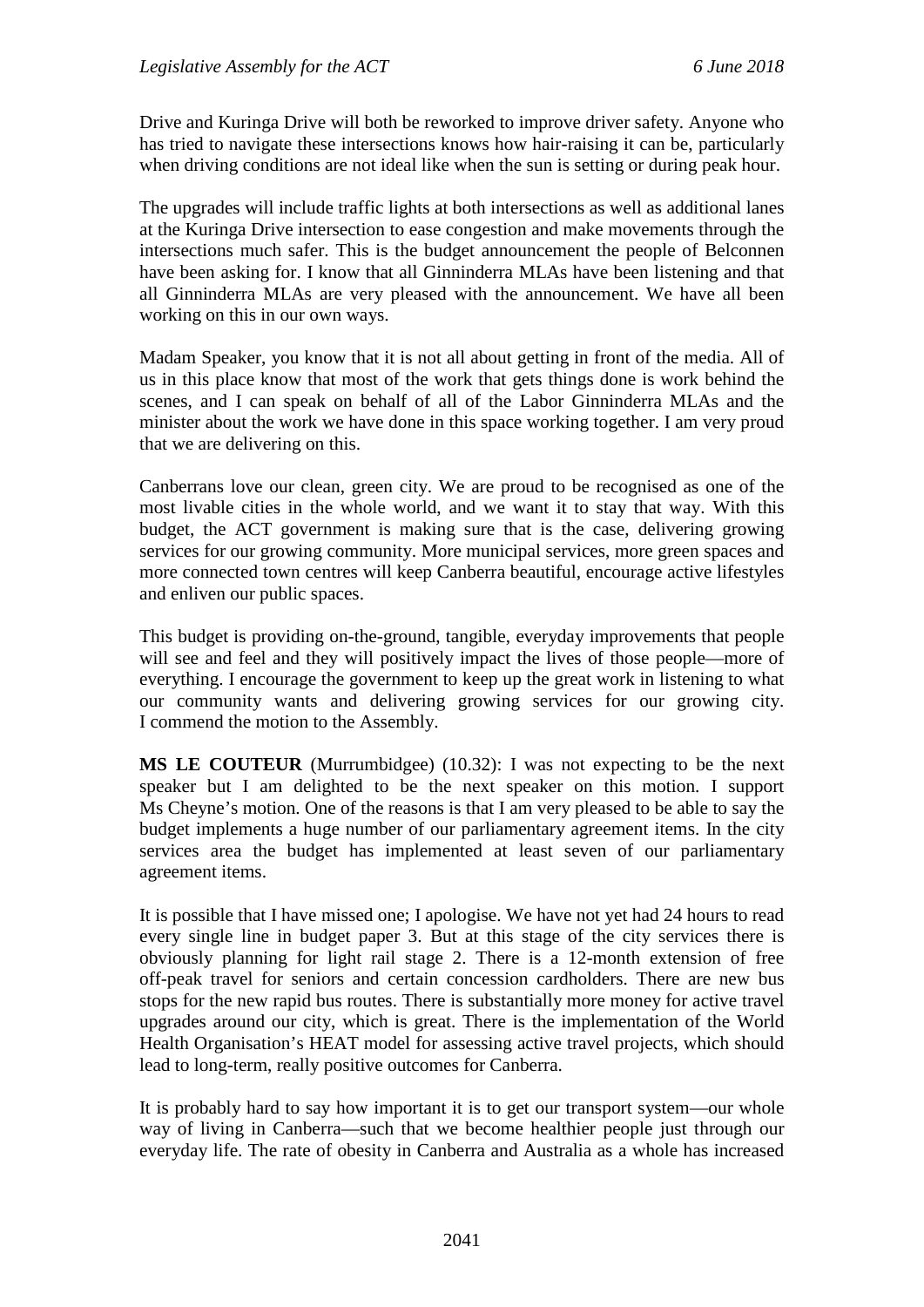dramatically in the last 20 years. This is becoming the biggest preventable cause of disease and premature mortality in Australia.

We need to do something about it. One of the most important things we can do is make sure our city is a walkable city, a city where people do walk, where people use active transport so that everybody has what the Heart Foundation recommends for us all, which is half an hour of active exercise every day. More of course is better.

There is funding for an adopt-a-park scheme and funding for eight micro parks. On top of this, the government's ongoing better suburbs consultation is building the foundation for next year's city services participatory budgeting trial that I called for last year in the Assembly. The Assembly in its wisdom passed a motion calling for this.

I will now talk about a few of these items in a bit more detail, focusing on the smaller elements which will be of particular interest in my electorate. Ms Cheyne talked about Ginninderra. Not being quite as au fait with Ginninderra, I will concentrate on Woden and Murrumbidgee.

First, there is light rail stage 2 funding. Part of that is restarting work on the Woden bus interchange. For those members who unfortunately do not go to Woden very often, the interchange is well past its use-by date. It is stuck out the back next to the loading zone for the mall, a vacant site which used to be the police station and a multistorey car park.

At night it does not feel particularly safe, although I believe it is. In fact ACTION has staff there until the last bus arrives, but people do not see those staff. It does not look like that. Unfortunately, the buses are required to go in and go around in a circle before they go out again. In peak time this can lead to a minute or two delay. This is a delay that we should not have.

There have been several attempts at getting a new bus station over the years. Probably about six years ago, I was involved in an awful lot of consultation about it. At that stage Westfield wanted to expand and the deal was going to be that they expanded the mall. As part of that, the bus interchange would be reworked and expanded.

I guess it would have ended up somewhat similar to what happened in Belconnen. But unlike Belconnen, the mall has not expanded and the bus interchange has continued to quietly decay. It is really good to see that this is back on the radar. It looks like this overhaul will be happening soon as part of the light rail project.

Secondly, I want to highlight a particular piece of active travel infrastructure in my electorate which appears to have been funded and will be of great interest to cyclists in Woden and Weston Creek. Page 166 of budget paper 3, under "better infrastructure for active travel", includes the following little snippet of text:

… complete the Lyons to Weston Creek (Heysen Drive) cycle-path link.

I am afraid that all the members listening to me in the chamber have the misfortune of not being Murrumbidgee members. But if you were a Murrumbidgee member you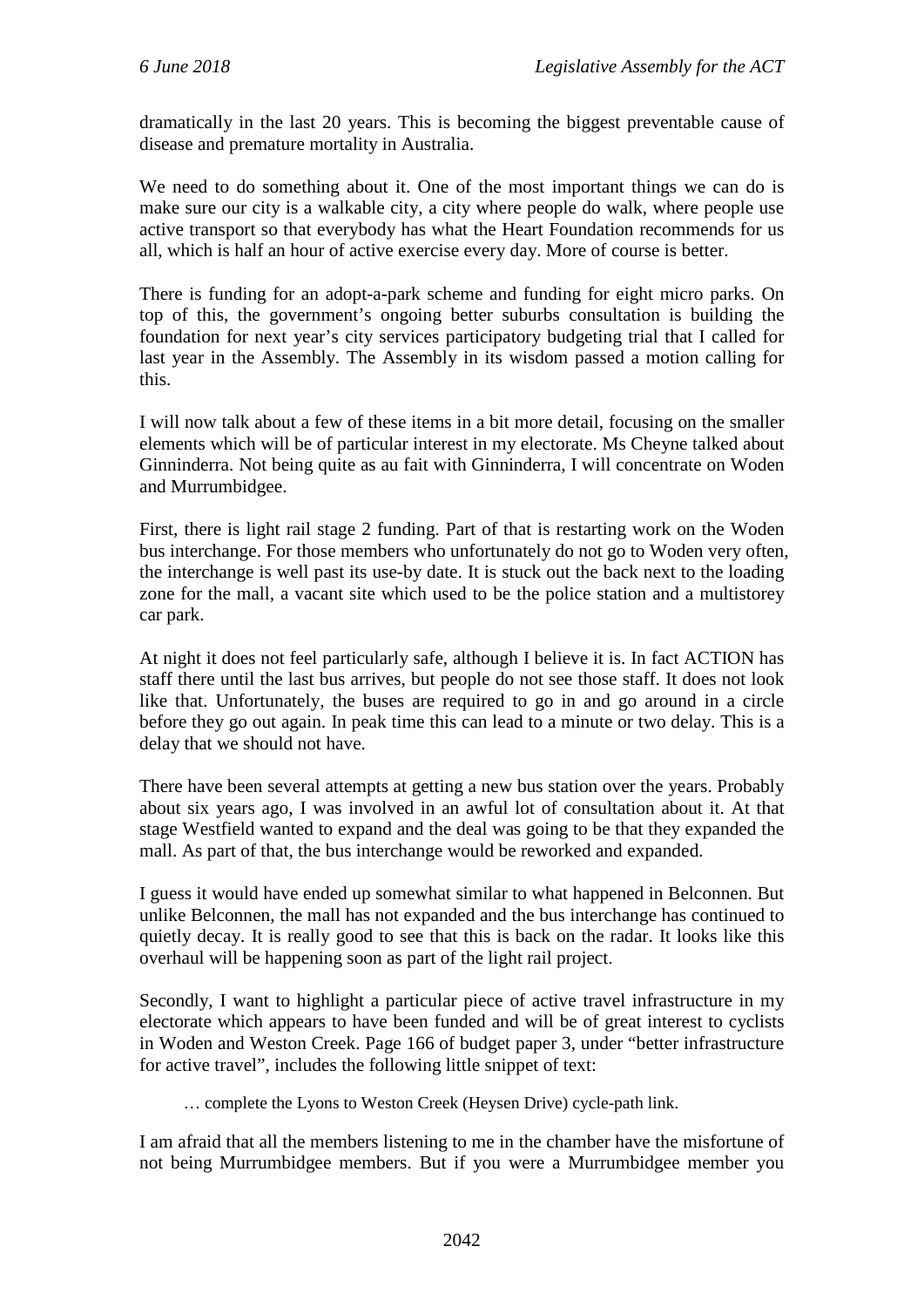would realise this is really important because this is the link between Weston and Woden. And it is becoming more and more important because it is the back, quick way through. Now that we have Molonglo, you go from Molonglo to Weston and then in to Woden. What used to be a quite quiet road has become a very busy road. I was at a public meeting last week where there was talk about needing speed humps. It is a very busy road.

There is proposed development on the old AFP site. It is very important that there is a safe way for cyclists to go along Heysen Drive. Commuting cyclists are probably more interested than car drivers in not going extra kilometres just to go around three sides of light rail rather than one side. Going through Heysen Drive enables them to save an awful lot of time going between Weston and Woden, and between Molonglo, Weston and Woden. There has been a great grassroots campaign from local residents to try to get funding to fix this missing link. From budget paper 3 it looks like they have been successful. This is very welcome news.

Thirdly, I want to talk about adopt-a-park. Again, Murrumbidgee members of the Assembly will have noticed that local parks and playgrounds have been very popular topics of interest over the last year and a half. I assume that members from other electorates have also found this to be a very major topic of conversation. Several communities in Murrumbidgee—Farrer and Waramanga most noticeably—have come together to put forward a suite of ideas about how open space around their local centres could be upgraded, starting in both instances with proposals for a new playground.

It is really great that people want to get involved in their local area. They have loads of energy, enthusiasm and great ideas to contribute. The problem often comes when these ideas hit TCCS Directorate. First, of course, they have to find the right part of the bureaucracy to work with. That, as we all know, is not straightforward. Secondly, those bureaucrats clearly do not have any process for working with a proactive local community. Thirdly, of course, the directorate does get very nervous about cost. That concern about cost is very understandable. They have to look at Canberra as a whole. They do not want to be in the situation of giving a shiny new toy to one community and having to say no to the rest of Canberra. They have very limited money to go around.

Hopefully, if the adopt-a-park initiative is well implemented—all I know about it is the one line in budget paper 3—it could solve many of these problems. It could provide a clear process and an entry point for local communities. It might also resolve some of the cost concerns. It provides a way forward for TCCS and the community to agree that TCCS will fund X as part of the ongoing budget and the community can fundraise for Y and Z. There will also be a grant from adopt-a-park, which will be enough to get the whole project over the line. TCCS can then check that everything is safe. There will probably be some volunteer working bees. TCCS will have a process for doing whatever it needs to do as far as asset acceptance is concerned if TCCS will have an ongoing role in maintenance.

In summary, I support Ms Cheyne's motion. What happens in city services is really important to making a livable Canberra, a Canberra that we all enjoy living in, a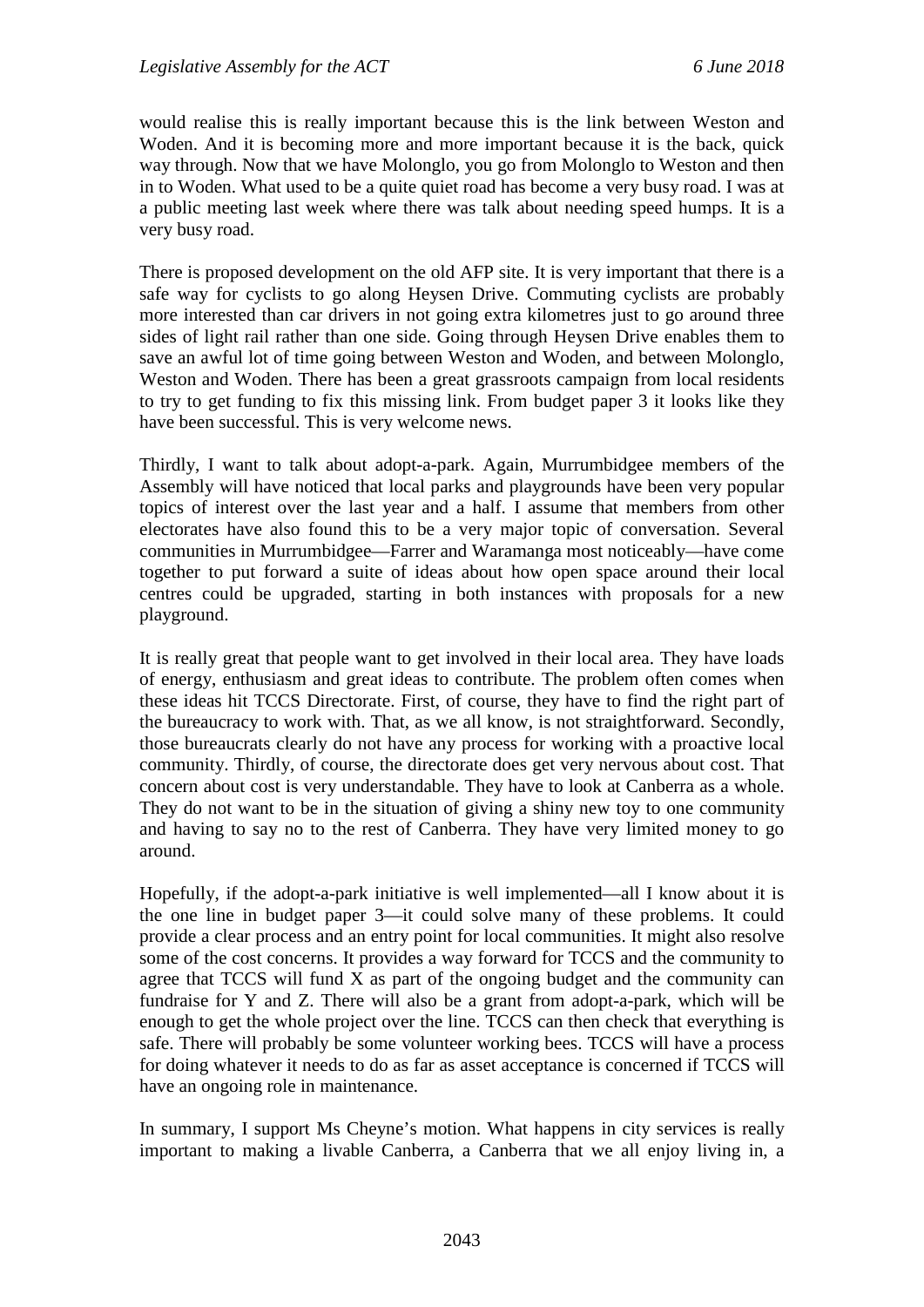Canberra which will help make us healthy because it provides us the spaces to walk in, to go out—outdoor recreation—and enjoy the bush capital which we are so lucky to live in.

**MS LAWDER** (Brindabella) (10.42): I thank Ms Cheyne for bringing this motion on today. Unfortunately, unlike Ms Cheyne, I am not convinced the government is delivering on that core commitment to deliver great basic local services, or even adequate services, for our city.

It was interesting, and a little disappointing, to note that much of Ms Cheyne's motion seems to come directly from a cut-and-paste of Ms Fitzharris's media release of 23 May, which was headed "More essential services for Canberra's growing suburbs". It seems as though it is a case where if you keep telling yourself that something is great, you must believe that it is true. If you move away from here on London Circuit, or indeed from Ainslie Place, you might see that things are actually quite different.

The appearance, the amenity and the safety of our city were something that once all Canberrans were very proud of and that visitors to our city remarked upon. It was once a city where, whether you lived north of the lake or south of the lake, whether you lived in what was nappy valley—at various times that could have been Woden, Tuggeranong or potentially Gungahlin—whether you were in the inner city or the outer suburbs, everyone was proud of their local parks, playgrounds, shops, bike paths, libraries, parks and lakes.

I am very proud of Canberra. I am proud to live here. I made a decision to live here after living in all other states and territories of Australia and overseas. But in the 30 years that I have been here, I have seen that gradual deterioration of the general suburban amenity. So do people who visit here from interstate.

Canberra was a city where you used to know that the barbecues would work when you went down to your local park or to the lake; where the toilets were always open and always clean; where the trees were pruned; where the footpaths, verges and parks were mown; where the streetlights worked; and where dogs were kept under control. When things needed repair, they were fixed quickly and without fuss. Playgrounds were maintained and upgraded when necessary. Graffiti was removed. Streetlights were on all the time at night. Streets were swept and repaired. We do not have that attractive appearance any longer: the rich amenity and urban safety that Canberrans were once so proud of.

Over the years, Madam Speaker, you can see, from analysing and looking at the annual reports, that this government has gradually starved our local services of resources. This is despite huge increases in our rates and despite population growth, more and more suburbs, and more and more ratepayers. This has resulted in a litany of broken footpaths, gaping potholes, unmown parklands, broken streetlights and more roaming dogs.

Many Canberrans feel less safe. Dog attacks are still not being investigated appropriately, even though there was the terrible case of a Canberra woman killed by a dog last year. More attacks are being reported all the time and going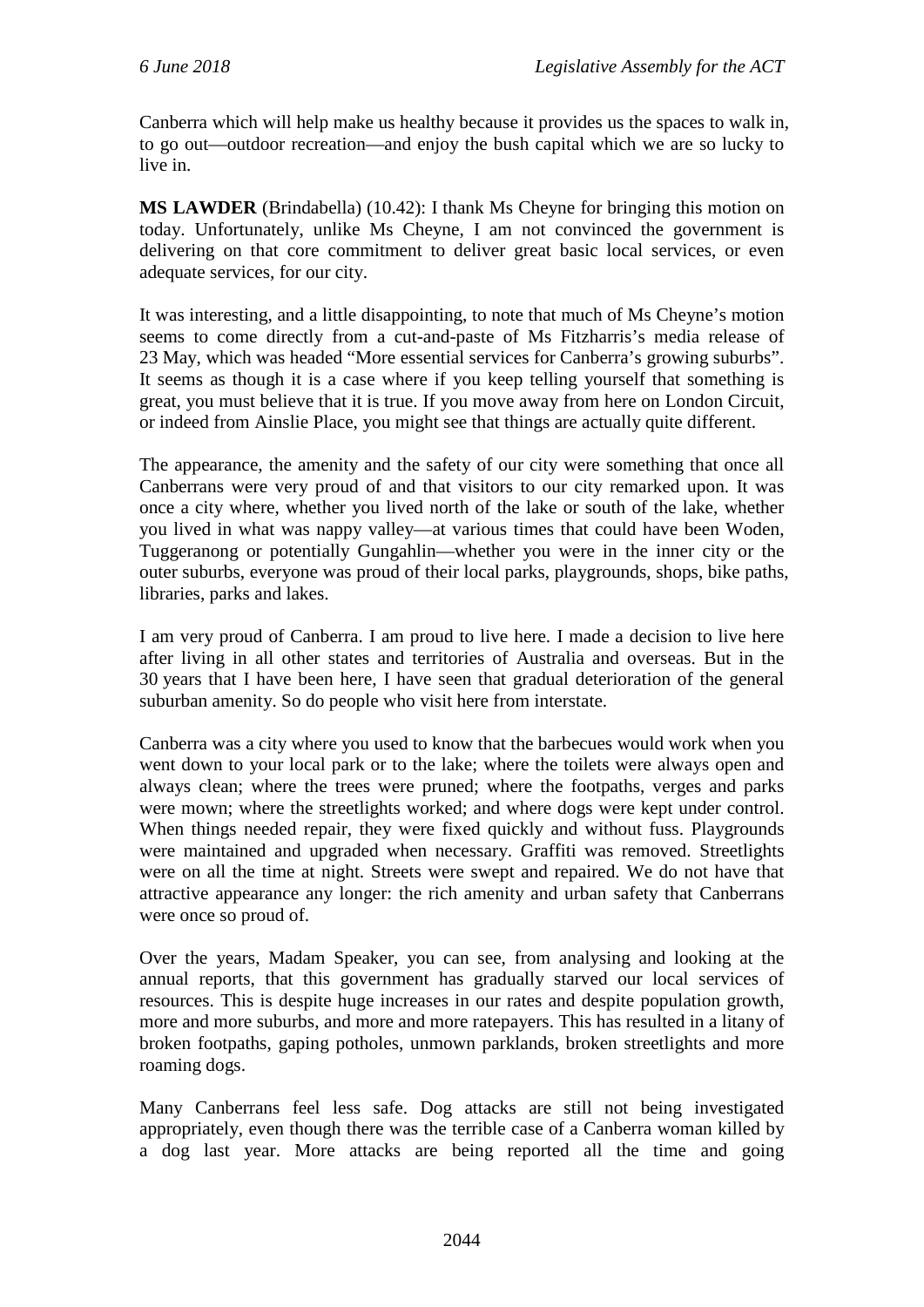under-investigated. You just have to see some of the social media pages of various suburban groups around Canberra to see people reporting that their dogs have been attacked, and in some cases killed, by other dogs, in some cases with other dogs coming onto their own property and killing their dog.

This comes down to staffing pressures at domestic animal services as well as weak dangerous dog laws. We are just not backing up the staff who work in that area appropriately. We have found now in this budget that the long-promised staff increases do not appear to be there. Last year, the minister was on, I think, ABC Radio, talking about doubling the front-line staffing at domestic animal services. This appears to be a bit of a cruel hoax on that hardworking front-line staff. This budget actually announced two additional animal rangers. It is also a deceit of the public, who increasingly do not report roaming dangerous and menacing dogs anymore because they know that nothing will be done, because of a lack of support and resources in that area.

On a different matter, over eight years the number of kilometres of street sweeping has decreased. It declined in real terms up to 2016. Conveniently, then the government stopped reporting the kilometres swept in annual reports. Whilst we have additional kilometres of streets because of more and more suburbs, in real terms, street sweeping has declined.

This is not only a visual amenity and safety issue. I hear from elderly people especially, and in some particular suburbs, about leaf litter making it dangerous for pedestrians. It results in dangerous roads and clogged drains. Of course, that adds to the organic load in our lakes. That leads to more public risks, as our lakes are then dangerous for swimming and are closed because of algal blooms. We saw the devastating effect of neglected stormwater assets in the recent February flooding, soon after an Auditor-General's report on this very topic of the handover of stormwater assets.

Over the past few years the government is gradually squeezing funding from street sweeping even though we have more roads and footpaths, and more people using them. It is also nearly impossible for Canberrans to get streetlights fixed in a timely manner. Many Canberrans wait three months or so to get a single streetlight fixed. It might not seem to matter, it might not seem like a big deal, but for some people it is very much a safety issue. If that light is the one you depend on to walk safely in your street or put your bin out, it does matter. If it is the light that makes the walk home from the bus stop safe, it does matter. And at this time of the year, when it is darker earlier, more and more people are walking home from the bus stop or from the shops in the dark because of the winter hours. People report them, and they take a long time. I get a number of emails about this. I encourage people to report via fix my street; I report things myself via fix my street. People come to me when the fix my street request has not been acted upon for quite some time.

We expect and deserve to have safe and attractive suburban surrounds, especially when rates are at record levels. This week's budget has confirmed that the ACT government is collecting the cash. The general neglect of local services is therefore inexcusable.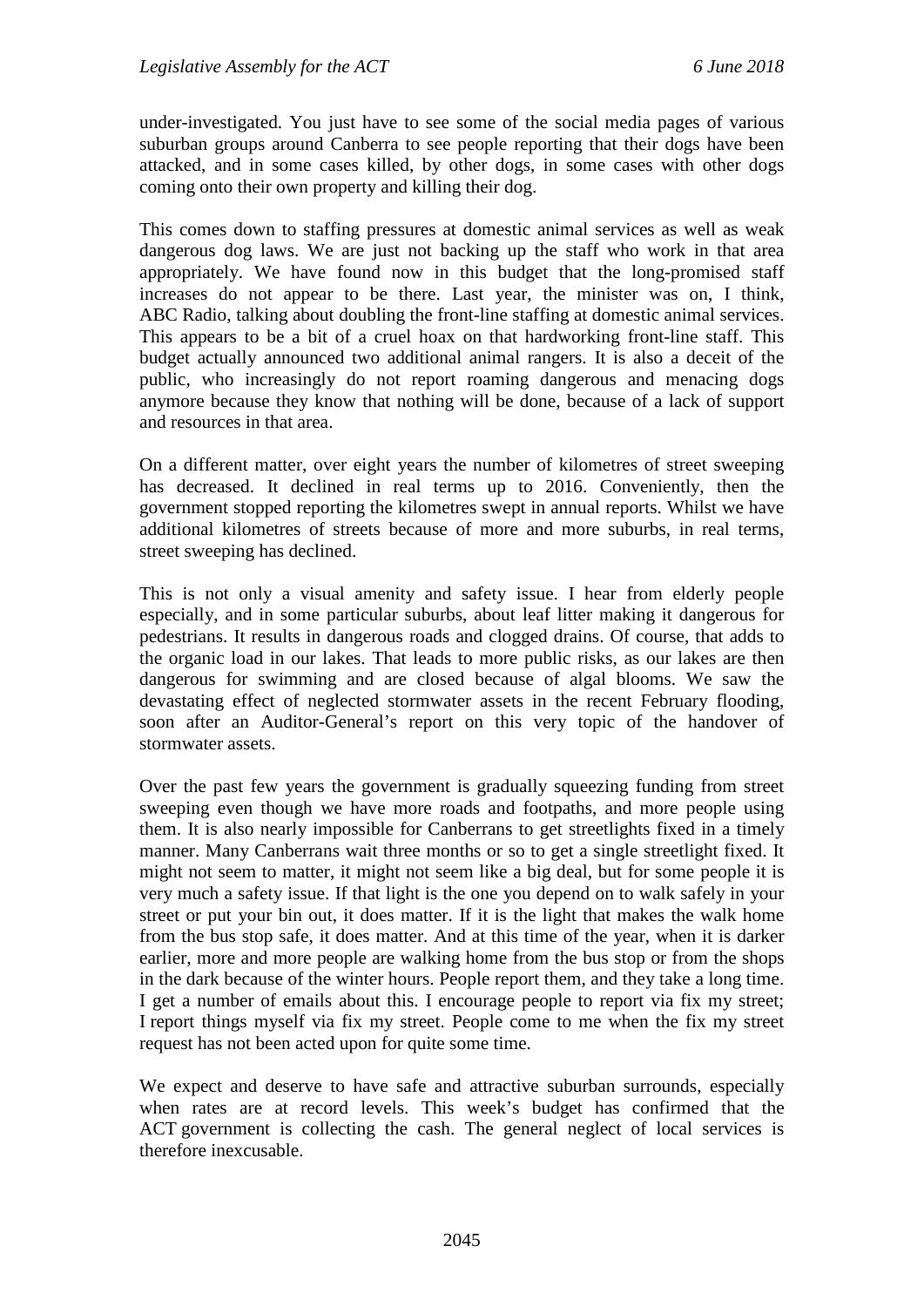What makes it even worse is that the government does not appear to care about or to want community feedback about these local services. In this week's budget, the government have conveniently removed five measures of customer satisfaction and public safety. Unsurprisingly, these measures in the past few years have shown a decline in satisfaction with the government's management of public spaces. The best way to do away with poor customer satisfaction levels is to abolish the measures so that we no longer have to deal with not meeting targets. It is a very convenient way of working. Then we have this self-congratulatory motion which seems to ignore the fact that satisfaction was declining over the years and now has been removed as a measure from the budget.

There is only one real detail in Ms Cheyne's motion, one figure, and that is the planting of 1,330 trees. These trees are to reduce the heat island effect in urban areas. That is interesting. I repeat, Madam Speaker: to cool down the city, the government will plant 1,330 trees. It is admirable to plant 1,330 trees, and we support that. Many of us have planted that and many more in projects across the country over the past few years. The point is that the government are trying to make a virtue out of something that is pretty much business as usual. And it is not much of a contribution to Canberra's urban tree forest. They are saying they are going to plant 1,330 trees when it is actually a fraction of the annual plantings of other years.

Let us put 1,330 trees into perspective. In very rough terms, it is about 13 trees per suburb. We have over three-quarters of a million public trees in Canberra, so this year's 1,330 new trees is around 1.6 per cent of the number of urban public trees. Planting this number will hardly keep up with the current rate at which our suburban and street trees are dying.

By comparison, in 2007 this government committed \$30.8 million as part of the million trees project. By comparison, in 2009 the government planted 6,250 trees in Canberra streets, a further 2,600 around our lakes, and 558 trees to replace dying trees. We know that 1,330 trees is only around double the number the government cut down for the light rail project. It is only a fraction of the 230,000 trees that the government has planted along the Murrumbidgee corridor since 2008.

We support the sensible and carefully selected planning of urban trees, but this motion is trying to make a big deal out of something that is pretty much business as usual for the government, nothing out of the ordinary.

The second part of that point in Ms Cheyne's motion is that these 1,330 trees are being planted to reduce the heat island effect in urban areas. A report called *Mapping surface urban heat in Canberra* by CSIRO, commissioned by the ACT government, has very telling lessons for urban microclimates and the heat island effect in urban areas.

One of its findings is that Gungahlin has the highest heat exposure and vulnerability of any Canberra district. Retrofitting urban trees into Gungahlin to try to reverse the impacts of decades of poor planning policies will have only marginal impact for that area. Suburbs in Gungahlin are dominated by small blocks, extensive rooftops and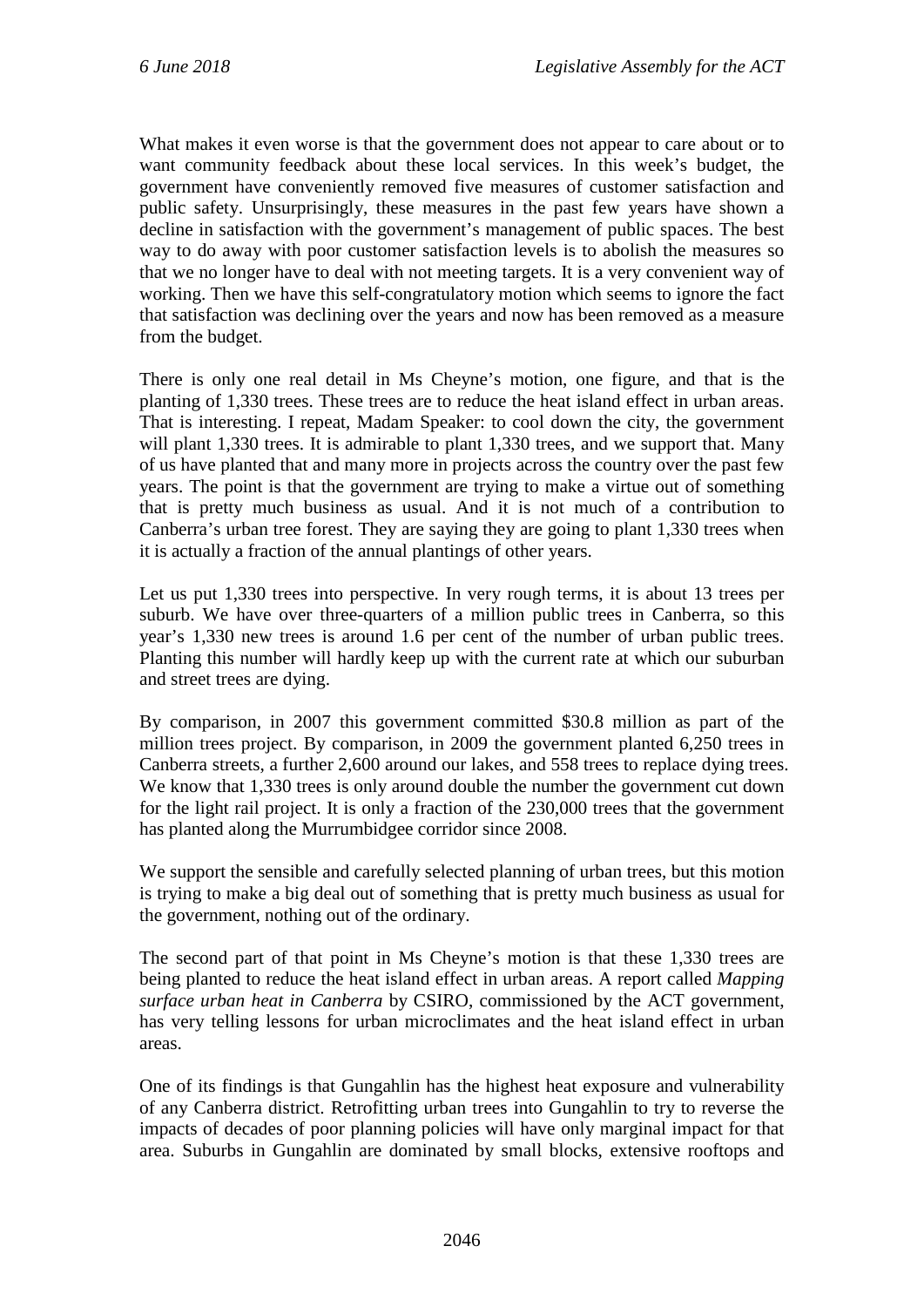narrow road verges with no space for trees. Even if 1,330 trees could be planted, they will have very little effect, because of the planning regime under which Gungahlin was built. By comparison, in the new development of Ginninderry, the urban heat island effect is being tackled at the planning stage. In stage 1 of this development, 350 houses will be built and 1,200 street trees planted.

We support the adoption of policies to reduce the urban heat island effect, but they must be based on facts. Trees are important, but the planning policy must incorporate that, not thwart or discourage it. Throwaway lines in the current budget like "plant 1,330 trees to reduce heat island effect in urban areas" must be seen for what they are: at best, business as usual; at worst, hypocritical, self-gratifying and out of step with policies in other areas.

I will briefly touch on playgrounds. A million dollars has been allocated, which could include funds for new playgrounds. We have had a lot of requests from the public about playgrounds, many of which have been denied by this government. How much will actually be spent on running the consultative process when we are ignoring the input of constituents as it is? We have seen petitions and approaches from many groups in this place, for Greenway, for Higgins, for Torrens, for Waramanga. We need to upgrade and improve our existing playgrounds, not only build new playgrounds.

We also want to see what the government is actually promising this year. What are we getting? We are getting \$56 million spent with more rangers. How many more? The answer is: not as many as promised. We are seeing upgrades to three ovals and more mowing, weeding, removal of graffiti, tree trimming, and waterway cleaning. This is simply catch-up for years of declining budget in this area. It is not even keeping pace with population growth. When you starve areas of resources over years, it is easy to make it look as though you are suddenly allocating additional resources with a bit of a boost in a year. That is what we are seeing here. It is not a particularly good real increase in resources; it is merely playing catch-up. We are barely keeping our head above water in providing basic local services that people expect for their rates, for the very high rates and ever-increasing rates that we are seeing from this government.

**MS FITZHARRIS** (Yerrabi—Minister for Health and Wellbeing, Minister for Transport and City Services and Minister for Higher Education, Training and Research) (10.57): I would like to thank Ms Cheyne for not only bringing this motion to the Assembly today but for her extensive insight and experience in this area, not only in this place but also, obviously, as she mentioned and as many people in Belconnen know, from her considerable community activism before being elected to the Assembly. It is, of course, important, as all members have recognised, that the government does continue to deliver on core city services that provide the on-the-ground, tangible, everyday improvements that directly impact the lives of ACT residents and engage ACT residents in determining what improvements are important for their communities and neighbourhoods.

As we know, by 2033 the Canberra population is expected to grow to over half a million people. To service the growing and diverse mix of residents and visitors, the ACT Labor government is committed to improving how people move around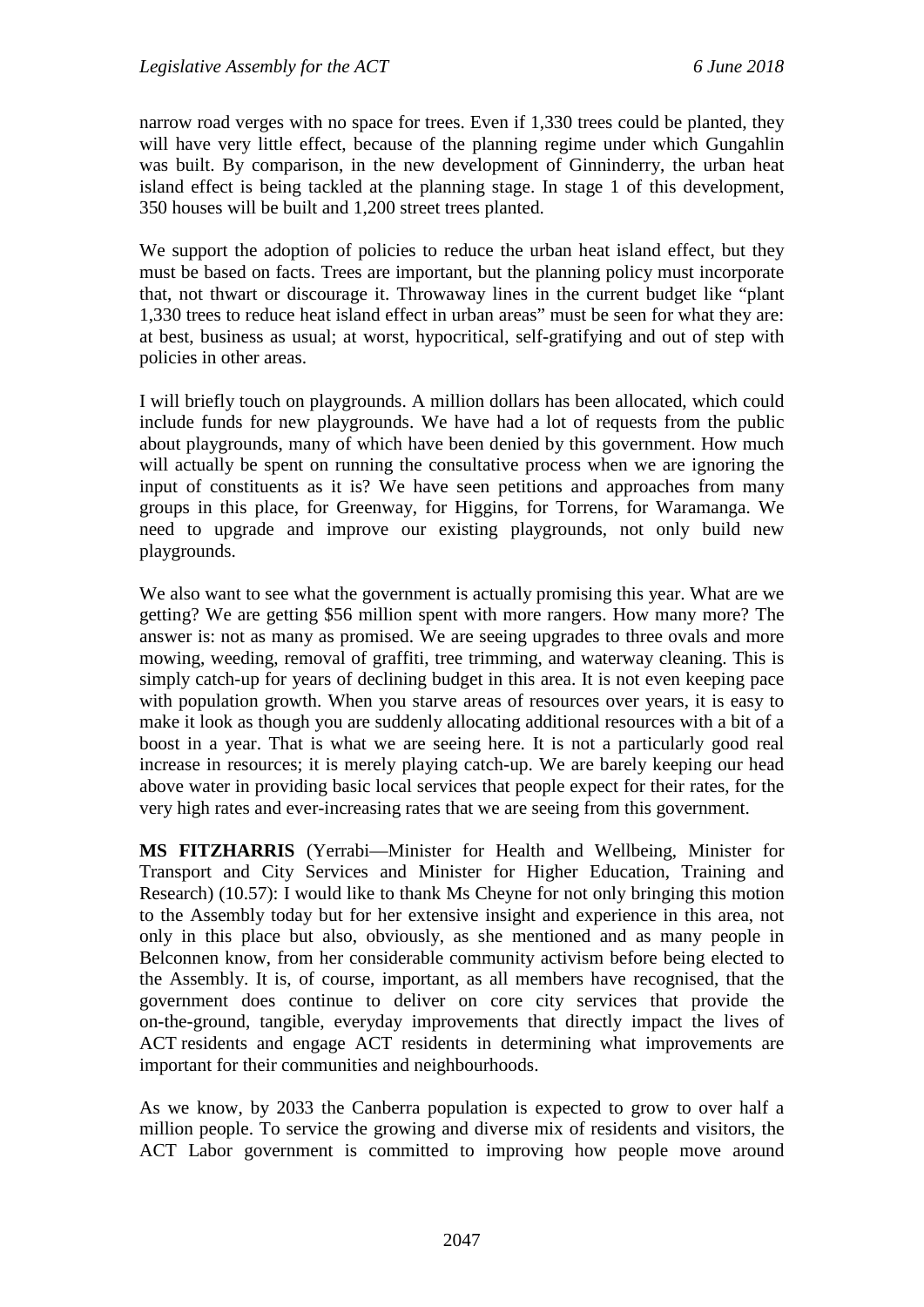Canberra and experience our city and our neighbourhoods. One of the key ACT government transport initiatives is to provide an integrated public transport and mobility network which includes creating better flexible and on-demand transport options for people to get where they need to go. These transport options will include buses, light rail, roads, ridesharing, taxis, cycling and walking.

The bus network will focus on delivering what Canberrans have asked for: faster trips and more direct routes, more frequent and reliable services and increased services at peak and off-peak times. This has started with the introduction of two new rapid routes in 2017 and will expand to nine over the course of this term. This work will provide a better-connected, seven-day transport network for Canberrans.

The budget does provide additional funding to improve customer access and amenity for the city's public transport network. Following community consultation, funding will also be used to deliver upgrades to key transport network connection points which will include upgrades to shelters, lighting, footpaths, signage and crossings.

As all Canberrans can see, construction is well underway for light rail stage 1 notably this week a considerable improvement in the Gungahlin town centre, with the fencing coming down, trees planted, landscaping being further progressed literally in the last 24 hours. The budget will also inject another \$10 million to progress the next stage of planning, design and enabling works for the light rail from the city to Woden. The budget will also invest a further \$2½ million in works to support light rail stage 2 for the preparation of detailed business cases for potential early works in the Woden town centre and the bus interchange, along Parkes Way and also at the Yarra Glen intersection, as well as looking at a city-wide park-and-ride strategy.

Together with these investments, as well as planning funding and a provision for the future delivery of a light rail stop at Mitchell and building on last year's investments, the ACT government will also continue to deliver on transport initiatives in the active travel space, investing over the last two budgets \$30 million in new active travel infrastructure. The government will improve and expand pedestrian and cycling infrastructure right across Canberra to ensure it is safe, sustainable, attractive and easy to use.

I am really pleased that work will get underway, and consultation has begun, on the detailed design of the Belconnen bikeway. I look forward to working with TCCS, the Belconnen community, the Belconnen Arts Centre and Minister Ramsay on the work underway to expand the Belconnen Arts Centre. This is going to be the next generation of separated cycling and walking infrastructure for our city and is an incredibly exciting project. And I encourage everyone who has an interest to participate in the community consultation that is underway.

We are also really thrilled to be providing further upgrades to the Tuggeranong town centre as well as the Woden town centre, to implement recommendations of town centre master plan processes and build on the work that is already underway in the Gungahlin town centre. Across Tuggeranong, Belconnen and Woden these works will include not only active travel upgrades but also streetscape improvements, additional landscaping and additional street furniture in these important town centres.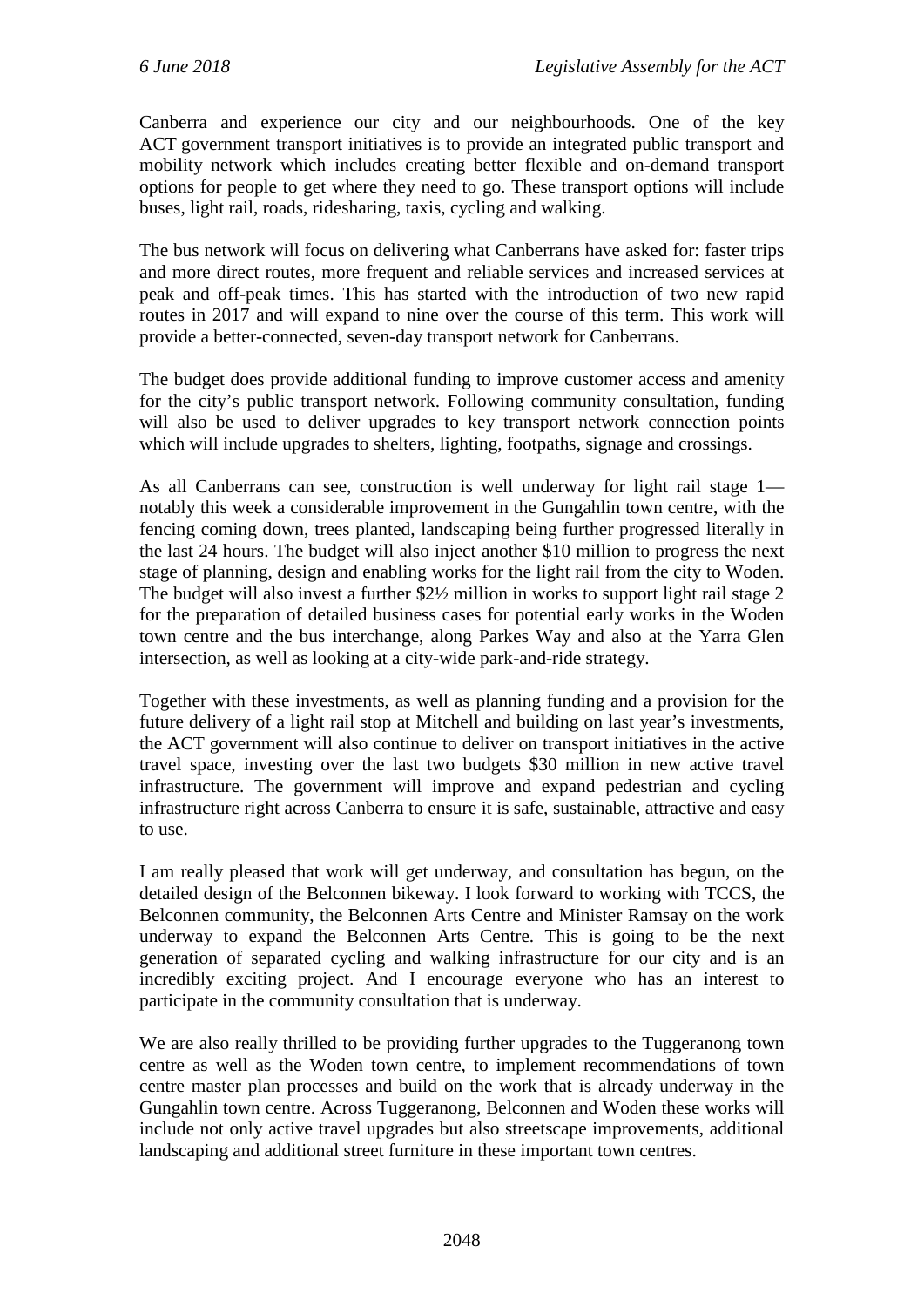We will also invest in better promoting and better signage for our off-road bikeway network and we will investigate further improvements to connections to make sure that Canberra's off-road bikeway network can be better utilised.

We will expand the wonderful active streets for schools program, build on work done in previous budgets, and the very popular and very effective work we have begun with the school crossing supervisor program at 20 schools across the ACT. As Ms Le Couteur noted—and I know that my colleagues Ms Cody and Mr Steel, and you, Madam Speaker, also spoke to me at length about the Heysen Street cycle path link between Lyons and Weston Creek—this is a key cycling route that we are really pleased to fund in this year's budget.

As Ms Cheyne's motion notes, ensuring the amenity of our suburbs is maintained and providing essential services necessary for our growing city is a priority. The government aims to provide quality services and amenities in every suburb and neighbourhood across the city. And this is a significant focus of the government's 2018 budget.

In addition to implementing and building on our community consultations on town centre works—as I have just noted, work is underway to significantly improve urban amenity in our town centres, Gungahlin, Tuggeranong, Woden and Belconnen—this budget also invests significant resources in additional city services both to new suburbs and to existing suburbs. These investments include graffiti management, tree maintenance, bus shelter cleaning, focused maintenance at major entry roads into the ACT, and an increased responsiveness to tree-related public inquiries.

The government will also be delivering the adopt-a-park scheme, a Labor election commitment from 2016. It is scheduled to commence next year and will provide small grants to volunteer groups to achieve cleaner, greener parks and increase community pride in local parks and open spaces. I note Ms Le Couteur's comments around the adopt-a-park scheme and I too am very excited about the opportunities for communities to come together to propose community-led activities in their neighbourhoods. And we note there have been previous successes around this, including Lyneham Commons, which comes to mind as a wonderful community initiative in Lyneham.

We will also increase the annual mowing program to have increased capacity to manage grass growth, particularly following wet periods across Canberra, and to improve the look and feel of our city. In addition to more mowing, the budget will also provide for greater weed control. This will include hand-weeding suburban shrub beds and chemical control of weeds in kerbs, gutters and around roadway barriers. While also providing improved amenity, this additional weed control will prevent unnecessary damage to existing infrastructure.

Every year the ACT increases its urban footprint by way of establishing new suburbs and redeveloping older suburbs. In the last financial year the suburbs of Lawson, Denman Prospect, Throsby, Moncrieff and Taylor underwent major extensions. These areas are now funded with city services to ensure the public realm is maintained. This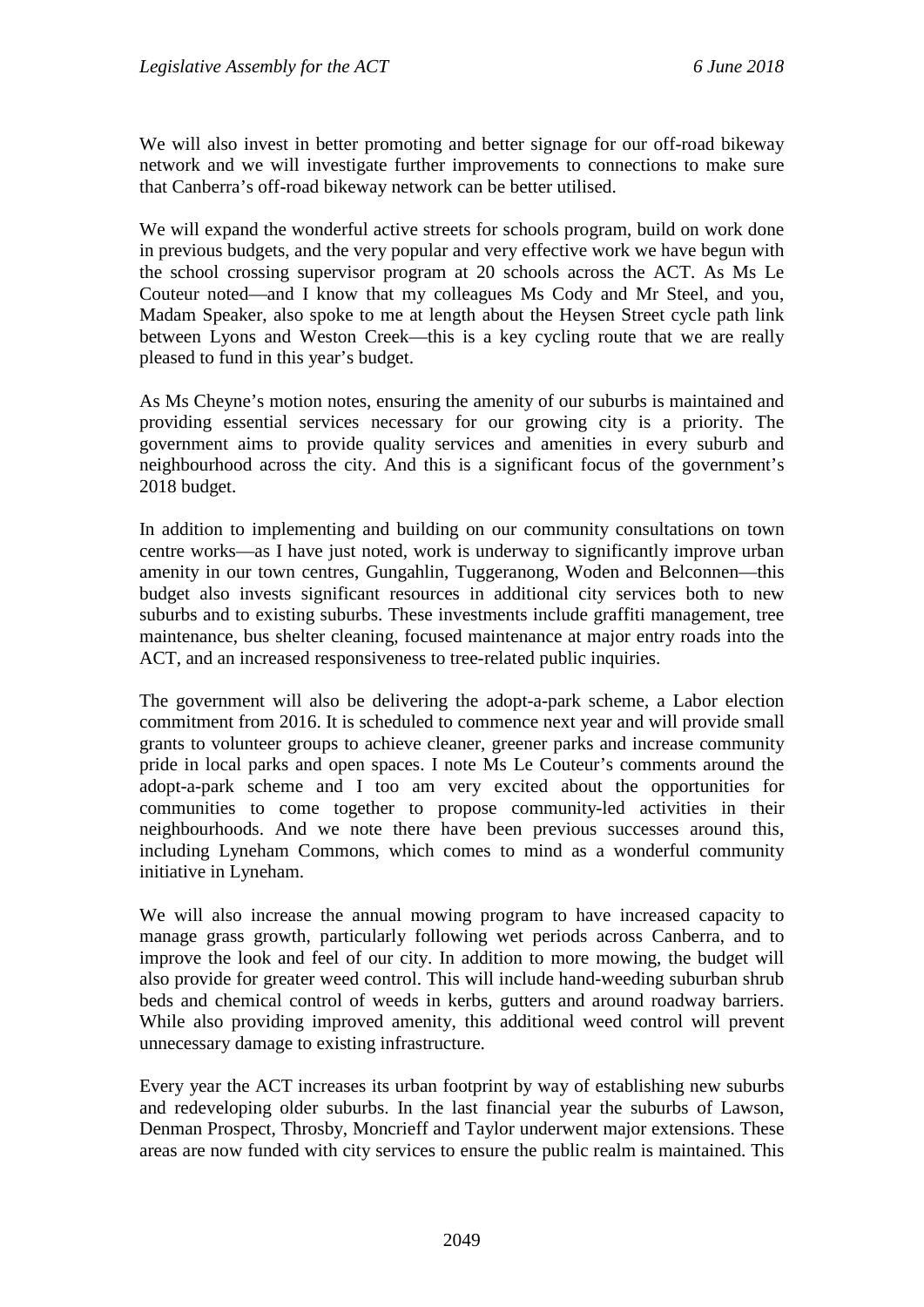budget provides \$10 million to support the maintenance of these assets as well as to support the provision of new mobile garbage bins and collection of rubbish in these suburbs.

In the last 15 years there has been a significant increase in the number of lakes and ponds across Canberra. Urban densification has placed some pressure on our waterways and the budget allows for an increase in lake and pond cleaning to our over 110 lakes and ponds in the ACT.

The budget also delivers additional investment in our urban forest, on top of ongoing base investment in our urban forest, with 1,330 trees planted in our urban forest, as well as another initiative under Mr Gentleman's portfolio which plants an additional 5,000 trees in the Murrumbidgee corridor. Maintaining and improving our playing fields is also a focus of this budget, particularly because Canberra is such an active city.

In addition I do want to highlight the exciting work underway under the better suburbs statement, a community deliberative process that is underway. Four thousand Canberrans have been sent letters of invitation to participate in this very exciting exercise. We look forward to this deliberative forum of 40 community representatives and 25 representatives of community organisations, government and business, to build and develop a better suburbs statement but also to undertake what is probably the first genuine participatory budgeting initiative in the ACT.

Alongside having kitchen table conversations and developing the statement there is \$1.9 million in this year's budget of which I will ask the better suburbs forum to allocate at least \$1 million to playgrounds, given there has been considerable interest in upgrading existing playgrounds across the territory, as represented by a number of petitions before the Assembly. I am really looking forward to the citizen forum having an opportunity to involve themselves in this program. And I really welcome their conclusions. I again thank Ms Cheyne for bringing forward this important motion today.

**MISS C BURCH** (Kurrajong) (11.07): I am pleased to be speaking to this motion calling for better local services for the people of Canberra. While the government may have thrown additional funding at local services in this budget, this Labor-Greens government, a government that has been in power for 17 years, does not have a very good track record when it comes to providing these essential basic services and providing residents with value for money for the rates dollars that we are all paying.

Rates have tripled in the last 10 years but Canberrans have not seen any increase in the provision of urban services. Whether it is rubbish collection, street sweeping, graffiti management or park maintenance, this Labor-Greens government continues to let down the people of Canberra in the provision of essential, basic services and the maintenance of public infrastructure, as my colleague Ms Lawder has spoken about at length today.

Ms Cheyne's motion today refers to graffiti management and bus shelter cleaning and Minister Fitzharris has spoken extensively about public transport—but what I do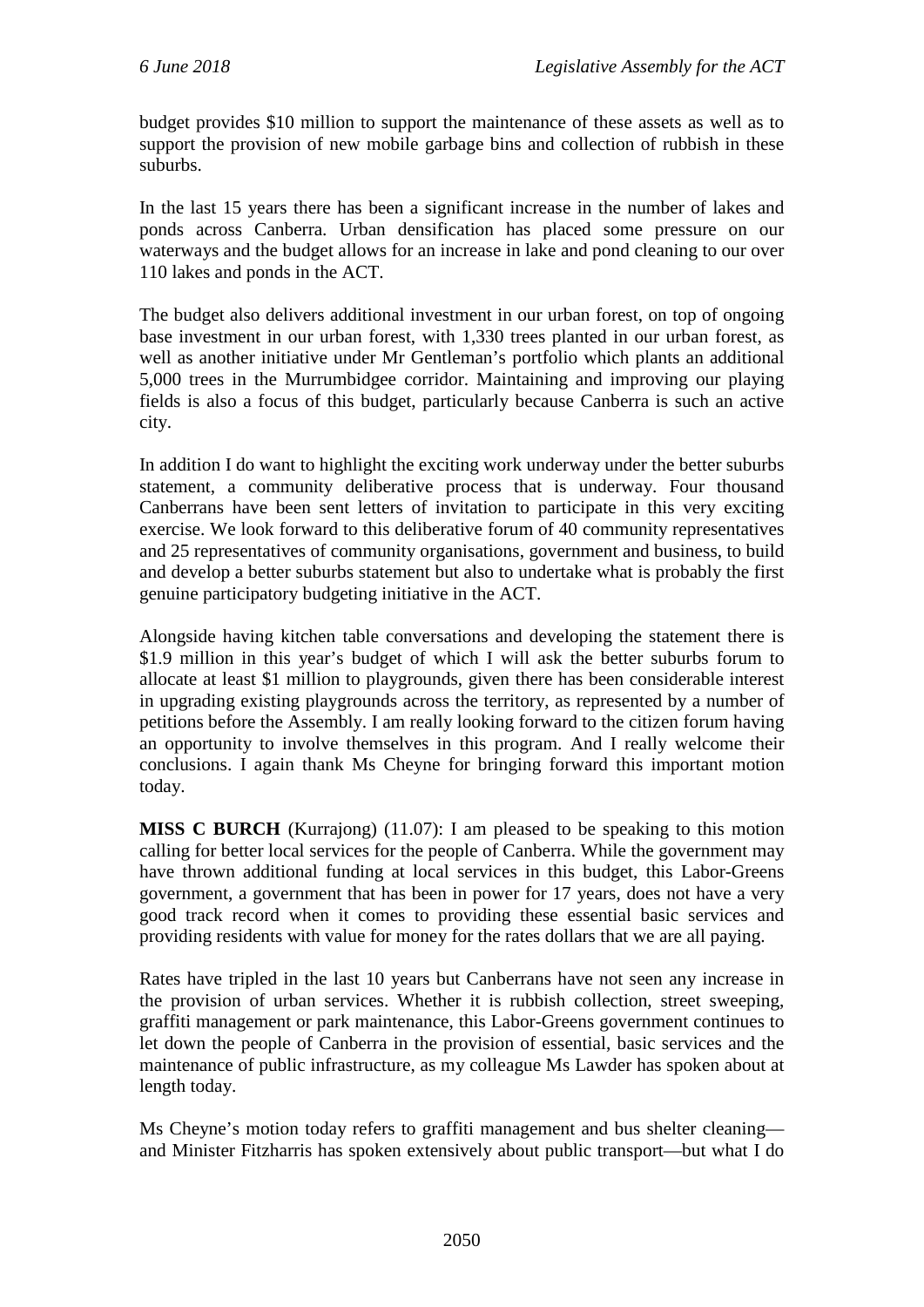not understand is why the minister has actively chosen to undo small but vital aspects of public infrastructure by removing a large number of covered seating and bus shelters in our southern suburbs. With Canberra weather as inconsistent as it is, covered bus shelters provide significant amenity for residents, giving protection from sun, rain and wind, and serve as a welcome refuge for those who commute daily. The removal of covered bus shelters particularly impacts the elderly in our community who welcome covered seating areas when waiting for buses or simply taking a brief respite when they are on a walk. And somehow the government has described these removals as improvements.

I wrote to Minister Fitzharris on 19 February this year, sharing my concerns on behalf of many constituents who have been affected by this irresponsible decision. Yet 3½ months later I am yet to receive a reply from the minister, further highlighting the ACT government's indifference towards actually following through on its promises.

Madam Assistant Speaker, I draw your attention to one of the strategic objectives of the Transport Canberra and City Services Directorate as found within the budget papers. It reads:

The Directorate has a strategic objective of improving the customer experience of public transport and attracting new customers through high quality, friendly and reliable services.

Failure to consistently provide adequate, covered bus shelters with seating directly contradicts this objective and actively discourages the community, particularly the elderly, from using public transport.

If this government cannot get the small, simple things right, how can we trust them with long-term infrastructure that Canberra needs? If we cannot depend on the government to provide necessary and basic essential services, how can we believe the contents of this government's motion calling for an improvement in services which directly impact the lives of ACT residents?

As for active travel and transport infrastructure, there is enormous room for improvement. It is mainly residents of the inner north and inner south who commute to work by bicycle. The take-up is far less in other urban centres. Part of the problem is that there are not the necessary links between urban centres, and most cyclists do not feel safe using bike lanes on major highways. If active commuting is ever going to be viable for more Canberrans, the links between major centres must be improved.

The government tell us that they are investing in a modern, convenient and integrated public transport network. Yet there have recently been two motions passed in this Assembly calling on the government to urgently improve existing bus services, including school bus services, late-night services, and Sunday and public holiday services. Yet we have not seen any additional funding in this week's budget to actually provide these services that Canberrans so demand.

This budget saw rates, fees and charges continue to rise. Yet Canberrans are just not receiving the basic local services we deserve. While I welcome the call to action in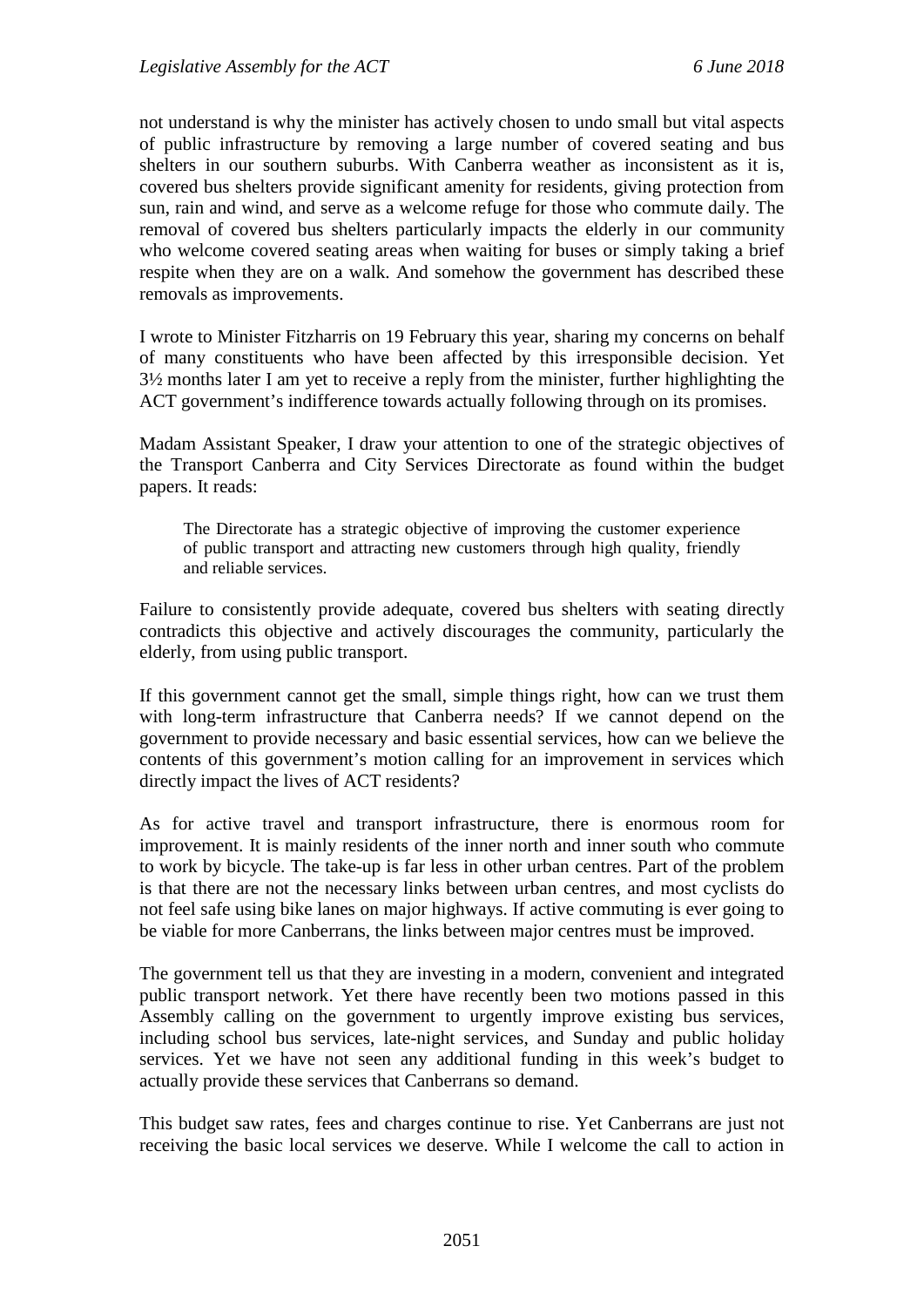this motion, the government has not demonstrated a very good track record in this area. I call on the government to actually provide the necessary local services that Canberrans are already paying for.

**MS ORR** (Yerrabi) (11.11): I rise to speak in support of this motion moved by my colleague Ms Cheyne. As those who have spoken in this debate have mentioned, the ACT has seen unprecedented growth in recent years. With such a boost to our population, it is important we have a government that is willing and able to get on with the job of providing essential services for Canberrans.

I have been out in the community recently talking about the action this government is taking in expanding the services available to residents. I was at the Bonner shops last Thursday handing out information on some of the things I and this government have been working on. One impassioned, yet hurried, local only had time to inform me that he felt we needed to fix the roads. My answer to that is that we are.

In this year's budget we are taking further steps to increase the capacity of the transport corridors within Yerrabi. We are duplicating William Slim Drive, which will include 3.2 kilometres of new carriageway. This measure expands on the works already underway on the duplication of Gundaroo Drive and Horse Park Drive.

Taken together, this suite of investment will increase the capacity of our roads and improve linkages with the Belconnen area. With light rail fast approaching, the Gundaroo Drive and William Slim Drive corridor will provide a rapid transport corridor between the Belconnen and Gungahlin town centres. The black rapid bus service already links the two centres. The expanded road capacity will ensure a faster service and a better integration with the transport network more broadly.

The integrated transport network will be further supplemented by extensive investment in the active travel network. The budget includes \$10.5 million to improve cycling and walking connections into and around the Belconnen town centre. This will see the construction of the Belconnen bikeway and the extension of the Lake Ginninderra circuit around the Belconnen Arts Centre with an over-water boardwalk.

In addition to the William Slim Drive works, we will see 6.4 kilometres of new on-road cycle lanes and a new bridge over Ginninderra Creek, further improving the linkages between the town centres and the suburbs in between. I was also out on Saturday in Moncrieff in my electorate talking to locals. What I heard was that they love their suburb—how well it is laid out, how well it is planned and how residents have the space they need to enjoy their lifestyles.

This is a Labor government that continues to get better at providing for Canberrans. Over the years, we have continued to learn, never taking the job for granted. Moncrieff, Taylor, Jacka and Throsby are all examples of how the ACT Labor government has moved ahead in the way we plan our new suburbs. Our new suburbs are green, leafy, walkable and accessible.

They come ready for families to move into and for communities to form around. We facilitate this not just through the way we plan and design the suburbs but also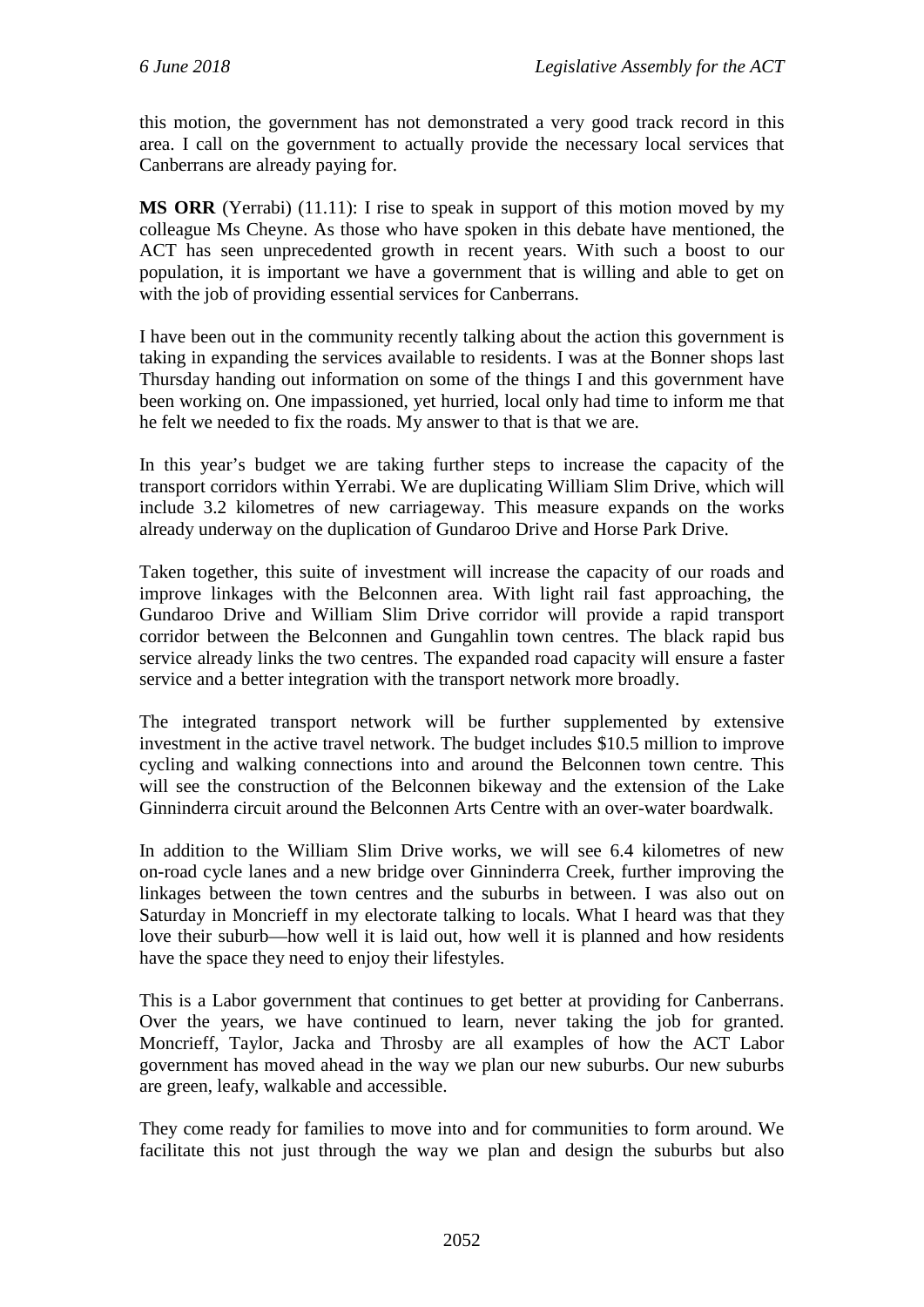through our approach to helping people move into their new communities. It would be too easy to say and to think that the City Renewal Authority and the Suburban Land Agency are just there to release land. I point to the work each is doing to build and enhance our local community.

The SLA in particular is working closely with communities in my electorate, like Moncrieff and Throsby, through the mingle program. This budget builds on this by providing more services for our suburbs. We are providing \$10 million more to improve our city services. This will provide additional services for mowing, weeding, graffiti removal, cleaning up local waterways and tree trimming. In Yerrabi, \$1.7 million will go towards improving the Nicholls neighbourhood oval and we are expanding our major events with \$7.6 million in funding.

What I often hear when I am out in the electorate is that the Gungahlin town centre lacks adequate green spaces. In April I hosted the making space initiative here in the Assembly reception room. The event brought together MLAs, public servants, students, the built environment professions, community groups and the general public to better understand how we use our city and how we can better plan for its use.

At the event we heard from Louise, who works in the early childhood development profession. The organisation she works for operates an early learning centre in the Gungahlin town centre. Louise spoke about the lack of green space in the town centre for her staff and students at the centre.

We understand this and are taking steps to reimagine and reinvent the town centre. We have already announced a revamp of Gungahlin Place, which will see more greenery and play spaces added. As has been noted, this year's budget will also be planting an additional 1,333 trees across Canberra.

I note that Ms Lawder made a lot of comments particularly about Gungahlin. I would like to take this opportunity to address some of those. The 1,330 trees are in addition to business as usual. It will be targeting those newer suburbs where we know that we can improve the tree canopy. Particular comments were made about Gungahlin and the heat island effect. It is not a secret that the heat island effect is greater in Gungahlin but that is for a range of reasons, not just the tree coverage. A large part of it is also due to the grasslands that we have out there—grasslands that were protected as a part of planning processes.

I also note the fact that large parts of Gungahlin were established during a drought, meaning that the tree canopy and other green spaces that were put in place actually have not taken quite as well as we would have liked. There is also an issue there of climate change coming and of matching our species with our changing climate. All of these are factors in making sure that we address the urban heat island effect across all of Canberra and in particular in Gungahlin where we know that there is a little more work to do. But I note that the government is getting on with doing that and that every contribution we make towards it will be a positive.

As the Gungahlin town centre moves eastward, we are also putting into practice what we have learned. My office is currently running consultation on the Gungahlin town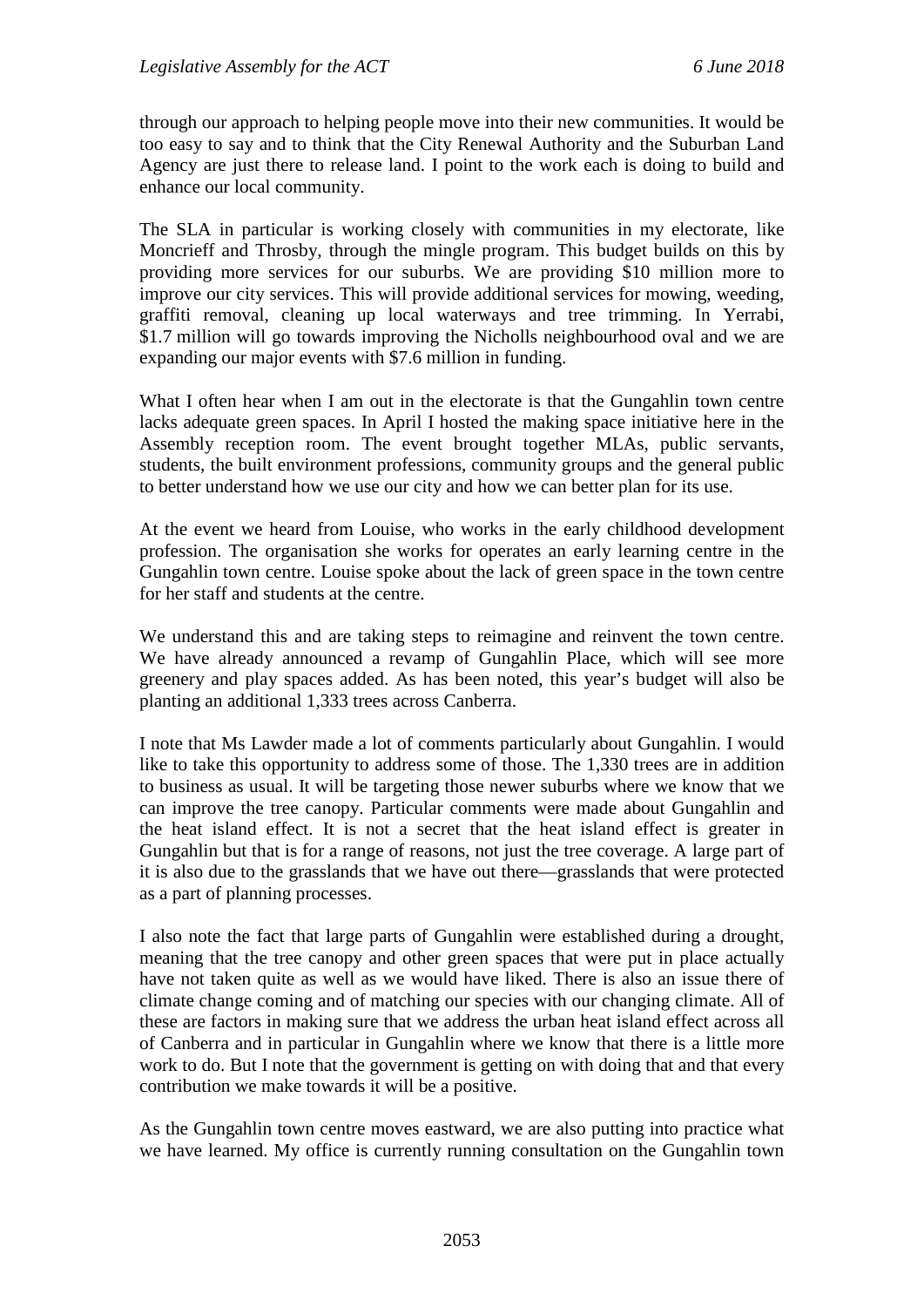centre east development linear park. While quite a mouthful, it is an important development for Gungahlin. I was out on Saturday speaking to residents in the Gungahlin town centre who live just to the north of where the park will go. I can tell you that I heard nothing but good things from these residents. They were all excited by the prospect of having a green space in such close proximity. The park offers the opportunity to inject a high quality green space into the town centre to complement the improvements being made to Gungahlin Place and to provide amenity to the local community.

The budget will also deliver on our commitment to being a leader in protecting our environment. We are increasing funding for the Ginninderra Catchment Group to assist in their transition to new Landcare arrangements. The group plays an invaluable role in preserving water ecosystems in the area and cooperating with other Landcare and conservation groups throughout Yerrabi.

We are also providing an additional \$1.6 million to support ecotourism at Mulligans Flat. What the ACT government and the ACT Woodlands and Wetlands Trust are doing in Mulligans is truly incredible. We should be sharing that story as far and wide as we can. Investing in ecotourism in the reserve allows another opportunity for us to do that.

While I was out in my electorate over the weekend, I was also asked about the nurse-led walk-in health centre coming to Gungahlin town centre. ACT Labor took the delivery of this centre to the last election, and we are delivering on that promise too. The ACT government is investing \$2.9 million to build the centre, with construction already underway. It is due for opening later this year. The nurse-led services will complement the services already provided at the Gungahlin Community Health Centre.

This is a government that is getting on with the job of providing for the people of Canberra. As Canberra continues to grow, we will continue to improve our services to better meet the needs of all Canberrans.

**MR BARR** (Kurrajong—Chief Minister, Treasurer, Minister for Economic Development and Minister for Tourism and Major Events) (11.19): I thank Ms Cheyne for bringing forward this motion this morning. It certainly goes to highlight the importance of our local government responsibilities, particularly in the municipal and transport areas. The day after the budget provides an opportunity to speak at a bit more length about the initiatives that we announced yesterday, particularly the investment in the core public services that Canberrans rely on.

The budget grows the services and infrastructure necessary to make sure that Canberra keeps on getting better. Yesterday the budget speech focused particularly on the largest areas of expenditure, in health, hospitals, and education, the school system. In speaking to the motion today, I would like to concentrate on how this budget and the government are focused on making commuting quicker, promoting an active lifestyle, improving the amenity of our town centres, making our suburbs neater, and making our parks better and more interesting places to visit.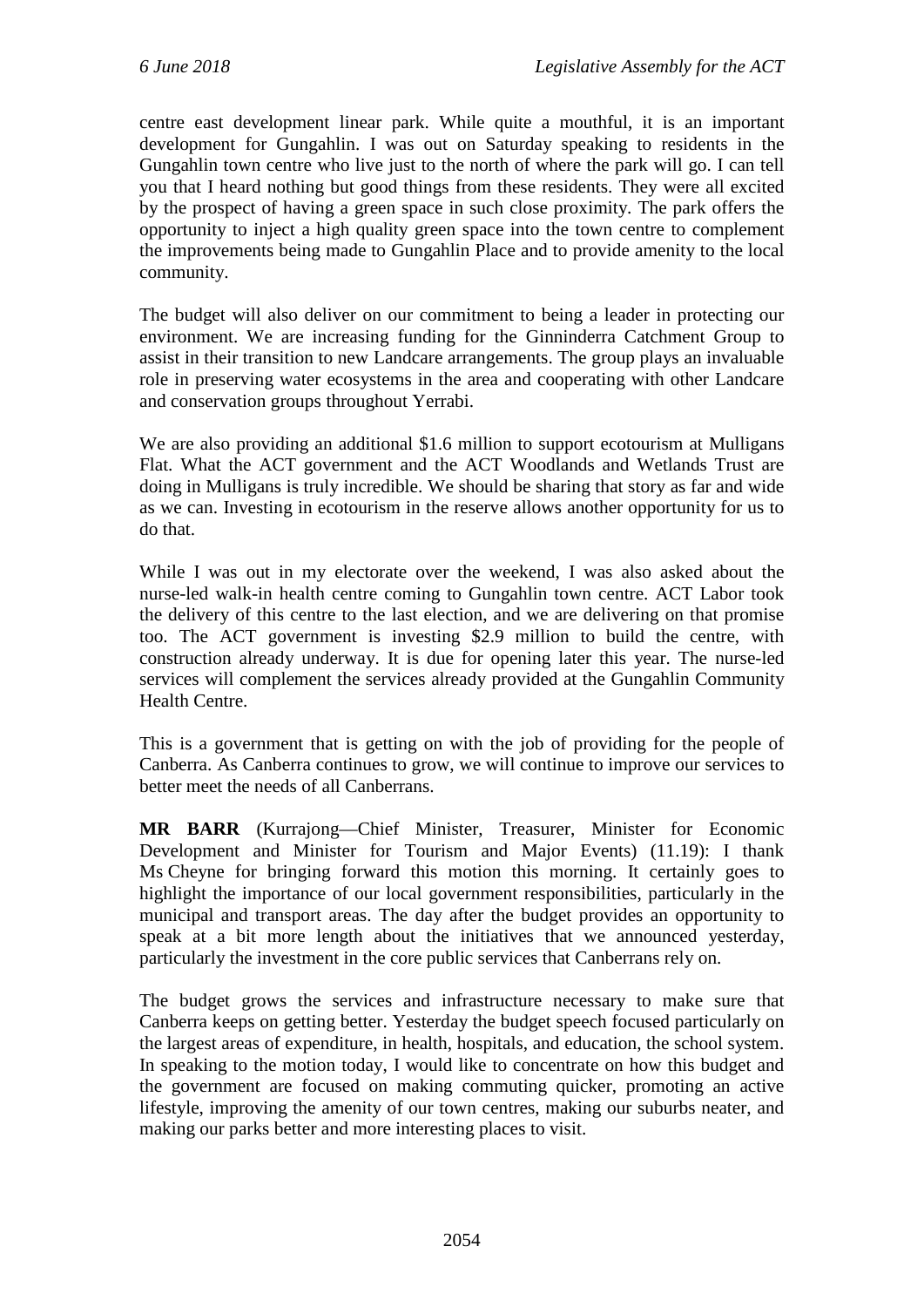As I mentioned yesterday, Canberra is undeniably growing. Approximately 7,000 more Canberrans are born or arrive here each year. People are moving here for good jobs and for our great lifestyle. Our economy is stronger than anywhere else in the country, and people are attracted to the quality, full-time, sustainable, well-paid jobs that our economy offers. People are settling here and raising families.

What we as a government—and, indeed, as this Assembly—must do as we cast our minds forward is to plan for this growth, to continue to invest in the core services that are essential to Canberra remaining the world's most livable city, and to shape our city as it grows, to retain what we love about Canberra and to improve on areas where improvement is possible.

As I outlined in the budget speech yesterday, no other government in Australia delivers as many services as we do. We are unique in being both a state and local government. We take responsibility for the provision of every service, from lawn mowing to emergency health treatment, very seriously.

Canberra is Australia's most active community, with more and more people walking or riding around our city. We want to continue our focus on keeping Canberrans active and making Canberra even more accessible by foot or by bike.

This is a change in thinking from the Canberra of the 1970s and 1980s. Just as we said we would, the government is delivering an additional \$30 million in active travel infrastructure over this term. This includes investing in an integrated bike network for Belconnen which links suburbs like Florey with the Belconnen town centre, the Lake Ginninderra foreshore and the major study and sporting institutions in the Bruce precinct. We are also expanding the cycling and footpath connections in the Woden and Tuggeranong town centres, constructing an off-road rapid bike network and completing the Lyons to Weston Creek cycle path link.

On top of these very practical and tangible active travel improvements, the budget has invested more in core municipal services for our suburbs. It is clear that Canberrans want a neat, well-maintained and pleasant urban environment, whether that is our parklands, our playgrounds or our local paths. We are aware of that, and we are investing more to achieve that outcome.

There is \$10 million additional in this budget for more mowing, for more weeding, for more graffiti removal, to protect our waterways, and to manage our trees. Playground improvements and construction will be led by a community-driven process to give all residents a say. And we are continuing our investment in improving basic services like rubbish collection as well as continuing the rollout of the very popular green bin service, with all households able to access the service by 2019. As Ms Cheyne has set out in her motion, this is another practical example of the ACT government investing to improve our suburbs.

We are also investing in overhauling Canberra's public transport system to make it faster, easier and more convenient for more Canberrans. I am particularly pleased to be able to allocate more funding to progress the planning and approval of the second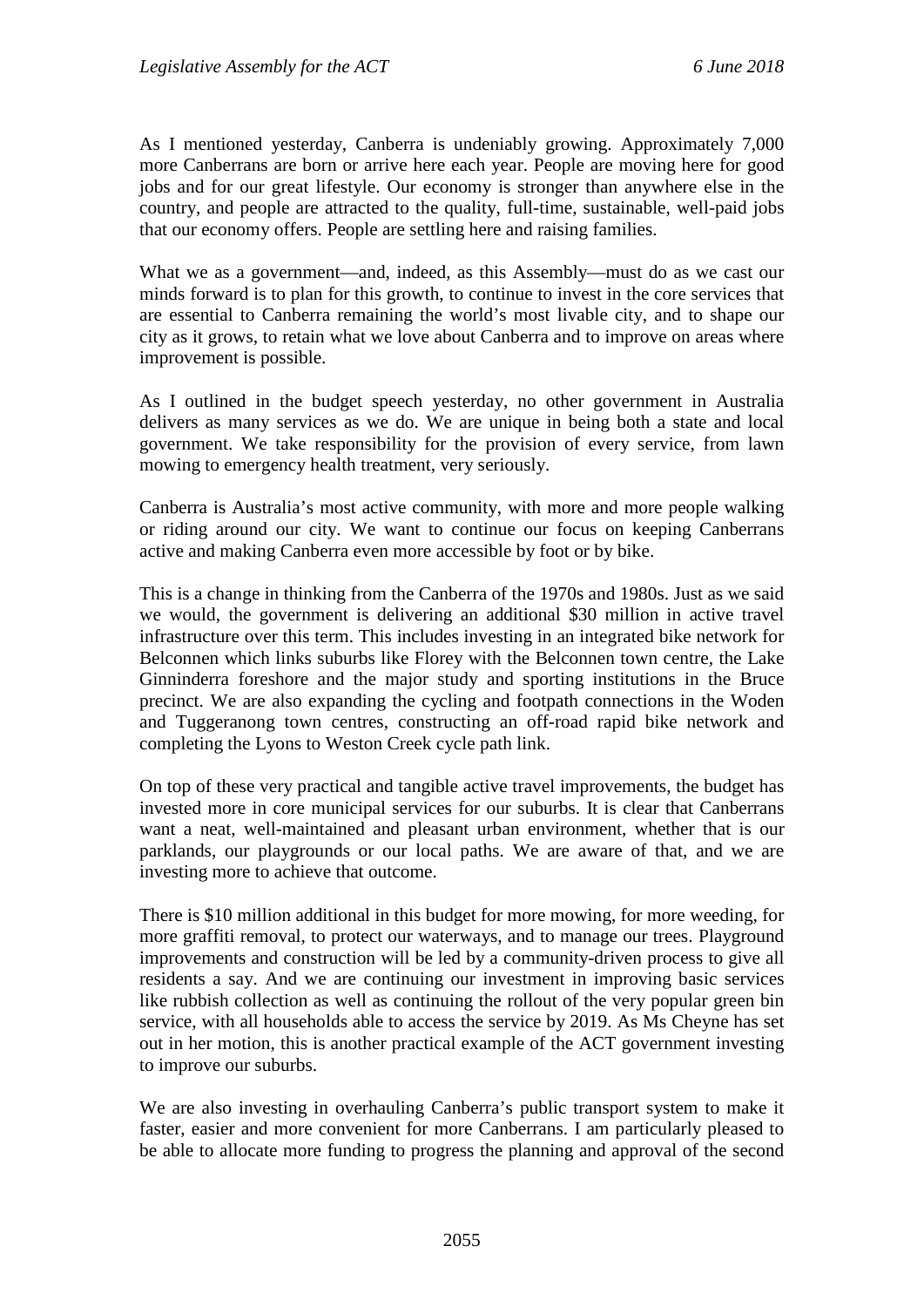stage of light rail as well as to start design work on a number of important pieces of enabling infrastructure.

The city to Woden stage of the light rail network provides an essential north-south transport spine, allowing Gungahlin residents to easily get to work in the Barton or Woden regions, and allowing residents to travel to and from an employment hub in Dickson. Indeed, as more commonwealth and ACT government and private sector employment is located in the Gungahlin town centre, it will enable residents all the way along that transport spine from Woden through to the inner south and the inner north to make their way to Gungahlin for work.

The budget also funds road improvements that the city needs. We are particularly conscious of improving safety at key intersections. I particularly acknowledge Ms Cheyne's advocacy inside the government for improvements at intersections such as Tillyard Drive. It is very pleasing to see that this upgrade has been funded. And there are a number of other important road funding initiatives contained within the budget in different locations across the city: the better connections between Belconnen and Gungahlin through the duplication of William Slim Drive, for example.

The Canberra environment, our suburbs and our town centres should be enjoyable, fun and pleasant places for all Canberrans. It is incredibly important that Canberrans get to have their say and provide their input into government initiatives. I know that all of my colleagues are listening to their local communities and providing that feedback to assist directly in the budget development and policy processes. It is an important role for members of this Assembly to be that conduit between their local communities and the cabinet and budget-making process each year.

It is important that we can hear from the community directly and also through their elected representatives. That is why we are focusing in this budget on strengthening ways for the community to engage with government and let us know what they want. What we are hearing from our community is that Canberrans recognise that the city is growing, that this poses both challenges and opportunities. Many people are excited about the future of our city, particularly as our economy and city grow, and the opportunities that this will present for Canberrans in the years to come. The government needs to demonstrate that we have a plan to invest now to cater for this growth while maintaining those unique elements that make this city so special.

We understand that Canberrans want tangible, on-the-ground improvements to living spaces, to our parks, to our transport connections, to our walkways, to our bike paths. That is why we are so focused in this budget on delivering those outcomes. These municipal service areas will remain a priority for the ACT government throughout this parliamentary term, and clearly will be an ongoing focus for all members in this place representing their local communities. I am very pleased that we have been able to deliver on many of our election commitments in this area in this budget.

Of course, there is always more to do. This list will be never ending; there will be an ongoing task of improving our city, but it is one that we take on with relish and with passion. It is fantastic to see that such great local advocacy has resulted in some really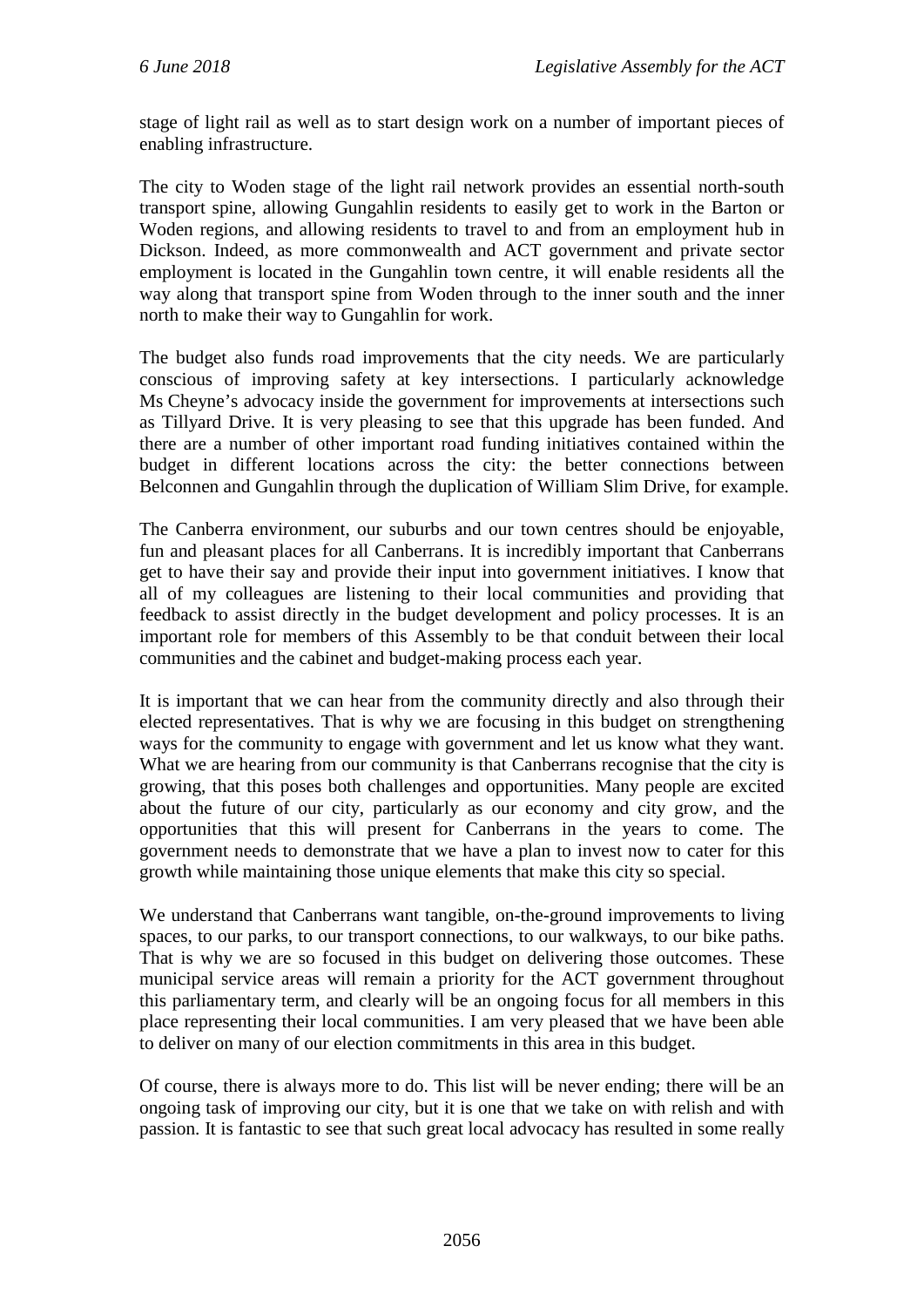good investments in our local community in this budget. I commend Ms Cheyne for her motion today.

**MS CHEYNE** (Ginninderra) (11.28), in reply: Madam Assistant Speaker, with your indulgence, I might take a brief opportunity before I begin, for the benefit of some members—not all members—to flag that while I appreciate that there are a variety of accepted ways of saying my surname, I pronounce it "chain", not "Shane". That has the added benefit of not confusing me with Mr Rattenbury.

Let me go to the motion. I thank members for their contributions today. I did spend what I would call an inordinate amount of time trying to understand some of the comments from the opposition which, try as I might, I could not logically follow, including that somehow the minister not yet responding to a letter from Miss Burch equates to not keeping a government promise. I am still trying.

Madam Assistant Speaker, as we have heard today, our cool little capital is growing up and it is growing out. Our community is expanding into newer suburbs; our inner city is densifying. In just a few short years, about 430,000 of us will call Canberra home.

As the Chief Minister highlighted, no other government anywhere in Australia delivers as many services as we do. It logically flows that as we grow, the demand for city services increases. This means maintaining infrastructure like roads, playgrounds and footpaths; providing high quality public transport; collecting rubbish; mowing; cleaning; weeding; and removing graffiti. It is a lot of work; it is no easy task; and, as Ms Le Couteur rightly mentioned, it does cost a lot of money.

We have been listening, and this year's budget does not disappoint. I draw Ms Lawder's attention to the fact that central to this motion is that we do care and we do take community feedback seriously. We are now engaging community members directly to help decide where money should be spent on our city services—critically, on playgrounds, but on other city services too. I trust that opposition members, including Ms Lawder and Ms Burch, will be encouraging members in their electorates to get involved in this important forum.

I have already touched on the government's initiatives to support suburban growth, step up municipal services and renew and connect our town centres. Miss Burch appears to be a great advocate for connecting town centres and making it easier to move between suburbs, as I think we all are in this space. She wants people to hop on their bike, figuratively and literally, and engage in active travel outside the inner north and inner south. That is commendable. I look forward to her strong and public support, particularly as the shadow minister for the Belco bikeway which I spoke about extensively today.

There is another significant city service which we are expanding around the city and which will have a big impact on people's day-to-day activities: our integrated public transport network. As Canberra grows, we will continue to see more people and more vehicles on the road. If our transport network were not built to keep up, we would also see more congestion, more pollution and more road accidents. Unlike other cities,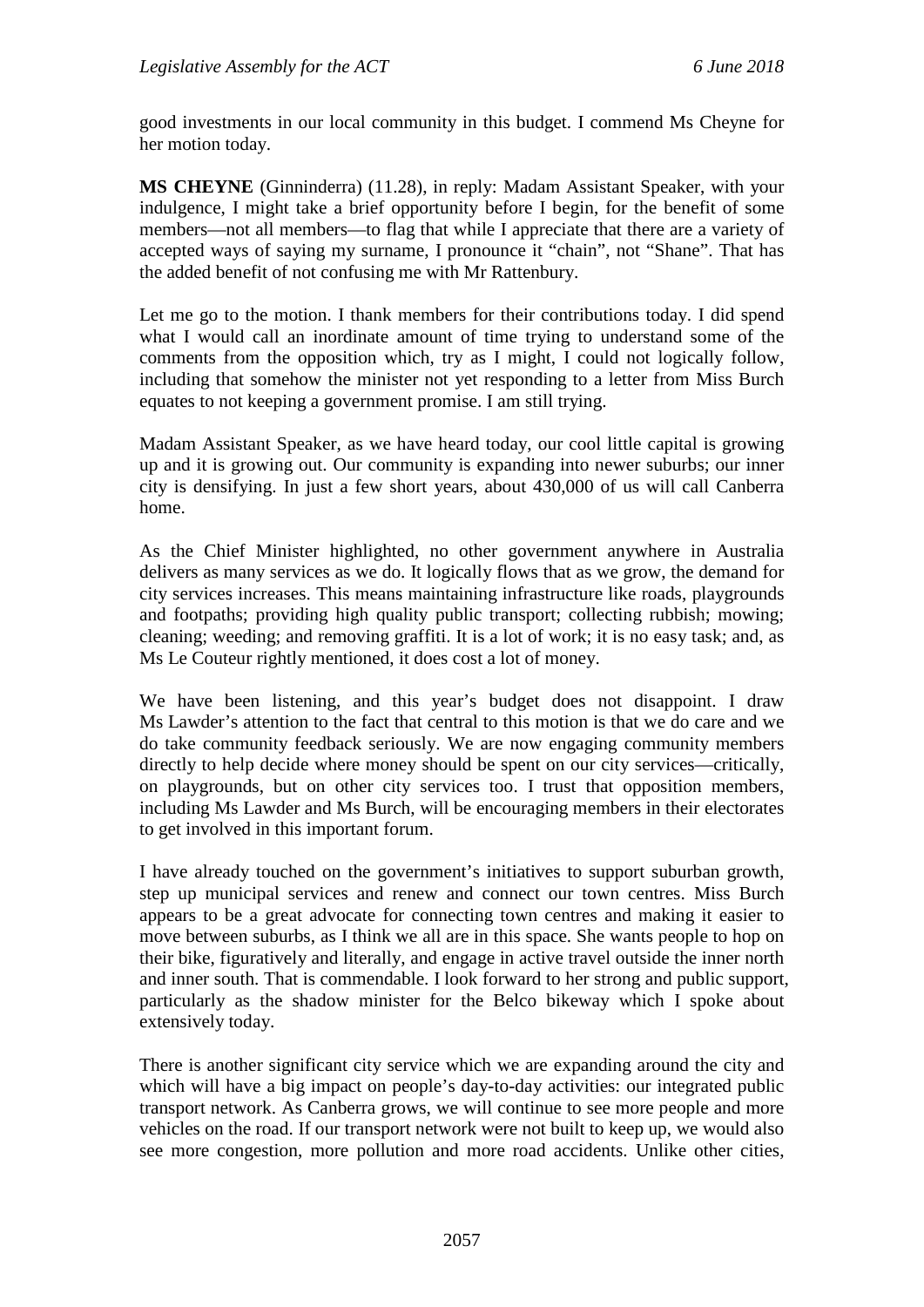Canberra can rest easy knowing that this government, this ACT government, will continue acting proactively to make it quicker, easier and safer for Canberrans to move about.

This budget invests significantly in our public transport network and in maintaining the quality and the safety of our roads. I want to use my comments to underline the points that the two ministers have made. This year the government continues to invest in new cleaner buses to expand our rapid network. We are also completing the delivery of light rail from Gungahlin to the city as well as investing more to make sure that light rail stage 2 happens and that we give the NCA what it needs to ensure that we get to develop that critical spine from the north to the south.

In building a more effective public transport network, the government has not forgotten our drivers and pedestrians. The budget invests even more in delivering a better road network. For the south, the government has allocated funds to design an extension of John Gorton Drive, including, really critically, that bridge across the Molonglo River that will connect the Molonglo region to future developments and to the Belconnen district. In the north, we will see the duplication of William Slim Drive. This will significantly reduce the congestion caused by the growth of both Belconnen and Gungahlin. Meanwhile, pedestrians can rejoice in the news that \$150,000 will be spent on planning safe pedestrian streets in places like Pialligo. As I mentioned before, over \$8 million will be spent on making intersections in Belconnen safer for everyone—not just drivers but anyone who is moving through those intersections.

With these significant investments, the government will make sure that our public transport and our road networks can keep up with a growing city. This budget demonstrates our commitment to making sure that moving around Canberra is easy, safe and free of congestion and pollution.

The 2018 budget is delivering a better Canberra for our community. From roads and footpaths to parklands, playgrounds and rubbish collection, we are increasing and improving municipal services right across this city and investing in an integrated and effective public transport network with the roads to match it. It is what the community has asked for. We are listening and we are delivering.

Question resolved in the affirmative.

#### <span id="page-29-0"></span>**Light rail—stage 1 construction**

**MR MILLIGAN** (Yerrabi) (11.34): I move:

That this Assembly:

(1) notes:

- (a) that Light Rail Stage 1 construction has had an impact on businesses;
- (b) that despite the Government's Environmental Impact Study assessing the risk to local business as "residual" based on the likely impact of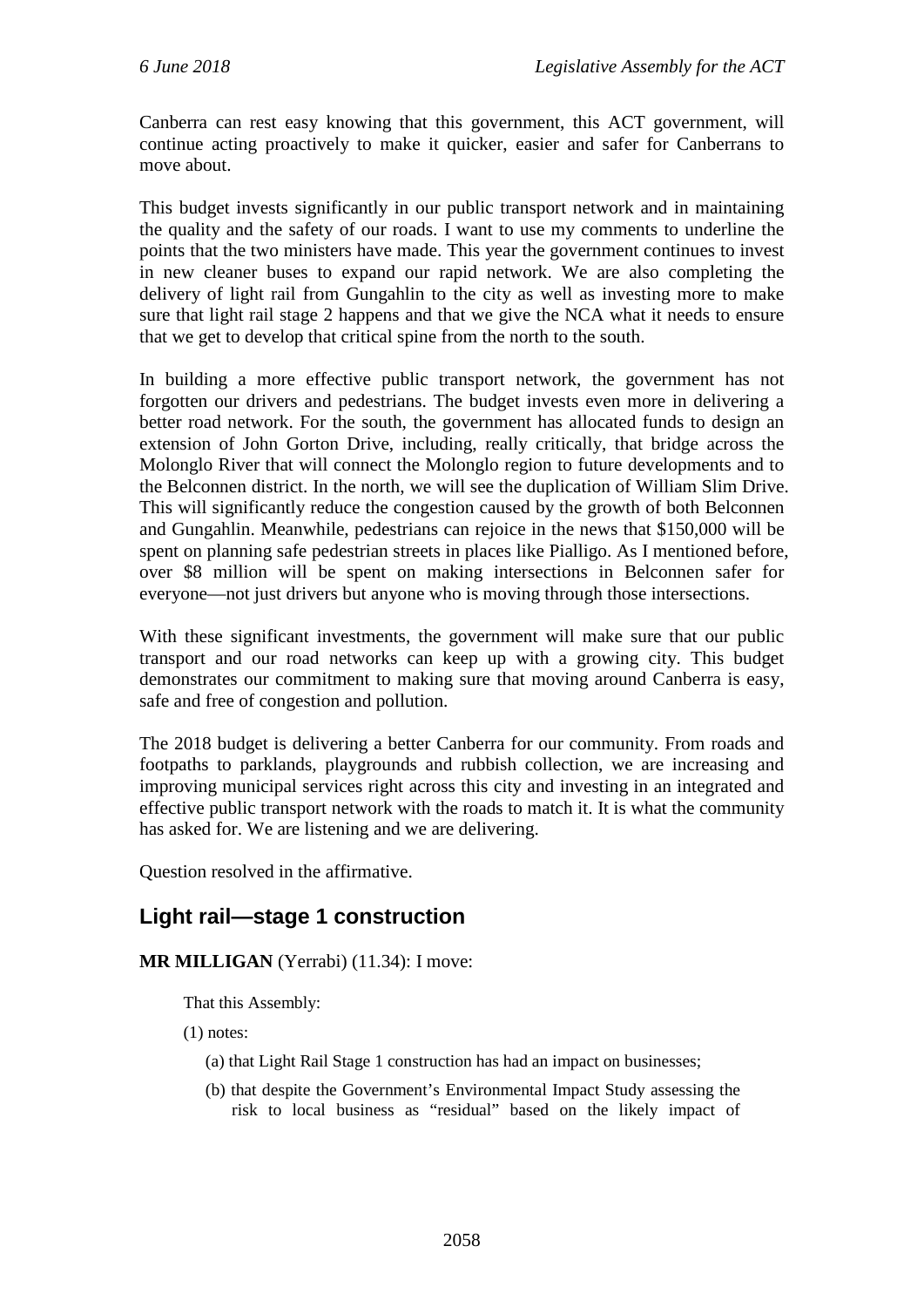construction as "possible" and a consequence of "minor" – businesses are in fact suffering;

- (c) a central justification for the Light Rail project, according to the Government's own business case was, to grow and diversify the economy, when in fact this project and its prolonged construction has hurt many local business owners and had flow on effects to their employees, suppliers and customers; and
- (d) there has been a similar independent study conducted in NSW which has resulted in compensation being offered to businesses in the form of rent relief; and
- (2) calls on the:
	- (a) Government to acknowledge that this project has caused major disruptions, reduced the custom of many local businesses and this in turn has impacted on business owners, employees, customers and the broader community;
	- (b) Assembly to express its concern at the lack of adequate support provided to businesses, particularly in the Gungahlin and Mitchell section of the Light Rail corridor;
	- (c) Government to provide financial compensation by engaging external consultants to assess the impact on local business and provide options for compensation and recourse; and
	- (d) Government to provide a report on the assessed impact of Stage 1 Light Rail construction to businesses with options for financial remedies to the Assembly by 31 July 2018.

I stand before the Assembly today both as a local member for Yerrabi and as a former small business owner to put forward a motion I feel very strongly about. This motion is a genuine attempt from the Canberra Liberals to get this government to acknowledge the consequences of their actions. It is about the very real and harmful impact that light rail construction and associated activities have had on businesses.

Let me be clear: this motion is not grandstanding. It is about recognising the contribution that local businesses make to our community and to our economy. It is about the mums and dads who have put everything on the line to set up a small business. It is about the young entrepreneurs who have begged, borrowed and saved to try and achieve their dream of opening up a shop, restaurant or cafe. It is about the established, experienced business owners who, despite their best efforts, are hurting. And it is about the families and individuals that work from these small businesses and depend on regular shifts or extra casual hours to make ends meet.

This government has been so determined, so blinkered in its approach to push ahead with constructing light rail that it has failed the local business community big time. This government has failed to directly consult and engage with businesses to understand their needs. This government has failed to provide meaningful support to businesses in the lead-up to and during construction activity. This government has failed when it comes to providing useful information to help business owners plan for a downturn in trade. Most importantly, this government has failed to acknowledge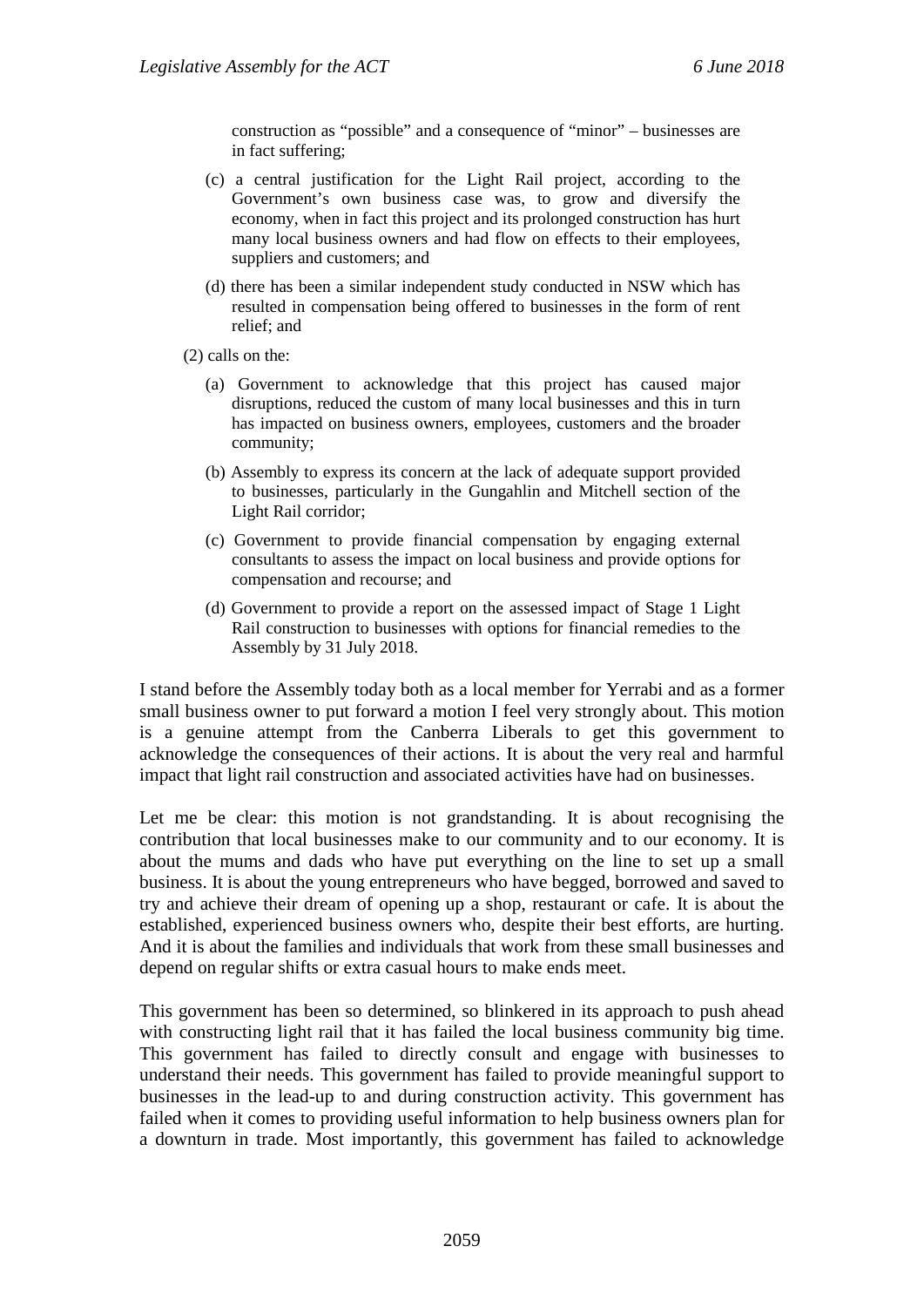that the impact from light rail construction on the trade of local businesses has major consequences.

The Canberra Liberals believe local businesses deserve better, and this is why I am bringing forward this motion. It is to get acknowledgement from this government that businesses have been short-changed and to start a conversation about options to help these businesses that have been negatively affected.

Let us start with the first part of this motion—acknowledging that light rail stage 1 construction has had an impact on businesses. How do I know this? Quite frankly, I have simply been talking directly with business owners. After receiving feedback I increased doorknocking, did more visits to local businesses, held forums and sent out letters that made time for coffee and a chat with business owners. Businesses have been telling me without exception that this project has had a significant impact on their livelihoods.

Businesses are reporting between a 30 per cent and 50 per cent decline in trade. This means less customers, less income, less profits if any, less incentive to invest, less jobs and less growth. As a direct result, business owners are trying to cut costs by reducing staff, cutting hours, delaying payment of creditors, taking on additional debt, eating into savings, not paying themselves a wage for months at a time, and some are even looking to sell.

Let me tell the story of one cafe owner. I will not disclose his identity or business name but I want to share how the light rail construction has hurt his business. He runs a cafe which previously enjoyed strong trade and was a particular favourite of locals to sit outside in what was a busy, vibrant area. Ever since construction started the business has experienced a significant decline, so much so that the owner has stopped talking to his family about the state of his business. Worse still, his wife is expecting their first child very soon, and rather than being happy and looking forward to the future he spends his days and nights worrying about what is next. He is too depressed, too upset by it all and feels that this experience has actually changed his character as a person. Sadly, this is not unique.

What makes this situation even worse is that the government's own environmental impact study assessed the risks to local businesses as residual, the lowest possible level of impact in a traditional risk matrix. This was based on the assumption that the impact of construction on businesses would be "possible" and the consequences of this impact would be "minor". What a disgrace. Do local businesses not rate as part of the environment? This same assessment looked at things like trees, the risk of bushfires and climate change, but in the eyes of this government business owners are not as important. Clearly, their priorities are completely out of whack.

How could any rational person with just the slightest of common sense not understand that this construction would have a big impact on local businesses? Light rail is a major infrastructure project that has closed down streets, changed traffic flows, removed parking and impacted on the look and feel of suburbs and business precincts. The flow-on effect should have been obvious.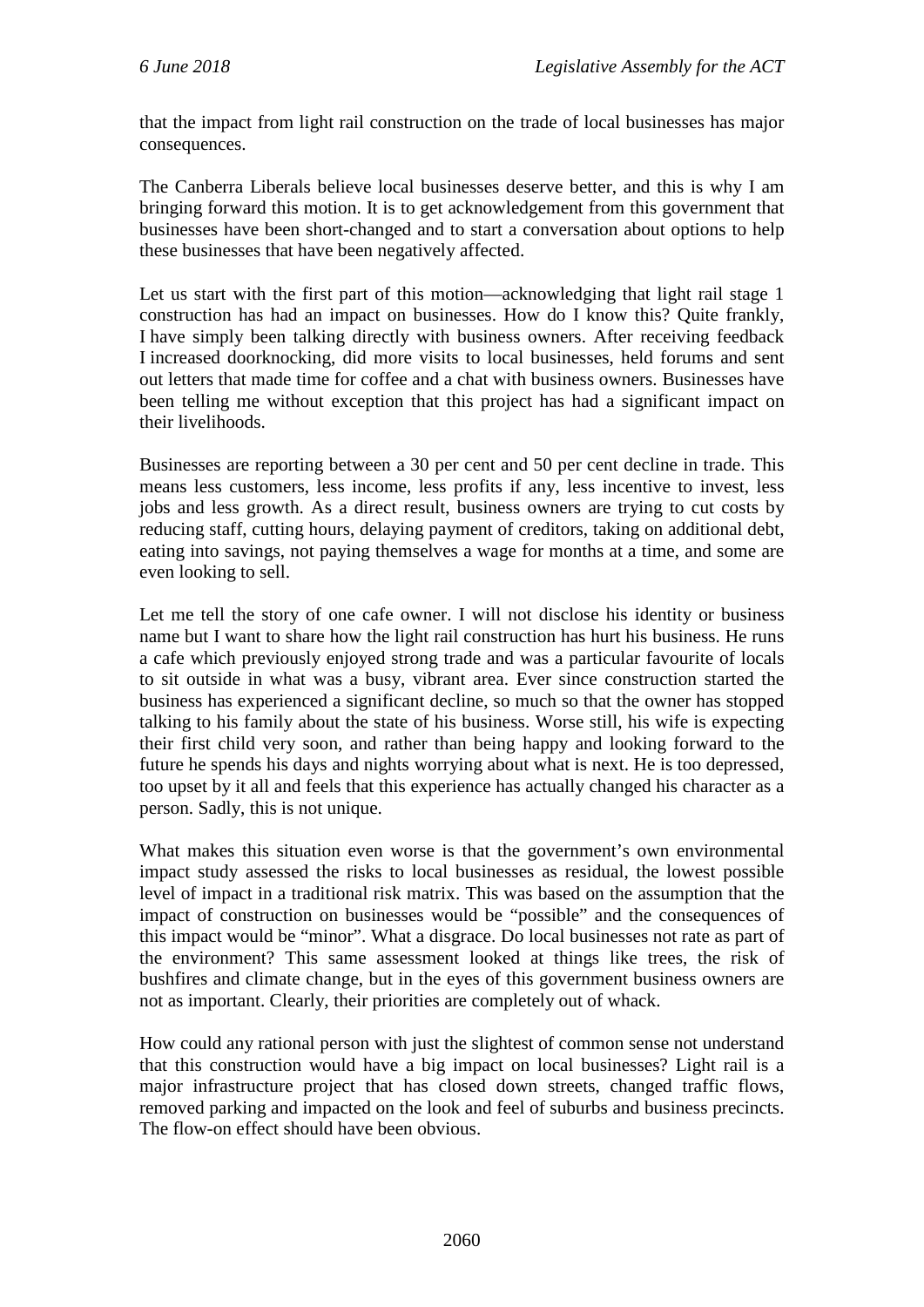Let me tell another story about a young entrepreneur. Again I will not reveal his identity, but this young man has put everything on the line. Newly married, he delayed his honeymoon and asked his parents to co-sign on a retail lease. He has invested heavily in marketing, signage and promotion since light rail commenced, anything to get customers to visit the store. But as soon as the fences went up, trade dropped by 40 per cent, and not once did Canberra Metro, a representative of TCCS or the ACT government come to see him. Not once did they give him a project schedule or detailed time frame of works. How are businesses meant to operate under these conditions?

One of the central justifications for the light rail project, according to the government's own business case, is to grow and diversify the economy. I am not sure how realistic this is, because in the short term, as far as I can see, businesses are suffering. This is particularly true for small businesses that do not have the support of big chains or a franchise.

And let's not forget about the businesses in Mitchell who, despite the government's recent budget announcement of the light rail stop, will continue to suffer until 2020 when this stop is finally delivered. These businesses have endured unacceptable amounts of disruption with blocked traffic and reduced patronage for well over 18 months. Mitchell is more than just an industrial hub; it has local gyms, play centres, cafes, dry cleaners and chemists that have been significantly impacted. There are examples of formerly successful, established businesses posting their first losses in five years, some in excess of \$80,000, due to no fault of their own. This is a disgrace.

I have tried to give just a small snapshot of businesses in the area that are suffering. The pain, the hurt, the loss—these are not trivial matters. This is the livelihood of many Canberrans, and the future of their families. This does not mean other factors are not contributing to the downturn in business. There are construction projects occurring in the area associated with buses, walkway improvements and parking. However, I argue that these, too, are linked to light rail. There are new residential developments and community facilities being built which, again, are intentionally located near light rail. Yes, there are new shopping complexes in Yerrabi. However, these are grocery stores and small retail outlets; they are not large-scale retail sites with restaurants, cafes, gyms, and professional service providers.

Gungahlin is one of the fastest growing areas in Australia, and much of the development is in response to the population growth. By my thinking, this should result in commercial growth based on the strong economic conditions we are enjoying in the ACT. Under these circumstances, one would expect most businesses to thrive. However, this is not occurring, and light rail certainly has a case to answer in terms of contributing to this situation.

Given the various environmental factors that are affecting businesses, including the major role of light rail, this motion seeks an assessment, much like what the Liberal government has done in New South Wales to measure the impact of their light rail development. Following an active campaign from local business owners, the New South Wales government conducted an audit of local businesses. Consultants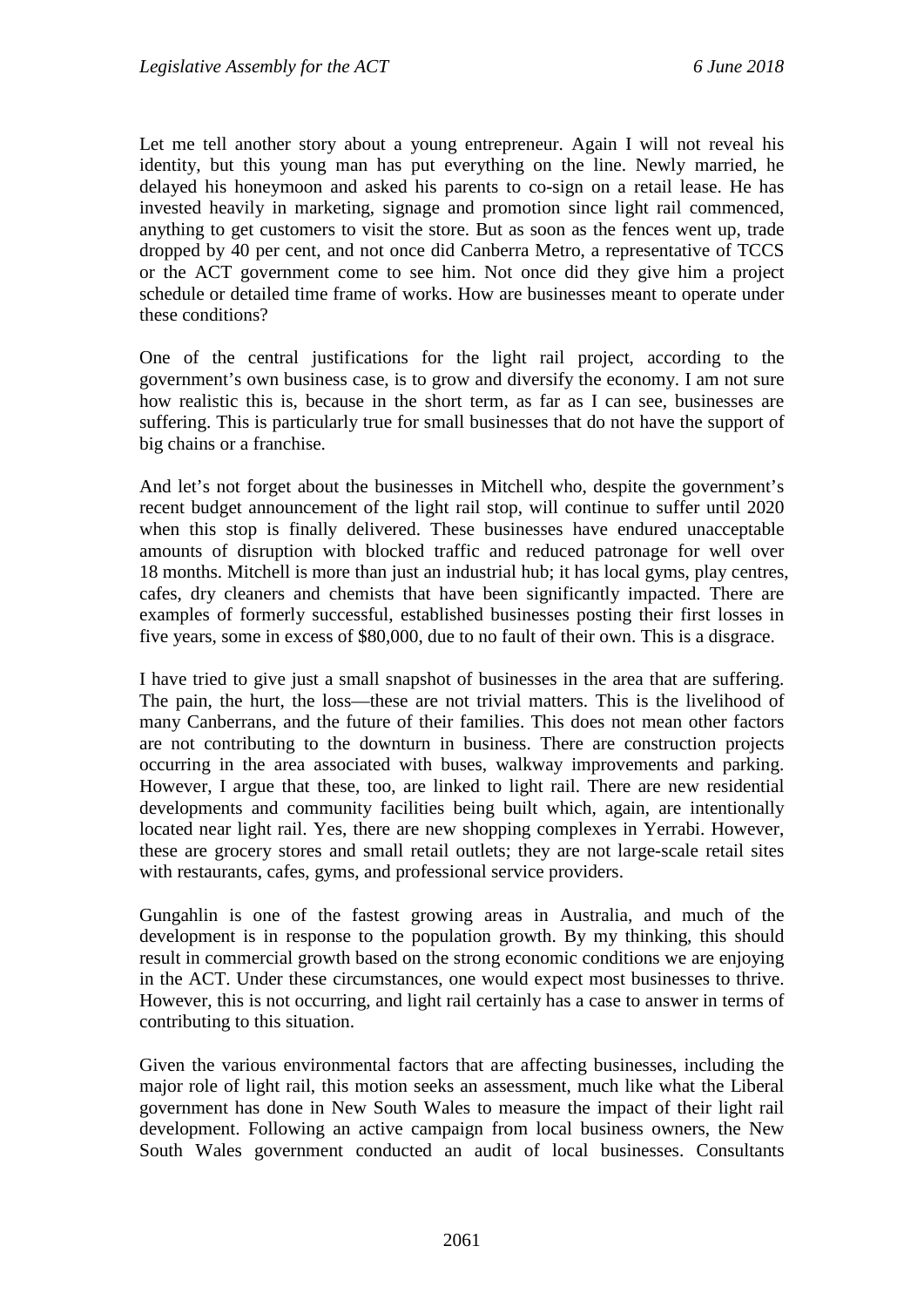reviewed the financial information of individual businesses before the project commenced and compared it to financial performances during the construction phase of the Sydney light rail project. The final result was an offer of rent relief for eligible businesses.

This may not be the end result for Canberra. This motion has been drafted without pre-empting a solution. There are many directions and possibilities for what an assessment may reveal as the impact of light rail on businesses. Regardless, it is time for this government to acknowledge that this project has had an impact on business. It has caused major disruptions. It has reduced the custom of many local businesses, and this in turn has impacted on business owners, employees, customers and the broader community. Remember, this is the livelihood of many hardworking Canberrans, and we should not dismiss what is happening to them. If this government seek to deny this impact, that will be yet another example of their true colours when it comes to supporting businesses in Canberra.

If your wage was reduced by 50 per cent, what would be the first thing you would cut? Food, utilities, school fees or mortgage repayments? And if you were asked to just hold on and to just wait, if you were told that this short-term pain will be for a long-term gain, or even told to weather the storm, how would you recover the losses you suffered during this turbulent time?

It is truly unfair that we are putting this burden on business owners who have already risked so much. Unlike many Canberra workers, small business owners do not work nine to five. They do not have job security or redundancy payments to bail them out. They have sleepless nights worrying about what to do next, how to survive and whether they will overcome the challenges imposed on them by external factors such as light rail. These businesses need recognition of the impact this project has had and real support options to help them continue to operate.

I understand that there is likely to be a range of promotional efforts once the light rail is operational, but, to be honest, I worry that this will be too little, too late. Businesses have already endured almost two years of uncertainty and construction activity. They are unlikely to recover their losses, and a marketing effort just before the finish line is just not going to cut the mustard. It will certainly help, and I welcome any support that can be provided, but we need more meaningful measures, targeted assistance, and meaningful actions to help these business owners now.

The time has come for this government to stop the spin, take action, and assess the impact of light rail on local businesses. This motion seeks information that will inform further decision-making. Importantly, this motion also demands that a report be provided by September 2018. A deadline is vitally important as the urgency and pressure being felt by many of these business owners is very real.

To summarise, this government needs to recognise the consequences on businesses of this prolonged, extremely disruptive light rail construction project. Too many businesses are suffering. The impact of the reduction in trade also needs to be acknowledged, as this affects the wider community—that is, the people who work and rely on these businesses for income, supplies, and of course customers. Landlords are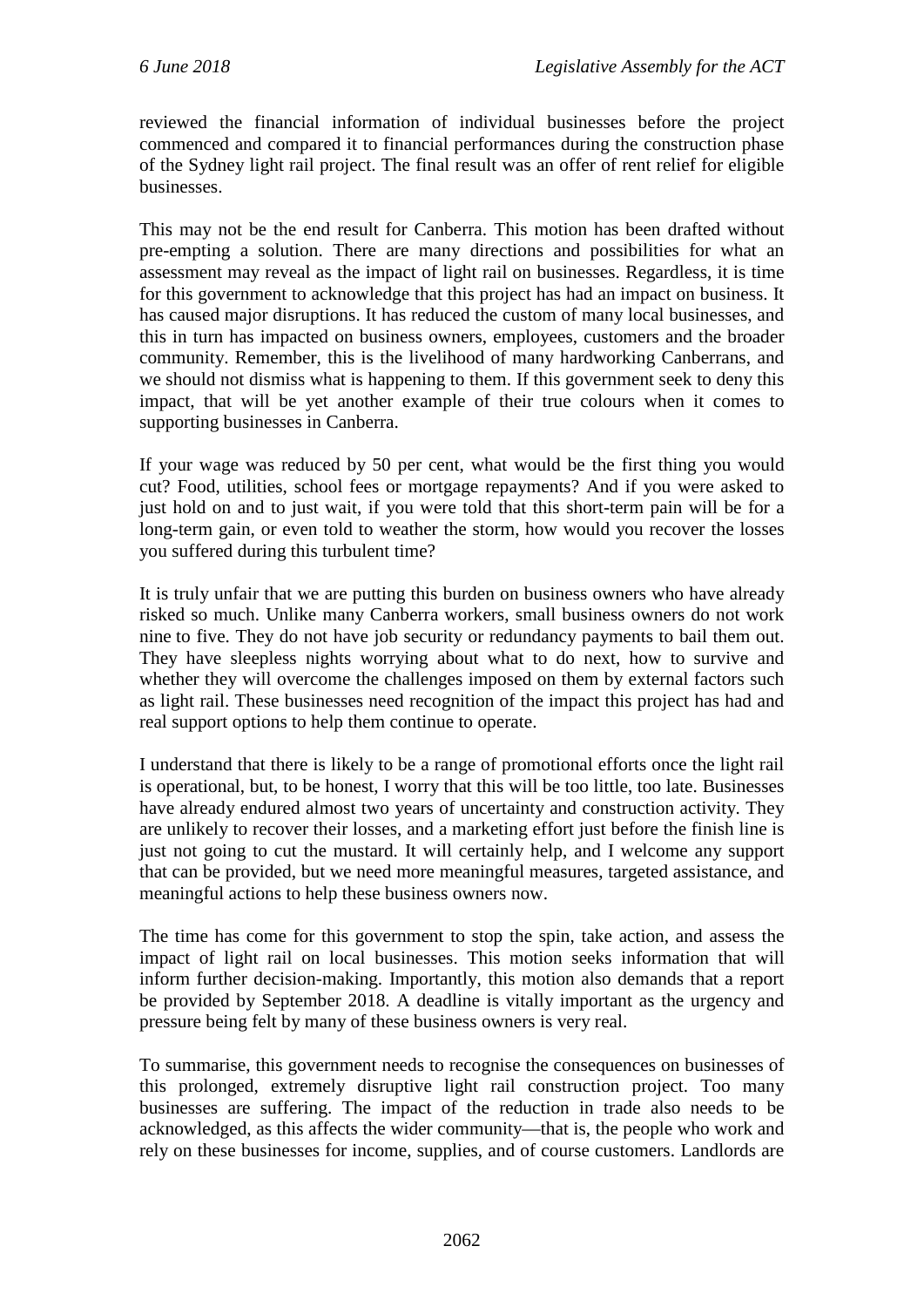already considering rent increases. For some businesses, the vultures are circling, ready to pick off the weak and failing.

In addition to an environmental impact statement, the government should have commissioned a business impact statement. Perhaps that would have alerted them to the impacts that construction would have on local businesses. I can only hope that this motion informs future large-scale projects in the ACT so that the impact on businesses is considered and, where possible, overcome.

I acknowledge that Gungahlin, as the second fastest growing region in Australia, has a lot of things happening in terms of development, change and growth, but there is no denying that the light rail is at the centre of these disruptions and is also linked in some way to the other projects in the area.

It may be too late for meaningful construction scheduling changes, but focus must be placed on completing an assessment of the impacts of this project. Quite frankly, businesses in Canberra deserve better. I implore members of this chamber to support this motion and help the Canberra Liberals to support businesses in the ACT.

**MS FITZHARRIS** (Yerrabi—Minister for Health and Wellbeing, Minister for Transport and City Services and Minister for Higher Education, Training and Research) (11.48): I move:

Omit all words after "That this Assembly", substitute:

"(1) notes that:

- (a) the ACT Government is delivering stage 1 of a city-wide light rail network, the biggest infrastructure project the Territory has ever undertaken;
- (b) the project is creating employment with almost 80 percent of the workforce coming from Canberra and the surrounding region;
- (c) the Government is delivering significant investments into the Gungahlin Town Centre, including light rail, the construction of a new bus station, and upgrades to key intersections, including new traffic lights. The Government is also creating a new shared-zone for Hibberson Street, after considerable community feedback to improve the pedestrian experience;
- (d) the Government acknowledges that these are significant construction projects which have caused disruption to local businesses and community, but will have significant community and business benefit when completed;
- (e) during construction in the Gungahlin Town Centre, the Gungahlin region has also welcomed new businesses in Franklin, Amaroo and Casey, significantly increasing the available retail in the region and improving competition;
- (f) the ACT Government provides funding to the Canberra Business Chamber for the Light Rail Business Link (LRBL) Program which provides ongoing communications, industry collaboration and business support programs, to mitigate impacts to business along the light rail corridor;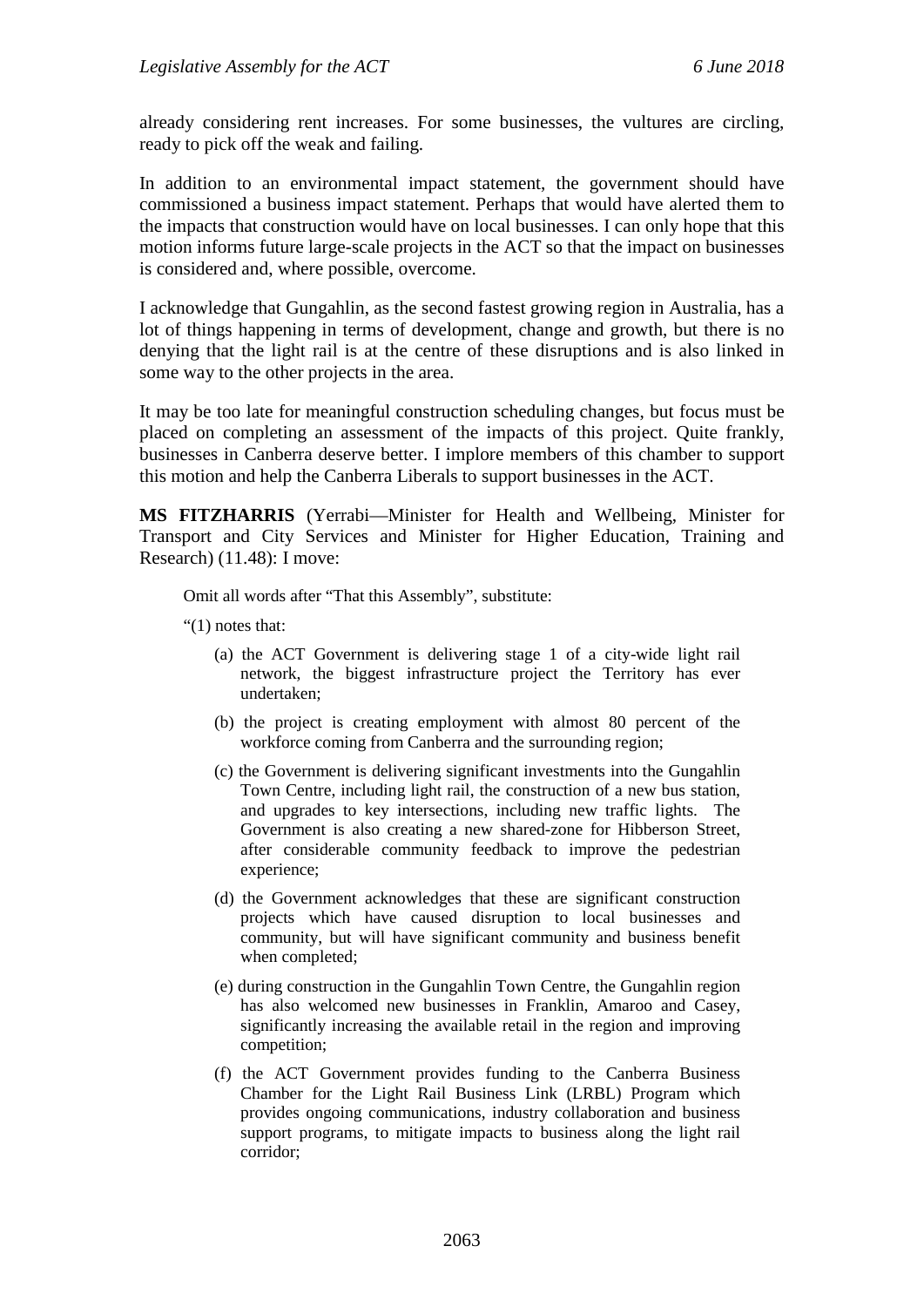- (g) the Program has delivered six quarterly forums with 530 people in attendance in total. In addition, 225 people in total have participated in workshops and round tables;
- (h) the Program also makes regular briefings and educational presentations to individuals, Centre Managers, Business Reference groups and other public forums; and
- (i) focused business support has been provided including:
	- (i) installing new temporary signage around the construction zone to direct pedestrians to local businesses;
	- (ii) social media promotion involving producing and hosting video clips of individual local businesses; banners and promotional signage;
	- (iii) contracting local businesses as preferred providers for event catering, flu immunisation and participant rewards, eg free coffee at a local cafe for attending the light rail tour; and
	- (iv) removing fencing as soon as possible to allow for improved pedestrian amenity and street appeal;
- (2) further notes that major light rail construction works in Hibberson Street Gungahlin are complete, the Gungahlin Bus Station is operating with landscaping to be completed in June, and other works on the Hibberson Street shared zone will be completed in August; and
- (3) calls on the ACT Government to:
	- (a) continue to support the LRBL Program until light rail stage one is operating;
	- (b) undertake an assessment of the impact of all construction activities on local businesses and report back in September 2018;
	- (c) ensure lessons learnt on the impact to businesses inform future infrastructure projects across the Territory;
	- (d) coordinate and support a Gungahlin Street Party event to advertise and celebrate the completion of light rail and other works in the Gungahlin Town Centre; and
	- (e) support a Gungahlin Town Centre precinct activation and broader marketing strategy which encourages locals to shop locally and visitors to increase their spending in the Gungahlin.".

I thank you for the opportunity today to talk with members of the Assembly about the unprecedented investments the ACT government is making in the town centre, and to outline what work the government has provided and how it will continue to support local businesses during light rail construction. I note Mr Milligan's remarks, and also note what I believe to be an agreed amendment to the motion. That motion is circulated, and I moved that amendment.

As has been noted, in addition to the light rail terminus in the Gungahlin town centre, which just in the last 24 hours has seen even more progress towards completion, the government is investing in the construction of a new bus station and upgrades to key intersections, including important new traffic lights. As well, the government is creating a new shared zone for Hibberson Street—one that has come after many years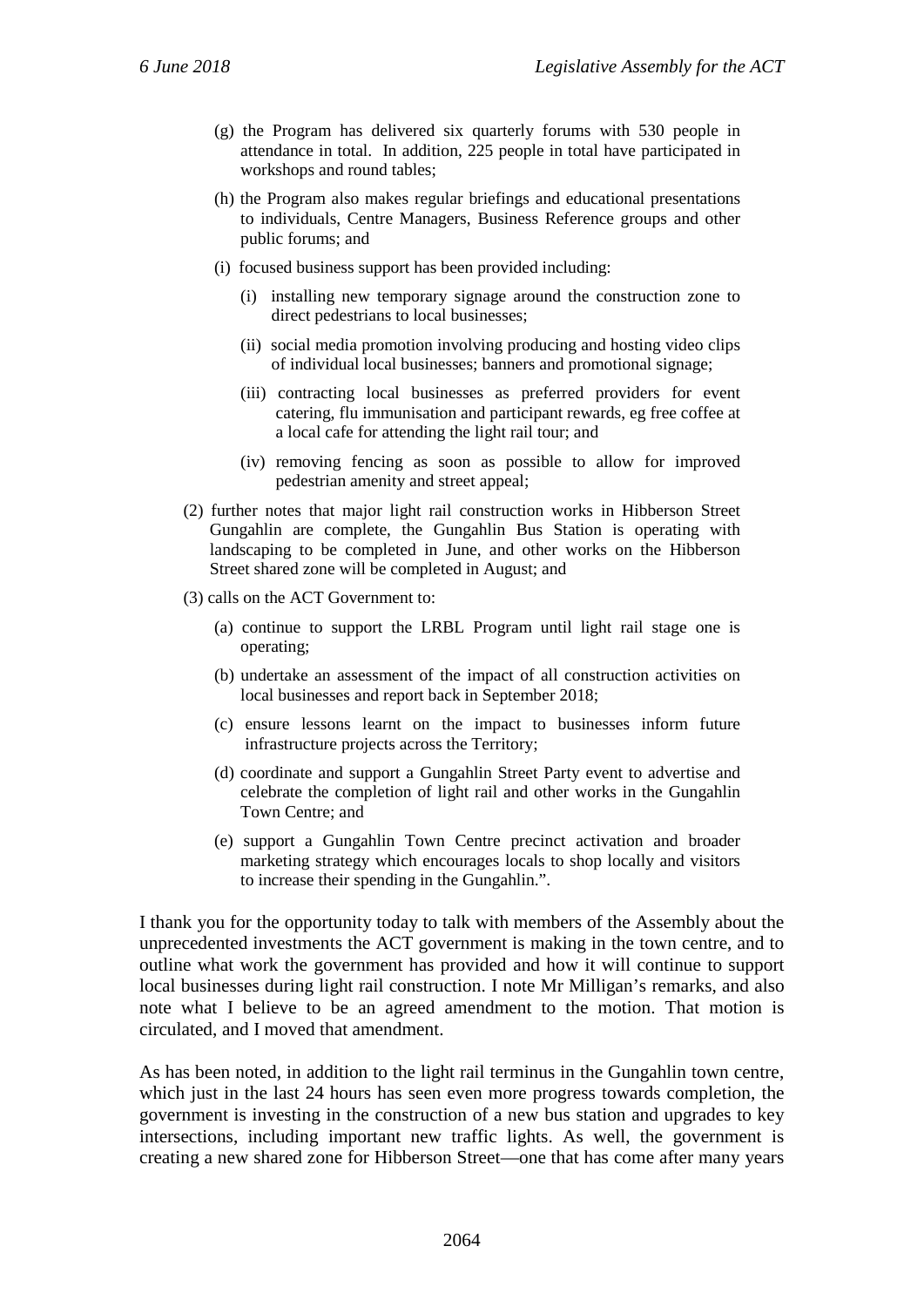of community feedback—to improve the pedestrian experience on that section of Hibberson Street.

These investments will make Gungahlin the ACT's most accessible town centre, and will encourage more people to work, live and socialise in Canberra's fastest growing region. As a local, I understand this welcome investment has caused disruption to the local businesses and community, as I have mentioned and remarked upon many times in the past, but it will provide significant community and business benefits when completed.

I too have spent time with local businesses, employers, employees and community members in the town centre to hear their concerns. I know that they are excited and impatient to see the completion of these works very soon. The hoardings were removed outside Gungahlin Village just in the past week. The tree plantings and landscaping works progressed considerably in the last 48 hours. These will be very warmly welcomed, particularly by adjacent local businesses.

Local residents of Canberra's fastest growing region have also seen significant expansion of new businesses right across the Gungahlin region at the same time that construction really got underway in the town centre. Again these investments have been welcomed and called upon by the community for many years. This has seen the development of a range of different services provided in Franklin, Amaroo and Casey.

They are not town centres, but particularly Amaroo and Casey are major centres. They provide additional services like restaurants, bars, professional services in some instances, and of course major supermarkets. This has significantly increased competition for retailers in the town centre—at the same time these construction works are being delivered—as well as significant private investment in the Gungahlin town centre.

The government certainly recognises these impacts and has offered wide ranging support to businesses, principally in the Gungahlin town centre and also along the light rail corridor. This support has been provided by Transport Canberra and the Canberra Business Chamber through the light rail business link program funded by the ACT government and through the government's contract requirements for the Canberra Metro stakeholder engagement program.

The three agencies have worked in collaboration to provide information and seek feedback from local businesses, particularly those impacted by construction works, as well as identify issues and any practical assistance that can be provided.

A key strategy of the ACT government's support to businesses in relation to light rail has been through funding of the Canberra Business Chamber's light rail business link program. This program is funded to build business resilience and capacity during construction and be ready to take advantage of the opportunities that will be generated by light rail.

The program has delivered six quarterly forums with 530 businesses attending to be informed about topics such as light rail development, business opportunities and best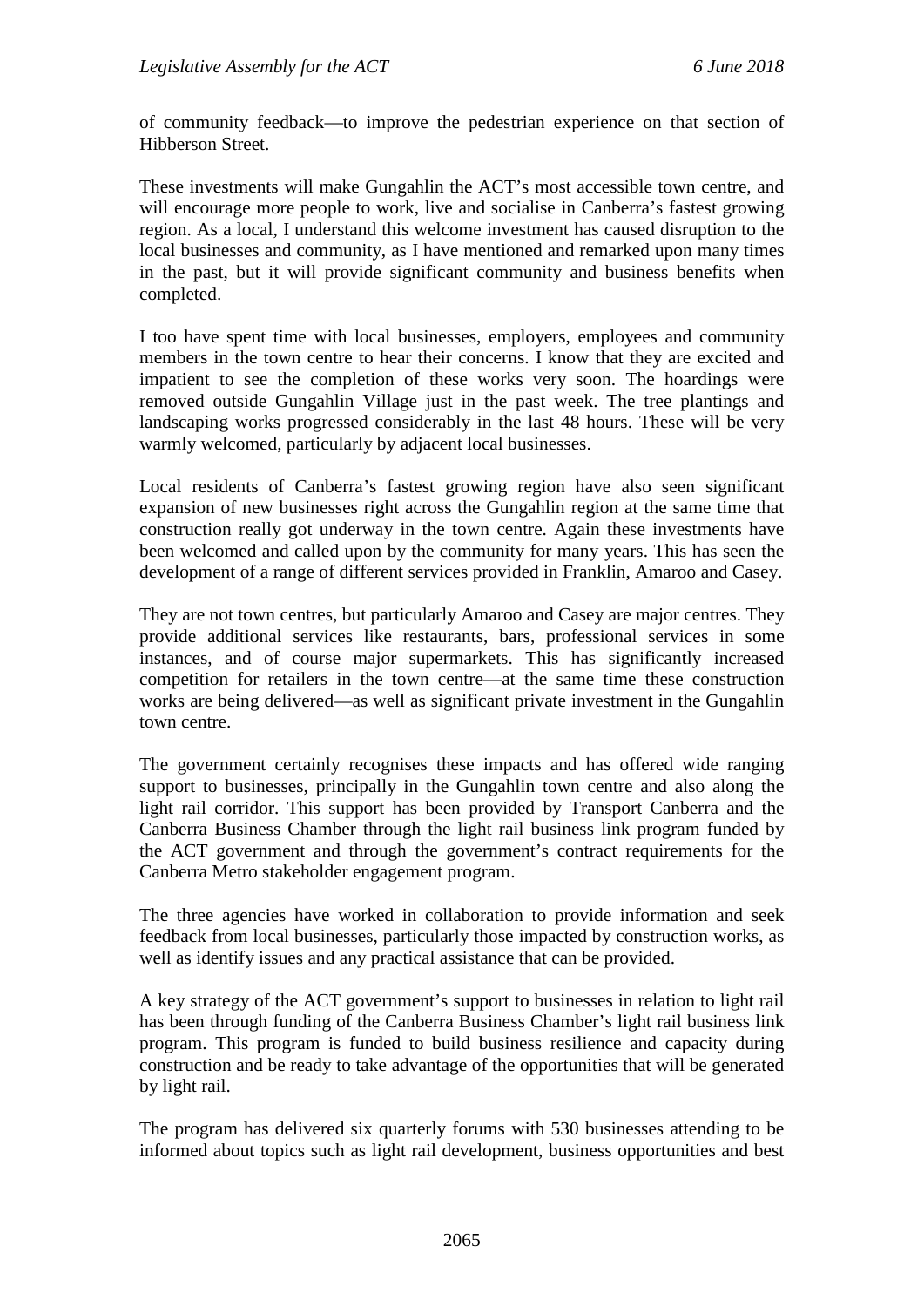practice in managing throughout major infrastructure projects. In addition 225 people have participated in workshops and round tables on issues such as business strategy for a changing environment, contracting obligations and construction implications for businesses.

The light rail business link program informs and seeks feedback on emerging issues through regular briefings and presentations to businesses, reference groups and public forums, such as the business information session hosted by My Gungahlin. The light rail business link newsletter is published at least every second month with the latest published at the end of May this year.

Businesses along the light rail corridor have been offered tailored assistance through strategic marketing programs funded through the light rail business link program. One-on-one coaching and individual, tailored support have been provided for 31 businesses.

Building business capacity by the light rail business link program has involved the business chamber membership and outreach, as required, to ensure broad engagement across the relevant sectors of the business community. The light rail business link program coordinates information provision and referral to the business community to build awareness of services and support available to maximise business benefit from the project.

Regular updates are provided to businesses along the corridor to inform them of construction progress, likely impacts, emerging opportunities and business support. These updates are provided through business reference groups, Canberra Business Chamber networks and the light rail business link newsletter. Quarterly business forums are held in conjunction with Canberra Metro for the Gungahlin, Dickson and city precincts. I know that they are mindful of operating conditions for business owners and look to reach out to them regularly with people on the ground every week talking to local businesses.

There have been positive light rail project stories from many local businesses. Key people interviewed are also included in business marketing and communications. The business engagement activities undertaken by the light rail business link program identify opportunities and strategies to mitigate adverse impacts on business. The program then works with Canberra Metro and Transport Canberra to implement these.

Street and precinct activation, as construction moves towards completion, is a key focus at the moment and will be finalised for Hibberson Street in the very near future. This will include promoting local businesses and activities to attract visitors to the precinct and to increase local spending in the town centre.

It is important to note that, in conjunction with the broad business support activities provided to all businesses in the light rail corridor, there have been a range of specific business support activities during construction that have focused on Hibberson Street in Gungahlin and in Mitchell.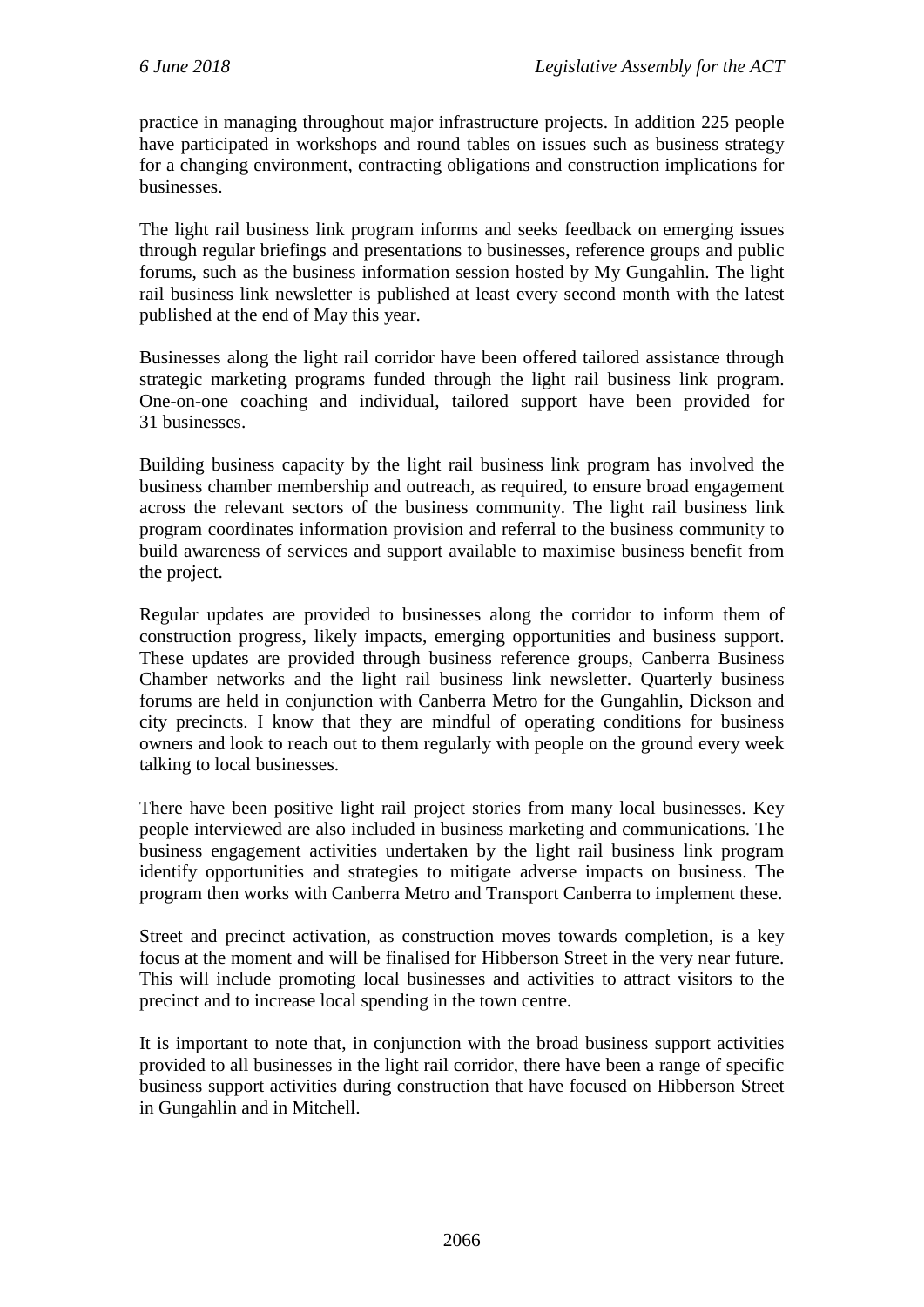In the town centre there have been, and continue to be, regular drop-ins to businesses adjacent to the construction zone. A monthly meeting is also held with the Gungahlin town centre retail managers, Canberra Metro, Transport Canberra and the light rail business link program. From this feedback, specific business support activities have included marketing and promotion through banners, signage and social media video clips on local businesses.

In saying this, I do acknowledge the concerns about business activity in Hibberson Street adjacent to light rail construction works. I thank the businesses for their patience. Light rail construction fencing in Hibberson Street has now largely been removed and replaced with low barriers. Already the street is taking on the look and feel of a pedestrian boulevard as landscaping progresses. In the next few weeks we will see the streetlights installed and a significant change in that part of Hibberson Street.

As I mentioned, I have moved the amendment. I could not support Mr Milligan's original motion, which called on the government to provide financial compensation. As I have outlined the government has provided extensive support and assistance to local businesses and will provide more direct support through the promotion of local businesses in the town centre in the coming months.

I look forward to undertaking work, as noted in the amendment, on an assessment of business impacts in the Gungahlin town centre from all construction in the town centre. I also look forward to building on lessons learned to inform the further rollout of light rail stage 1 and how we go about developing and planning for light rail stage 2.

The amendment also outlines a commitment from the government that I have made with many local businesses and also with community groups in Gungahlin to support a street party event later this year, once construction activity is completed on Hibberson Street, to both celebrate the completion of that work and the completion of major light rail construction works in the Gungahlin town centre. The government will also support a Gungahlin town centre precinct activation and broader marketing strategy to encourage visitors and locals to shop locally in the town centre.

I also welcome the establishment of the Mitchell Traders Association late last year. The association has allowed proactive and coordinated business support activities in response to issues raised by local traders in Mitchell. Business support activities for Mitchell have included Transport Canberra funding for a Mitchell business website to be launched in mid-2018. It will also showcase promotional videos funded through TCCS.

Mitchell businesses have also been offered the opportunity to have a business promotion video produced. Nineteen have participated in this work, with 11 social media clips released to date and the remainder with the businesses for their final sign-off.

As I was pleased to announce earlier this week, the government has included in its budget funding the commencement of works for a light rail stop in Mitchell. This will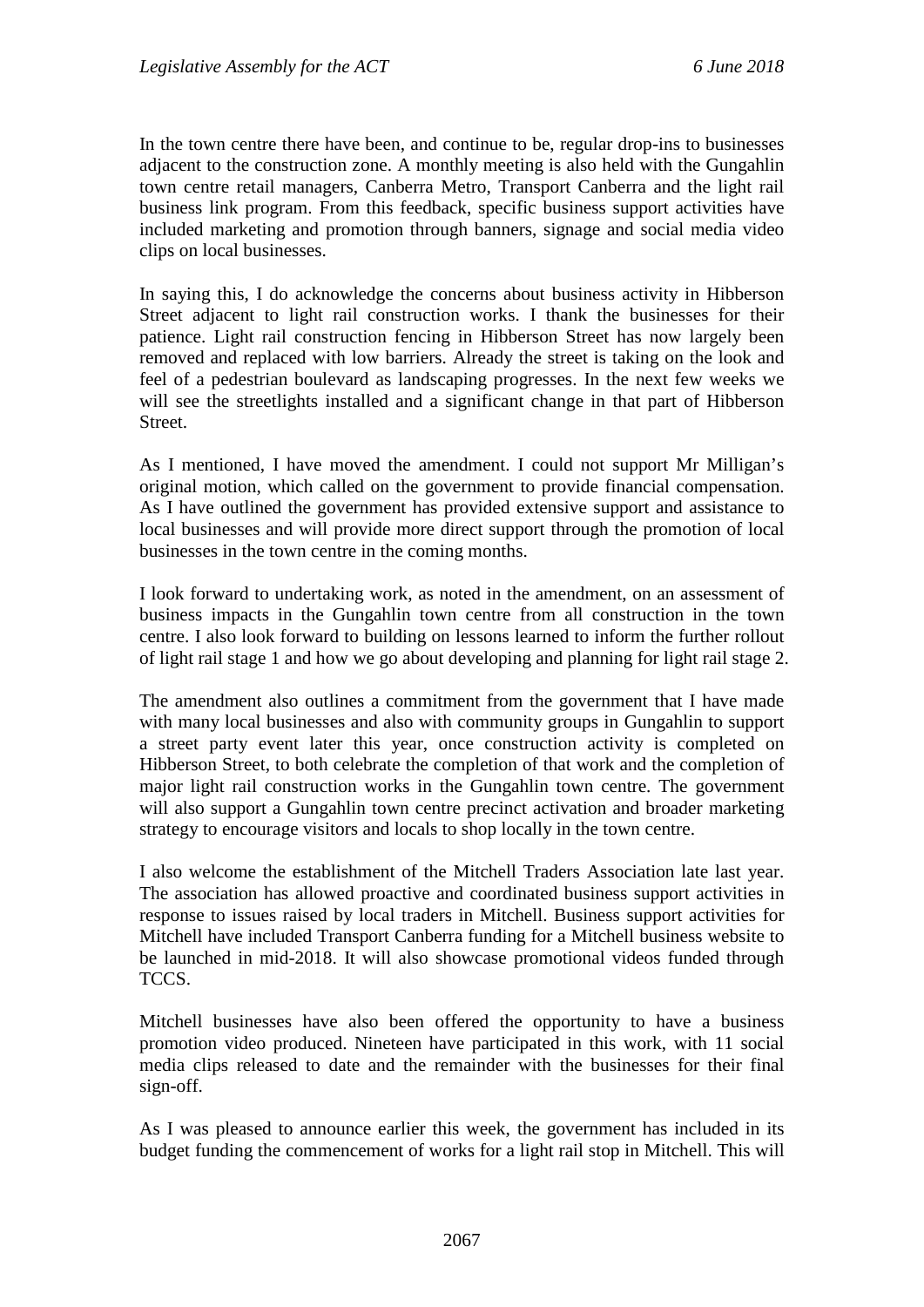enable Transport Canberra to enter negotiations for a stop at Sandford Street and for that stop to be constructed in the 2019-20 financial year. We look forward to keeping Mitchell traders and the community updated and informed on the process for the construction of this site.

Madam Assistant Speaker, we can all see great outcomes for the Gungahlin town centre as light rail construction concludes and we move towards the start of light rail services for our city. Already the new bus interchange is operational with new and improved bus services starting later this year to connect directly with light rail in Gungahlin.

It is estimated that thousands of people will be attracted each week to Hibberson Street to commute by light rail, to shop and use local services right around the town centre and its upgraded pedestrian areas. There is real long-term economic benefit in the light rail project. The government's significant investment in the Gungahlin town centre and in an integrated and improved public transport system will bring benefit for many.

I particularly look forward to seeing the northern section of the light rail corridor, between Mitchell and Gungahlin, being completed. I look forward to supporting local businesses and working with them to celebrate the end of construction in the town centre and a new era for Gungahlin and for our city.

**MS LE COUTEUR** (Murrumbidgee) (11.59): The Greens will be supporting the ALP amendment to this motion. I think it will possibly be a consensus view, although I am not quite sure about that. The issue, however, that Mr Milligan raised is a very real one. It is not, of course, the first time we have discussed it in this Assembly and it will not be the last time, I am sure.

When governments deliver infrastructure, there is often an impact on the businesses around the infrastructure that is being delivered. The financial impact on these most affected businesses can be very large. The usual pattern is that the biggest impacts happen to those businesses that lose visibility or passing trade. In other words, it is a temporary reduction often in parking or sometimes hoardings, or something like that. We have all seen it in many places. It is almost finished now, I think, on London Circuit. We probably see it on a daily basis.

The scale of works can be less important, as with the London Circuit example. Small works such as paving upgrades can still have a huge impact on the businesses that are there, affected by it. It is not a problem just in the ACT; it is a problem round Australia—anywhere that we have city services that need to either upgrade or do substantial maintenance and anywhere that wants to build new infrastructure or maintain their existing infrastructure.

Mr Milligan's motion raises the case of Sydney's light rail project. On top of that, a quick Google search by my office highlighted the following other interstate examples over the last three months: business disruption caused by major road and rail projects in Melbourne; business disruption caused by the North Terrace light rail extension in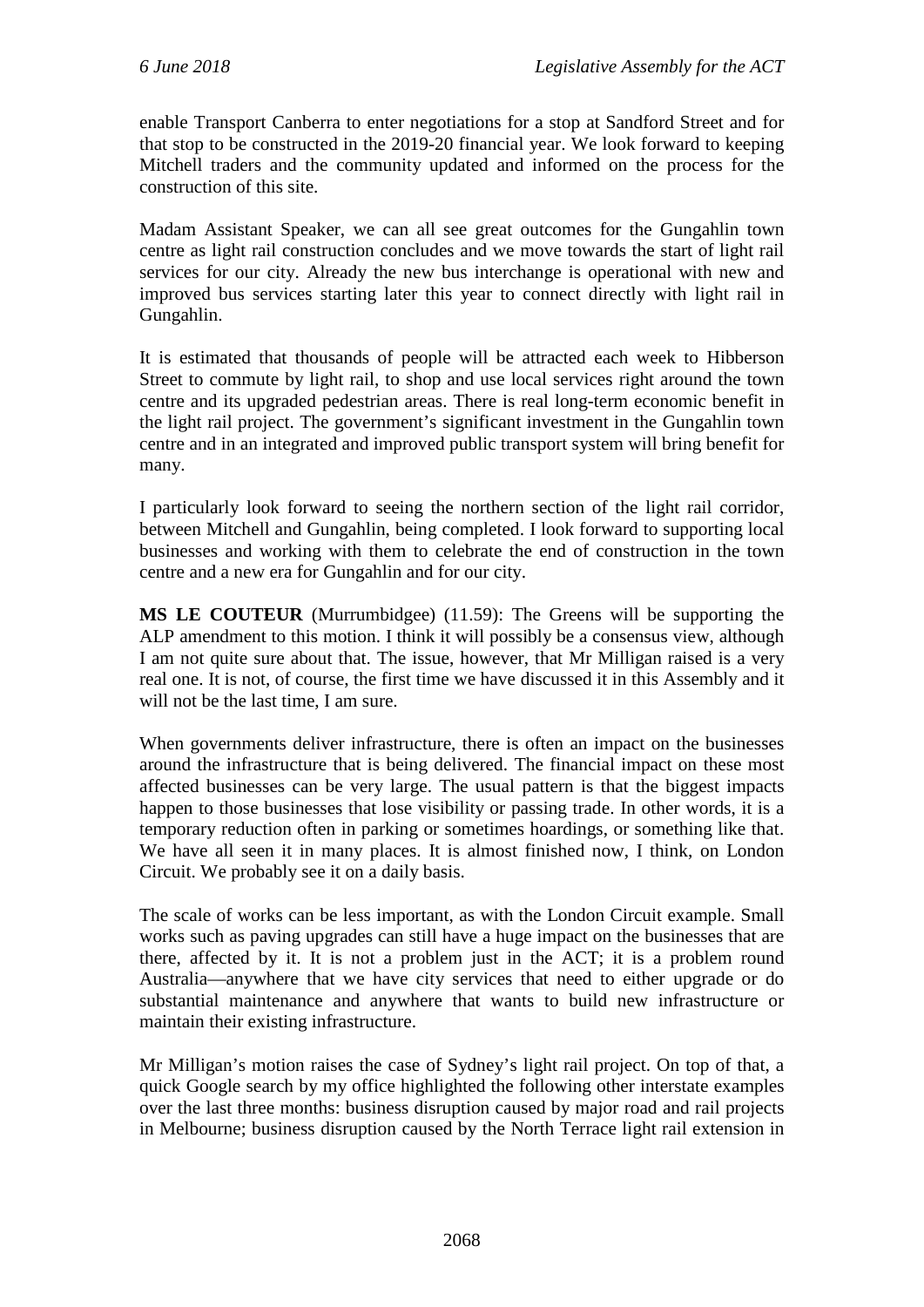Adelaide; and business disruption in Tenterfield in rural New South Wales caused by sewerage works partially closing a road.

Mr Milligan's motion argues that the government should pay compensation to affected businesses. The problem with this proposition is that, if the government pays compensation for one project, it sets a precedent for other projects. This could quickly become unaffordable and make it very hard for governments to deliver infrastructure and public realm upgrades.

This was certainly the view of the New South Wales Liberal government, which was mentioned in Mr Milligan's motion. A *Sydney Morning Herald* article from 10 December last year quotes the Liberal transport minister saying the following about their infrastructure program:

If we compensated every business that was affected by the \$73 billion program, we wouldn't be able to deliver a thing.

Given these issues, what should the ACT government do in this case? Clearly, there has to be a balance between fairness to the business and the ability of the government to deliver infrastructure for the whole community. The government cannot just pretend that the impacts on businesses do not exist. But, in almost all cases, direct financial compensation will not be an option.

Long-term benefits for the businesses also need to be factored in. For example, for the businesses on Hibberson Street in Gungahlin town centre between Coles and ALDI, light rail will drop large numbers of potential customers right outside their door.

I am very pleased to hear from Minister Fitzharris and see in her amendment that the government has been trying to find ways to help the most impacted businesses. One of the calls is to coordinate and support a street party. This is a good move. I recently heard that the usual annual community event has been cancelled for 2018. Similarly, I am sure that the town centre marketing will be very welcome.

I would also like to talk briefly about Mitchell, which is mentioned in Mr Milligan's motion. In December last year, I went to Mitchell to have a look around with the Mitchell Traders Association. What I saw was fairly worrying. It was so bad. I came there on the bus. That was fine; no problems. I ended up not being able to go back on the bus because neither I nor my host could work out how to cross Flemington Drive. It was necessary to get to the other side of the road to catch the bus going the other way.

As well as that, there were lots of city services issues such as dead and dying trees not being tidied up and replaced. At that stage the light rail construction had cut Mitchell in two—half on each side of the red rapid bus stop, which is very negative. With that in mind, I was very pleased to hear from Minister Fitzharris's office that there has been extra focus on city services issues in Mitchell recently, and extra work has been done. I understand that there has also been some targeted marketing support for the light rail business link program, which is also great.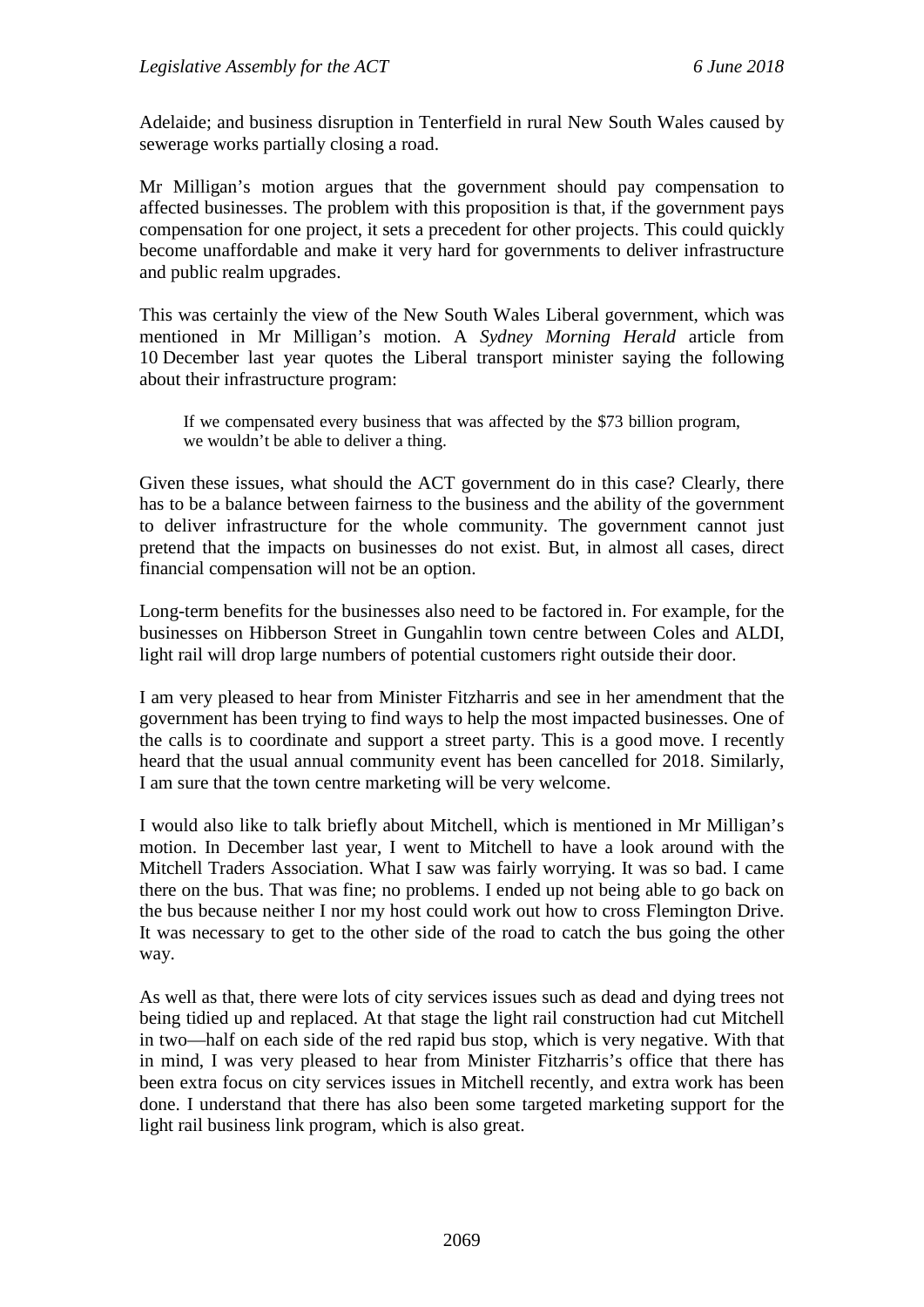Hopefully, there is a solution to the problem for Mitchell. The budget has funding to start working towards a Mitchell light rail stop. This will be a relief to the traders association and hopefully will reverse the decline that the Mitchell traders have experienced.

To conclude, the impacts on business from infrastructure works can be severe but financial compensation is rarely the most appropriate option. I am pleased to hear and see that Minister Fitzharris has been working on a large number of non-financial compensation steps that the government can take to help businesses impacted by light rail construction work, and that the government has promised to do more. The Greens will therefore be supporting the minister's amendment.

**MISS C BURCH** (Kurrajong) (12.06): I thank Mr Milligan for raising this important issue here today and for all his hard work in fighting for local small businesses in Gungahlin and Mitchell—small businesses that this government has completely left behind. We have been told by this government time and again that the economic benefits flowing from light rail will be significant and diverse, that construction will be quick and painless and that any adverse impacts from the construction phase will be minor and unlikely. But as we have heard from Mr Milligan, the impact on local retailers and businesses has been anything but minor. This Labor-Greens government has failed these local businesses, either due to sheer incompetence or perhaps total indifference. Either way, something must be done.

Local traders are being hit hard in both Mitchell and Gungahlin, as footpaths close, traffic is diverted and noise and air pollution disrupt their business. Locals cannot find anywhere to park nearby, and the noise inside many shops is intolerable. As a result, these businesses have seen a significant decline in trade—in some instances by more than 50 per cent. This naturally leads to job losses and downsizing as small businesses struggle to survive.

These small businesses are now emotional and frustrated. They are emotional due to the incredibly difficult decisions that they now face—decisions whether to downsize and move to smaller premises, decisions whether to let go of staff, staff who have worked for them for many years and in some instances are basically family, decisions whether to just throw in the towel, give up on their dreams and close up all together. These small businesses are frustrated—frustrated by the extraordinary disregard and neglect this government has shown them over the past 18 months. Small business is of course the backbone of the ACT economy, and the loss of well-established businesses in this area will have a profound, long-term impact on the Gungahlin economy.

Of course, there are always going to be costs incurred by business, particularly small, when big construction projects like this take place. But what any responsible government should do is provide adequate compensation for these businesses and retailers who are affected. And it is very disappointing that the minister has today ruled out financial compensation.

Whilst we welcome the government's recent announcement to again include the Mitchell light rail stop, this means that, upon backflipping twice over the Mitchell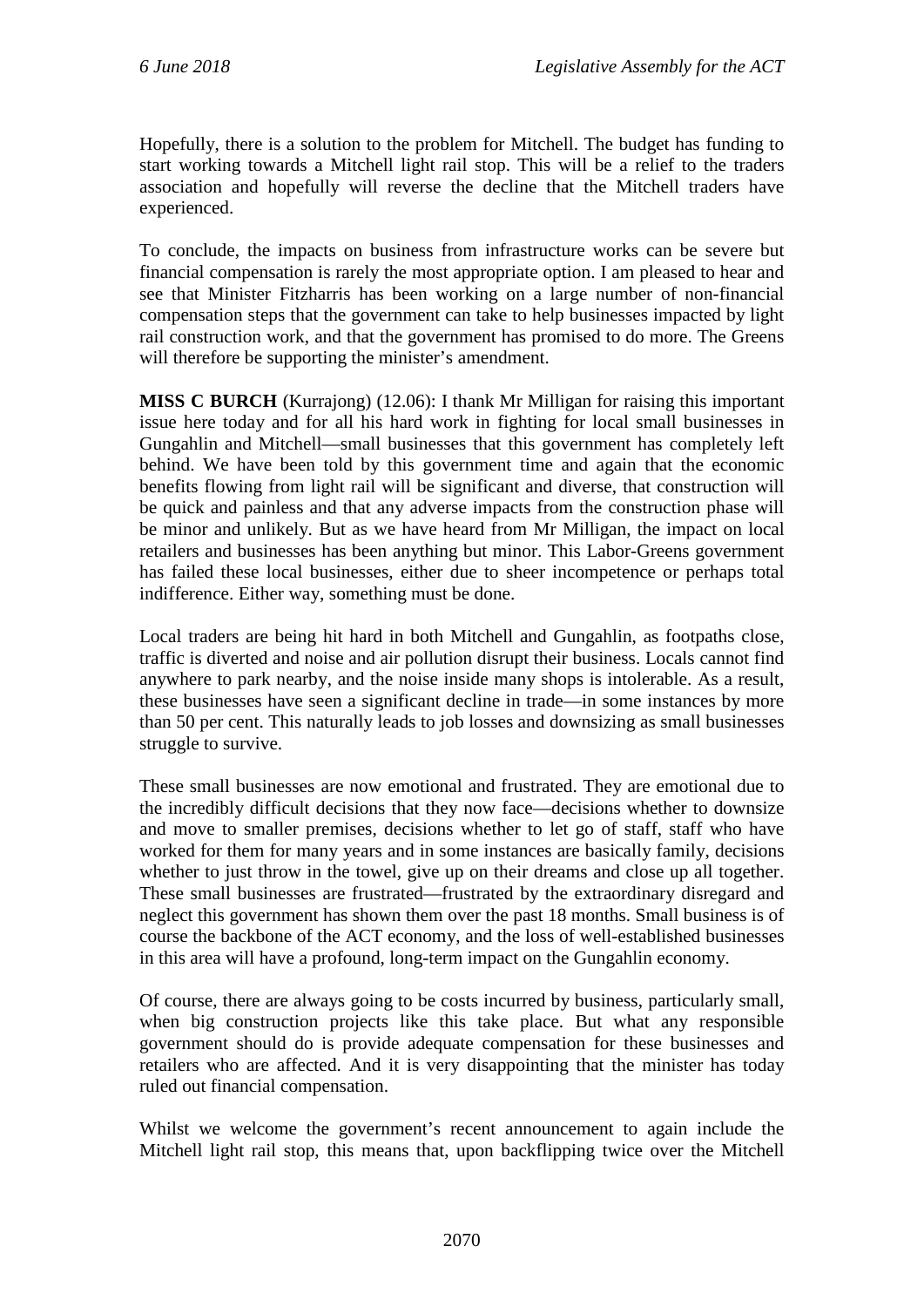stop, the government has now blown out completion of construction to well over a year, maybe longer. Inadequate financial planning combined with a non-existent compensation system for these businesses means that there is no end in sight to their pain—more disruption, more chaos, more financial hardship, more job losses and more hurt for the already wounded small business community.

For whatever reason, the government does not seem to understand that these local small businesses are crucial providers of many products, services and employment in our community. All across Canberra hardworking small business owners are instrumental in growing our economy, providing more opportunities for Canberrans. This sort of hard work should be rewarded, not punished. The complete disregard of their current hardship is typical of this out-of-touch government. Meetings are all well and good but meetings do not help these businesses pay their rent, meetings do not allow these businesses to pay their staff. Every local business that is forced to cut back or close as a result of light rail construction means more people out of work and fewer services for the people of Gungahlin.

Ms Le Couteur has mentioned a number of interstate infrastructure projects but has conveniently failed to mention the Sydney light rail project. In New South Wales the state government implemented a rent relief scheme to help affected businesses in the Sydney light rail construction zone. Sydney businesses along the Sydney light rail route were awarded concessional rent support if their businesses employed fewer than 50 people. This is a thoroughly decent and responsible measure from the New South Wales government. Yet for some reason the ACT government refuses to extend the same courtesy to Canberra businesses.

In Sydney, businesses along the light rail corridor were also facing downturns of around 50 per cent. Staff reductions, downsizing and closures were on the cards for many of these retailers but, thankfully, the state government stepped in and provided compensation for these affected businesses. It is truly shocking that the ACT government has abdicated this responsibility to the Canberra business community when other governments have demonstrated very achievable strategies to support those affected by government construction projects.

Rent assistance, tax relief, interest-free loans, rate rebates—these are all potential solutions. More specifically, tailoring the level of compensation to the size and type of business, similar to the New South Wales government's compensation policy, is not only fiscally responsible but very simply the right thing to do. If this government does not act, the ACT government will be responsible for irrevocably destroying parts of Canberra's small business community. Two years of financial hardship is enough. Small businesses in Gungahlin and Mitchell deserve more from this government.

**MS ORR** (Yerrabi) (12.11): I rise today to speak in support of the amended motion. I firstly want to say I do feel for the local businesses and the local community in Gungahlin. As a resident of Franklin, I can appreciate the building works and the impacts they are having, as I have experienced them firsthand. I also appreciate that these works will be completed shortly and that the completed projects will make a positive contribution to our community.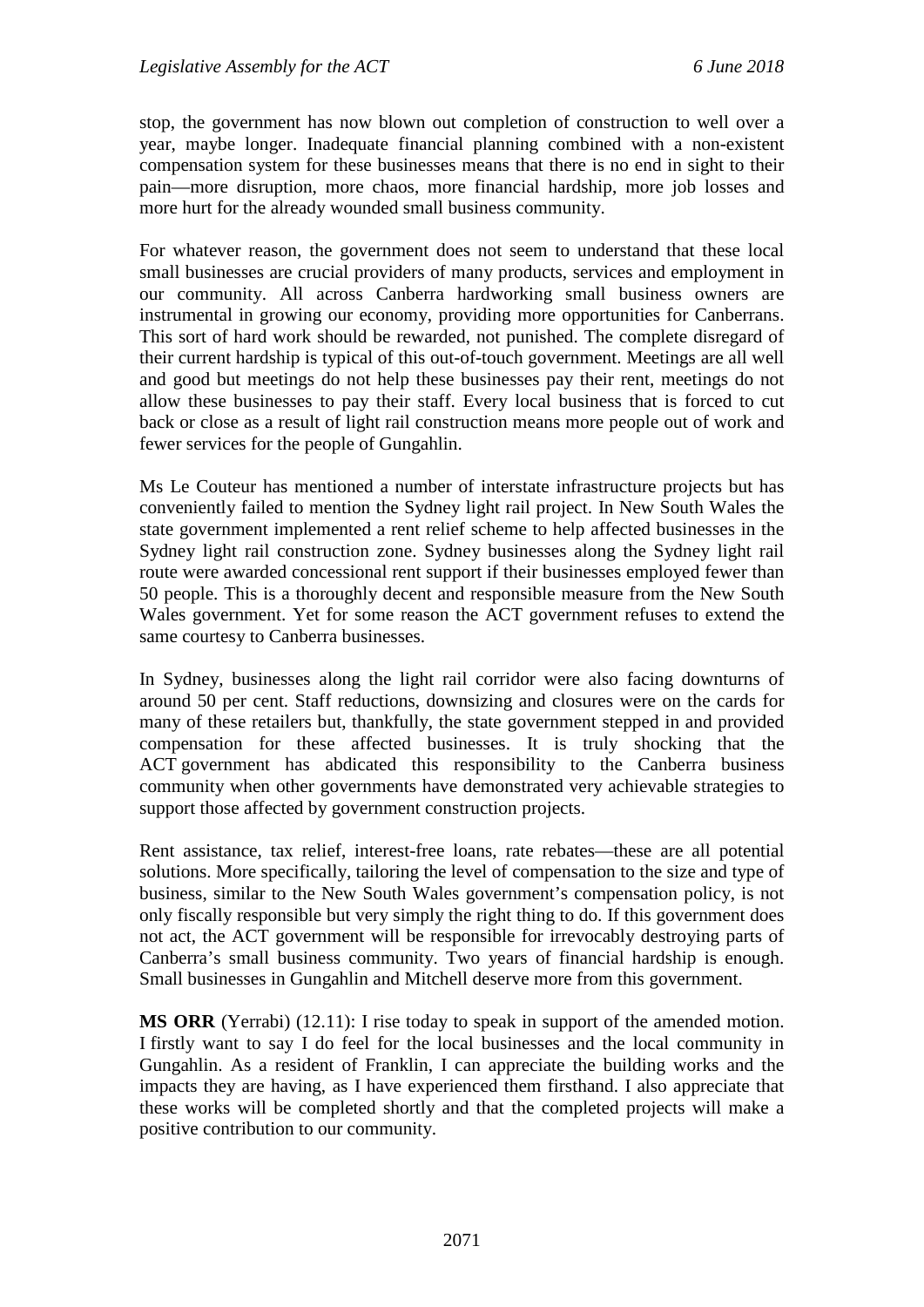I would also like to note Mr Milligan and his colleague Mr Coe were both in attendance at an event that I attended last week with Mark Scarborough from My Gungahlin. At the event, which celebrated five years of My Gungahlin and launched its new website, Mark was asked his thoughts on light rail. He responded by saying, "Honestly, I think it's needed. Case in point, the other day I was driving during peak hour to Civic down Northbourne and I counted six buses running nose to tail straight down Northbourne Avenue. And those buses were full. I think that light rail has a purpose and that is a mass transit solution, moving lots of people quickly down the main corridors." He went on to say, "I think it is going to be good," but that it needed to be rolled out Canberra-wide to be a success. In the short term there has been a clear impact.

I support the amendment put forward by the minister which acknowledges the disruption caused to local business and the community. I encourage members to support the amended motion calling on the ACT government to undertake an assessment of all construction activities on local businesses. As light rail becomes a key part of our city-wide, integrated transport network, it is important we learn from the experience of each stage and it is also important for all of us to support our local businesses by buying locally.

My Gungahlin, which I noted before, is a portal for local Gungahlin businesses to advertise to the people who live, work and play in the Gungahlin region and, having seen My Gungahlin grow from a business directory in 2005 with only one paying customer to what it is now in its fourth iteration, Mark is well versed in the needs of local business in Gungahlin. My Gungahlin, like so many other businesses in the region, could not have grown into what it is today if it was not for the Gungahlin community supporting locally.

The ACT government recognises this as well and has been getting on with finding solutions for Gungahlin businesses. We have been working with the Canberra Business Chamber to provide the light rail business link program. The program brings together the ACT government, local businesses and Canberra Metro to discuss how opportunities for business can be maximised. Specific training and information sessions are available and the business chamber has been actively seeking to mitigate the impacts of construction along the rail corridor. The program is focused on identifying and cultivating new business development and growth opportunities that arise from the light rail project. This program is happening right now and offering support to local Gungahlin businesses in meeting the challenges they face, both now and into the future.

The light rail business link recently conducted a series of marketing masterclasses to businesses located along the light rail corridor. This series was targeted at helping businesses refine and develop their marketing plans to strengthen their business. In all, 10 hours of specialised marketing support, tailored to each Gungahlin local business that participated, was provided. This assistance will not just help businesses see their way through this period as the light rail construction is completed but will enable them to better realise the benefits light rail offers the region.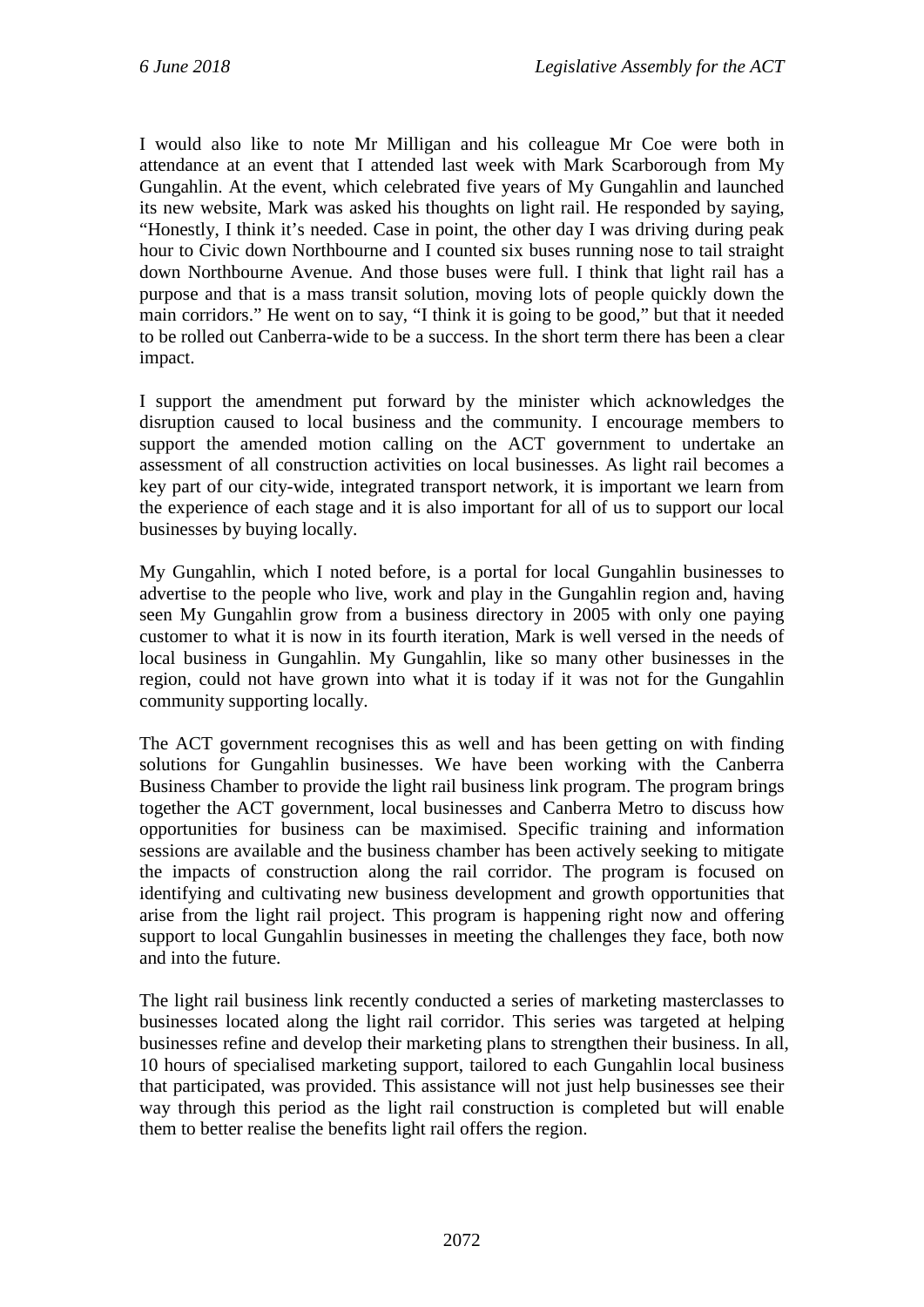I also note the work the ACT government has done on ensuring a light rail stop for Mitchell. The Minister for Transport and City Services announced yesterday that a light rail stop will be built at Sandford Street in 2019-20. But this is not all we are doing. Since the Mitchell Traders Association contacted my office I have kept in regular contact with them. I have been working with them and have put them in touch with the ACT Young Planners Group to look at opportunities for activating the Mitchell precinct. I am also, along with Ms Fitzharris, hosting a morning tea to meet some of the businesswomen who are active in the area. This was the Mitchell Traders Association's idea and something we are only too happy to support.

If I think back to the My Gungahlin event last week, the key message I took away from Mark's comments that night was that Gungahlin locals want to buy locally. There is a strong sense of community thriving in the region, and residents will support local business wherever they can. If I look at the Gungahlin Jets sports clubs, for example, almost every sponsor is a local Gungahlin business, and every player and their family are strongly encouraged to return that support by buying locally.

The light rail business link also hits on this message, seeking to better able local businesses to capture the local market, and my message here today is for everyone who interacts with the Gungahlin region to buy locally, support those small businesses who employ our local workforce, and support those small businesses who support our local sporting clubs, charities and organisations.

I proudly shop locally in my region. Whether it be a coffee and breakfast at cafes like Atlas or Blind Dove, a pastry at Le Bon Melange Cafe, or a frozen custard at the Meadows, I am regularly enjoying the high quality products and services Gungahlin businesses offer the community, and I actively encourage everyone who lives, works and plays in Gungahlin to shop locally and support small businesses, both now and into the future.

**MR PETTERSSON** (Yerrabi) (12.16): I rise to speak against Mr Milligan's original motion and for the amendment. The ACT government is building a 21st century transport network. The main beneficiary will be the people and businesses of Gungahlin, but I do understand that the past few months have been tough for local businesses. Construction, loud noises and barricades are obviously not helpful in attracting customers. The ACT government acknowledges this. This is why we have worked extensively to help businesses, where appropriate. But there is light at the end of the tunnel, or should I say at the end of the tracks.

Indeed construction works in the town centre are close to finished. Soon the new and rejuvenated town centre will greatly benefit businesses in the town centre. Very soon, most of the Gungahlin public transport network will be funnelling people into Gungahlin town centre. The new Gungahlin bus interchange was opened last month. It will be the main start and end point for Gungahlin buses, with passengers transferring to the light rail and vice versa.

As well as being the main shopping centre in our city's north, making it the transport hub will increase patronage and help drive custom to local business. This is why the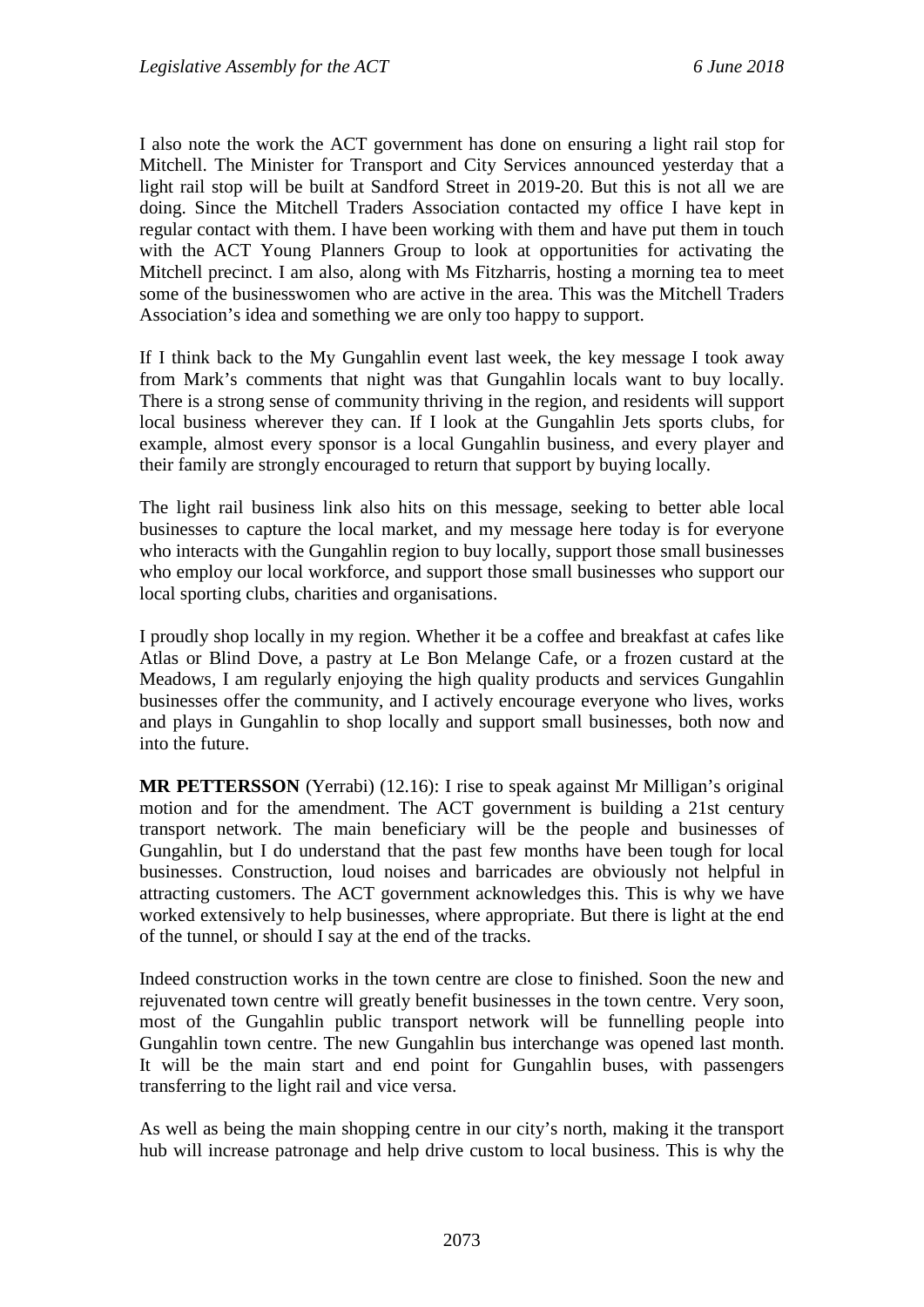electorate that Mr Milligan and I share votes so strongly for the ALP, rejecting the anti-tram sentiment peddled by Mr Milligan and his Liberal Party colleagues. They know that this will benefit Gungahlin and they supported the party that would support them.

In his motion Mr Milligan compares the ACT light rail construction experience to that of Sydney light rail. I am shocked that he would make such a comparison. Unlike the Liberal government in New South Wales, we can run a contract on time. We can run a project on budget. And do you know what, Madam Speaker? We even have a minister that makes sure projects like light rail are delivered on time.

New South Wales is staring down the barrel of an extra \$1 billion in cost overruns, along with months, and even years, of delays in its light rail project. If the Liberal Party cared about small business, it would make sure that its projects run on time. This is just a glimpse into the future if the Liberals ever get their hands on the levers of power. They will delay light rail, like their former leader Zed Seselja is trying to do right now—and, naturally, they will blow out the cost.

I did say in my opening remarks that this has not been an easy time for businesses along the light rail corridor and in the town centre. I acknowledge that. The ACT government acknowledges that. That is why the ACT government has been working with the Canberra Business Chamber through the light rail business link program. We do support these businesses.

This support includes funding for ongoing communications, industry collaboration and business support programs to mitigate impacts to business along the light rail corridor, helping these businesses get their message out that they are here, they are operating and they are offering valuable services. The ACT government is going forward. We are looking at more we can do to support these businesses, including a street party in Gungahlin later this year to celebrate just how far Gungahlin has come. I think there will be more to say on this in the coming months.

It is important to note that the Canberra Liberals seemingly come into this place every sitting week with only one demand, that the ACT government pay out to someone or something. They do not come into this place with ideas. They come in here asking for money. They are barely a political party. They are more a scraggly bunch of personal injury lawyers chasing a payout. If this is what they think government and fiscal responsibility look like, I do not think they will be sitting on the treasury bench anytime soon.

But more broadly, this ACT government has been making it easier for small business in the territory. We have the highest threshold for payroll tax in the country, at \$2 million. This means that 91 per cent of ACT businesses do not pay payroll tax. From 1 July this year there will be no stamp duty on commercial properties up to \$1.5 million, meaning 70 per cent of all commercial property purchasers will no longer pay stamp duty.

We have a one-stop shop at Access Canberra for all regulatory processes. We are also investing in innovative small business across the territory. We are doing lots for small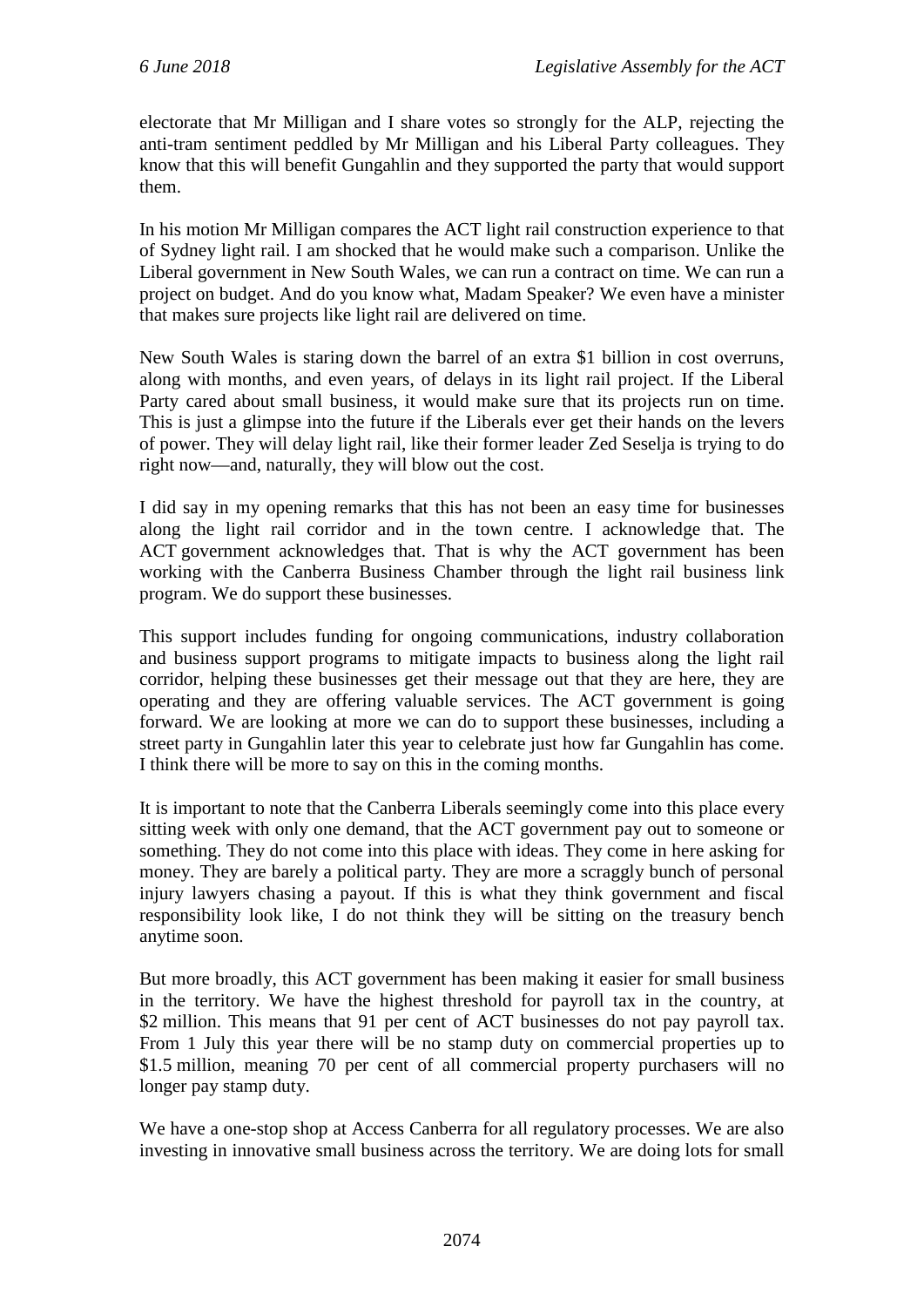business. I think this is a really important point to make. Some landlords have reduced rents along the light rail corridor for the duration of construction. I would strongly encourage all landlords to show the same flexibility. The landlords will be beneficiaries of the light rail and bus interchange construction, with property prices along the route soaring as this valuable piece of government infrastructure is built. Indeed it is unconscionable behaviour to continue to hike rents in the middle of the construction phase when business is subdued.

The ACT government has also listened to the community and announced just yesterday in the budget that it will be building a light rail stop at Mitchell. The Mitchell Traders Association has been a vocal and persuasive advocate for a light rail stop in Mitchell, and we have committed to building one by 2020. Oddly enough, the Liberal Party have been strong advocates for a light rail stop in Mitchell. They opposed light rail stage 1 at the last election. Indeed they are still opposing light rail stage 2. It seems to me that the Liberal Party only supports one part of light rail, and that is one stop next to Mitchell and nothing for the rest of the city.

In summary, we are working hard to deliver for the people of Gungahlin. In a few short months these businesses will be in the prime location to service the tens of thousands of residents of Gungahlin. We have worked with the business chamber to mitigate some of the consequences of the construction while acknowledging that the main beneficiaries of this will be the businesses themselves. I would encourage landlords to show some restraint and for small businesses to engage with the light rail business link program and with the ACT government. Happily, most of the construction is complete and we will see a pick-up in trade over the coming weeks and months.

**MR MILLIGAN** (Yerrabi) (12.23): I would like to thank everyone who has spoken on this very important issue. I would particularly like to thank my colleague Miss Burch for what she said. It is quite interesting that everyone that spoke today on this particular matter admitted that businesses are suffering and that they are really hurting due to the construction that is occurring along the light rail corridor. However, I am also glad that an assessment will be done on the effects of the construction on local businesses along the corridor.

In closing, I would like to review where we stand now. We have businesses throughout the light rail corridor that are reporting a 30 to 50 per cent drop in trade. We have business owners that are taking on extra debt. We have business owners that are laying off staff. We have business owners that have not even taken a wage for several months. We have a community in Gungahlin surrounded by roadworks and construction either directly or indirectly associated with light rail.

What does this all mean? It means that businesses are hurting. Families are hurting. People cannot pay their mortgages or plan for their future. This is all a direct result of this government's poor planning and lack of consultation with the community. This is clearly not good enough and it is time this government took responsibility. What this motion seeks is a recognition of the impact light rail has had. It asks that we ramp up marketing efforts and that we really try to bring life and people back to these areas.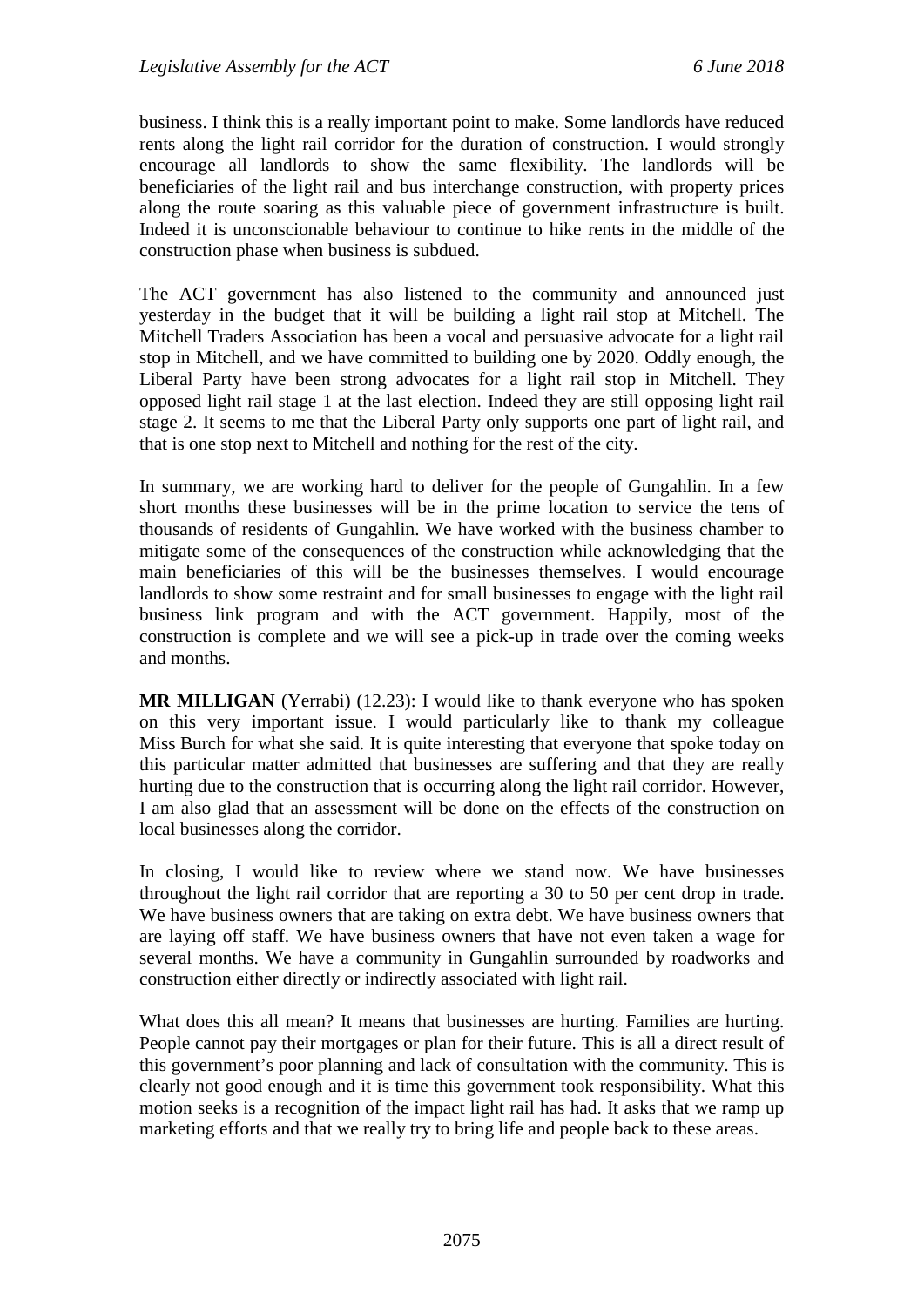I acknowledge what is stated in the amended motion, that the light rail business link program has had 225 participants to date. But this is not representative of the business community that has been impacted. There are over 400 businesses in Mitchell, let alone the businesses in Franklin, Harrison and Gungahlin. If you add them all up, I am sure there are more than 1,500 businesses.

Given the widespread impact, this motion seeks an independent assessment of the impact of light rail on businesses, with two outcomes: one is a report being provided back to the Assembly to inform future decision-making. This report is intended to assess the financial impacts to businesses to determine if there has been a case for financial compensation.

I am determined to work with the government to ensure that this review is not a boxticking exercise but that it provides an objective, independent assessment of the impacts on business. I want to see that every business along the light rail corridor, not just Gungahlin, is provided with an opportunity to have their say by using financial statements and other evidence. I am confident that this assessment will establish a link between the light rail project and other construction in the area that is affecting business.

This report will also provide a real, lived experience of this project so that lessons learnt can be applied to future large-scale infrastructure projects across the ACT. I would hate to see the hurt and loss experienced by business owners during light rail construction repeated in the future. No longer can the risk to business be seen as residual, the impact "possible" and the consequences "minor". No longer can the public servants casually note in their business case that there will be benefits for business without actually investigating, consulting and communicating with the business community.

What the Canberra Liberals are seeking is a review of the facts. We are asking for businesses to be given the opportunity to provide evidence of financial loss and for the review to determine how much of that loss is directly attributed to the light rail versus other market forces and environmental factors occurring in the area. At the end of the day, if this government deny business an opportunity, they are not only showing their true colours when it comes to supporting business; they are also, by default, admitting there is a problem.

I ask that members reflect and really ask themselves whether the burden of government incompetence when it comes to the management of light rail construction should be worn by business. The Canberra Liberals do not think so and we believe businesses in Canberra deserve better.

Amendment agreed to.

Original question, as amended, resolved in the affirmative.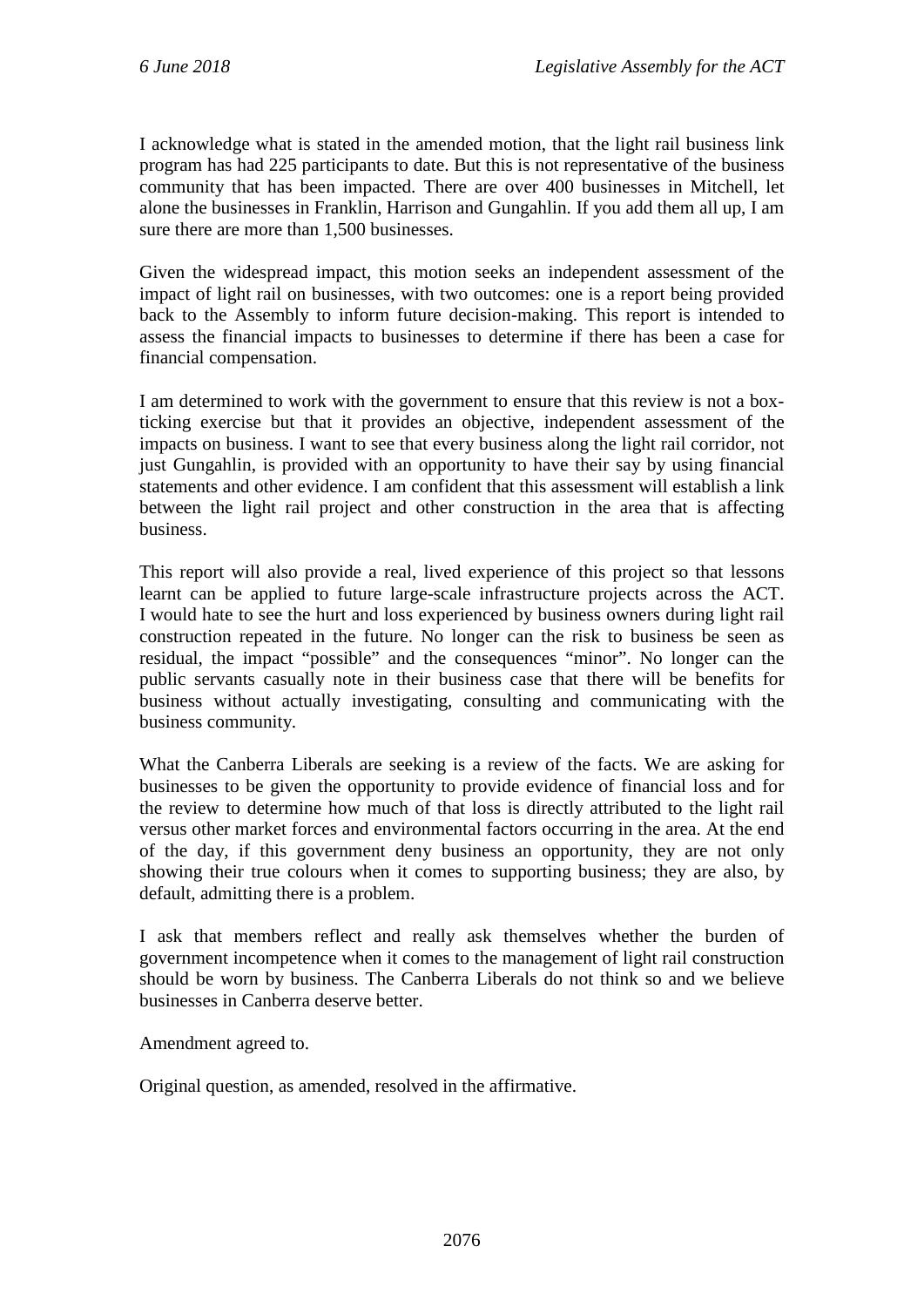# **Independent Integrity Commission 2018—Select Committee Membership**

**MADAM SPEAKER**: I have been notified in writing of the following nominations for membership of the Select Committee on an Independent Integrity Commission 2018. The members are to be Mr Rattenbury, Mr Steel, Ms Cody, Mrs Dunne and Ms Lee.

Motion (by **Ms Fitzharris**) agreed to:

That the members so nominated be appointed as members of the Select Committee on an Independent Integrity Commission 2018.

#### **Sitting suspended from 12.28 to 2.30 pm.**

# **Questions without notice Land—Dickson land swap**

**MR COE**: My question is to the Chief Minister and Minister for Economic Development. I refer to media reports of 30 May on the Dickson land swap. The article claims:

A possible box of documents that may detail 40 meetings between senior ACT public servants and the Tradies Club over the Dickson land swap seems to have gone "missing" …

Chief Minister, has an internal investigation been conducted into the missing documents? If so, what did it find?

**MR BARR**: I am not aware of an internal investigation on this matter. I will seek advice from the directorate. It is not my directorate, as the Leader of the Opposition would be aware.

*Mr Hanson interjecting—*

**MADAM SPEAKER**: Mr Hanson, not today.

**MR BARR**: I am not in a position to comment any further at this point.

**MR COE**: Chief Minister, when were you first made aware of the possible missing documents and why are there apparently so few details regarding these meetings?

**MR BARR**: I was not aware that there was a box of missing documents. I am still not aware that there is a box of missing documents. There is a claim to that effect but it is difficult to ascertain at this point. I have not been privy to a lot of the conversations and discussions because I do not have portfolio responsibility in this area.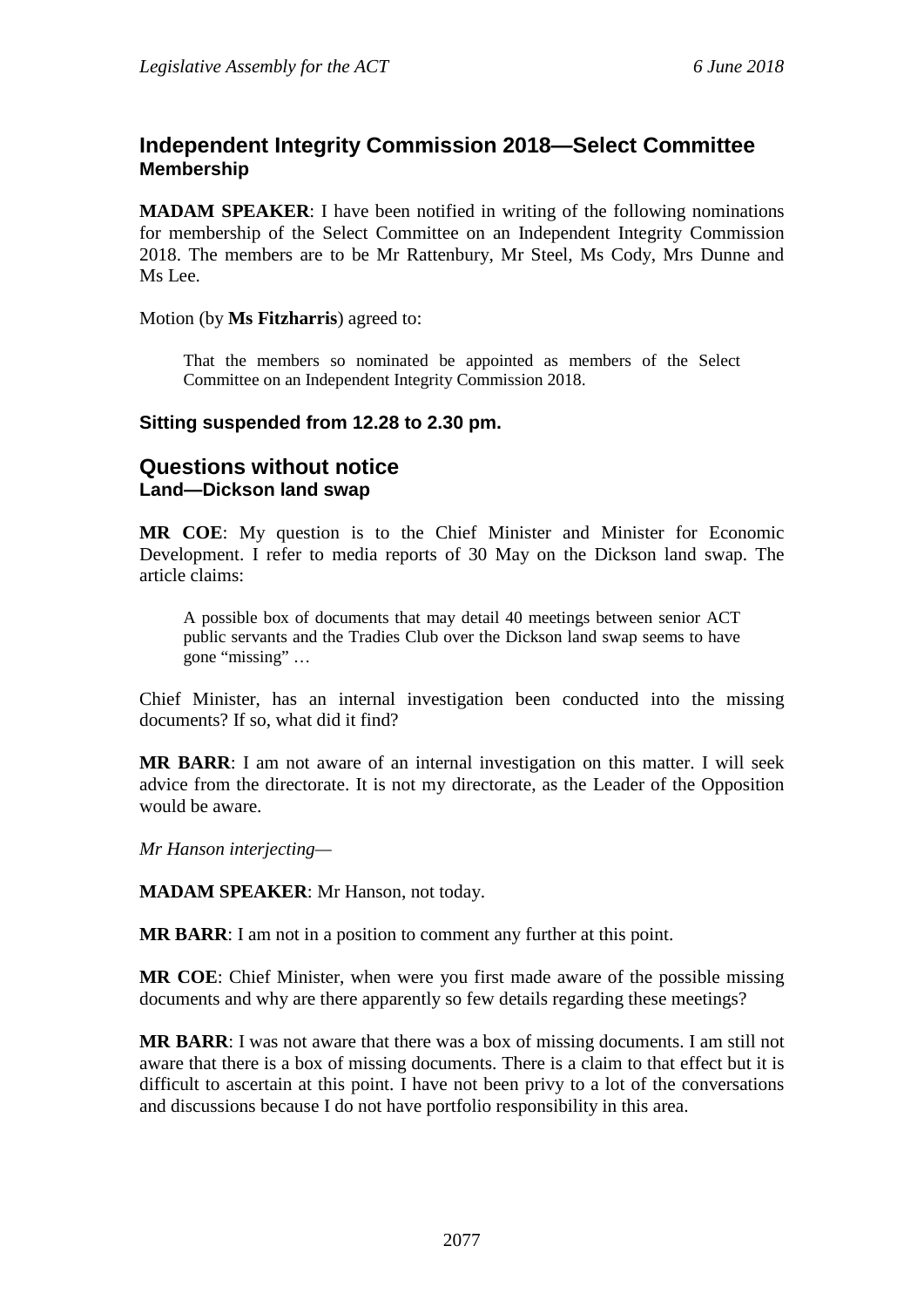**MR WALL**: Chief Minister, what steps are you taking to improve recordkeeping practices in your directorate and to ascertain the veracity of the claims of the box of missing documents?

**MR BARR**: I refer the member to my previous answers.

#### **Parks—southern memorial**

**MS LE COUTEUR**: My question is to the Minister for Transport and City Services and relates to the apparent lack of funding for the southern memorial park in this year's budget. What is now the timetable for construction of the southern memorial park?

**MS FITZHARRIS**: There is further work underway and that work will progress, particularly over the course of the next six months, as will the government's getting underway the review of the relevant legislation whose specific title I cannot recall.

**MS LE COUTEUR**: Minister, can the government ensure there will always be burial facilities in south Canberra, or is a gap now locked in?

**MS FITZHARRIS**: As Ms Le Couteur is aware, there was a previous commitment by the government to expand the Woden Cemetery which at the time was supported by the Woden Community Council and had been somewhat progressed. In the intervening period a number of members of the community and members in this place have indicated to the government that they wish that previous decision to be reconsidered in light of the government's significant investments and commitments to the Woden town centre. The government agreed to do that and resolved earlier this year to not proceed with the expansion of Woden but to, instead, focus on further work on the southern memorial park. That work will continue. There is space already allocated at Woden where families, for example, have allotments available to them. They will continue to be available at Woden.

We are very conscious of minimising any gap that may occur in the provision of services on the south side and on the north side as well. Work is well underway, including by the authority, on this matter. I note it was previously supported by the community to expand Woden but then, for a number of reasons, that support was no long forthcoming. The government has responded to that community sentiment.

#### **Budget—childcare funding**

**MR MILLIGAN**: My question is to the Minister for Community Services and Social Inclusion. Minister, Yurauna has previously received government support through the Community Services Directorate to provide Indigenous students studying at CIT with subsidised child care. Given this service is so crucial to supporting Indigenous students who are trying to further their education and circumstances, why has this relatively small sum of funding ceased?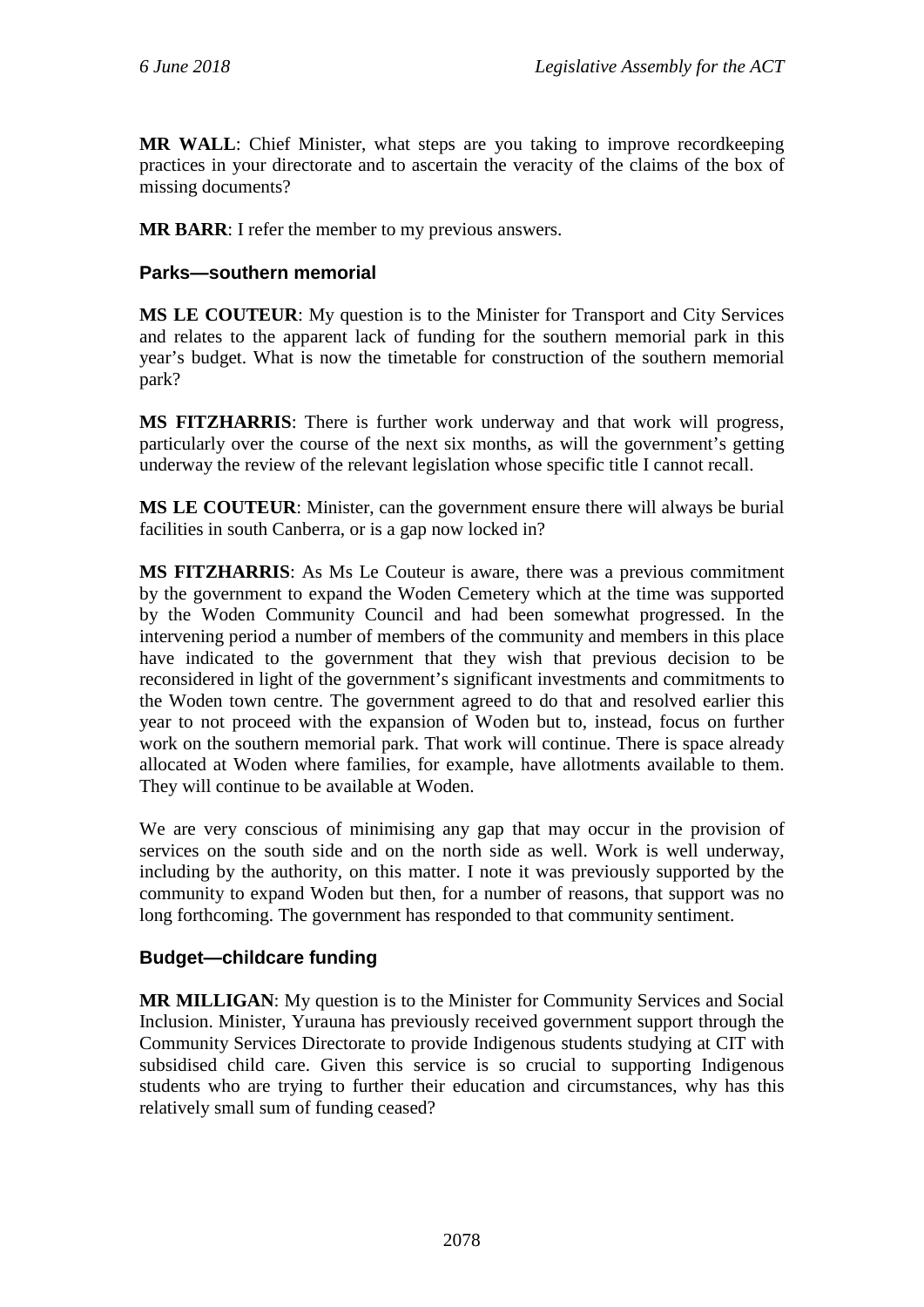**MADAM SPEAKER**: I call the Minister for Community Services and Social Inclusion.

**MS BERRY**: Madam Speaker, if it is with regard to the early childhood centre—

**MADAM SPEAKER**: You are taking the question?

**MS BERRY**: I will take the question in that respect. The Education Directorate has been working very closely with the early childhood centre, with Northside Community Service, to ensure that that provision remains possible for people who are studying at Yurauna. We will continue to work closely with them to make sure that they continue to be supported.

**MR MILLIGAN**: Minister, will there be alternative childcare support options provided to Indigenous students attending Yurauna?

**MS BERRY**: There are already options available at Yurauna.

**MRS KIKKERT**: Minister, did the Education Directorate consult with other agencies prior to seizing this funding, given the intersectional nature of the service with child protection, corrections, health and higher education?

**MS BERRY**: I thank Mrs Kikkert for the supplementary. The funding to the Yurauna Centre is not from the Education Directorate but for the actual childcare facility. The Education Directorate is working closely with the facility to ensure that support continues to be available for people who are attending training courses at the Yurauna Centre.

#### **Budget—government investment**

**MS CHEYNE**: My question is to the Chief Minister. Chief Minister, how is the ACT government growing services for our growing city through the 2018 budget?

**MR BARR**: I thank Ms Cheyne for the question. We are providing a significant boost to the services that Canberrans rely on through the 2018 budget, through more and better schools, new facilities in Molonglo and 500 more places for students at four local Gungahlin schools. We are very pleased that we can strengthen front-line care in our hospitals, with more resources for our emergency department, 4,000 more elective surgeries and the expansion of the hospital in the home program.

We are focused on making commuting quicker, with better transport infrastructure, including funding to progress the next stage of the light rail project, the duplication of William Slim Drive and a significant number of investments to improve walking and cycling connections in and around our town centres in Tuggeranong, in Woden and in Belconnen, We are boosting our investment in services for our city and suburbs. There will be more mowing, weeding and the upgrading of playgrounds. We will be planting more trees and there are more rangers funded for better animal management. We are keeping Canberrans safe by recruiting more first responders for our police and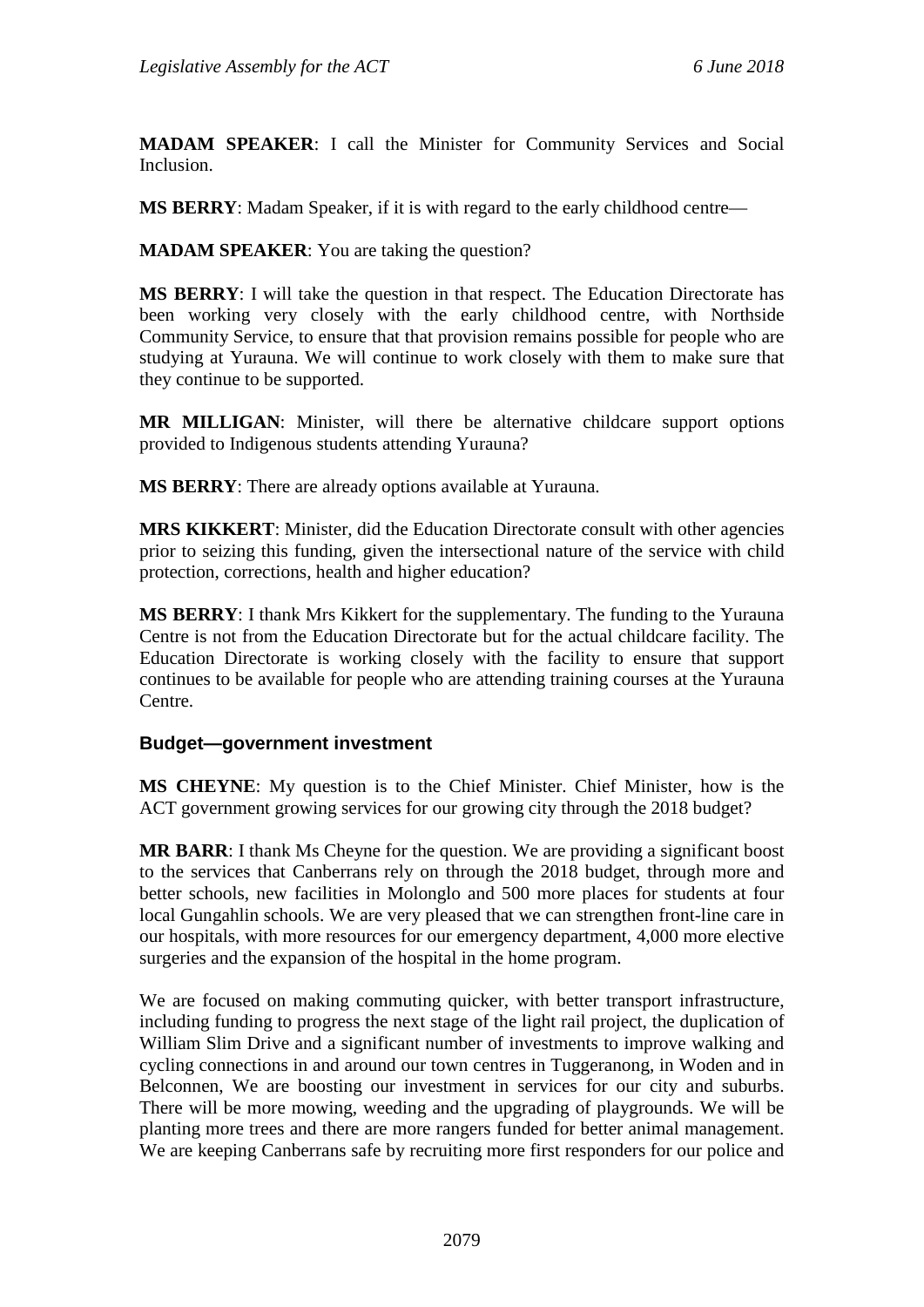emergency services as well as backing up those emergency services workers with the purchase of a range of equipment improvements.

The city is growing and the budget is making significant investments now to ensure that the city gets even better as we grow.

**MS CHEYNE**: Chief Minister, how will the 2018 budget help more young Canberrans and families on low incomes to own their own homes?

**MR BARR**: We certainly understand that buying a home is a challenge. It is a massive challenge in cities like Sydney and Melbourne, but it is also a challenge for many Canberrans. That is why we have determined to accelerate our tax reform program by abolishing stamp duty altogether for eligible first homebuyers. First homebuyers with a household income below \$160,000 annually will pay no stamp duty at all, whether they are buying an established property or a newly built home.

At the moment some first homebuyers qualify for a stamp duty concession if they are purchasing a newly built property. But people buying established properties, which can sometimes be more affordable and located closer to jobs, did not receive support through that particular scheme. We are widening this to ensure that all eligible buyers get better help through the abolition of stamp duty for all property types and at any purchase price.

This builds on the tax reform program that we have been delivering progressively since 2012. I have indicated that we will continue to cut stamp duty on all properties across the forward estimates. This will assist all homebuyers, but we have particularly prioritised first homebuyers in this year's budget with the abolition of stamp duty. It is a significant achievement for the territory. We look forward to continuing to cut stamp duty year on year.

**MS ORR**: How is the ACT government working to ensure all Canberrans share in the gains of our economic growth through the 2018 budget?

**MR BARR**: This is a significant priority for everyone on this side of the chamber. We want to ensure the gains of our territory's nation-leading economic growth are shared across the community. That is why we are growing the range of services and supports available to Canberrans who need that help.

This year's budget delivers more mental health accommodation and services, more front-line support for women and their families escaping violence, more services to meet the needs of Canberrans with disabilities, and more accommodation for people at risk of experiencing homelessness.

We are also determined to keep pushing forward in making Canberra a more inclusive city. On top of this step-up in services, we are also growing annual grants funding for a range of community-led efforts to boost inclusion for people with disability, for older people, for veterans and for LGBTIQ Canberrans.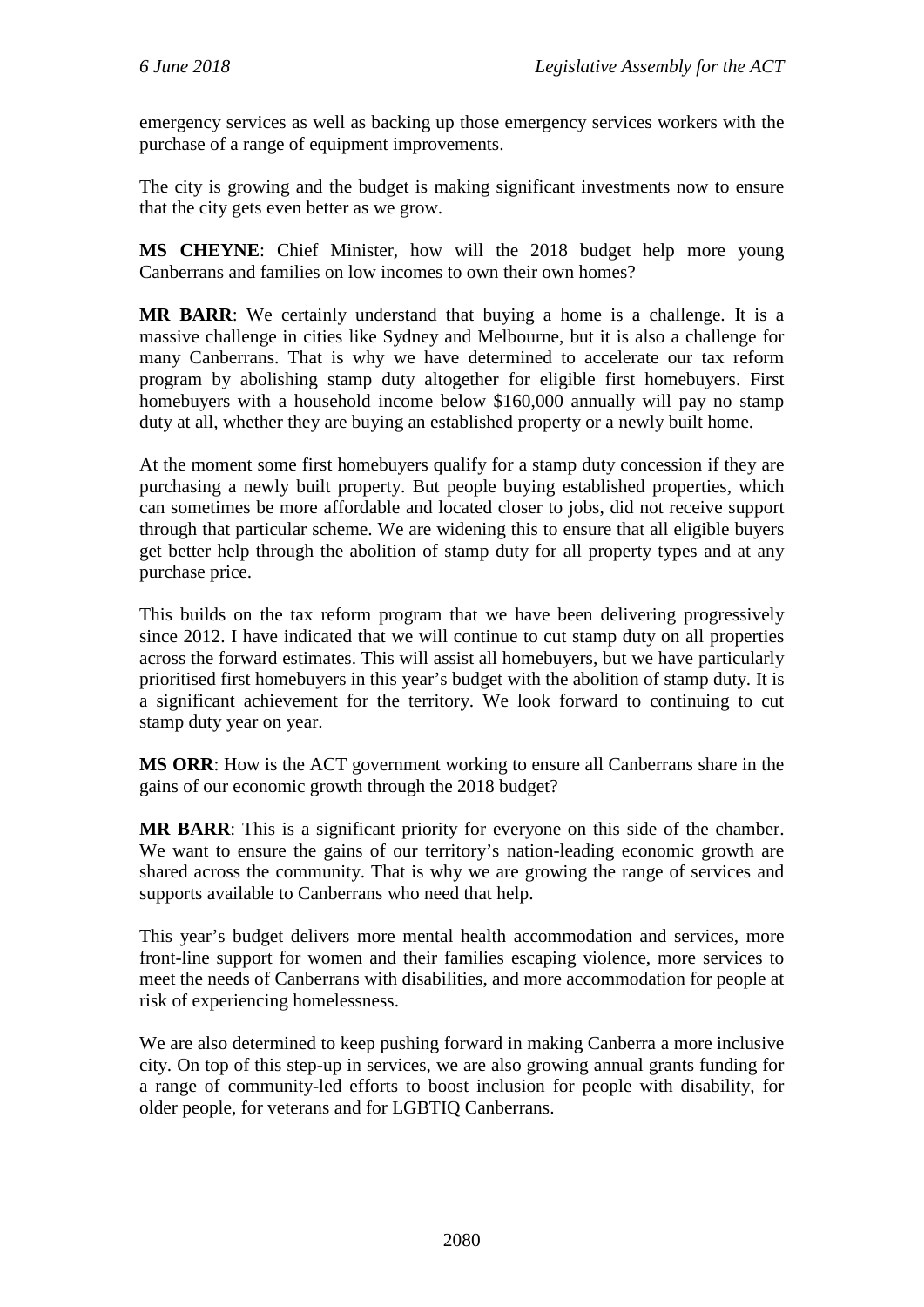Our social and community services sector is a critical source of support for Canberrans when they need it most, as well as being a major local employer. We are backing our local community sector providers with more investment in this budget because as our city grows and as our economy grows, everyone should share in those gains.

#### **Courts—building works**

**MR HANSON**: My question is to the Attorney-General and it relates to the new court buildings for the ACT. When announced, stage 1 was due in early 2017 and stage 2 was to be completed in late 2018. It is now apparent that the court building will be significantly delayed, with stage 1 not yet completed. Attorney-General, when will this building be completed?

**MR RAMSAY**: I thank the shadow attorney-general for his interest in the court building, which will be an excellent facility for the Supreme Court and for the Magistrates Court. We are certainly looking forward to the improvements that will come with that: the expanded number of courtrooms, the jury service rooms and the broader services that will be provided.

There was some delay that was the case primarily because of the wet winters that we had in previous years. The anticipation is that it will be completed in coming months. I look forward potentially to being able to—

**Mr Hanson:** What does "coming months" mean?

**MR RAMSAY**: In the coming months, and I look forward to being able to share in the opening of the building with the shadow attorney-general very soon.

**MR HANSON**: I certainly look forward to that in the coming months. Attorney-General, what is the final projected total cost for this project?

**MR RAMSAY**: I will take the details of the question on notice but I do note again that because of the nature of the agreement—the public-private partnership—any of the delays that are happening have no negative budgetary impact on the ACT government at all.

**MS LEE**: Attorney-General, who is responsible for the extra costs of this delay, including costs of trials that should have been heard in the new building but that will now have to be heard in other venues such as Queanbeyan?

**MR RAMSAY**: I refer the member to my previous answer.

#### **ACT Health—proposed organisational changes**

**MRS DUNNE**: My question is to the Minister for Health and Wellbeing. In an exchange of emails at the start of the decision to restructure ACT Health, the then director-general advised the Head of Service that you, minister, wanted the restructure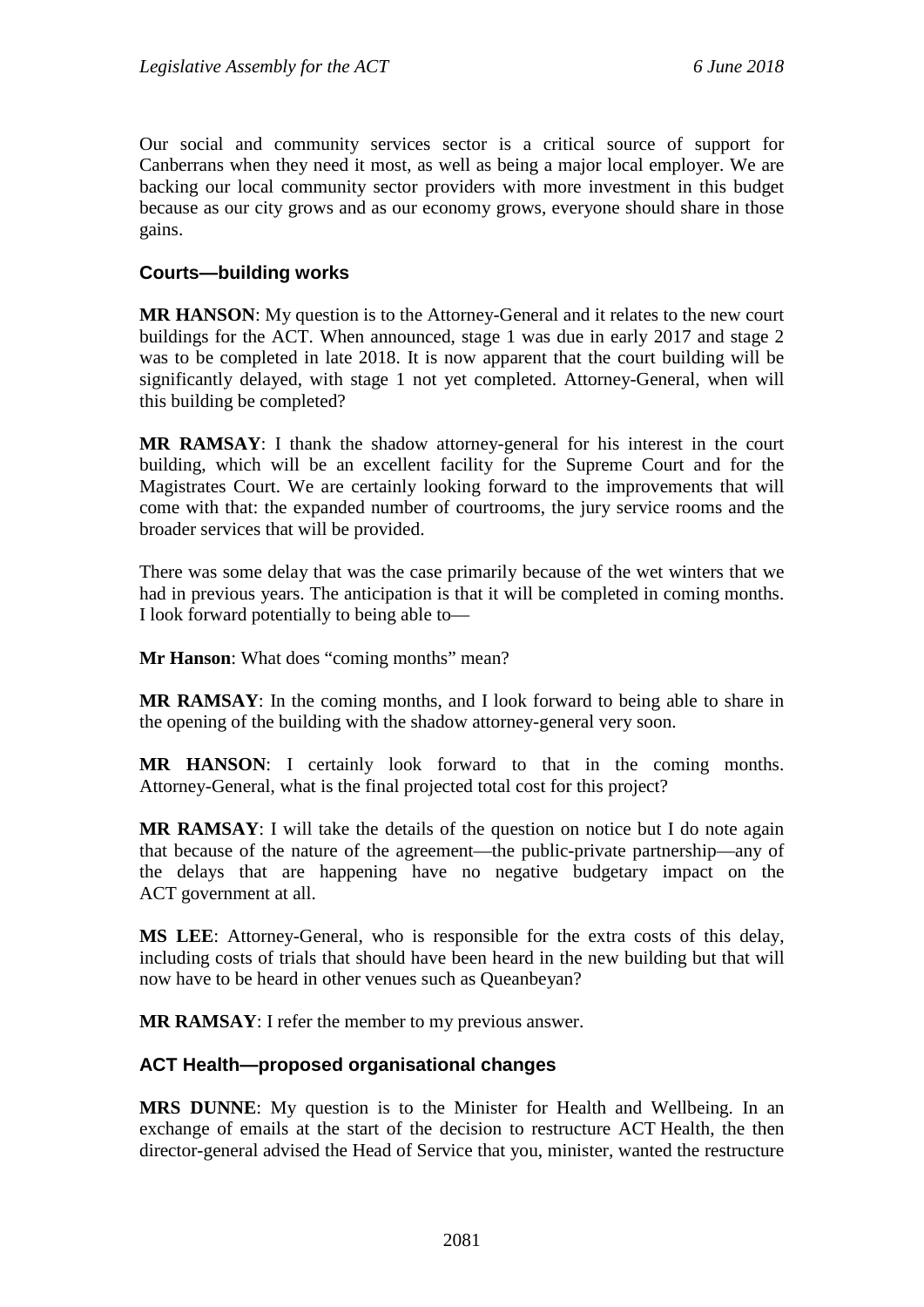because you claimed you received too many reports. You seem to have had trouble reading reports and briefs in the past, minister, including a brief in October on health data issues which you did not read at all and a January brief on the same topic which you took several weeks to read. Minister, other than claims that you received too many direct reports, why did you advocate the restructure of ACT Health?

**MS FITZHARRIS**: Mrs Dunne either misread the question or I misheard Mrs Dunne's question. It was not a matter of me receiving too many reports. I recall that the email from the FOI says the director-general made that comment. I have outlined fairly extensively, including in a ministerial statement, the reasons I recommended that ACT Health be separated into two organisations, and there has also been media coverage. I refer Mrs Dunne to all of those extensive previous statements.

**MRS DUNNE**: Minister, why have you been so badly briefed in the past? How will this restructure of ACT Health improve the capacity to brief you well?

**MS FITZHARRIS**: I do not agree with the premise of the question. I refer Mrs Dunne to my previous answer today and to my extensive previous answers in this place that are also on the public record.

**MR PARTON**: Minister, what important briefs and reports will you now not read as a result of the restructure of ACT Health?

**MS FITZHARRIS**: That question does not make sense, so I will just leave it at that.

#### **Budget—education**

**MS ORR**: My question is to the Minister for Education and Early Childhood Development. Minister, how will the 2018 budget make sure that all ACT families have access to a high quality local public school?

**MS BERRY**: I thank Ms Orr for her question. We announced last week that the ACT will invest \$47 million into building a new P-6 school in Molonglo. This will open in Denman Prospect in 2021. It will deliver on ACT Labor's election commitment to provide education for families that are moving into this growing part of the ACT. The school will cater for 600 students between kindergarten and year 6, with spaces for 44 full-time equivalent preschool students and space for future growth.

The government will also undertake early planning and feasibility work for a future years 7 to 10 campus on this site to accommodate continued growth in Molonglo. This is in addition to the new Gungahlin school in Taylor which is already under construction, funded in the last ACT government budget.

The budget will also provide \$9.2 million over four years to improve teaching in every classroom every day, as well as enabling continued development of long-term strategic reform. High quality school education relies on the teachers and the support staff in our schools. This government knows this and is dedicated to supporting quality teaching.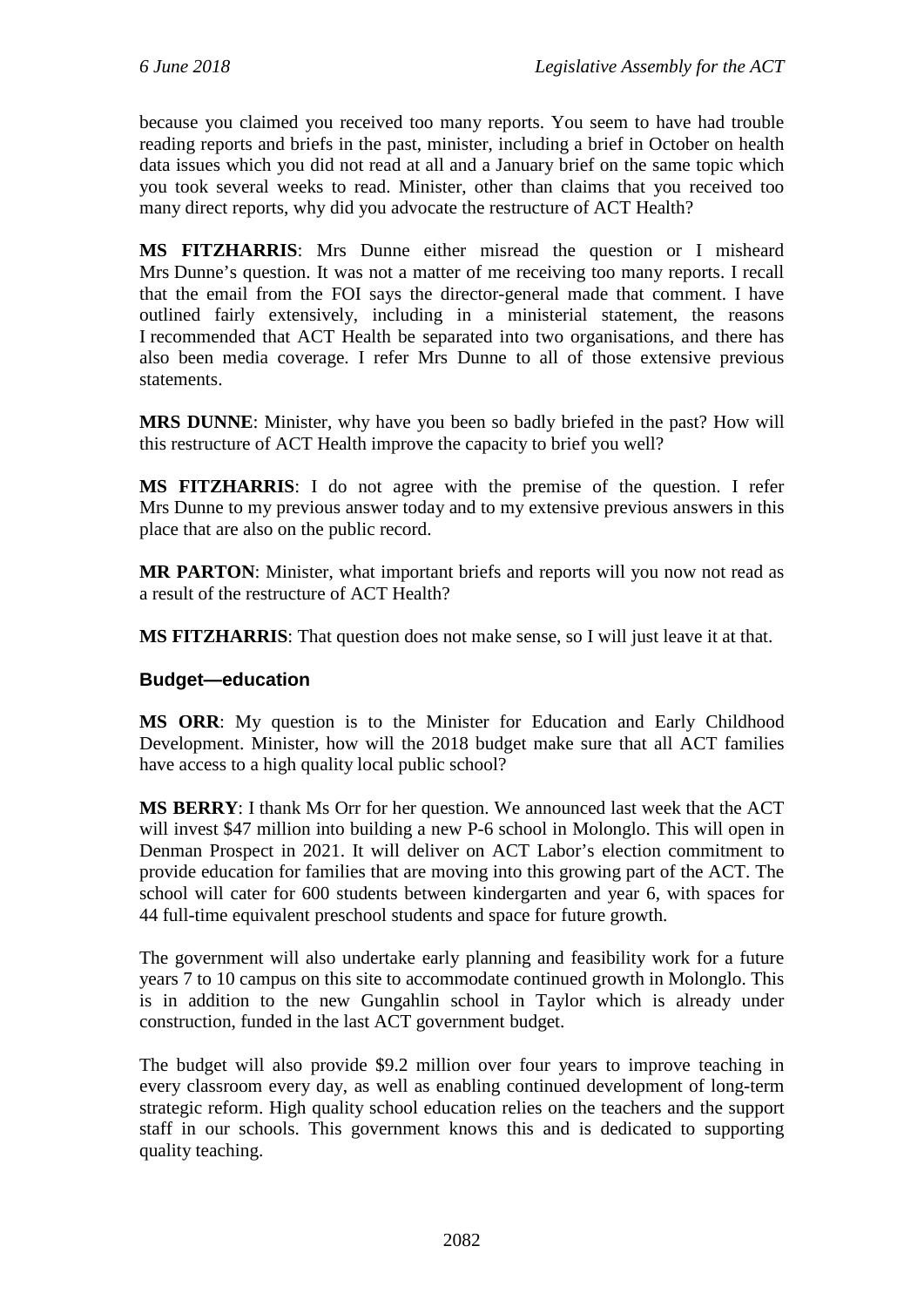The government will invest in teacher capability in literacy and numeracy and will build strong relationships with the University of Canberra, which is where many of the ACT's teacher graduates come from. The university partnership will provide teachers with the chance for professional learning through research collaboration.

**MS ORR**: Where is the government investing to expand existing public schools?

**MS BERRY**: The ACT government is investing in areas of growth. Last year's census confirmed that Gungahlin is the second fastest growing region in Australia. The ACT government will expand schools in the area so that all Canberra students can access quality education close to home. Another 500 students will be welcomed across Amaroo, Neville Bonner school and the Gold Creek junior campus, with the Franklin Early Childhood School receiving transportable buildings to immediately expand the school to accommodate current year 2 students in a new 2019 year 3 class and beyond. The government will also fund planning and consultation on a permanent expansion to a full preschool to year 6 school.

Parents have been very happy to learn that their children will be able to continue learning in the school environment that best suits them and the community that supports their needs.

The ACT government is committing \$31.1 million for teachers and support staff who will continue to deliver education to more than 1,300 additional students as Canberra grows. The government will continue to deliver excellent teaching and support staff, with an additional 66 in local public schools, and will lock in support for students with a disability, boosting the delivery of quality education for Canberra's children and young people.

**MS CODY**: Minister, where is the government investing to upgrade existing public schools?

**MS BERRY**: I thank Ms Cody for the supplementary question. The 2018 budget will deliver \$18.8 million to replace buildings at Campbell Primary School with new modern learning facilities and upgrade ageing infrastructure. The new buildings have been designed for contemporary learning and teaching, disability access and environmental sustainability.

The ACT government will also provide funding to scope and plan for the modernisation of Narrabundah College. Calwell High School and Telopea Park School will benefit from roof replacements under this budget, along with several of Canberra's other older schools.

On top of the \$85 million commitment in the last budget, the ACT government is continuing the work of the public school infrastructure upgrade program, which last year included upgrades like a natural play area at Macgregor Primary School, an appropriate cultural space at Narrabundah Early Childhood School, increased access for students with disability at Alfred Deakin High School, as well as tree planting programs and flagpoles for schools all across the ACT.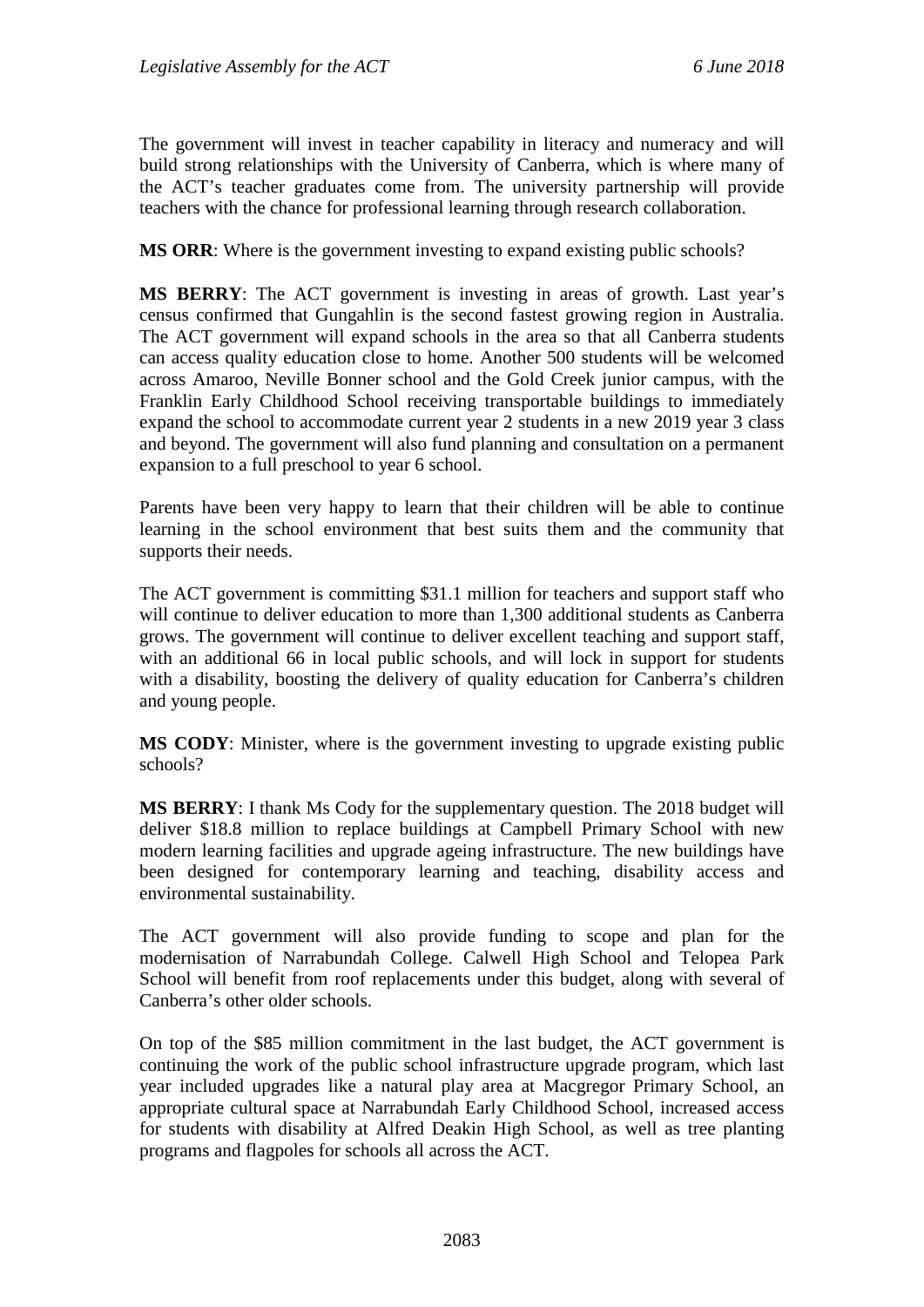## **ACT Health—proposed organisational changes**

**MRS KIKKERT**: My question is to the Minister for Health and Wellbeing. Minister, on 11 April 2018, in answer to a question about the restructure of ACT Health, you said the restructure involved your office but not just your office. Documents obtained under FOI indicate that the Chief Minister made the decision with no evidence of significant involvement by you or Mr Rattenbury in the decision-making process. Your office was involved in developing the communications strategy after the decision had been taken. Minister, why is there no record of you, your office or your directorate playing a significant role in the decision taken by the Chief Minister to restructure ACT Health?

**MS FITZHARRIS**: I refer to answers in this place yesterday, and to previous statements by me, by Minister Rattenbury and by the Chief Minister. I also can confirm, once again—as three ministers did yesterday to rebut any conspiracy theory that the opposition may have—that I had considerable input into this decision. I also had a number of meetings, including with the Head of Service, with Minister Rattenbury and with the Chief Minister, on this matter. I am very much looking forward to continuing the work to make sure that the separation of ACT Health occurs later this year and involves extensive consultation with the community, stakeholders and particularly with ACT Health staff.

**MRS KIKKERT**: Minister, will you table by tomorrow all documents in your possession about the decision to restructure ACT Health?

**MS FITZHARRIS**: The opposition has done an FOI, and I refer the opposition also to my previous extensive statements in this place about that decision and the process from here until 1 October. I also note that I attended a number of ACT Health staff forums where I discussed this matter with staff.

**MRS DUNNE**: Minister, why is there no record of the Chief Minister consulting with you or your directorate before he took the decision to restructure ACT Health on 15 March?

**MS FITZHARRIS**: I think the record is one of extensive comment in this place and on the public record.

#### **Hospitals—waiting times**

**MR PARTON**: My question is to the Minister for Health and Wellbeing. On 22 February this year you advised the Assembly that:

On the issue of waiting times in both elective surgery and emergency departments, it is clear that we are making improvements …

You advised the Assembly on at least nine occasions between August last year and February this year that waiting times for elective surgery were coming down. The ACT budget papers show that the target for emergency department presentations seen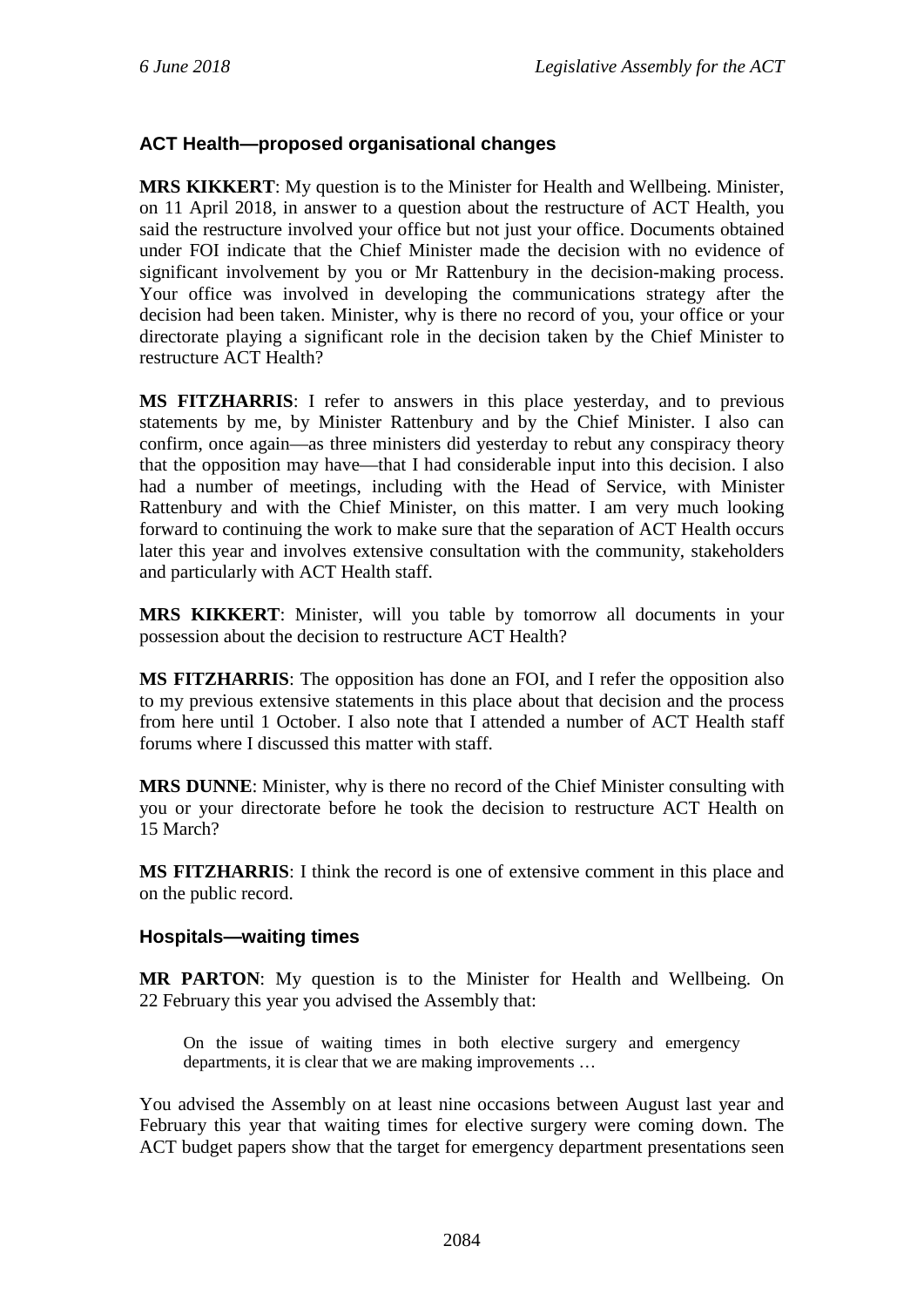on time in 2017-18 was 70 per cent; FOI documents show that in February 2018 only 44 per cent had been seen on time; and the budget reports an expected outcome for the year of only 50 per cent. Did you mislead the Assembly in your statements of 22 February 2018 and on previous occasions about improved performance on waiting times for elective surgery?

**MS FITZHARRIS**: No. Mr Parton has talked about elective surgery and emergency department waiting times. Particularly with emergency department and elective surgery wait times, there are a number of different measures, and I believe he has confused them in his question.

**MR PARTON**: Minister, when did you first become aware that our hospitals were unlikely to meet the target of 70 per cent of emergency department presentations seen on time?

**MS FITZHARRIS**: I will have to take that question on notice.

**MRS DUNNE**: Minister, what action have you taken or will you take to ensure that you do not mislead the community about the performance of the hospital in emergency department waiting times in the future?

**MS FITZHARRIS**: I have not, and I have also said in this place that it is clear that there is significant progress that we need to make. Yesterday's budget, of course, invested considerably in core public hospital services. One of its key aims is to bring down waiting times, but it is important to note that it is a whole-of-hospital investment in beds, in the emergency department, in emergency surgery, in the intensive care unit and in elective surgery right across the territory.

#### **Domestic animal services—rangers**

**MS LAWDER:** My question is to the Minister for Transport and City Services. On 1 November 2017, only days after the tragic death of a woman in Watson following a dog attack, you released a statement which read in part, "The ACT government has already announced several measures to protect the community including doubling the number of animal rangers." In an article in the *Canberra Times* on 12 January 2018, the operations manager of domestic animal services said that he now oversees eight rangers and that "eight new staff are coming on next month". In the budget announced this week, there is funding for two new ranger positions to manage domestic dogs. Minister, has the number of animal rangers doubled since 1 November 2017?

**MS FITZHARRIS**: Yes, it has.

**MS LAWDER**: Minister, has the total number of DAS staff increased since 1 November 2017 and, if so, by how many?

**MS FITZHARRIS**: Yes, it has. As of last year, in October, there were 15 staff, eight of whom were dedicated rangers. There are currently 20 staff. Sixteen are now dedicated rangers.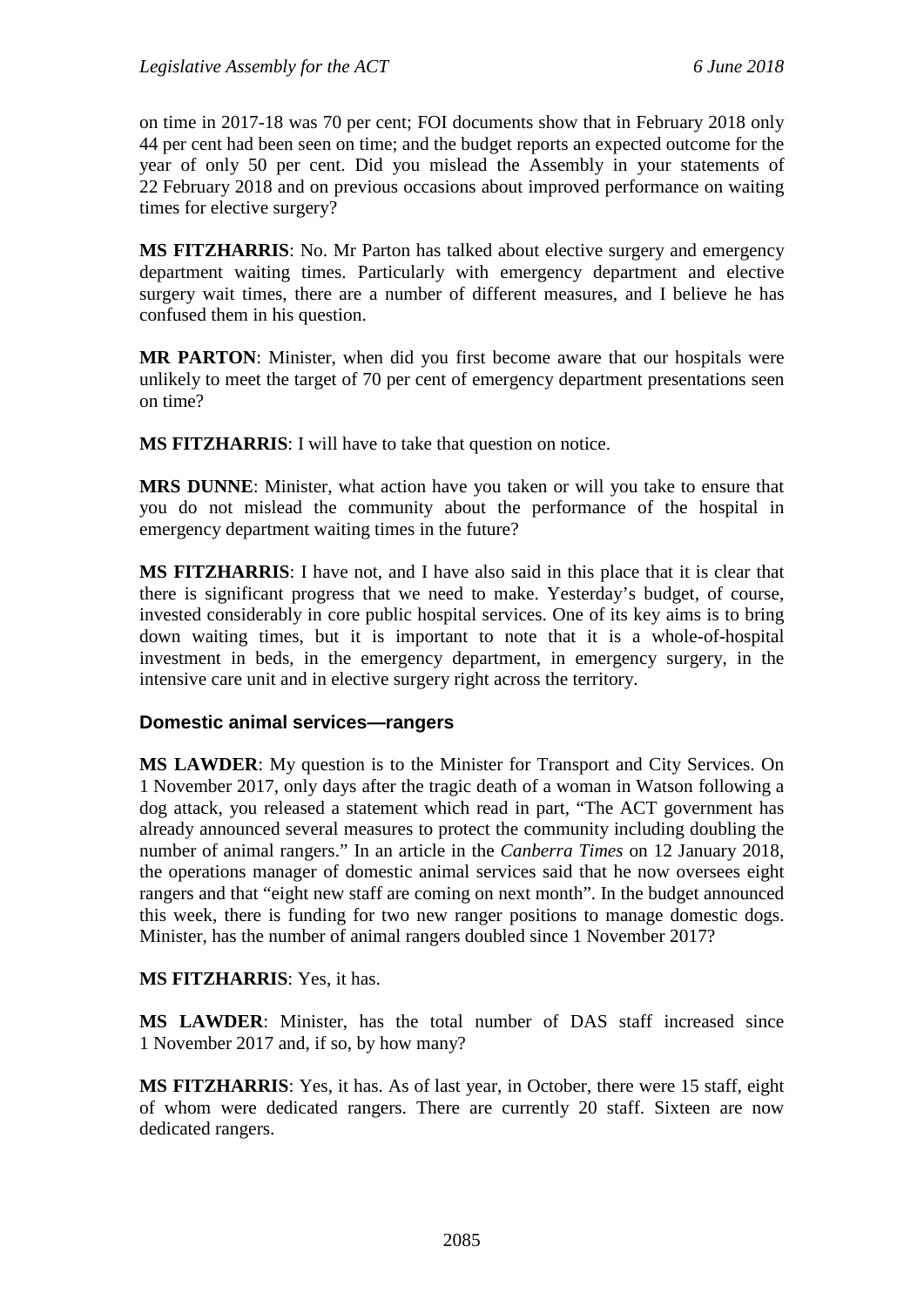**MS CHEYNE**: Minister, can you expand on what this investment in extra rangers will bring?

**MS FITZHARRIS**: I thank Ms Cheyne for the supplementary question. Certainly, there has been significant work underway in domestic animal services over a number of years in response to community feedback and also increased levels of activity in the community. With additional rangers and with rangers whose roles have been upgraded as a result of investments in yesterday's budget, they are now much better placed to deal with administrative, investigative and animal behavioural issues. As well as providing victim support and public education functions, an extensive education and awareness-raising campaign has been undertaken by domestic animal services.

Madam Speaker, as you are well aware, extensive work was done last year, particularly on legislative amendments and improvements which were supported right across the chamber at the end of last year.

## **Budget—light rail**

**MS CODY**: My question is to the Minister for Transport and City Services. Can the minister please update the Assembly on how the 2018-19 ACT budget supports the development of Canberra's light rail network?

**MS FITZHARRIS**: I thank Ms Cody very much for her question and her interest in light rail, particularly stage 2 of light rail from the city to Woden. Yesterday's budget supports the development of Canberra's city-wide light rail network by continuing the development of the extension of light rail from the city to Woden through an additional investment of \$10 million for further technical and design work on the second stage of this network.

The budget will also invest a further \$2½ million in works to support light rail to Woden. This funding will support the development of business cases for the redesign and build of a new Transport Canberra bus interchange in the Woden town centre. The purpose is to ensure that future bus and light rail interchange plans are well integrated. It will include an upgrade of Parkes Way to improve traffic flow around light rail. This will examine the impact of population growth and development on the existing road network and recommend proposed improvements to Parkes Way. It will also include an investigation of network-wide park-and-ride provisions and opportunities right across the city and the redevelopment of the Yarra Glen intersection with Melrose and Yamba drives to accommodate light rail.

I am pleased to say that the funding will also support a stop to be built on Sandford Street in Mitchell in the following financial year, adding to the stage 1 light rail route.

There is also continued collaboration with the National Capital Authority, and further consultation with the community and stakeholders will continue to be a priority. I note that the government is preparing a submission to the current commonwealth parliamentary inquiry into stage 2 of light rail.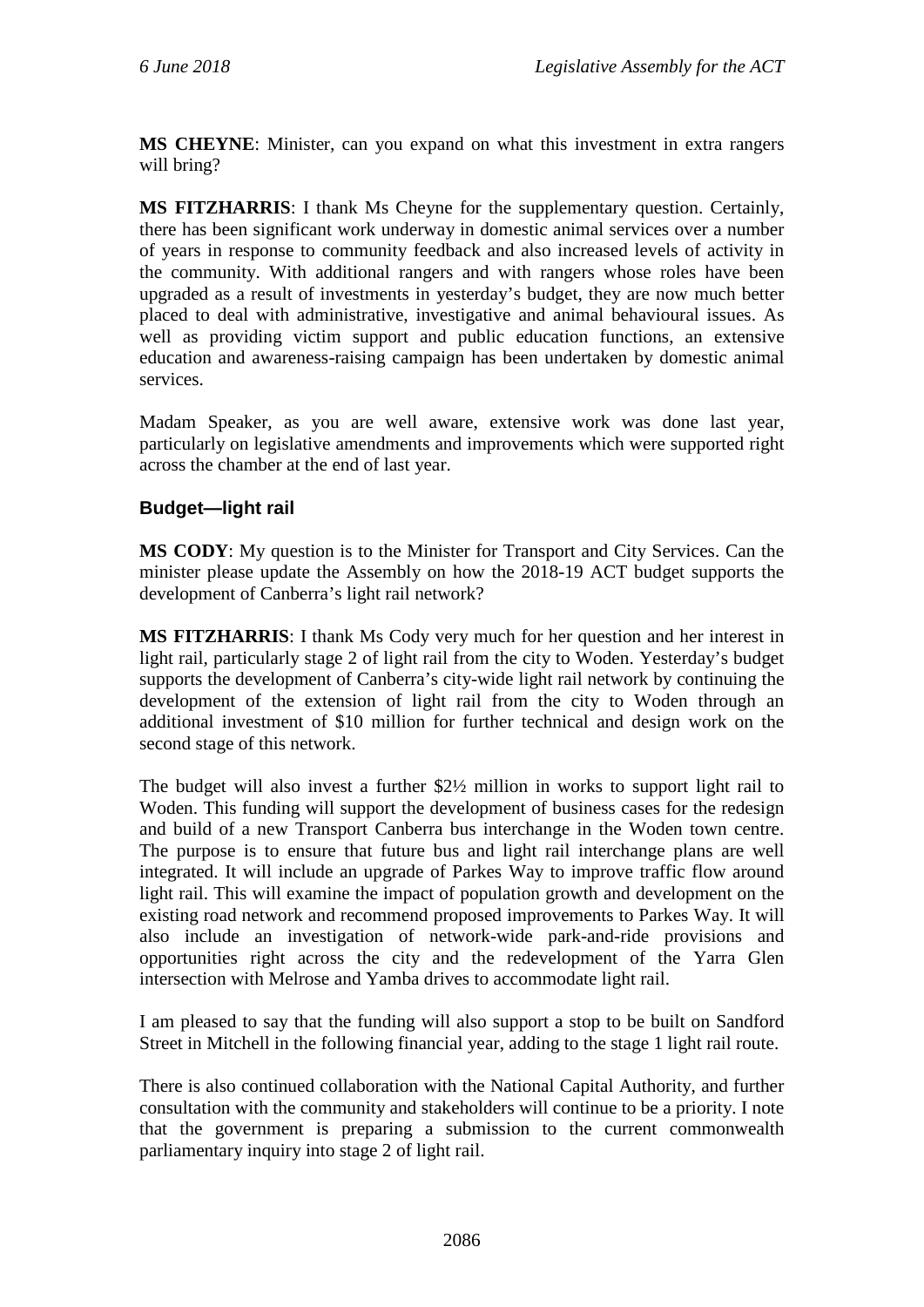**MS CODY**: Minister, can you also provide an update on the progress of light rail construction for stage 1 of light rail from the city to Gungahlin?

**MS FITZHARRIS**: Thank you; I would be delighted to. Certainly, Canberra Metro's current program for light rail stage 1 is reaching construction completion in December 2018. It is anticipated that in the second half of this year we will see further construction activities completed in various sections of the alignment and at the depot, allowing for testing and commissioning activities to proceed.

Canberra Metro has made significant progress in construction, with 19½ thousand metres of track slab being laid to date. This is 77 per cent of the total track slab length. It is important to note that the forecast date for construction completion in December of this year remains contingent on a range of activities and, as always, weather. Assuming all sections successfully complete initial testing, full system testing will progress over October to December 2018.

As with any construction project, the construction completion date remains subject to a range of general and project-specific risks, including bad weather, system and operational testing and commissioning, and timely receipt of accreditation from regulators, specifically including the office of the national safety regulator.

Canberra Metro, supported by Transport Canberra, have commenced an important public education campaign for light rail. The first campaign messages build community awareness of testing activities starting, such as energising overhead wires and light rail vehicles moving onto the alignment and is further supported by an investment in yesterday's budget. Later stages of this campaign will advise the community about how to use the system as we move ever closer to the exciting prospect of light rail services commencing in our city.

**MR PETTERSSON**: Minister, what is the ACT government doing to prepare for the commencement of light rail operations?

**MS FITZHARRIS**: I thank Mr Pettersson for the follow-up question. It is certainly exciting to be preparing for the commencement of light rail operations in the ACT. Transport Canberra light rail has a dedicated operations team which is managing a wide range of operational readiness activities towards the planned beginning of services.

Key activities that the team is managing or providing substantial assistance on include legislation. Two bills have now been passed by the Assembly, presented by Minister Rattenbury, to enable the operation of light rail as a form of transport and in regard to normal passenger operations. There has been significant cross-government coordination, including a detailed works program which has been developed that identifies all activities across TCCS as well as more broadly across government, that will facilitate the introduction of light rail—for example, sharing of light rail CCTV with the AFP and management of traffic signals and street lighting, and implementation of these measures is closely monitored.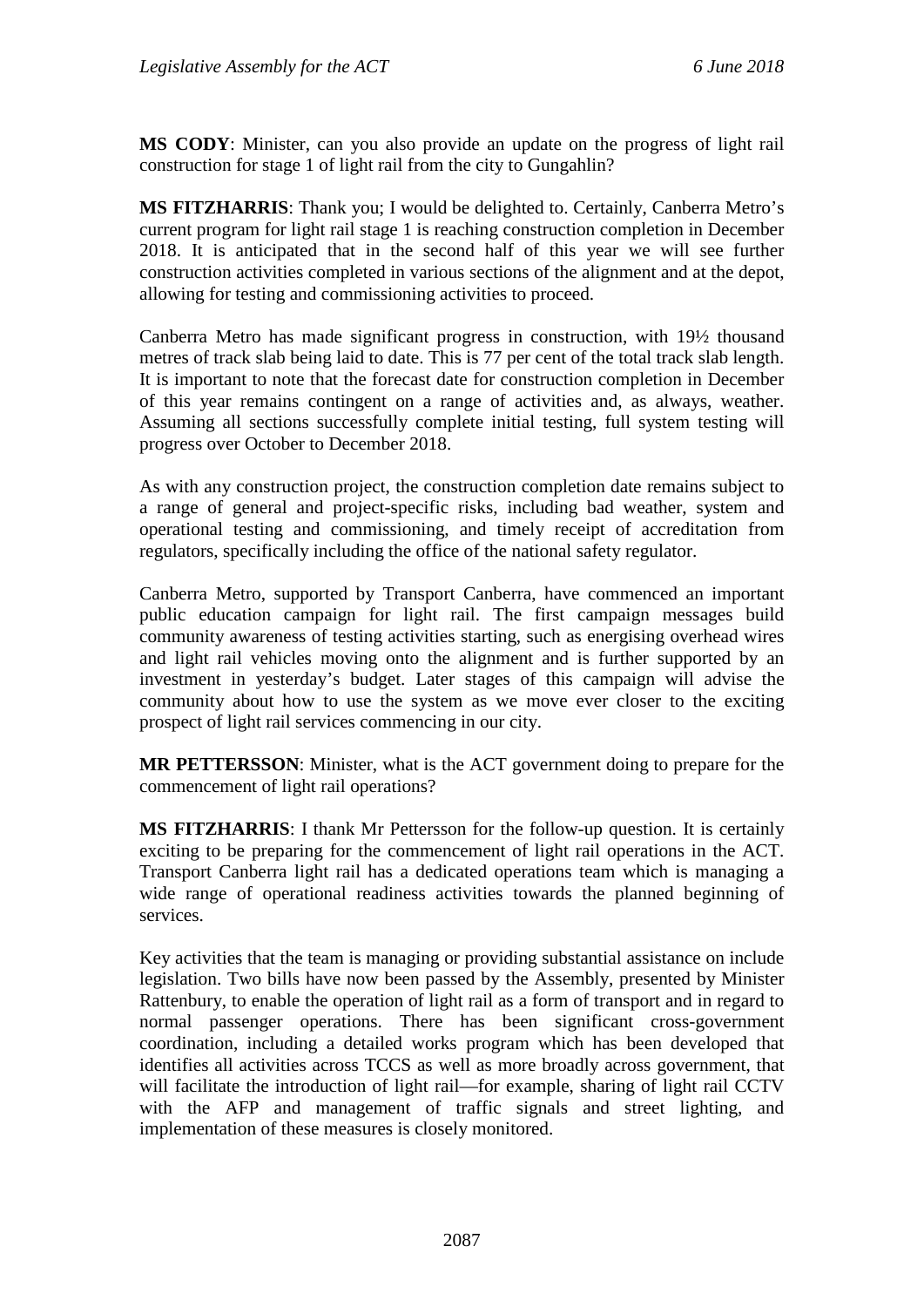Interface agreements include assistance in the development of formal interface agreements between light rail and the territory—for example, a statutory requirement to have a road-rail interface agreement—and customer services, ensuring appropriate processes are in place for all customer elements like managing public inquiries and complaints, journey planning and website information.

Other activities include a fully integrated ticketing system, developing an integrated light rail and bus network and a comprehensive safety campaign; and, of course, lots of thinking about the actual first service. We are looking forward to discussing more broadly with the community how community members right across the territory can be involved in the incredibly exciting first light rail journey. We very much look forward to the commencement of light rail services in the ACT.

## **Light rail—disability access**

**MS LEE**: My question is to the Minister for Transport and City Services. Minister, were disability and other mobility advocacy groups involved in the design of the light rail carriages and platforms?

**MS FITZHARRIS**: Yes, I believe they were. It is my understanding that there was significant community engagement, including through community forums and a community reference group that, from recollection, included particularly ACTCOSS and other representative groups, including representative disability groups. If there is anything further to add, I will provide that information to the Assembly.

**MS LEE**: Minister, what provisions have been made to ensure that the gaps between the tram and the platform are small enough to allow those with wheelchairs or walking frames with small wheels to safely board the tram?

**MS FITZHARRIS**: I thank Ms Lee for the supplementary question. There are, of course, standards about disability access, and Canberra Metro and TCCS have been aware of that right through the planning, design, procurement and construction phases of the project. It is indeed a notable feature of light rail that it is universally accessible and it is a much easier and more comfortable mode of transport; for many people with a disability, it is much easier to access. Through the development of and the discussion about light rail there was considerable community conversation about the accessibility of light rail, particularly for people with a disability.

**MISS C BURCH**: Minister, will light rail carriages be able to accommodate larger mobility scooters?

**MS FITZHARRIS**: Yes, it is my understanding that they will.

#### **Light rail—Mitchell**

**MISS C BURCH**: My question is to the Minister for Transport and City Services. Minister, early plans for light rail included stops in Mitchell. Why will it now cost \$150,000 more to design a single light rail stop at Mitchell?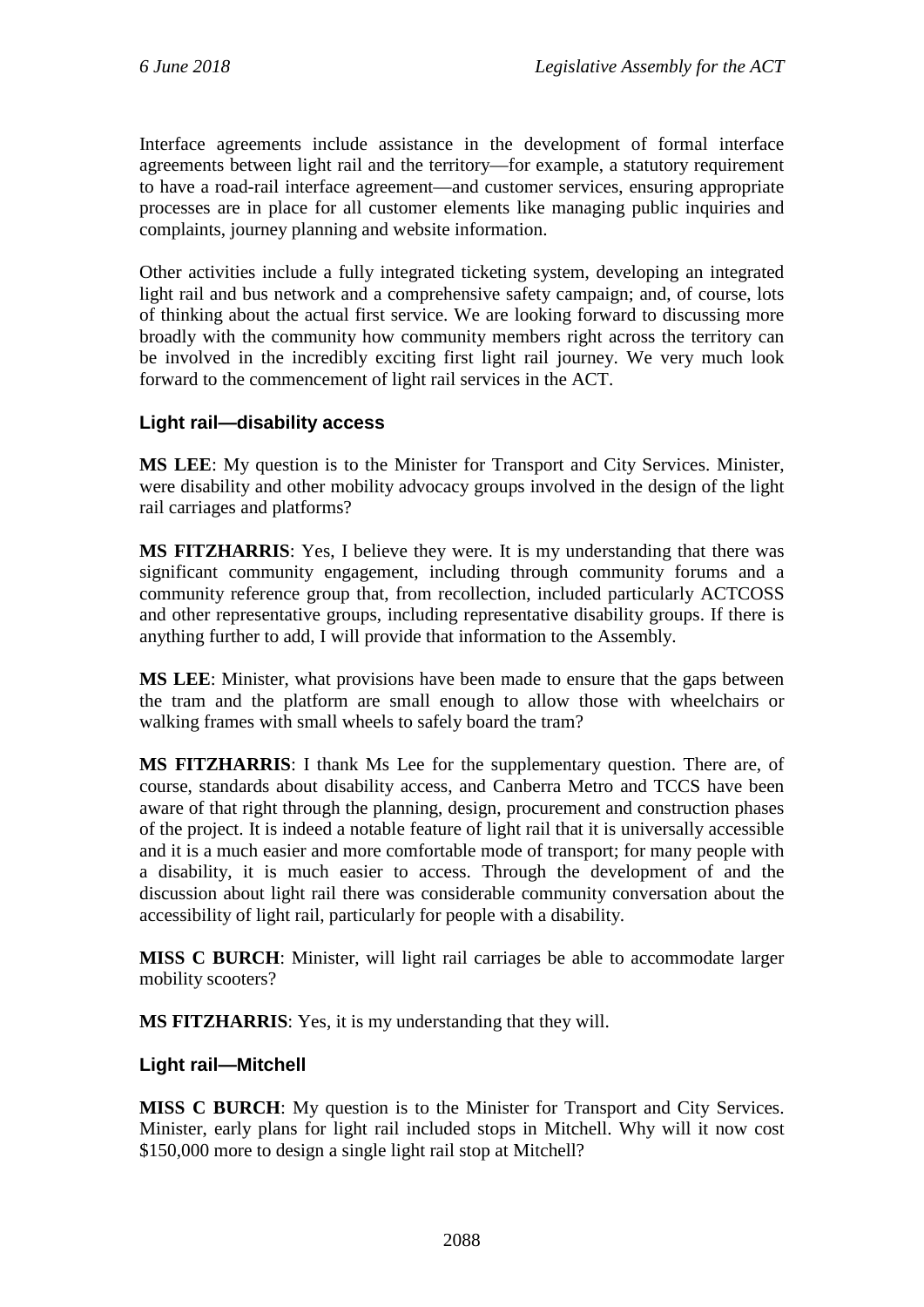**MS FITZHARRIS**: Miss Burch is incorrect; there were not plans for additional stops in Mitchell. That is not correct. There was significant community consultation which proposed a number of stops along the route—around 24, from memory, possible stops along the route. As with anything, a range of options go out for community, stakeholder and industry consultation.

The stage 1 light rail route could not accommodate, and was never going to accommodate, 26 stops along the route. There was considerable discussion and debate at the time, and the combination of patronage, travel time, distance between stops, and where current and future development was to take place were all considered. There were a number of stops—

**Mr Coe**: A point of order.

**MADAM SPEAKER**: Minister, resume your seat.

**Mr Coe**: It is on relevance. The question was: why will it now cost \$150,000 to design a single light rail stop at Mitchell? She has yet to address that.

**MADAM SPEAKER**: I think she is talking about the planning process for light rail. I do not believe there is a point of order, but you have 40 seconds left, minister.

**MS FITZHARRIS**: The simple answer is that that is what it will cost.

**MISS C BURCH**: Minister, given that light rail construction is being done in the area now, why are you delaying construction of a stop at Mitchell for more than a further 12 months?

**MS FITZHARRIS**: The irony, the unbelievable irony, of the opposition, who blanketed this city with anti-light rail propaganda for years—for years. It is laughable. It is laughable for the opposition to think that anyone had for a moment contemplated that it wanted to support—

*Opposition members interjecting—*

**MADAM SPEAKER**: Members!

**Mr Hanson**: Madam Speaker, a point of order.

**MADAM SPEAKER**: Stop the clock, please.

**Mr Hanson**: There is a great deal of interjection. I cannot hear the answer.

**MADAM SPEAKER**: I will call the minister. You have a minute-plus left. Please continue.

**MS FITZHARRIS**: Despite their relentless negativity and questioning of this project, they fail to appreciate what has been extensively discussed in this place in public and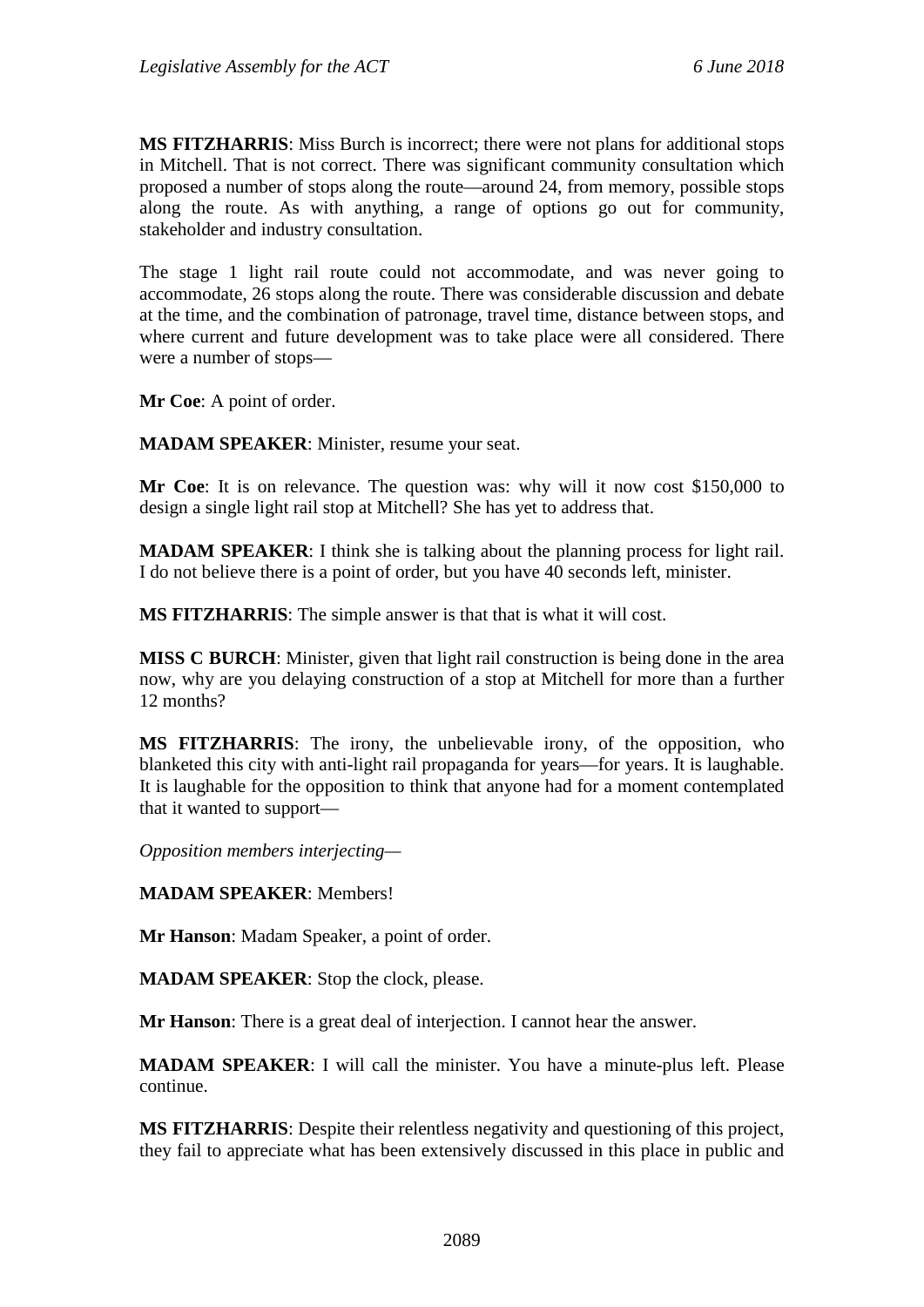through committee inquiry about the nature of the contract. They fail to understand that. They also fail to understand that constructing an additional stop at Mitchell is about a number of factors.

One of them is about the construction of the stop. The other is about the operational impact of adding another stop, the timing of the route and the resequencing of traffic lights, for example, along the full route. The government will build a stop in Mitchell. It is, as I have said previously, the only stop along the route that has future-proofed utilities underground. The government has funded it.

The government will look forward to doing that work over the next 12 months. The government will look forward to further engagement with the Mitchell Traders Association. Most of all, the government will look forward to light rail operating in the ACT because no-one is under any illusion that the opposition opposed that. *(Time expired.)*

**MR MILLIGAN**: Minister, what would it cost now to contract this stop in this stage, the first stage of light rail?

**Mr Steel**: Madam Speaker, a point of order. That is just a hypothetical and it should be ruled out. Under standing order 117, hypotheticals cannot be asked. It is as simple as that.

**MADAM SPEAKER**: Can you repeat your question, Mr Milligan?

**MR MILLIGAN**: Minister, what would it cost to construct the stop for Mitchell under the current contract?

**MADAM SPEAKER**: I believe it is in order, Mr Steel.

**MS FITZHARRIS**: As I have indicated, the government has not considered opening up the contract at this point because the construction of that stop would involve significant negotiation not only about the construction of the stop itself but also about the complete operations of the entire route. The government has funded the provision of a stop in Mitchell. It was pleased to do so in yesterday's budget and looks forward to progressing that work over the next 12 months.

#### **Budget—disability services**

**MR PETTERSSON**: My question is to the Minister for Disability, Children and Youth. Minister, what is the ACT government doing to support Canberrans with high and complex support needs which are not being met by the NDIS?

**MS STEPHEN-SMITH**: I thank Mr Pettersson for his question. The ACT is, of course, proud to be the first jurisdiction to roll out the national disability insurance scheme to all eligible participants. It is delivering choice and control for thousands of Canberrans living with a disability. In 2018-19 the ACT government will contribute \$137 million towards the scheme.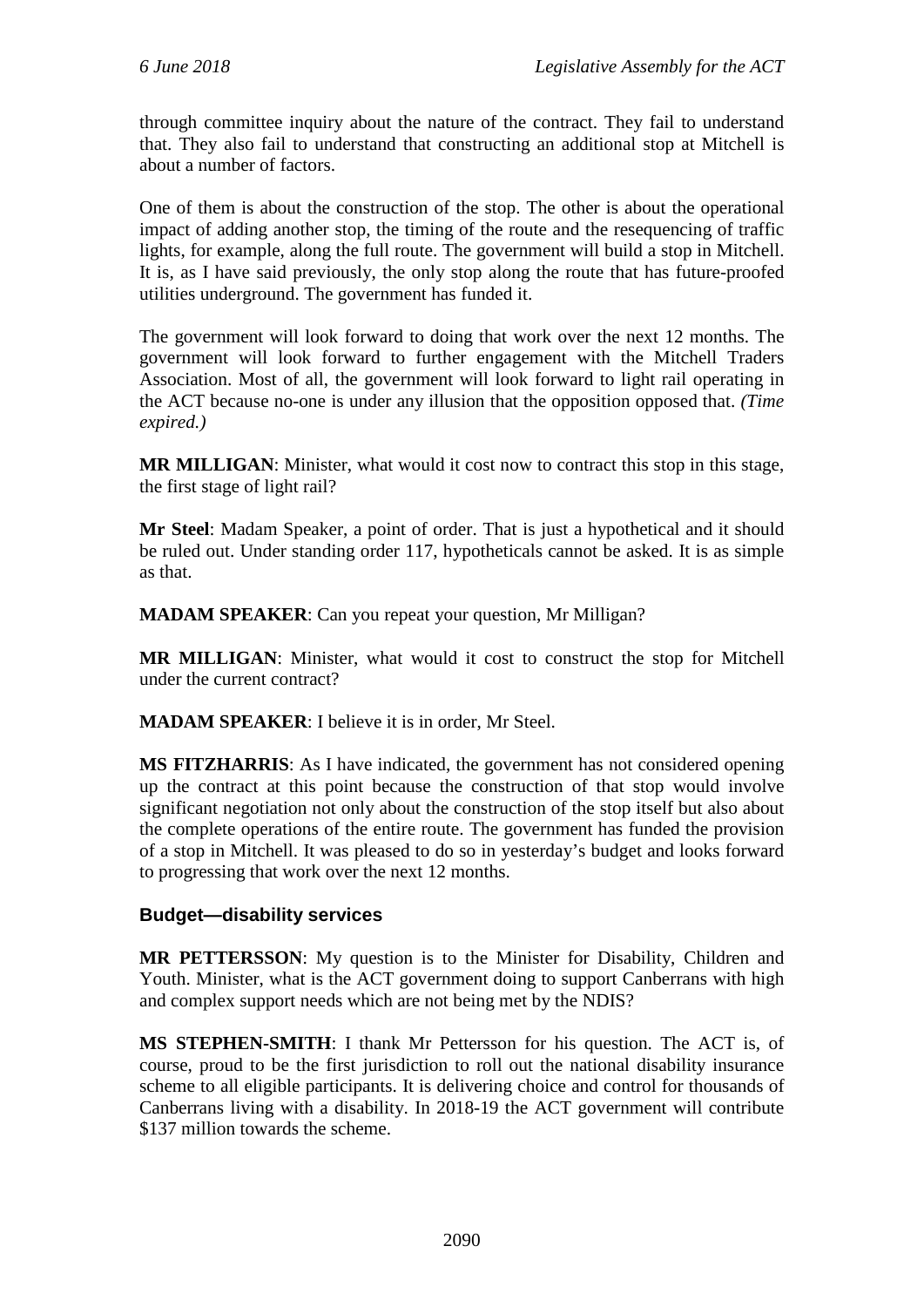I would like to acknowledge the activism and advocacy of NDIS participants, carers, families, service providers and representative organisations in raising significant issues and concerns with both the ACT government and through the Standing Committee on Health, Ageing and Community Services inquiry into the implementation, performance and governance of the NDIS in the ACT.

While the Office for Disability within the Community Services Directorate continues to work closely with the National Disability Insurance Agency when issues arise, the government knows more needs to be done. This transition to an entirely new service model is complex. We are committed to ensuring that no-one seeking support gets left behind. That is why we will deliver \$1.8 million for an integrated service response in this budget as we continue to support the transition to the NDIS. This includes \$1.1 million in 2018-19 to purchase necessary supports for people with disability who have high and complex support needs that are not being fully met by the NDIS.

The measure will also fund coordination staff within the Office for Disability to work with the NDIA and the mainstream services to ensure that people with complex support needs receive a coordinated service response. The integrated service response program will monitor service gaps and issues arising from the implementation of the NDIS, and will work with the NDIA and across the ACT government to address these issues.

**MR PETTERSSON**: Minister, what else is the government doing to support people experiencing difficulty in navigating the NDIS and engaging with the NDIA?

**MS STEPHEN-SMITH**: I thank Mr Pettersson for his supplementary. It is certainly the case that the ACT government works closely with the NDIA on the implementation of the scheme in the ACT. We also collaborate with the commonwealth, other states and the Northern Territory on ensuring the successful national rollout through the Disability Reform Council and its officials groups.

We know there have been many challenges experienced by participants and we continue to advocate and raise these issues with the NDIA and directly with the commonwealth ministers. The NDIA has responded to the challenges participants have faced in planning and engaging with the NDIS with the development of a new participant pathway which is currently being piloted in Victoria. This pilot is testing administrative improvements to streamline processes and enable a more collaborative planning experience.

It is fair to say, however, as I indicated in my evidence to the Assembly committee inquiry into the implementation, performance and governance of the NDIS in the ACT, that all jurisdictions have expressed a strong desire to see these changes happen—and sooner rather than later.

The NDIA has also recognised that some participant groups require a more tailored pathway to take into account their particular contexts. The ACT government has expressed a strong interest in being involved in the development and delivery of the tailored pathway for psychosocial disability in the ACT. As a jurisdiction we are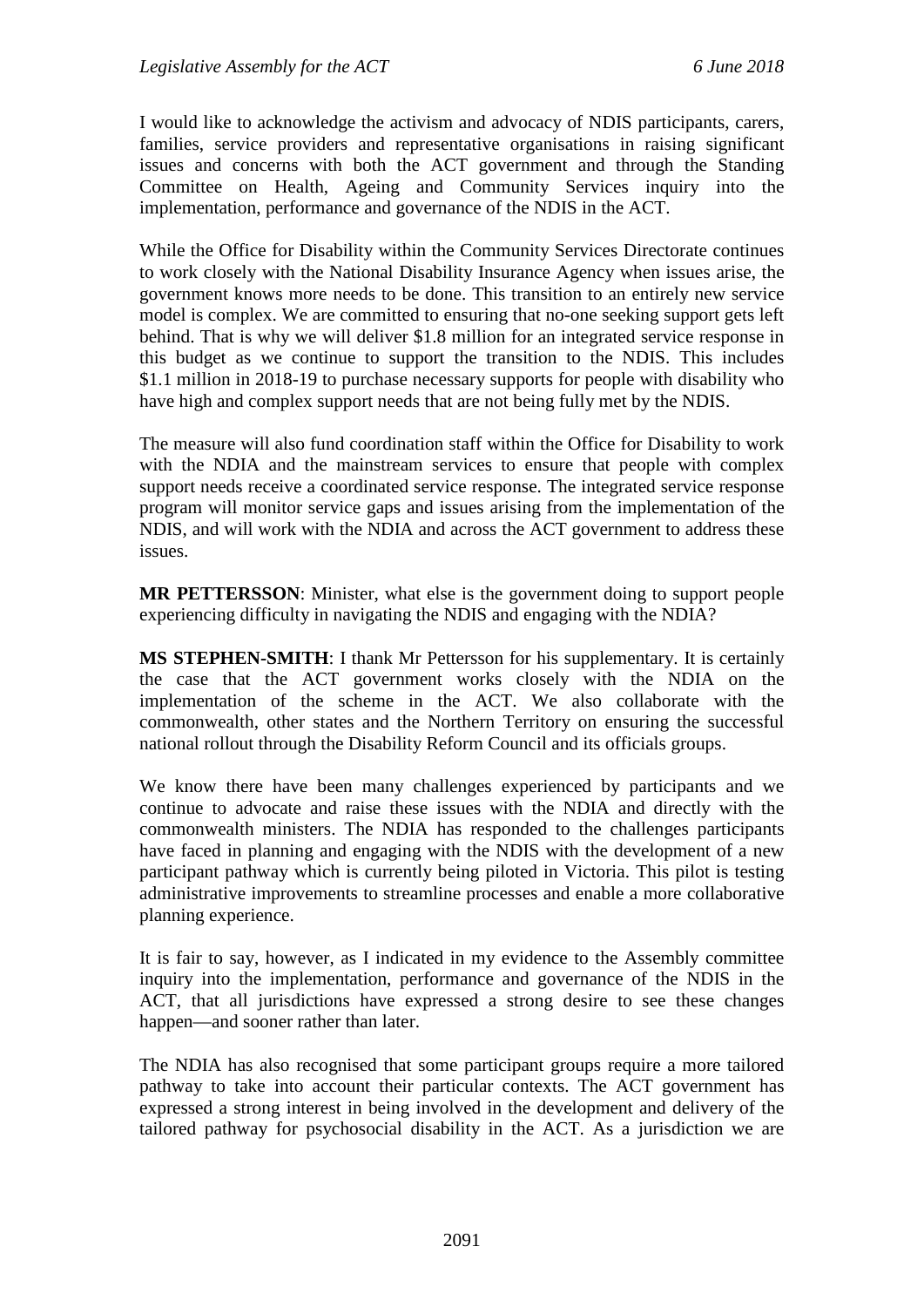already leading the work in developing a better understanding of the interface between the mental health system and the NDIS.

In recognising the challenges experienced by some NDIS participants, the ACT government's budget has also committed \$400,000 over two years as part of the budget for independent individual advocacy for people who require assistance to navigate the NDIS. Ensuring that NDIS participants can get appropriate support in engaging with NDIS decisions, including their rights to review of decisions and, if needed, utilising appeal processes, is absolutely crucial to ensuring that the NDIS enables participants to have real choice and control.

**MR STEEL**: Minister, what other budget measures will support the inclusion of people with a disability in our community?

**MS STEPHEN-SMITH**: I thank Mr Steel for the supplementary. The ACT government supports the inclusion and participation of all people with a disability in the Canberra community in a number of ways. The government recognises that many people with disability will not be NDIS participants, and we need to work as a community to ensure their needs are met and that the community as a whole is inclusive of people with disability in all areas, including employment, community engagement and social activities, as well as access to other government services.

The budget includes a doubling of funding for the disability inclusion grants, with the total grant pool increasing from \$50,000 to \$100,000 per year. This grant program provides opportunity for community groups, small businesses and not-for-profit organisations to apply for funds to become more inclusive and welcoming of people with disability.

These grants provide a real opportunity for people with disability to engage with their local community, let the community know how it could be more accessible, and encourage their local businesses and community organisations to apply for funds to remove hurdles to inclusion. This could include physical infrastructure such as hearing loops, adjustable equipment, training for staff and volunteers on disability awareness, the development of a disability action and inclusion plan, or translating information into easy English.

Last year the first round of grants saw an overwhelming response from the community. In the 2017 grant round 44 disability inclusion grant applications were received seeking a total of more than \$550,000 in funding. Eight applications were successful for the \$50,000 grant round. The 2018 disability inclusion grant round opened on 30 April, and we will be keeping the grants open until the end of July to ensure as many organisations and parts of the community as possible can apply for this new larger round. I encourage all members to make this information available to their constituents.

## **Budget—Canberra Institute of Technology**

**MR WALL**: My question is to the Minister for Higher Education, Training and Research. Minister, this year's budget has indicated that there will be a cut to staffing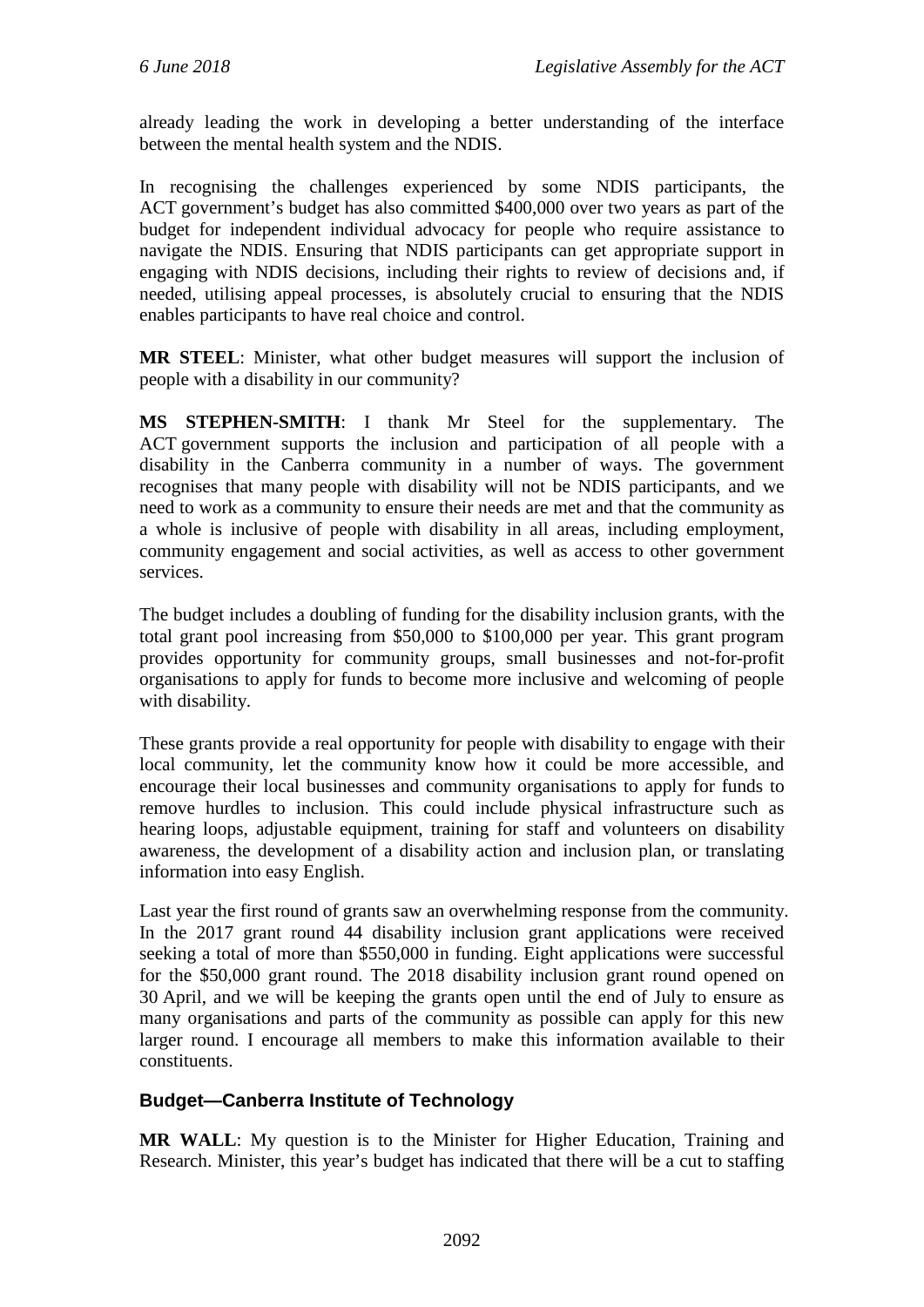numbers at CIT next year. How many staff will be cut in total, and have these staff yet been identified?

**MS FITZHARRIS**: It is not quite as Mr Wall presents. I understand that this is the normal movement of staff in CIT in response to training needs. It happens in each year in terms of the training needs of the ACT because they bring on temporary staff to undertake particular training activities in each year.

**MR WALL**: Minister, which CIT campuses will be impacted by the reduction in staffing numbers?

**MS FITZHARRIS**: I will take that question on notice.

**MS LEE**: Minister, which courses will be impacted by these staff cuts?

**MS FITZHARRIS**: As I mentioned, they are not cuts; they are changes in staffing levels at CIT to respond to particular training needs which occur, which are temporary, with staff that are brought on to respond to training needs in every year. I would encourage the opposition to have a look at this over the course of previous years. I will take the specifics of the question on notice.

**Ms Lee**: Point of order, Madam Speaker.

**MADAM SPEAKER**: Point of order.

**Ms Lee**: I did wait until I thought the minister was finishing her answer. The question was actually: which courses will be impacted?

**MS FITZHARRIS**: I said I would take it on notice.

**MADAM SPEAKER**: There is no point of order. I think she was explaining the state of the staff and the temporary nature. You have more than a minute to continue to explain to the opposition, minister.

**MS FITZHARRIS**: I will take it on notice.

#### **Justice—resourcing**

**MR STEEL**: Can the Attorney-General update the Assembly on the government's work to improve access to justice in the ACT?

**MR RAMSAY**: I thank Mr Steel for the question and his ongoing interest in our justice system. The government recognises that access to justice requires a holistic approach. Legislation, legal services, the courts and community services all play a key role in ensuring that people are able to seek and obtain justice. Our work in each area and new policies, new legislation and funding have focused on ensuring the people who are most vulnerable in our community get the support they need.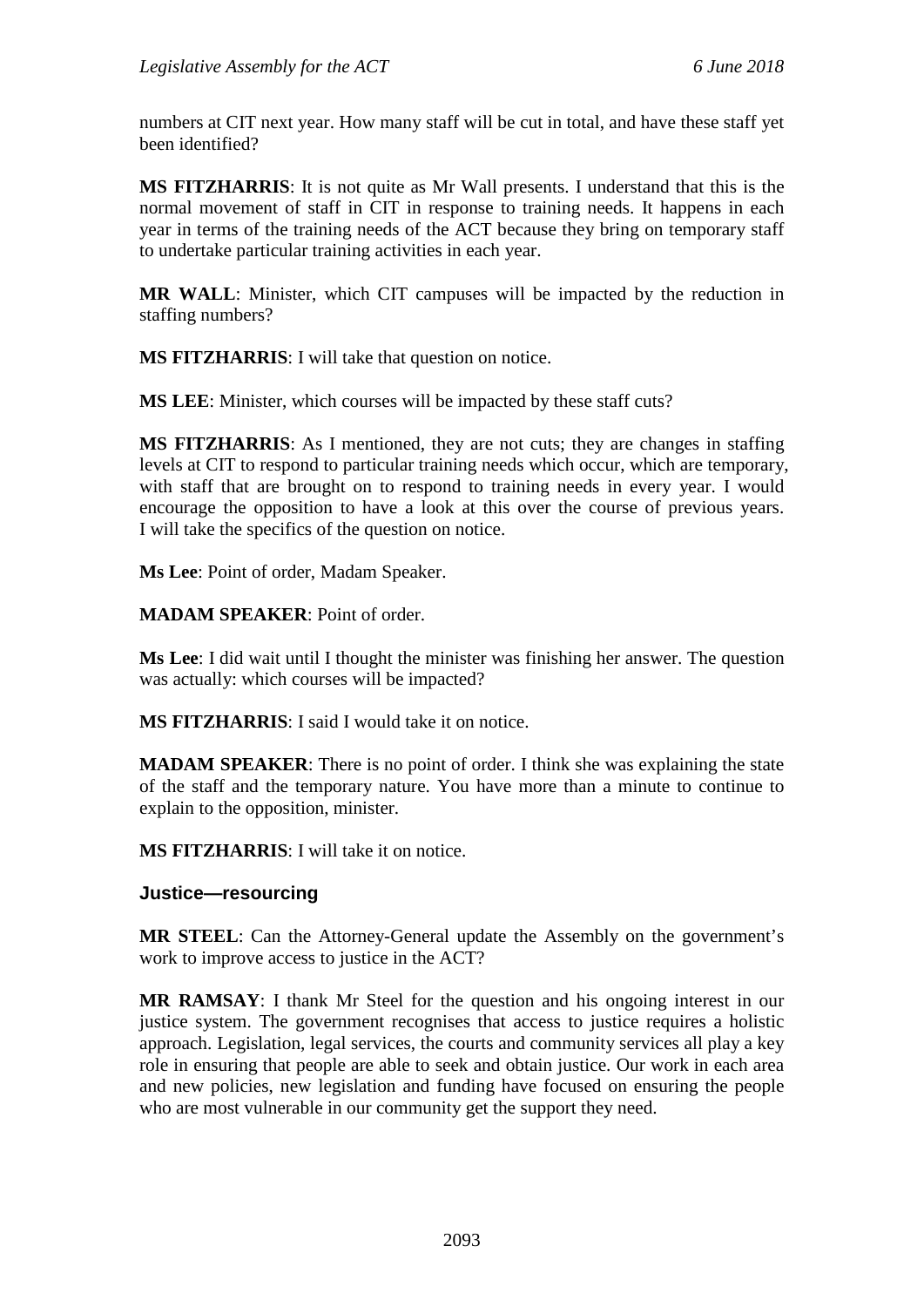In my first ministerial statement of priorities I emphasised that justice is only true justice when it is timely, accessible and transparent. To achieve a justice system that meets that standard requires understanding of how all our decisions as a government in one area affect different parts of the justice system. That understanding has led us to expand the justice system by adding an eighth magistrate; provide Legal Aid, the Director of Public Prosecutions and our community legal centres with additional funding to support their vital roles in the legal system; and introduce a series of bills to improve the way the courts work and to respond to emerging issues.

These measures are making a real difference for vulnerable people in our community. They support our justice system to protect the rights of people who come before the courts.

**MR STEEL**: Minister, can you give some more detail about how work to change legislation is supporting vulnerable women, families and others?

**MR RAMSAY**: I thank Mr Steel for the supplementary question. Over the past year our focus on delivering new legislation has been to take action in response to national work on reforming our laws in relation to vulnerable people. This term we have already introduced significant reforms to our criminal laws in response to the Royal Commission into Institutional Responses to Child Sexual Abuse.

A new offence for repeated abuse over time, and a reformed offence for grooming, are now in place to ensure that our laws can be effectively used to hold offenders accountable. We also introduced new legislation on family and personal violence orders. That legislation focused on the experience of people who are seeking protection from the courts. It was designed to ensure that the trauma that can arise from being involved in the court process is minimised and to ensure that vulnerable people are effectively able to seek protection in the courts.

This is an important body of law reform that has followed the ongoing policy work of the Minister for the Prevention of Domestic and Family Violence and it is an example of the changes to legislation that support direct services to people in the community.

**MS CHEYNE**: Minister, can you illustrate how this government's investment in resources for the courts, for new legislation and for legal services delivers concrete benefits for people in Canberra?

**MR RAMSAY**: I thank Ms Cheyne for the supplementary question. This government is delivering significant resources to ensure that people who seek access to the justice system are empowered to do so and are supported.

We are providing \$5.3 million for a new magistrate, more Legal Aid staff and more DPP staff. The Magistrates Court provides important justice services to the community, including the granting of domestic and family violence protection orders. Expanding its capabilities will make the courts more accessible to people who are seeking protection.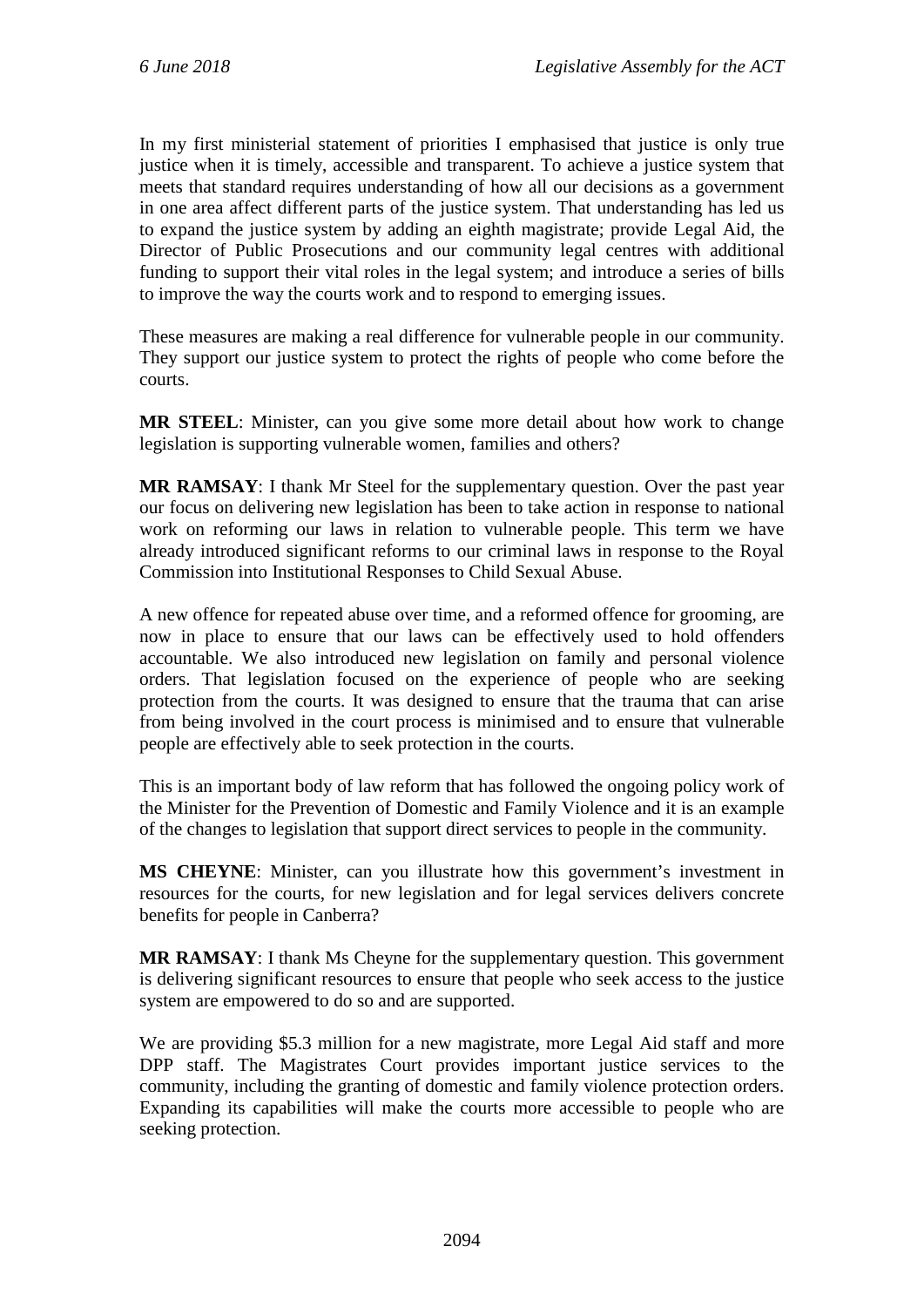We are providing almost \$7 million in baseline funding to the Director of Public Prosecutions. This increase comes as the DPP is prosecuting more, and more complicated, cases, including historical sexual assault matters.

Our \$14 million commitment to fund the ACT's participation in the national redress scheme is a central part of providing access to justice. The redress scheme will offer psychological counselling, accountability from institutions for abuse through a direct personal response, and financial payments to help survivors of child sexual abuse rebuild their lives.

This government is committed to ensuring that its policies, its legislation and its resources all support access to justice for the whole community.

**Mr Barr**: I ask that all further questions be placed on the notice paper.

# **Papers**

**Mr Barr** presented the following papers:

Economic Development and Tourism—Standing Committee—Report 2—*Report on Annual and Financial Reports 2016-2017*—Government response.

Education, Employment and Youth Affairs—Standing Committee—Report 2— *Report on Annual and Financial Reports 2016-2017 and University of Canberra 2016 Annual Report*—Government response.

Environment and Transport and City Services—Standing Committee—Report 5—*Report on Annual and Financial Reports 2016-2017*—Government response.

Health, Ageing and Community Services—Standing Committee—Report 3— *Report on Annual and Financial Reports 2016-2017*—Government response.

Justice and Community Safety—Standing Committee—Report 2—*Report on Annual and Financial Reports 2016-2017*—Government response.

Planning and Urban Renewal—Standing Committee—Report 5—*Report on Annual and Financial Reports 2016-2017*—Government response.

Public Accounts—Standing Committee—Report 2—*Report on Annual and Financial Reports 2016-2017*—

Government response.

Response to Recommendation 11—Report on the use of Attraction and Retention Incentives, dated June 2018.

#### **Ms Fitzharris** presented the following paper:

University of Canberra Act, pursuant to section 36—Annual report 2017— University of Canberra (2 volumes), dated April 2018.

## **ACT Policing annual report 2016-2017—corrigendum Paper and statement by minister**

**MR GENTLEMAN** (Brindabella—Minister for Police and Emergency Services, Minister for the Environment and Heritage, Minister for Planning and Land Management and Minister for Urban Renewal) (3.27): I present the following paper: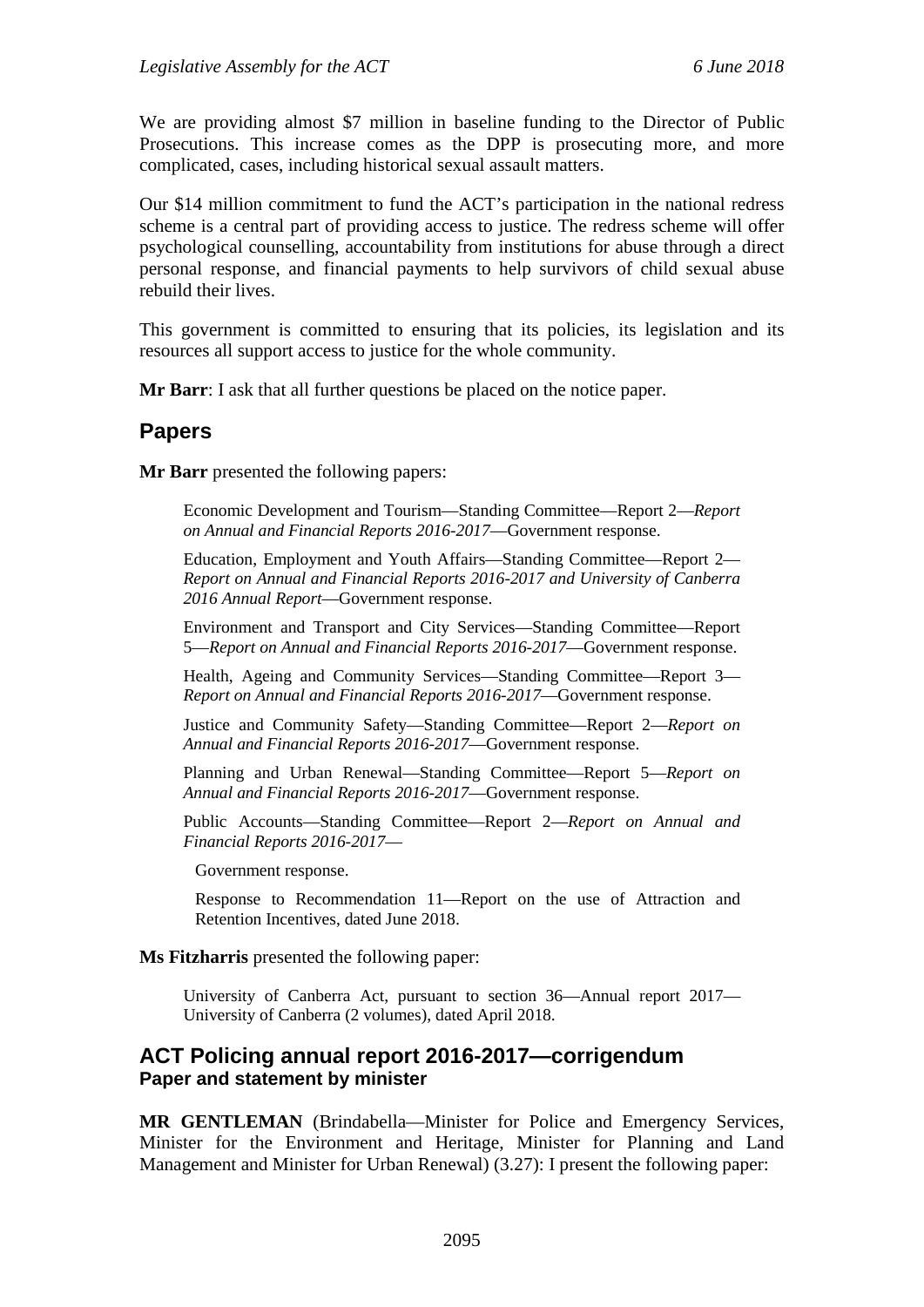Annual Reports (Government Agencies) Act, pursuant to section 13—Annual report 2016-2017—ACT Policing—Corrigendum.

I seek leave to make a brief statement.

Leave granted.

**MR GENTLEMAN**: I wish to advise the chamber of a corrigendum to the ACT Policing annual report 2016-17. As a result of an inadvertent administrative error, the independent auditor's letter was excluded from the original published financial statements. The letter should have appeared at page 61 of the ACT Policing annual report of 2016-17.

## **Planning and Urban Renewal—Standing Committee Report 4—government response**

**MR GENTLEMAN** (Brindabella—Minister for Police and Emergency Services, Minister for the Environment and Heritage, Minister for Planning and Land Management and Minister for Urban Renewal) (3.28): I present the following paper:

Planning and Urban Renewal—Standing Committee—Report 4—*Draft Variation to the Territory Plan No 329: Weston Group Centre and Surrounding Community and Leisure and Accommodation Lands: Zone changes and amendments to the Weston Precinct map and code*—Government response.

I move:

That the Assembly take note of the paper.

Question resolved in the affirmative.

# **ACT Children and Young People Death Review Committee annual report**

#### **Paper and statement by minister**

**MS STEPHEN-SMITH** (Kurrajong—Minister for Community Services and Social Inclusion, Minister for Disability, Children and Youth, Minister for Aboriginal and Torres Strait Islander Affairs, Minister for Multicultural Affairs and Minister for Workplace Safety and Industrial Relations) (3.29): I present the following paper:

Children and Young People Act, pursuant to subsection 727S(5)—ACT Children and Young People Death Review Committee—Annual Report 2017, dated 30 April 2018.

I seek leave to make a statement in relation to the paper.

Leave granted.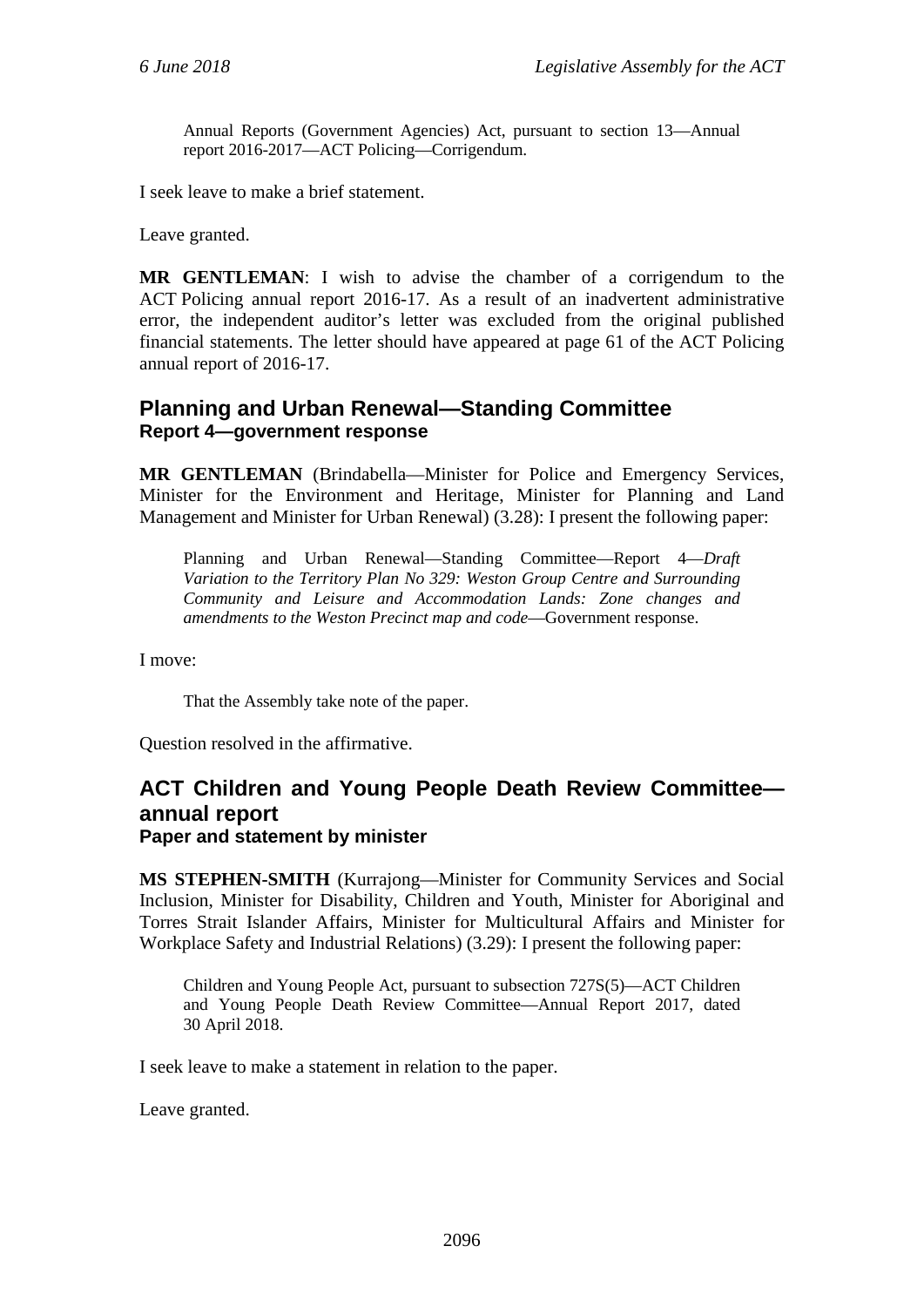**MS STEPHEN-SMITH**: The ACT Children and Young People Death Review Committee annual report provides the community with information each year upon the deaths of children and young people that occur in the ACT, as well as deaths of ACT children and young people that occur outside the ACT. This annual report covers the period from 1 January to 31 December 2017. As well as covering 2017, the annual report provides an overview of data on the deaths of ACT children and young people over a five-year period from 1 January 2013 to 31 December 2017.

The committee, which was established in 2011, has a number of functions, including maintaining a register of deaths of children and young people in the ACT; identifying patterns and trends in relation to the deaths of children and young people; and determining research that would be valuable in this area. The role of the committee is not to apportion blame but to identify what may be learnt from the circumstances of a child's or young person's death. The committee is able to make recommendations about legislation, policies, practices and services for implementation by government and non-government bodies, with the aim of preventing avoidable deaths, reducing the number of deaths of children and young people in the ACT, and improving services.

It is important to note that the Children and Young People Death Review Committee does not investigate individual deaths. Its role is to monitor general trends and inform the public about the number and nature of deaths in age cohorts. For this reason the report does not discuss cases where the death of a child is being investigated by a coroner.

There are currently 15 child death cases being investigated by the Coroner's Court. These matters are particularly complex and sensitive, and require the court to obtain and consider extensive evidence to determine the manner and cause of death. In addition, where the coroner suspects that the death may have been connected to, or the result of, a criminal offence, the coroner must pause their investigation and refer the case to the Director of Public Prosecutions. In these circumstances, the coronial investigation may be paused for a significant period of time while the criminal matter is investigated and prosecuted and charges finally decided.

The government is focused on improving the coronial system to ensure that cases are finalised as quickly and as sensitively as possible and that the benefits to the community of coronial recommendations for public health and safety improvements are realised effectively. The government recently announced that the 2018-19 budget will provide \$3.1 million in funding over the next four years to appoint an eighth fulltime resident magistrate. The Chief Magistrate has indicated that she will consider utilising the additional judicial resource to dedicate one magistrate to coronial work part time.

The chapters in this year's report cover a number of specific cohorts, including all children and young people who have died in the ACT in the 12-month period of the report or who normally reside in the ACT but died outside the ACT during the period; ACT residents only over the five-year period; and two chapters on specific populations: neonates and infants, and vulnerable young people.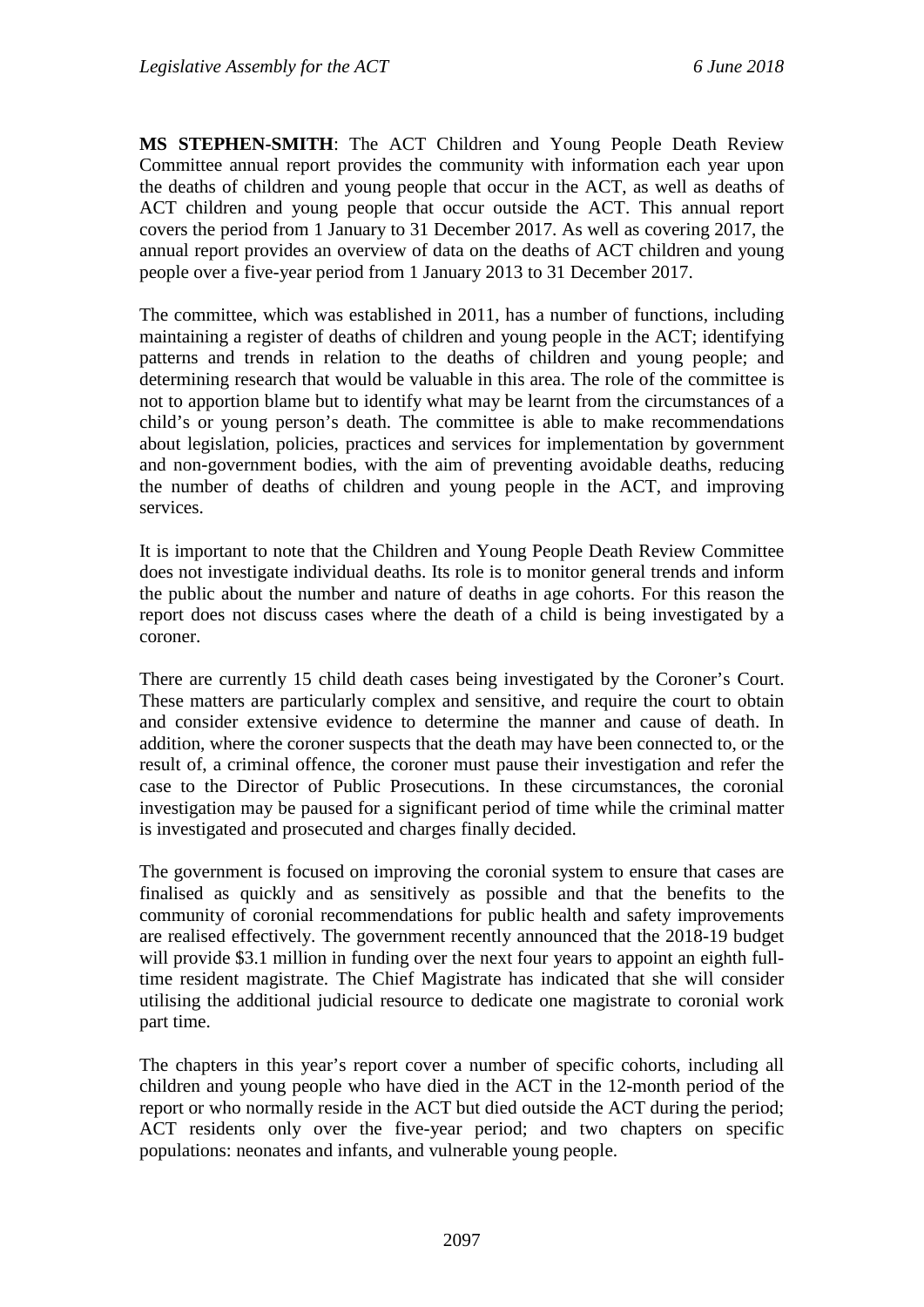Sadly, children under one year of age comprise the largest number of deaths across age groups, accounting for 70.4 per cent of all deaths of children and young people for the five-year period. The leading causes of death for infants are medically related and include "'certain conditions originating in the perinatal period' … followed by 'chromosomal or congenital anomalies'". The main cause of death listed for the infants who died in the first month of life was prematurity—more often than not, extreme prematurity.

Cases where the cause of death is unascertained continue to present a challenge for the committee, particularly for young children. These deaths can be due to a range of actual causes, but there is insufficient evidence to make an accurate determination. During the five-year period there were eight incidents of deaths in infants where the cause could not be ascertained.

The committee chair, Ms Margaret Carmody PSM, notes in her foreword to the report that the committee is currently conducting a more in-depth review of the deaths of children aged between zero and three years, given the relatively high rates of mortality in this age group. The committee is seeking to identify and consider factors that increase the vulnerability of children and young people. I look forward to receiving the committee's report on this review.

The death of any child or young person is devastating, and I would like to take this opportunity to extend my condolences, and the condolences of this Assembly, to all families and friends affected by the death of a child or young person.

I commend the ACT Children and Young People Death Review Committee annual report 2017 to the Assembly and thank the committee for their work over the past year.

# **Municipal services—street sweeping**

**MS LEE** (Kurrajong) (3.34): I move:

That this Assembly:

- (1) notes that:
	- (a) millions of deciduous trees across the ACT collectively drop thousands of cubic metre of leaves onto Canberra's roads, footpaths and gutters; and
	- (b) insufficient street sweeping of Canberra roads leads to leaf litter entering our storm water system, causing:
		- (i) blockages;
		- (ii) organic material to flow down the drain; and
		- (iii) contributes to blue-green algal blooms in our lakes; and
- (2) calls on the ACT Government to, by the end of the first sitting week in October 2018:
	- (a) conduct an audit of the timetable for street sweeping in all suburbs and review the requests for street sweeping received via the Fix My Street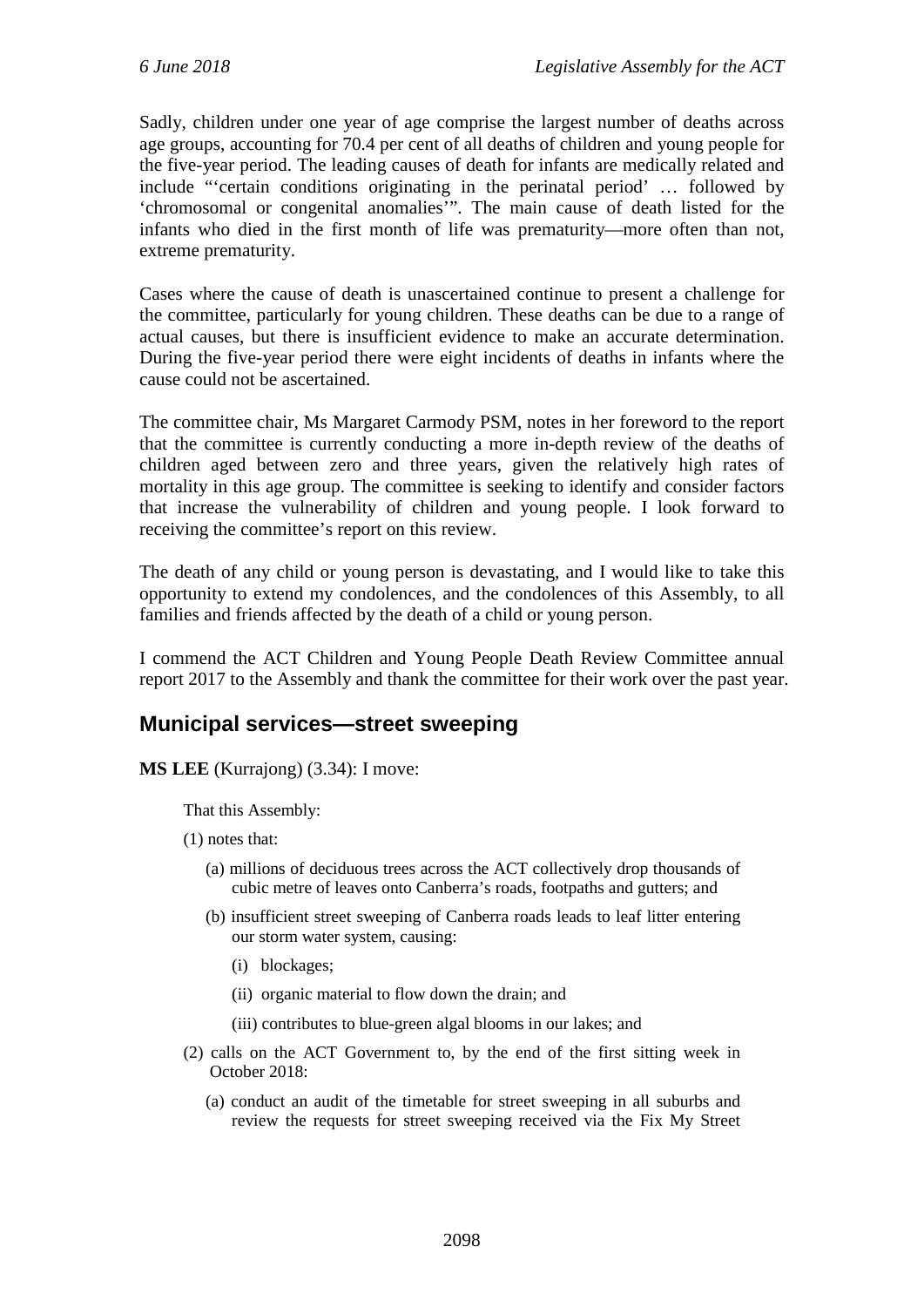portal to better match the schedule to the needs of Canberra seasonal changes; and

(b) establish a minimum timeframe to respond to street sweeping requests lodged on the Fix My Street website.

Canberra's trees are a big part of what makes our city such a great place to live. My team and I have enjoyed many electorate walks in Kurrajong to admire the autumnal red, orange and yellow leaves from the huge range of trees in our city. However, as sure as autumn follows summer, I know we will inevitably see these leaves turn brown and collect, sometimes knee-deep, in our gutters. As a community that greatly values our bush capital tag and is fiercely protective of our trees, it is important that with the beauty of having lots of trees comes a great responsibility to ensure we are doing the right thing when it comes to the fallen leaves. This is why I bring this motion today, to call on the government to undertake an audit and review its street sweeping schedule and to better inform Canberrans of exactly when their street will be swept so that all Canberrans can have the benefit of tree-lined streets whilst being responsible for what happens to the leaves once they fall to the ground.

The minister claims that every year over 16,000 cubic metres of litter is swept from Canberra's streets. However, despite this, leaves still languish in gutters in many streets of Canberra, particularly in my electorate of Kurrajong, for many weeks and sometimes months. From here they are swept down the drains by rainfall and end up in our stormwater system.

I welcome the government's education campaign to help citizens keep nutrients on their properties and out of the waterways through its H2OK "only rain down the stormwater drain" campaign, with thanks to funding from the federal coalition government. We all know that leaves can be composted and provide a helpful source of mulch. However, many Canberrans either have no need for leaf mulch or find themselves inundated by the sheer quantity that street trees produce in addition to their own garden trees.

The government appears to have published the same media release for many years now asking Canberrans not to sweep their leaves into the gutters. Yet we can all agree that this appears to be not working when the government's street sweeping procedure is inconsistent and jobs logged through the fix my street website are not actioned quickly or residents are not kept in the loop about what is happening.

No doubt the government will be responding to my motion by patting themselves on the back about the rollout of the green bins across Canberra, and indeed this will be helpful to those Canberrans who regularly collect leaves from their own nature strips and gardens. However, when will this government stop dragooning Canberrans into the jobs that they should be doing? The fix my street website is already relied on to highlight areas of Canberra which need repair but now the government will expect Canberrans to sweep the leaves from streets and place them into a green bin rather than admit the current sweeping schedule is lacking.

Leaves in the gutters and across Canberra's streets are often washed down into the stormwater system by rain, where they can cause blockages, flood roads and require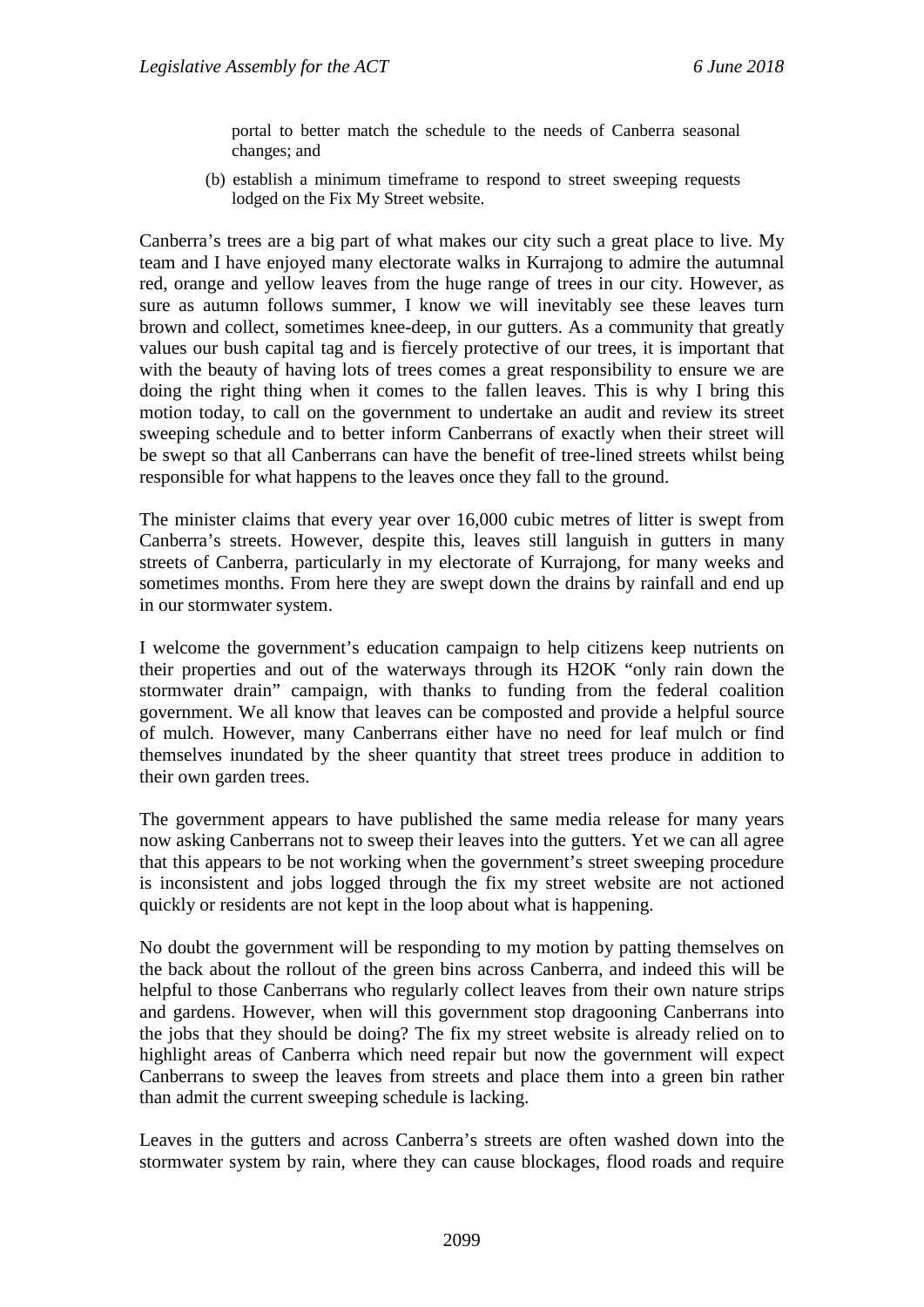expensive repairs. However, what we have seen this year so far is that, due to limited rain, leaves have sat in street gutters to be broken down into a fine powder. Although this does not risk blockages per se, these fine particles will inevitably end up washing into the creeks and lakes of Canberra.

Once the leaves enter our lakes, they provide a massive influx of nutrients and organic material, which is then a large cause of algal blooms in our lakes. I remember in last year's budget estimates an official from the environment directorate stated that the leaves which enter our lakes from autumn and winter will "be there to haunt us for several summers to come in nutrients". Many of us may remember summers of being able to swim in Lake Burley Griffin but, in no small part due to the nutrients from leaves down the drain, it is becoming increasingly common for blue-green algal blooms to close the lakes.

In 2018, swim guide recounts that 30 per cent to 40 per cent of the time sites in Lake Burley Griffin did not pass the test of water quality. I appreciate the government optimism and dedication to education campaigns but if the same press release telling residents not to sweep leaves into gutters has not reduced leaf litter in our streets, maybe this year the government could do more than just design a glossy pamphlet.

As shadow minister for the environment, I bring this motion because of the environmental concerns a poor street sweeping schedule causes. And as a member for Kurrajong, after whopping rates, street sweeping and cracked footpaths are the issues that find their way to me the most through phone calls, emails and whilst I am doorknocking or at mobile offices—both issues under the watch of the same minister.

There are a number of reasons why my constituents are concerned about the lack of street sweeping of our roads. Leaf litter and acorns on the ground for lengthy periods present a safety concern. When wet, the leaves become slick and difficult to walk on. Also when mounds of leaves collect, they obscure the trip hazards of uneven footpaths, drains, gutters and acorns.

One constituent contacted me after tripping over due to a kerb being hidden by a thick layer of leaves. This particular constituent is in their 20s; so this fall, fortunately, was little more than a bit of an embarrassment. But there would be many residents in the inner south and the inner north for whom a trip on a gutter could lead to serious injuries. Many of Canberra's most leafy streets have limited street lighting and heavily ageing footpaths. To add mounds of leaves into the equation means it does pose a serious trip hazard for many Canberrans to stroll down their streets. Add to this a stroller, a mobility scooter, a skateboard, a bicycle, a wheelchair, a walking frame or those with limited mobility and the safety risks become even greater.

Wearing my other hat of shadow minister for disability, I am well aware that there are enough challenges for our Canberrans with limited mobility when it comes to accessing our public amenities without adding uncleared leaf litter to the mix.

My motion seeks to bring to the attention of the government a number of important issues. The government must audit the street sweeping schedule for all suburbs,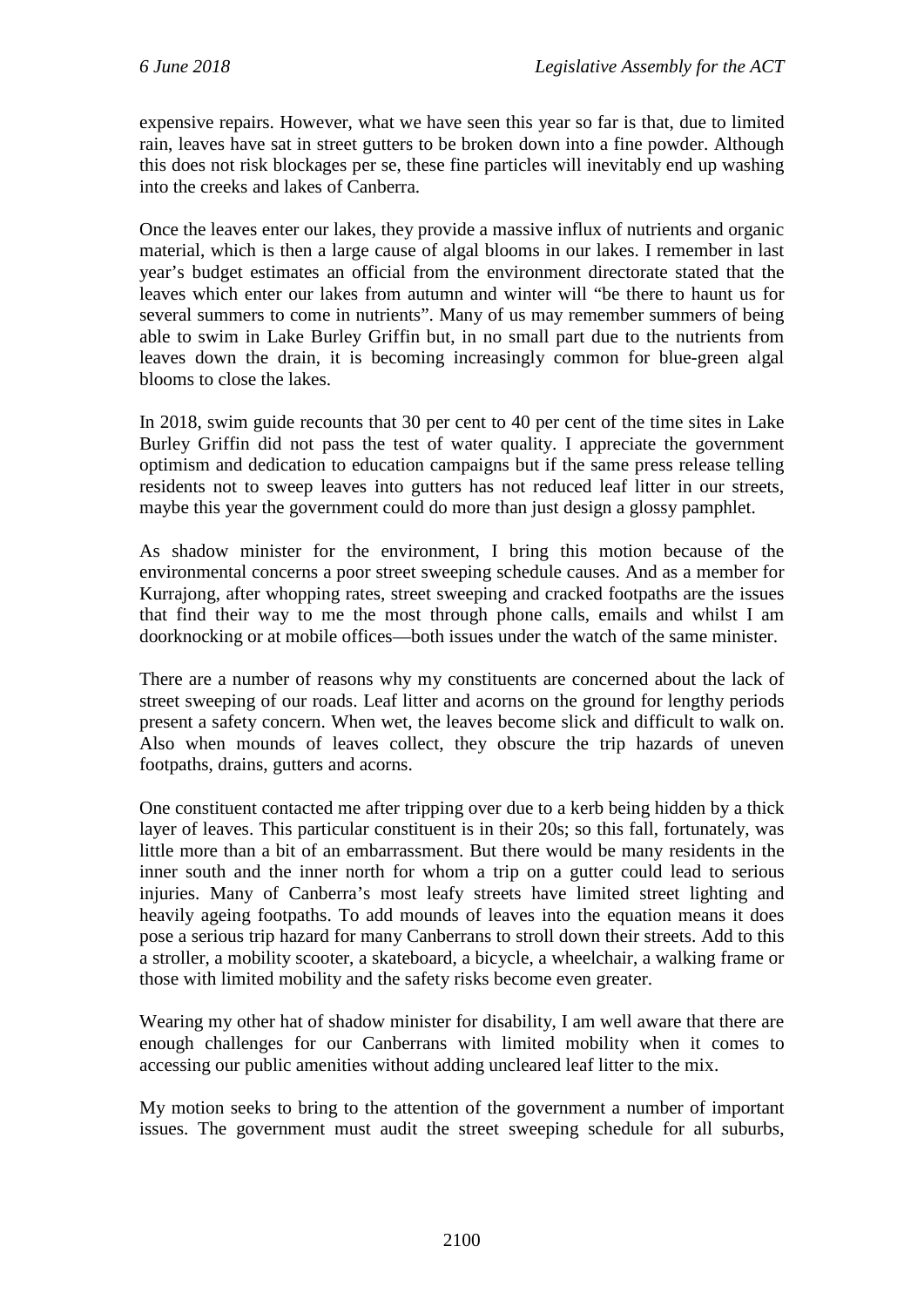particularly in the inner north and inner south where many deciduous trees are planted and the stormwater system feeds their leaves into Lake Burley Griffin.

I take this opportunity to talk about a streetsweeper that one of my constituents saw by happenstance last week in Downer. According to the street sweeping schedule, Downer streets are to be swept in May. Last week, on 31 May, the streetsweeper was seen in Blacket Street, Downer at 11 am, with much of the suburb still badly needing sweeping—far too much to be done by the end of that day. Yet the most concerning part of this sighting was the fact that the sweeper brushes were circulating and the truck was travelling along the gutters of Blacket Street but no leaves were being sucked up. I assume this is because the truck had already filled to the brim with the substantial leaf litter around that suburb and it would need to return to a depot to empty the carrier.

A more frequent sweeping schedule would allow sweepers to sweep larger areas without having to empty their loads as often. I raise this because it is very emblematic of the problem. The government has adopted an insufficient sweeping schedule such that when the sweepers do come around there is so much leaf litter that it takes many more trips to cover the suburb than if a more frequent schedule were adopted.

The government needs to respond more readily to fix my street requests for street sweeping. Every day that leaves lie unswept in our gutters, the more nutrients make their way into our waterways, leading to more summer days without access to our lakes due to blue-green algal blooms. Not only does this impact our environment and our ability to enjoy natural recreational activities but what is the point of the federal coalition government and the ACT government investing millions and millions of dollars into cleaning up our lakes when, because of a lack of street sweeping, we just dump the leaves and other litter directly into our waterways anyway?

Timely responses to jobs logged on the fix my street website are important because, as the entire point of establishing this website is to hear from Canberrans who have specific details and knowledge of what streets need to be swept, this is only helping the government do its job. But if we are to encourage residents to continue to log these jobs, we need to make sure that the system is one that is able to keep them informed and in the loop—not only that the job has been logged and that it will be actioned but also precisely when and precisely what street is going to be swept.

This can be in any number of ways. Whether it be by more of a detailed schedule specifying which streets will be swept within what week, some ideas which may be letterboxed or even through live tracking, the important fact is that Canberrans deserve to know when their specific street will be swept. This will allow residents to make it easier for the government to do its job, including moving cars from street parking to the driveway to allow easy access for streetsweepers.

There is no doubt that many streets that have the most build-up of fallen leaves are in my electorate of Kurrajong. The irony is also not lost on a number of my constituents who pay some of the highest rates in the territory. In fact a tongue-in-cheek comment was made to me by an inner south resident the other week that it may be more cost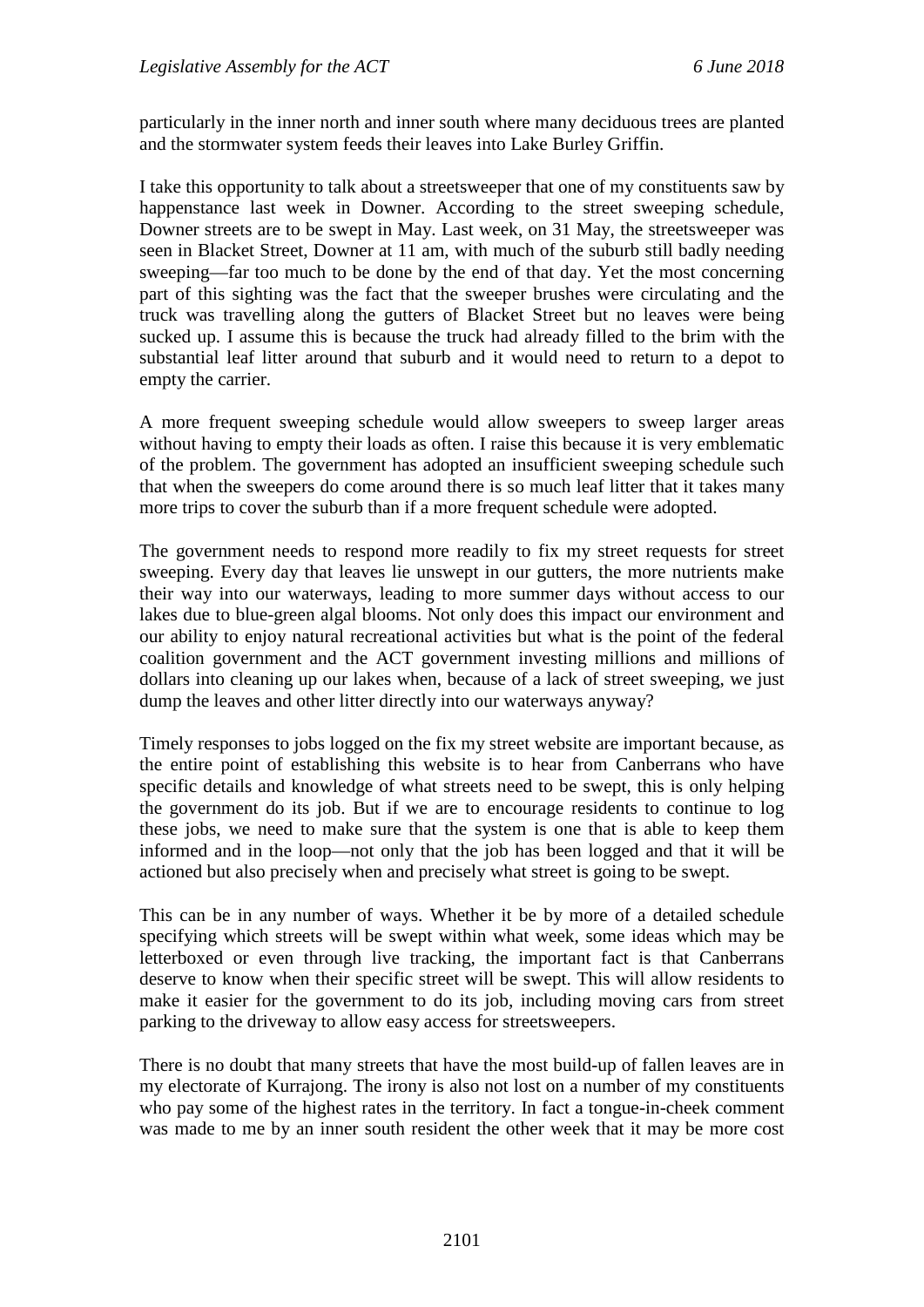effective and certainly more efficient if the residents in his street kicked in a fraction of what they pay in rates to get their own streetsweeper.

I cannot imagine that there would be any disagreement from the other side of the chamber that my electorate has a high proportion of deciduous trees and I do not think there can be any doubt that we all love having so many trees in our city. But that privilege comes with a responsibility for the government to ensure that fallen leaves are properly dealt with.

What I am calling on the government to do in this motion is really nothing more than what a good local government should be doing for the benefit of all Canberrans who choose this wonderful bush capital city to live in. I commend my motion to the Assembly.

**MS FITZHARRIS** (Yerrabi—Minister for Health and Wellbeing, Minister for Transport and City Services and Minister for Higher Education, Training and Research) (3.44): I welcome the opportunity to talk about this issue today and thank Ms Lee for bringing forward the motion. TCCS conducts a comprehensive street sweeping program to remove leaves, sediment and debris from gutters along the road network. Streets in Canberra receive at least two sweeps per year, and during May and August TCCS concentrates on the removal of leaf litter from deciduous street trees in the inner north and south suburbs of Canberra, with five to six sweeps each year in those parts of the city. The program delivers livability, safety and sustainability outcomes for the Canberra community and our environment. The program assists to maintain a safe road and functioning drainage network, protects water quality and provides public amenity.

Since self-government was introduced in 1989 the territory's population has grown from 270,000 to over 407,000 residents. The growing street network has placed pressure on the street sweeping program and as a result TCCS recently increased the operations from five street sweeping trucks to six. These operations are supported by six full-time equivalent employees with road workers operating five days per week and covering an 8½ hour shift. TCCS is also increasing capacity by increasing the fleet of sweepers and using local contractors to supplement the current sweeping program. It is also exploring ways to use technology to optimise the street sweeping program to maximise the effect of those resources.

Removing litter from our gutters has multiple benefits, including protection of the environment, avoiding trip hazards and providing preventive maintenance of blockages to our stormwater system. Flooding is a concern across the city, as is the protection of pavements from water, increasing the life of road pavements. TCCS also undertakes street sweeping in city centres, and currently the focus for sweeping is kerbs and gutters in smaller suburban shopping precincts.

TCCS staff also use blowers to remove the debris from footpaths onto the roads so the sweeper can collect the rubbish immediately and so that it does not impact the drainage system. The city centre has a daily program due to the leaf fall and litter around pedestrian areas. City areas include city west, Bunda Street, Garema Place,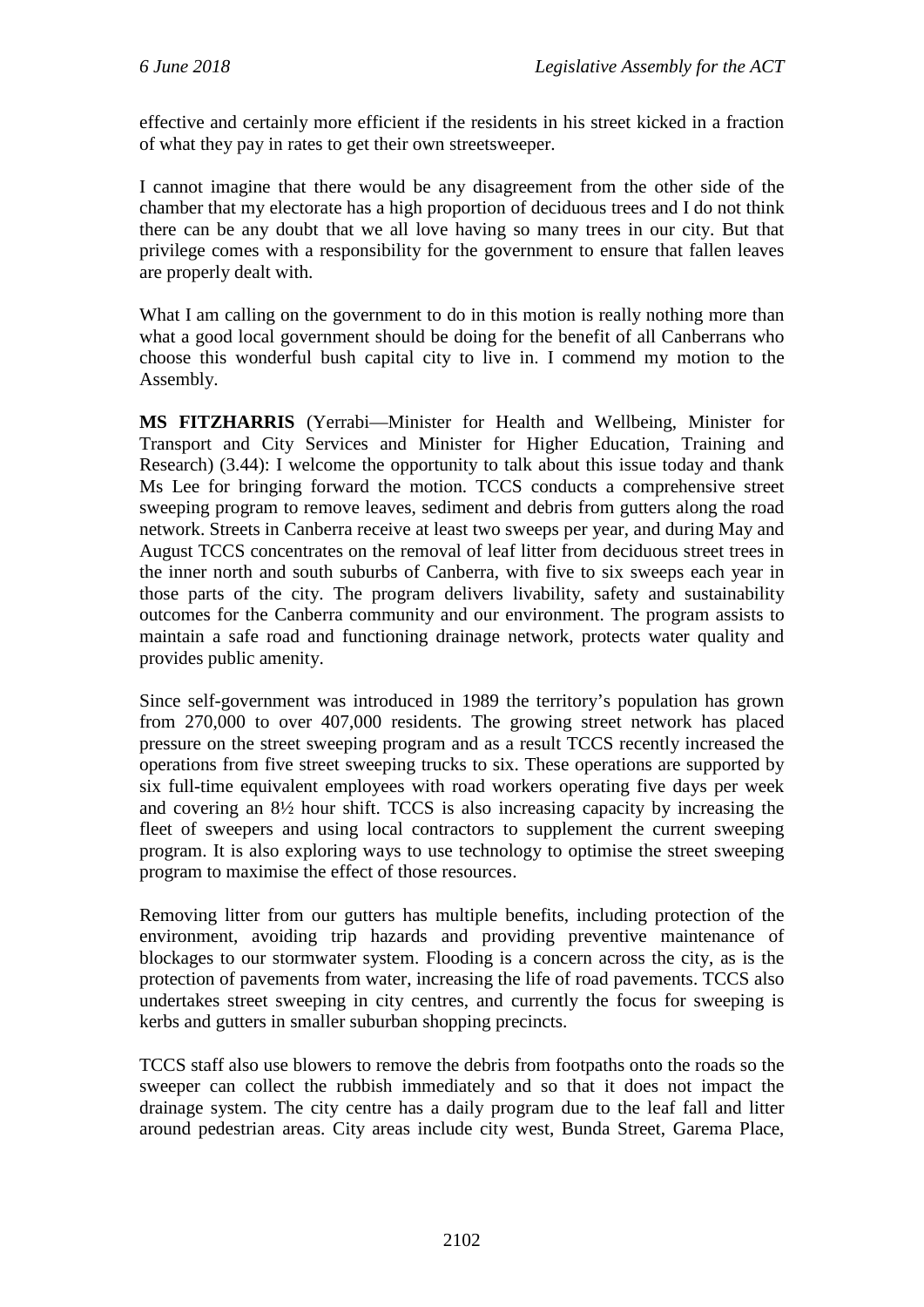City Walk, Civic, territory-owned city carparks and Braddon. Other centres visited once a week include Gungahlin, Dickson, Lyneham, O'Connor, Campbell, Manuka, Kingston, Mawson, Phillip, Tuggeranong and Erindale.

The introduction of green bins is another positive step in reducing leaf litter. Since the start of this program in April 2017, over 2,500 tonnes of organic garden waste has been collected from the pilot area, including the Tuggeranong extension. Green bins are an effective way for residents to remove leaf litter from within their own properties and ensure that leaf litter does not end up down the drain or on the street.

Ms Lee's motion proposes an audit of the current program. Members will be pleased to hear that TCCS has already been undertaking an investigation on ways to optimise the street sweeping program and is already well progressed in doing this review. The street sweeping optimisation project looks at the entire stormwater cycle and the economics of removing and reusing the street sweeping material and gross pollutant trap material that if not captured has the potential to pollute our waterways.

The street sweeping optimisation project has been underway for the past 14 months gathering data in all seasonal conditions. The project focuses on street sweeping optimisation, analysis of gross pollutant trap and street sweeping material, investigation of beneficial reuse opportunities, and cost benefit analysis on the scenarios being developed.

Street sweeping optimisation has looked at the entire road network in the urban catchments of the ACT. The outcome looks at options to optimise the program without significantly increasing costs and estimates the amount of total nitrogen and total phosphorus that could be prevented from entering the ACT's waterways.

The analysis explores the opportunities to maximise the amount of sweepings collected for beneficial reuse and identifies opportunities to reduce greenhouse gas emissions. The study has analysed the physical and chemical composition of materials from gross pollutant traps and street sweeping material at five locations at four seasonal time intervals over the year. The results have provided information to inform research opportunities for beneficial reuse of the material and estimate the volume of material that may be available on an annual basis.

Information from an analysis of lidar technology, a surveying method that uses pulsed laser light, has been used to determine tree canopy, tree species within individual streets and suburbs and leaf density factor. With other inputs this has also determined the potential for and timing of likely leaf fall by location. This evidence is also supported by the pattern of fix my street submissions since 2013.

TCCS already responds to peak leaf fall in the inner north and inner south of Canberra's suburbs by focusing and augmenting street sweeping to remove the bulk leaf litter during late autumn and winter. Additional plant machinery, such as bobcats, are used during these months to assist with bulk removal. This allows for the sweeper trucks to effectively clean the streets. Street sweeping, as I mentioned, is undertaken up to six times during these months in leafier suburbs.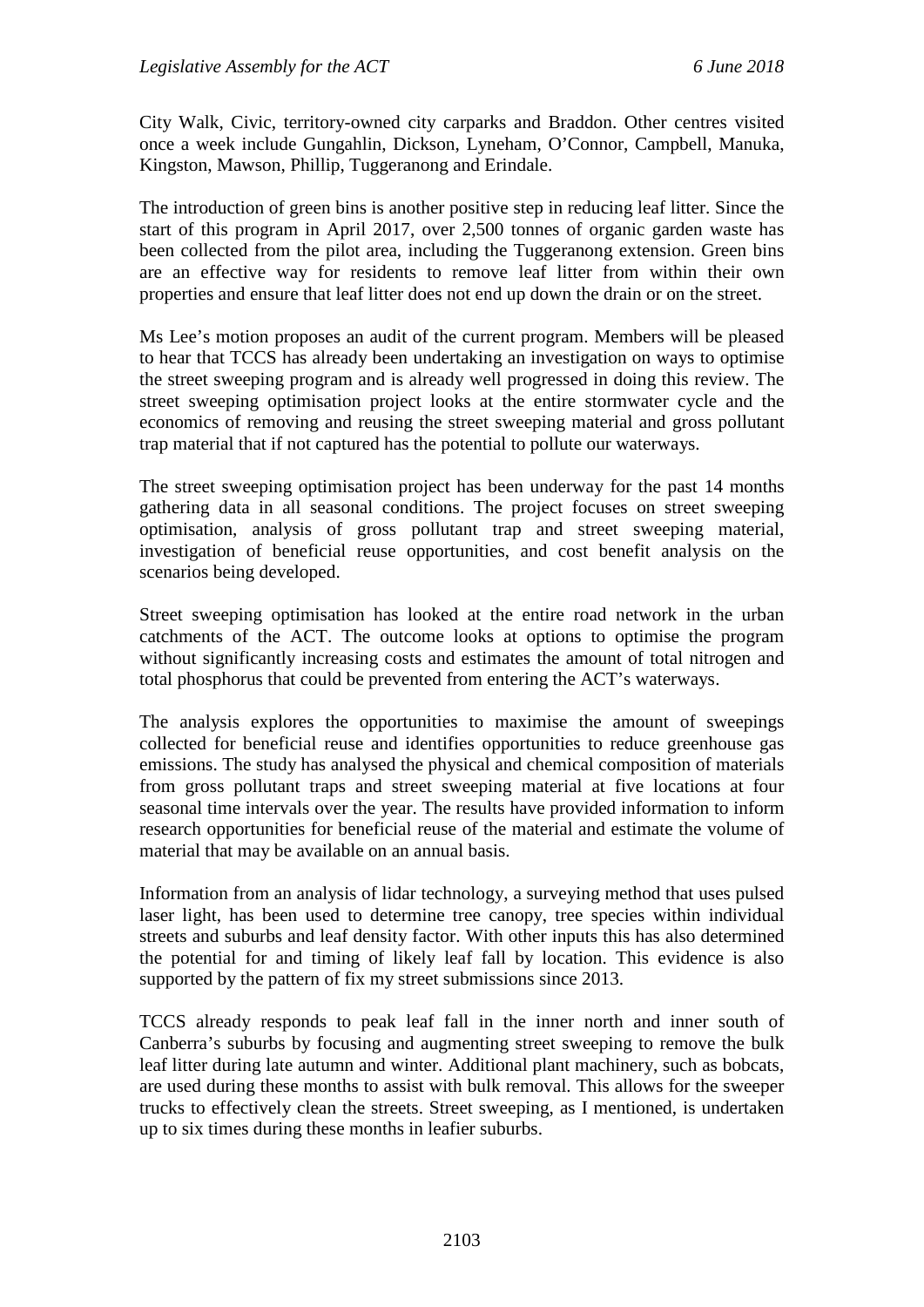As we know, Canberra consists of a diverse range of environments with many different characteristics along with different street tree species. Sediment from construction, anthropogenic waste such as plastics and cans, and evergreen species that shed all year round can also cause issues in other areas of Canberra and at other times of the year.

A street sweeping program dictated by fix my street submissions alone would not fully optimise the service. It would not provide for improved efficiencies and minimisation of operating costs through travel time management, but an optimised street sweeping program will see greater improvement in the leafier suburbs, in the newer suburbs and in other parts of Canberra. Responding to street sweeping requests is important and all requests are investigated and an appropriate response programmed as soon as possible.

Ms Lee's motion proposes the establishment of a minimum time frame to respond to requests lodged on fix my street. I do not support this proposal as it will cause disruptions to the existing program and to mobilising the new and improved optimised street sweeping program. For example, some flexibility in the program is necessary as there will be times when streetsweepers have to be deployed from their existing program to respond to certain requests, such as traffic accidents. A program based on reactiveness will not be sustainable.

A program that involves operators travelling to one street based on an urgent request, then travelling across the city to respond to another request is neither a sustainable program nor a fair and equitable program for the Canberra community. But an optimised street sweeping program which looks at reusing the material currently collected and avoiding downtime and travel time to the waste disposal facility will have multiple benefits for our community. This is a sustainable program.

There are two points I can commit to today: firstly, the government will deliver an improved street sweeping program for the Canberra community; secondly, the government will deliver a stormwater value capture project which will see the optimised street sweeping program collect more street sweeping material and turn this into a reusable material. The program will see material trapped in our waterways via the gross pollutant traps reused, and the program will result in no waste entering landfill.

The work already being undertaken by TCCS to improve and optimise the street sweeping program will ensure a sustainable, efficient and effective program for the community. The government is also developing the better suburbs statement, as I have previously outlined, through a deliberative community panel to consider how Canberra's city services, including street sweeping, can continue to deliver for our community.

These points have been included in an amendment to the motion which was circulated previously. I hope with the measures outlined in my speech that amendment can be supported by the Assembly. I move the amendment circulated in my name: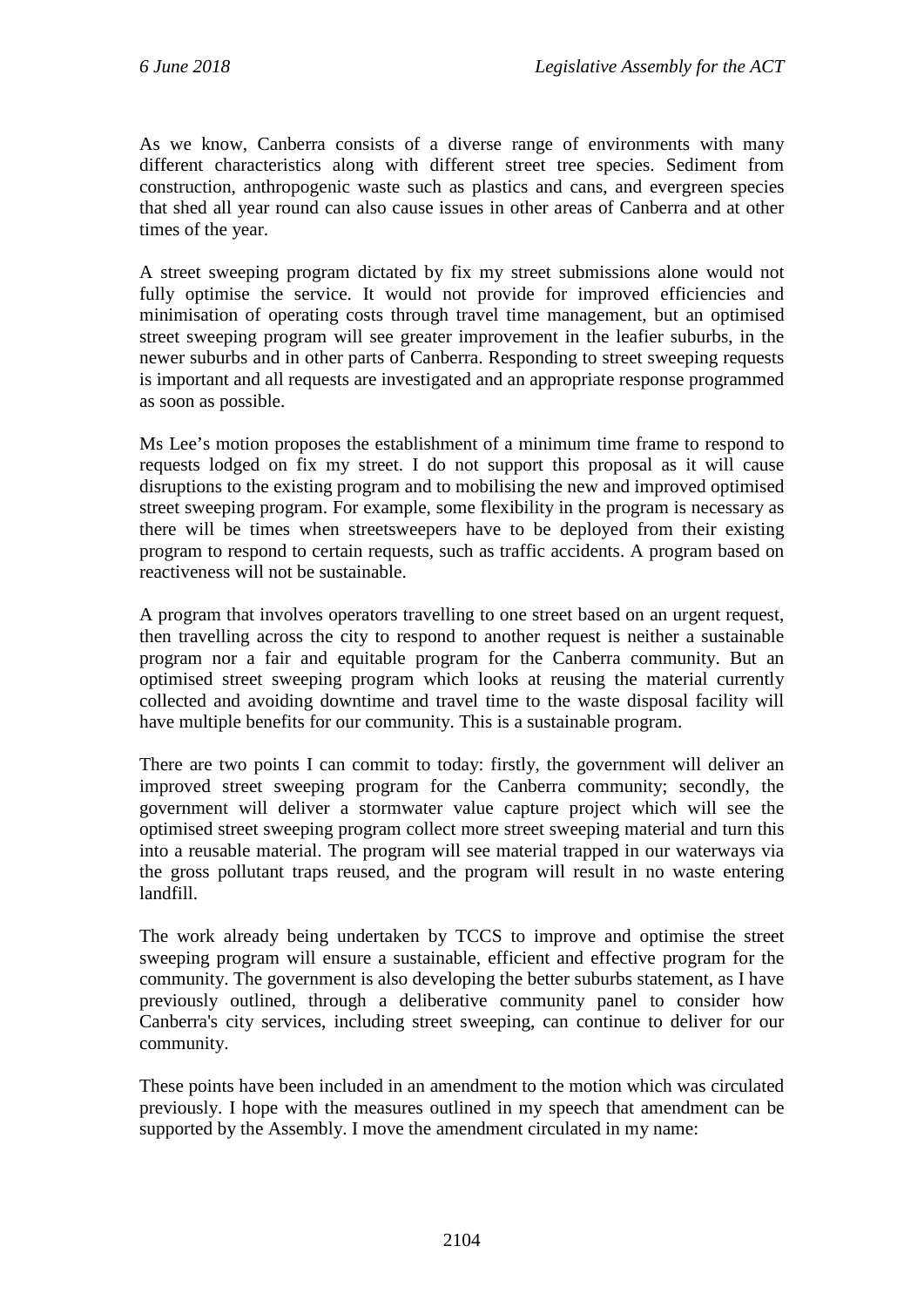Omit all words after "That this Assembly", substitute:

"(1) notes that:

- (a) during Autumn, deciduous street trees across the ACT collectively drop thousands of cubic metres of leaves onto Canberra's roads, footpaths and gutters;
- (b) the 2018-19 ACT Budget is investing an additional \$19.8 million in city services across our city to help maintain our public realm and meet the needs of our growing population;
- (c) the ACT Government conducts a comprehensive street sweeping program to remove leaves and debris from gutters along our road network;
- (d) every street in Canberra receives at least two sweeps every year, and suburbs in the inner north and south receive five sweeps per year to account for additional leaf litter due to the higher number of deciduous street trees;
- (e) Transport Canberra and City Services (TCCS) has recently undertaken a street sweeping optimisation project. The project has looked at ways to optimise the current program utilising the existing fleet and resources to increase street sweeping frequencies in leafier suburbs and areas of Canberra; and
- (f) more information on the street sweeping program can be found on the TCCS website: http://www.tccs.act.gov.au/roads-paths/Road\_Infrastucture\_ and\_Maintenance/street-sweeping;
- (2) further notes that:
	- (a) the ACT government delivers the ACT Healthy Waterways project to improve the quality of water in our lakes and waterways. The project includes the construction of infrastructure like wetlands, ponds and rain gardens as well as research and an important community education campaign which highlights key habits that contribute to poor water quality such as raking or blowing leaves into the drains, over-fertilising and washing cars in driveways;
	- (b) the ACT Government has also delivered green bins to Weston Creek, Kambah and Tuggeranong and is delivering on its election commitment to provide green bins to all suburbs across Canberra; and
	- (c) the ACT Government is developing a Better Suburbs Statement through a deliberative community panel to consider how Canberra's city services (which will include street sweeping) can continue to deliver for our growing community; and
- (3) calls on the ACT Government to:
	- (a) continue to regularly review and monitor the street sweeping program to ensure it is meeting the needs of our growing city; and
	- (b) continue to rollout green bins to all suburbs of Canberra by July 2019.".

**MS LE COUTEUR** (Murrumbidgee) (3.52): I support Minister Fitzharris's amendment, and I thank Ms Lee for her motion. Rather than talk about the hows and whys of street sweeping, which Minister Fitzharris has already covered in great detail, I will talk only a little bit about the whys and try to have a slightly different take on it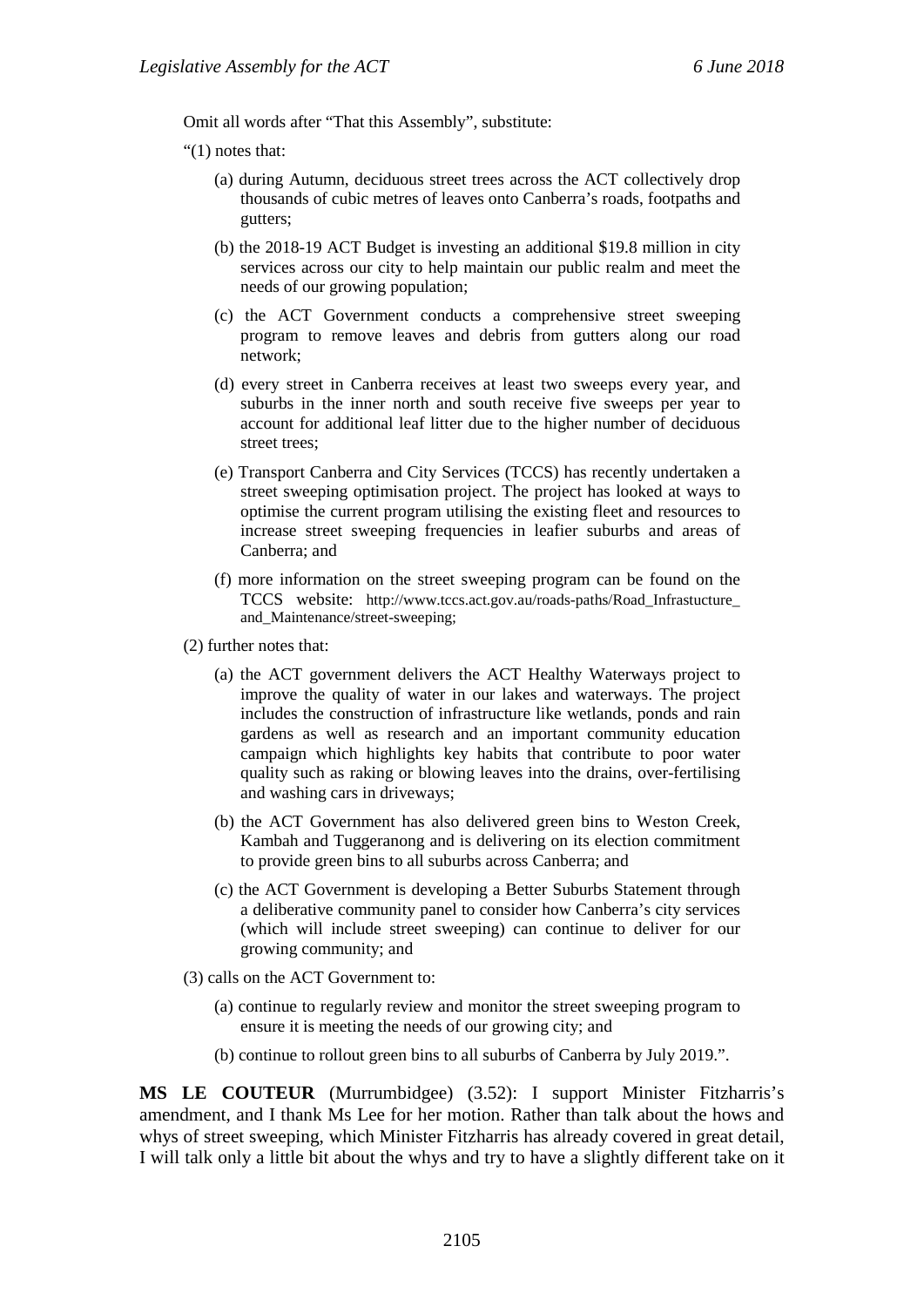than Ms Lee. Ms Lee talked about the leaf litter of Canberra's exotic deciduous trees, mainly in the inner city and older suburbs. This runs straight into our waterways and lakes where the sudden burst of organic nutrients triggers massive algal blooms. These algal blooms, especially the dangerous blue-green algae, for a very long time rendered our waterways unswimmable and had an adverse impact on native ecosystems that relied on those waterways. I thank Ms Lee for noting that. Environmental activists, scientists and the Greens have spent decades trying to convince governments around this country of the need to protect our waterways from more than just litter. We do not just need gross pollutant traps.

Twenty years ago in 1998 environmental activists in Canberra led a campaign to clean up Sullivans Creek. That campaign snowballed into saving our waterways and the lakes all across Canberra. In 2012 the Commissioner for Sustainability and the Environment delivered their Lake Burley Griffin investigation report which detailed a huge number of improvements the ACT government and surrounding jurisdictions could and should take to restore our water ecosystems.

Here in the Legislative Assembly the Greens have advocated for better environmental and municipal practices to improve water quality, culminating in a major item in the 2012 parliamentary agreement to restore the health of Canberra's lakes and catchments, including through the expansion of our suburban wetlands scheme. These essential wetlands continue to be rolled out across our city, and I welcome yesterday's announcement of funding for another wetland in Molonglo Valley. I am very pleased that about 500 metres away from me in Mawson a wetland is being built for the purpose of improving the water quality in the Murrumbidgee River.

The upshot of this is street sweeping is important to preventing algal blooms, but it is part of a much bigger strategy to improve our water ecosystems. Street sweeping is a very visible part of our city services program, much like lawn mowing. I seem to remember a very similar motion from the Canberra Liberals this time last year about that. But street sweeping is only one part of the wider city services program with a limited budget and a lot of competing priorities. That is why I was quite surprised by Ms Lee's motion calling on minimum time frames for responding to fix my street sweeping requests. Generally, I am in favour, of course, of time frames and prompt action in responding to constituent concerns, and there are accountability indicators in the budget on response rates. A binding time frame creates a whole bunch of practical problems.

Leaves largely fall in autumn—most of them in May. The current prioritisation process discussed by Minister Fitzharris aims to sweep every street in Canberra twice a year and five times a year in suburbs with a high proportion of deciduous trees. A binding time frame has two possible outcomes: either it becomes a race to see who can lodge their fix my street request first as soon as autumn hits or TCCS basically drops everything and spends each day in May sweeping streets. That might not even work because I do not know if they will have enough machinery to sweep all the streets in May at the first instance when people put something on fix my street.

Another and I think better approach would be to improve the visibility of the sweeping schedule with an interactive map, like the one the government made for lawn mowing and garbage collection. That having been said, I am not anti-innovation.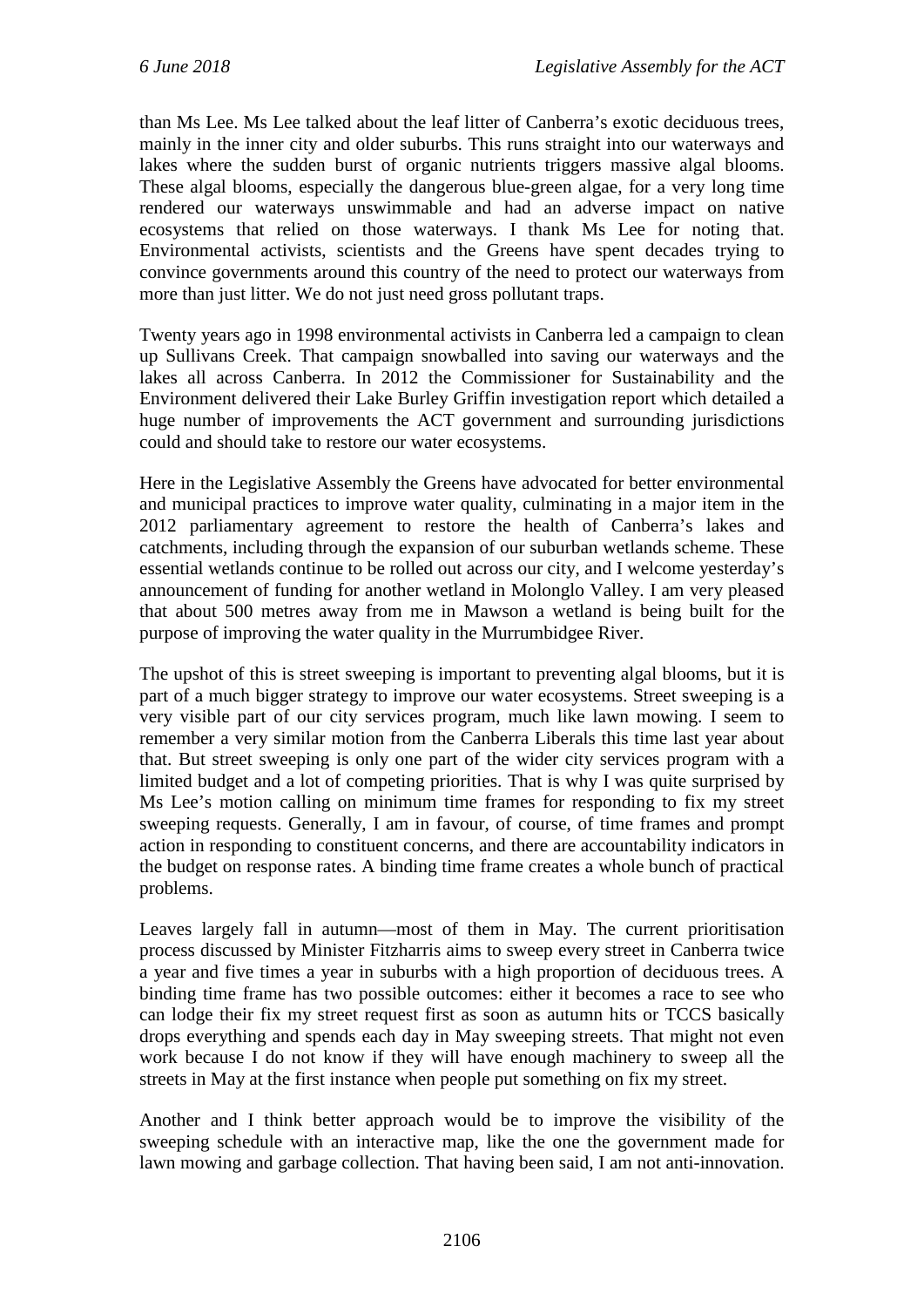City services provides important employment opportunities for many Canberrans, but the future is coming and the oft-tooted trumpet of automation is getting louder and louder and closer and closer. I have read a lot about smart cities and future cities initiatives popping up around the world. It is only a matter of time before the ACT, as the country's most advanced and progressive jurisdiction, starts looking seriously at the future of municipal services, particularly maintenance of said services.

A Google search told me Leeds University is developing a fleet of robotic repair workers to identify and patch minor infrastructure problems before they become disruptive, from flying drones which will fix streetlights, to machines that roll along and patch potholes and robots that live in our sewers and stormwater infrastructure to patch cracks and grind up blockages. I imagine a streetsweeper would be like one of those indoor robot vacuum cleaners. I must say, I do not have one of those; it is not one of my big ambitions. But people tell me they work and I can envisage something a little bit larger than that. Leeds researchers are, pretty creepily, calling their little robots white blood cells for a city.

In Sweden, Volvo is developing a public bin system that combines smart bin technology sorting rubbish at point of disposal with robots that track the fullness of these bins, collect the bins and then deliver the waste to the various automated recycling centres. These systems should not be seen as a way of cutting jobs or just dismissed as the future that will never happen. Clearly, TCCS and every jurisdiction find the burden of maintenance for city services overwhelming.

We spend a lot of time in the Assembly talking about city services and maintenance, and the recurring theme is that everybody would like more. If there are ways to alleviate some of the hardest parts of the jobs, our valued public servants could have opportunities to be redeployed to much more enjoyable or complex tasks or maybe get to work four days a week without losing pay. The future might be bright for the robot streetsweepers of the ACT.

**MS LAWDER** (Brindabella) (4.00): I thank Ms Lee for bringing this motion to the Assembly today. It is quite a simple and straightforward motion about ensuring that our city streets are looked after and, as a consequence, that our waterways are looked after. Street sweeping is an effective and simple way of ensuring that our community looks its best. Street sweeping is vital not only to ensuring that our waterways remain clean; it also helps our local Canberrans feel proud of their community. When you feel proud of where you live, you do more yourself to keep your community looking good.

I think it is a bit of a confusing message that we encourage people to report issues but then do not do something about them. This is the case when we ask them to report street sweeping issues via fix my street. They can see that online. There are a whole range of issues that they can report. However, they are not included in the information you can see about your suburb. That does not make much sense to me either. All that information is collected there but it is not available to the public to see.

To me, it is a little like the accountability indicators that have been removed in this year's budget. When you are getting results that are not very favourable, you make sure that the public does not see those results. It is that same pattern. I receive quite a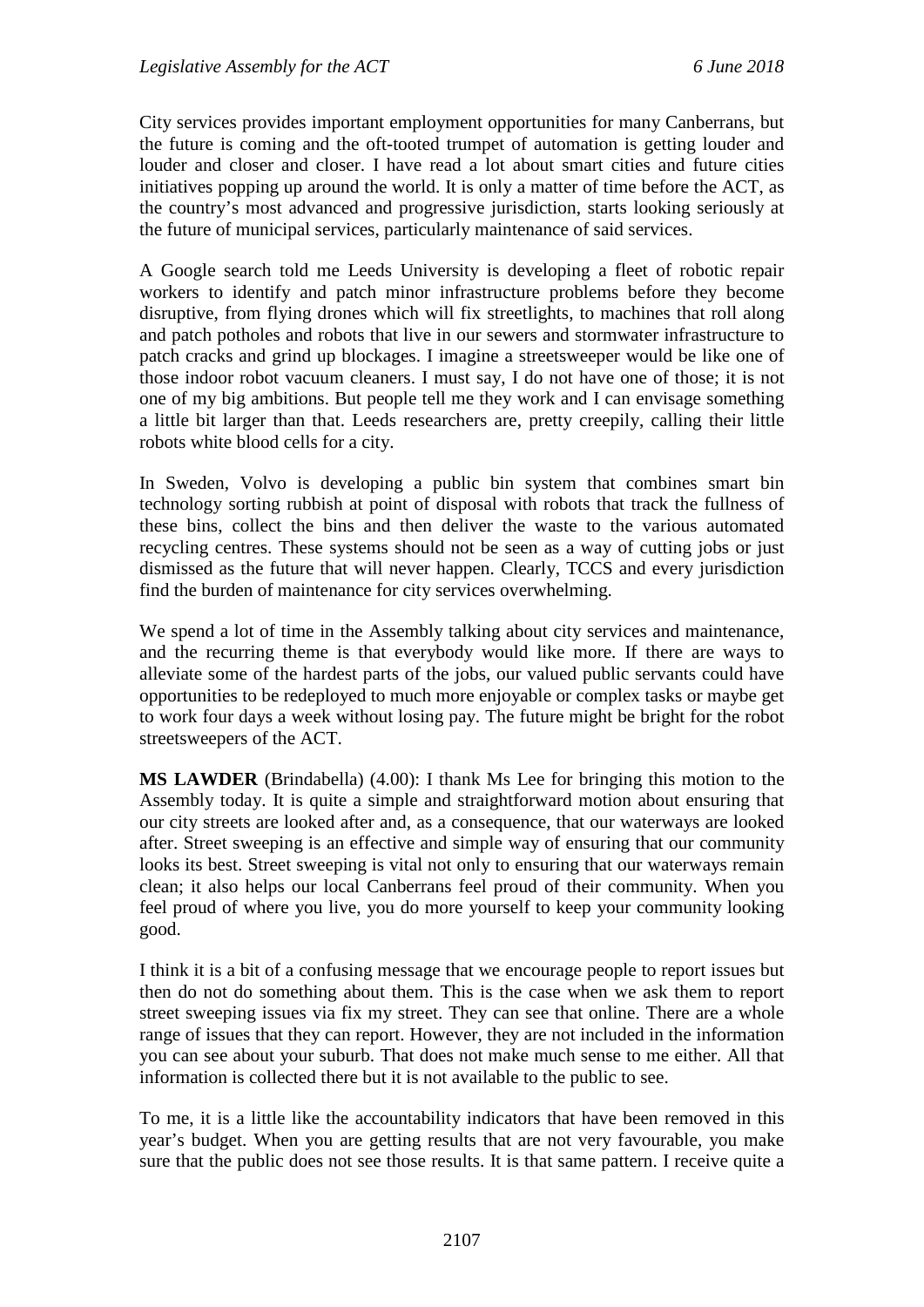few complaints from constituents about street sweeping. It seems to come as a surprise to the government every autumn that the leaves are going to fall off the trees and settle on the ground, in the gutters, on the street and, indeed, on the footpaths.

I think the Attorney-General mentioned the courts project earlier. He said that because of winter there was a delay. Again, that is perhaps no surprise. We all probably know that winter is coming—

**Mr Parton**: Middle of the year.

**MS LAWDER**: Indeed! In fact, it is already here. It has been for the past few days. That should not be a surprise to any of us. Autumn comes and winter comes. In fact, the Americans call autumn "fall" for that very reason—because the leaves are going to fall to the ground.

**Mr Parton**: They're on to it.

**MS LAWDER**: They do appear to be on to it. What surprises me is that every year at around this time our inboxes get clogged with emails from people complaining about the street sweeping. In some areas, as Ms Lee has already commented, it is vastly exacerbated because of the types of trees that are planted in those suburbs. It is also worth noting that those particular suburbs, mostly in Kurrajong, where many of the deciduous trees were planted before a different regime came in and we started planting different types of trees, would be the most visited by tourists and visitors to our city.

They see the mess that is created in our streets by the leaves that fall to the ground and then are left there. It does not sound like a lot to ask for additional street sweeping. But it can have a considerable impact and it can make a considerable difference to people's pride in their communities, their willingness to contribute their own effort to keeping everything looking good, and the way that we view our communities and that other people visiting us view us as well.

Just last week I was down at Lake Tuggeranong, as I often am. There is a pedestrian crossing that goes from the South.Point main shopping centre—it is near the gazebo area, the town square area, the laneway area—through to the lake. Just last night at Tuggeranong Community Council people from the directorate were talking about potential works in that particular area. Most residents are enormously appreciative of, and looking forward to, those changes.

But the point was raised about deciduous trees, as it has been every time there is discussion about the trees down Anketell Street and down the laneway precinct. When I was there just last week there were rafts of leaves lying around against the edges of buildings and in the gutters because of the deciduous trees there right on the edge of the lake. Where are those leaves going to end up? They will blow either directly into the lake, into the water, or be washed down through the stormwater system, also into the lake.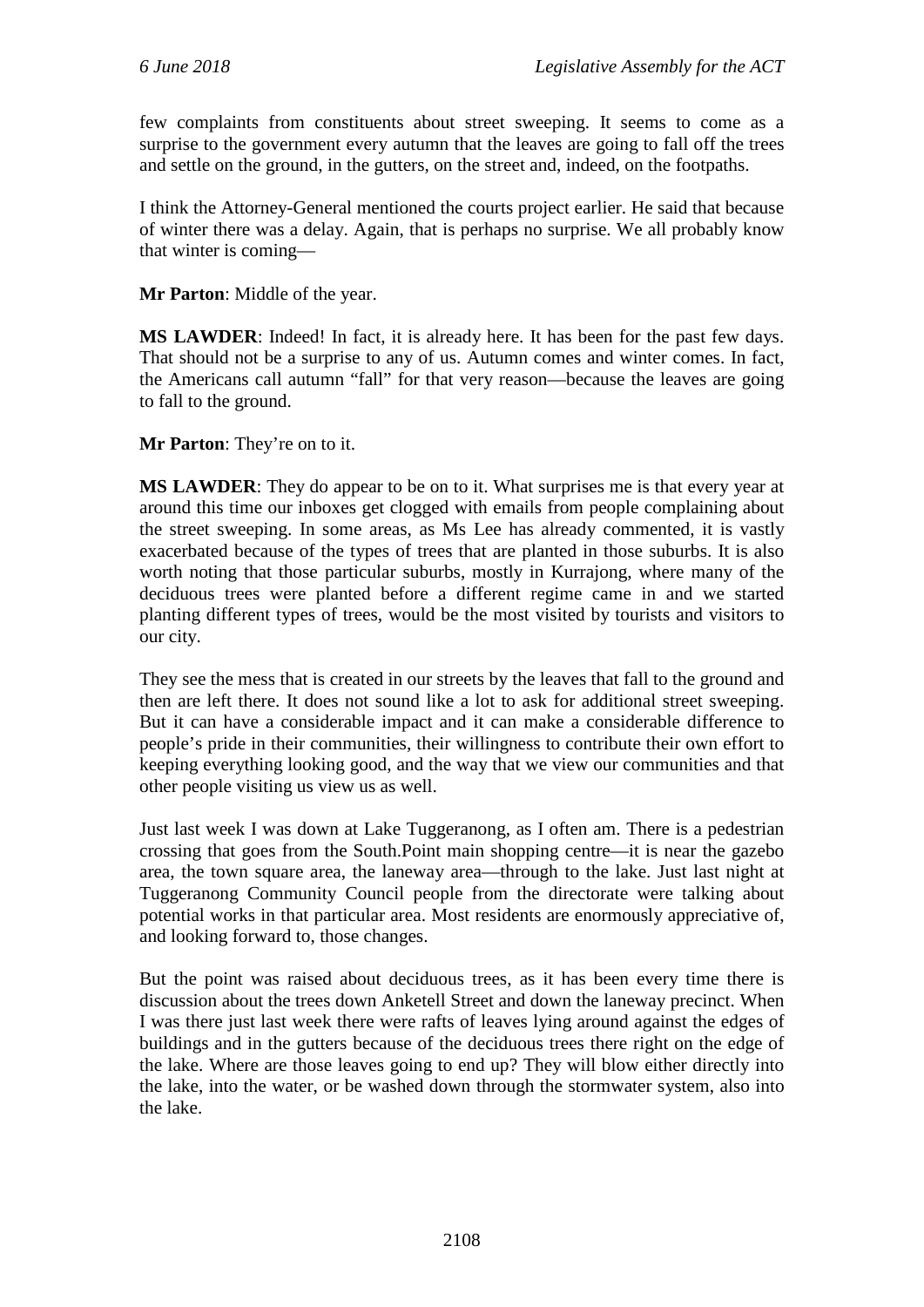As I hope many of you are aware, Lake Tuggeranong has one of the most significant problems with blue green algae of all of our lakes in the ACT. So we all need to do that we can. But in those town square areas, or whatever you want to call them, it is not the residents who are going to go out and sweep it up. It is a local council, or ACT government, responsibility to ensure those areas are swept clean. I have talked about the leaves. Sadly, there are also other things that are left there—litter and all sorts of other things as well. That is why we pay our rates; it is to see these things done.

**Mr Parton**: Increasing rates.

**MS LAWDER**: Increasingly, we pay our rates in increasing amounts. This government spends a lot of money encouraging constituents by advertising not to put things down the drain. That is a good thing. It is a very positive thing. But people are not necessarily putting leaves down the drain. We need to take action on that as a government to ensure that the leaves are not going down the drain.

About two weeks ago the minister went on Tim Shaw's 2CC breakfast show. He talked about the spend in the forthcoming budget. As we all know, the good news was all announced prior to the budget yesterday. What we got in yesterday's budget was mostly the bad news about the increases in fees and charges. But, when asked by Tim Shaw on the radio about TCCS using leaf blowers on windy days, the minister laughed it off. She thought it was a bit funny. She said, "They have a job to do and they have to work with whatever challenges they face."

That is true, but someone in my family is a gardener. They do a lot of leaf blowing as well. They carry around a backpack driven leaf blower because they move around to different sites. It is not an electric plug-in thing. They know that it is next to useless blowing leaves on a windy day. They blow back in your face. In fact, it is almost pointless blowing leaves when someone is mowing on the ride-on mower next to you, because that creates a little breeze of its own.

It is a bit of a wasted effort. It is not a matter of ticking off that the leaves at Tuggeranong town square have been blown today. If you go back an hour later, all those leaves actually will still be there because the wind has blown them back. It is not a case of working no matter what. I thought the minister displayed a bit of a dismissive attitude to the obvious concerns about whether this portfolio area could be working a bit better.

There does not seem to be flexibility allowed in the minister's directorate. That comes down to poor planning and poor direction from this minister. It is clear that if problems like this are a joke to the minister, she is out of touch with what Canberrans really want. Staff in Transport Canberra and City Services should not be made to blow leaves on a windy day. It is pointless. It is a tick-the-box issue. It is not actually achieving the outcomes that we expect from the government. It is a bit like something in *Fawlty Towers*.

Nearly five years ago I made my inaugural speech here in this chamber. In that speech I spoke about the need to get the basics right. I talked about roads, rates, rubbish and parking—the three Rs and a P; not that kind of "P". Unfortunately, in the past five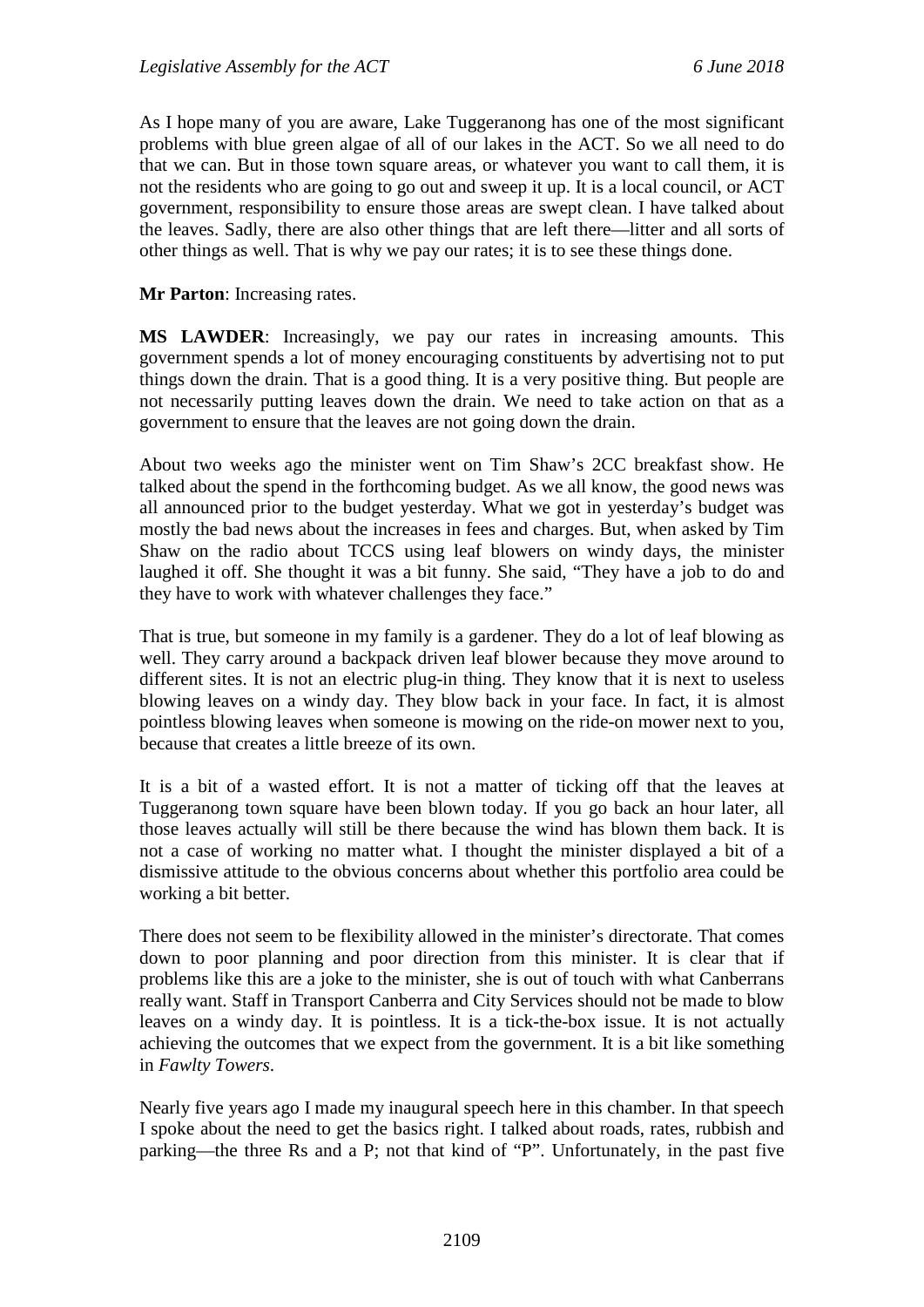years since I have been here, it has become clear that this government does not care about roads, rates, rubbish and parking.

We see it over and over again. There is a lack of care or concern about local services. There is a lack of investment in local services. We have been starving this area, gradually reducing the funding so that we can say in the budget that we are spending more—but only by comparison with last year. It is not the case if you look at it over a number of years.

I am glad to stand here to support Ms Lee's motion. In fact, two years ago I did my own little experiment. I looked at my street sweeping schedule for the suburb I live in. Every day I wrote the date in chalk on the gutter and took a photo of it. My street was not swept during that month or else the chalk on the gutter would have gone.

I wrote to the minister about it, who said that they were running a bit behind schedule. But why not update the schedule rather than have a fixed schedule that looks like it has not been updated for years? We need to get back to the basics. That is why I applaud Ms Lee on her motion today about providing better local services. I commend her motion to the Assembly.

**MS LEE** (Kurrajong) (4.10): I thank all members for their contributions to my motion. I think one of the things we can all agree on, on all sides of the chamber, is that we are all very proud of our bush capital city, and no doubt we all love having trees in our streets and in the city. It is disappointing once again not to have the support of the minister for my motion. It is also disappointing, but not at all surprising, not to have Ms Le Couteur's support for my motion. Given that it is clear that the minister is refusing to listen to my voice as I bring forward the concerns of my constituents, perhaps she may be moved by the direct quotes that I will bring to her. This is from an Ainslie resident:

I was not aware there was a schedule for the sweepers and would love to know if this is indeed a 'thing' paying higher rates in the inner north suburbs with yet very little services.

From a Turner resident:

Lots of uncollected leaves often end up on our sloped entrance to underground unit parking. Can often cause difficulties for cars getting up the gradient. Unit body corporate has to collect the leaves themselves.

From a Narrabundah resident:

Needs more regular sweeping.

## From a Hackett resident:

They used to sweep the street more regularly. They block gutters when it rains ... guess where they end up. Yep, blocking the drains.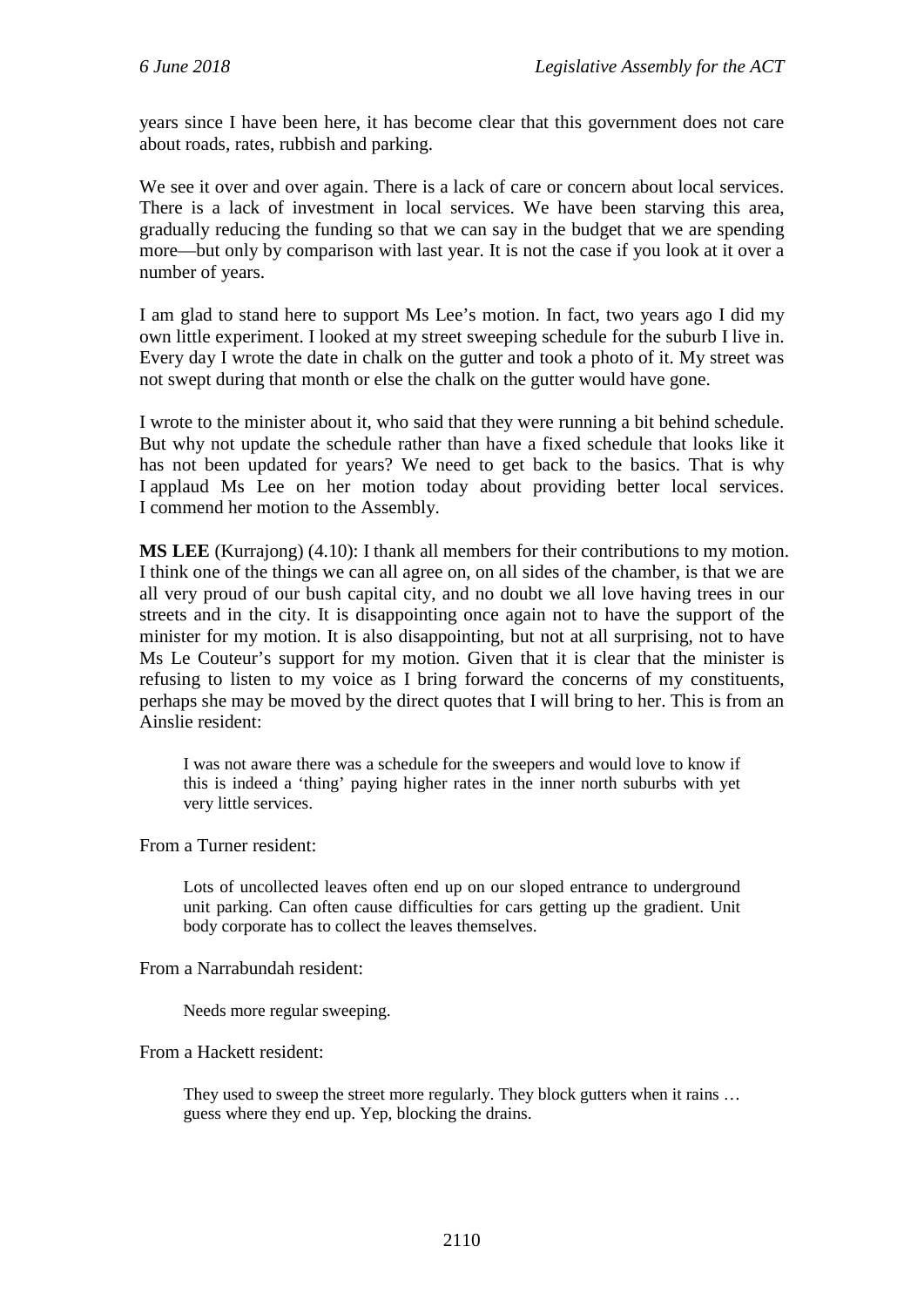## From a Griffith resident:

Extremely disenchanting to find that not only is the advertised sweeping program limited, but it also is not followed. Most areas of the Inner South have not seen a street sweeper this year yet the program suggests the entire area should have been swept in May. There are safety issues with temporary road flooding and build-up of leaves on foot paths, the Inner South is home to many older Canberrans and these conditions are not ideal. You would think that suburbs with deciduous street trees might get more street sweeping and also might one day get a green bin.

From a Forrest resident:

There are leaves everywhere. Some mornings I cannot drive my car out of the driveway because it is so clogged up.

From an O'Connor resident:

I raise the absence of street sweeping in areas like O'Connor where heavy leaf litter from street trees is choking gutters and drains. I suggest a drive down Quandong Street to see the problem. It is beyond the capacity of homeowners to manage, even with the best will in the world. It is no wonder drains are blocked and water quality suffers. There needs to be regular street sweeping in situations like this. It is no good coming once a year in September when the leaves have turned into a soggy mess. I urge you and the Liberals to pursue the government over the completely inadequate services in this regard.

Of course, this does not even include the numerous residents who have approached me at mobile offices, doorknocking or even during random run-ins at the local shops. They have told me about their personal experiences of having tripped, or almost tripped, due to the heavy leaf litter, particularly with uneven and cracked footpaths that remain in disrepair, despite requests through the fix my street website.

There were a number of residents who informed me that they end up sweeping up the leaves themselves. Some of them found good uses for them, either as mulch or for kids to play with, but others were left frustrated. These are some of the comments that were made to me via social media:

Street sweepers do very little good at removing leaves in gutters or over drain covers. This is in summer! In Autumn we have not even seen a street sweeper around our estate.

One commenter agreed:

Yes, they are few and far between.

Another noted:

The leaves just clutter up the storm drains. Then when we do get a downpour, the streets flood. And once the leaves have decomposed, it is not as bad. Fact is it should not be happening in the first place.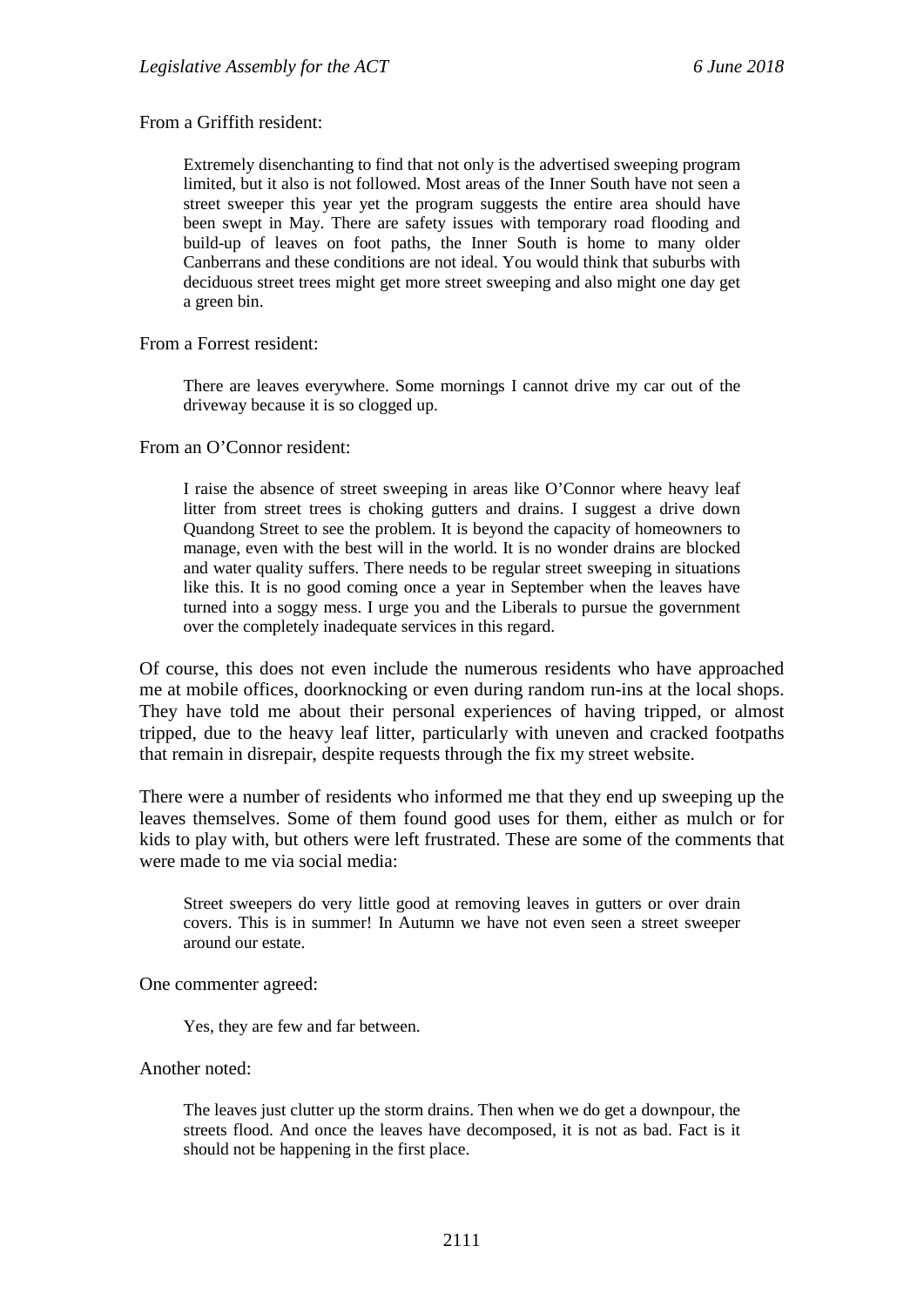And another:

Have not seen a street cleaner in West Belconnen for years. In Holt tree saplings are growing out of the drains in some parts. Suburbs totally neglected.

Another:

Do not want to state the obvious but when you walk through Braddon and the wide footpath is covered in damp leaves, it is slippery.

In terms of the amendment that Minister Fitzharris moved, which was emailed to me earlier today, it is what she always does. It is to hijack private members' day. Madam Speaker, we have one day—one day!—when we can bring to the Assembly matters of importance to our constituents, and she takes this opportunity once again to amend the entire motion, hijack the entire motion, to make it all about her.

The motion calls for a very sensible approach, a common-sense approach, to look at street sweeping, something that all the feedback I have had from my constituents shows clearly needs to be improved. I am confused. The minister's speech, on the one hand, says, "There is nothing wrong. We are doing a great job." On the other hand, she says, "We are improving it."

I hope that the minister will do the right thing and tell my constituents who have come to me with this issue that she does not care about the millions of taxpayer dollars spent on cleaning up the waterways because she cannot be bothered, or does not care, to make sure that street sweeping is adequate.

I hope she will do the right thing and tell them that she does not care that they have tripped or slipped because footpaths have been covered up by a pile of leaf litter that is so bad that they cannot see the uneven footpaths and the cracked footpaths. For that matter, I hope that she will also apologise to them for not fixing the footpaths that they are tripping on in the first place.

In terms of Ms Le Couteur, I do not even know how to respond. You said that you wanted to keep it interesting. I think you certainly did that: from wetlands to robotic maintenance workers and the invention of a street Roomba—I think maybe you should patent that—even to talking about local jobs. It certainly made it interesting. But, of course, once again the Greens are in cahoots with this government.

The Canberra Liberals will not be supporting this self-serving amended motion that hijacks the spirit and intent of my motion. I have some parting words for the minister, through you, Madam Speaker: you have the run of this place. Let private members' business at least be that and make sure you just respond to the issues that we bring to the Assembly. After all, she is the minister for city services for the entire territory, not just her party.

## Question put:

That the amendment be agreed to.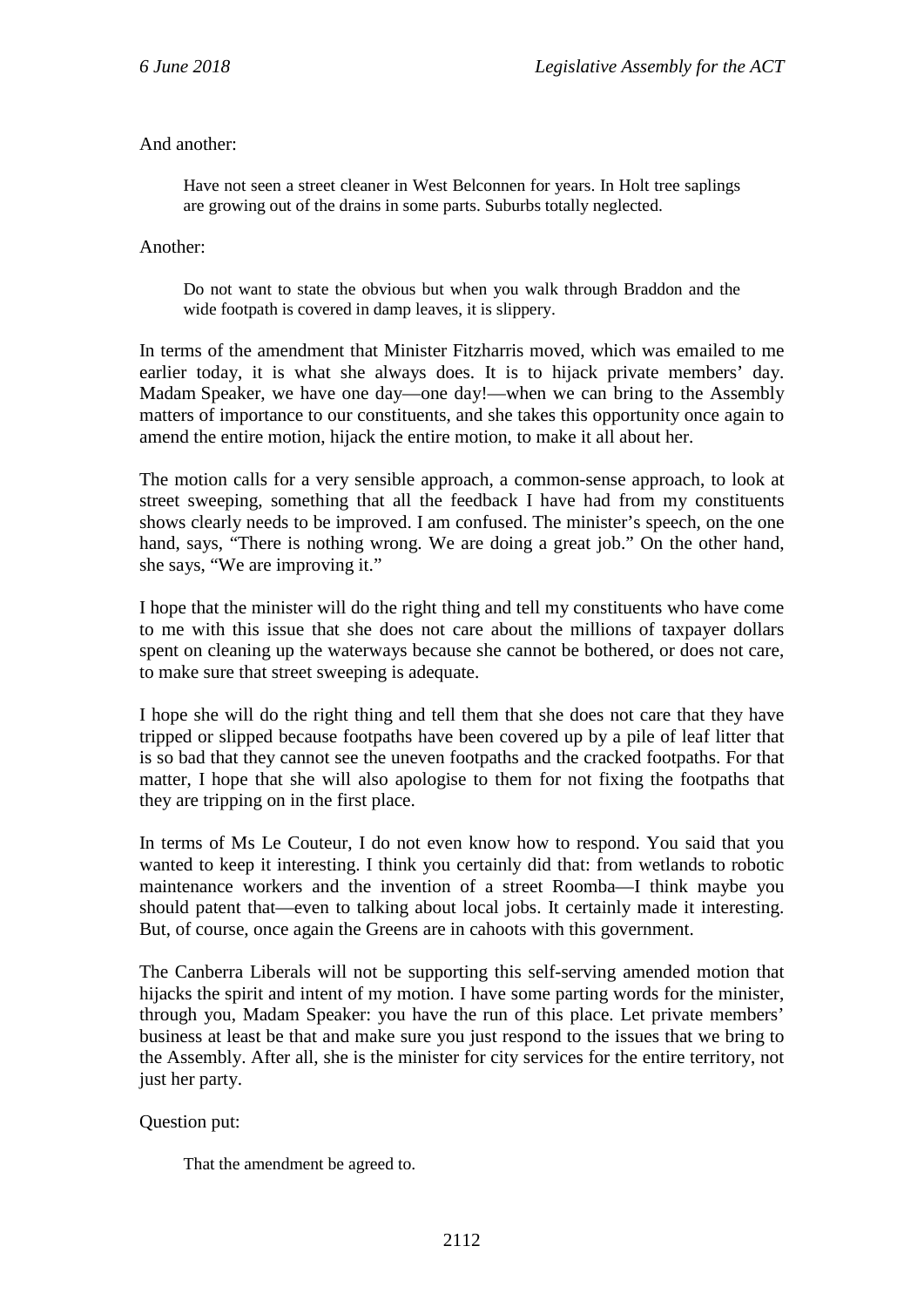The Assembly voted—

| Ayes 12 | Noes 9 |
|---------|--------|
|---------|--------|

| Ms J Burch    | Ms Orr           | Miss C Burch | Mr Milligan |
|---------------|------------------|--------------|-------------|
| Ms Cheyne     | Mr Pettersson    | Mr Coe       | Mr Parton   |
| Ms Cody       | Mr Ramsay        | Mr Hanson    | Mr Wall     |
| Ms Fitzharris | Mr Rattenbury    | Mrs Kikkert  |             |
| Mr Gentleman  | Mr Steel         | Ms Lawder    |             |
| Ms Le Couteur | Ms Stephen-Smith | Ms Lee       |             |
|               |                  |              |             |

Amendment agreed to.

Original question, as amended, resolved in the affirmative.

## **Education—government investment**

**MR STEEL** (Murrumbidgee) (4.21): I move:

That this Assembly:

- (1) notes the ACT Government's history of investment to improve access to a quality education for all Canberrans, including:
	- (a) new public schools and investment to expand existing public schools;
	- (b) new infrastructure at our existing schools;
	- (c) more psychologists and secular support for student wellbeing and Safe and Inclusive Schools;
	- (d) providing support and resources for effective teaching and teacher development;
	- (e) preparing children with the skills of the future in science, technology, engineering, and mathematics;
	- (f) improving access to quality early childhood education; and
	- (g) support for greater parental engagement with local school communities;
- (2) further notes new education measures announced by the ACT Government in the 2018-19 ACT Budget; and
- (3) calls on the ACT Government to continue to deliver investment in our nationleading education system, to grow Canberra's future prosperity.

I seek leave to move the amendment circulated in my name.

Leave granted.

**MR STEEL**: I move:

Omit paragraph (2), substitute:

"(2) further notes new education measures announced by the ACT Government in the 2018-19 ACT Budget, including: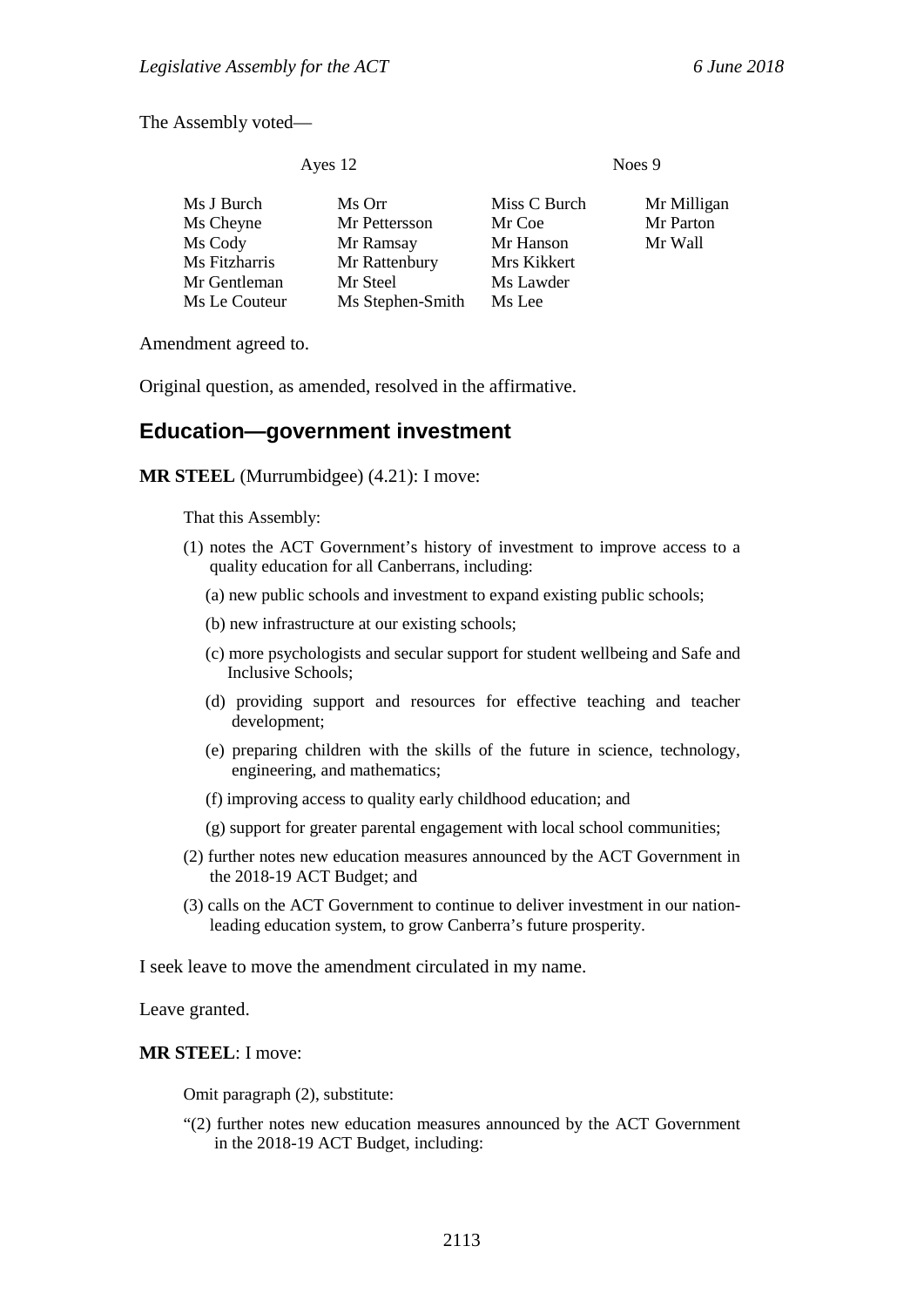- (a) \$6.7 million for continued work on an early childhood strategy;
- (b) \$5.2 million to establish a future skills academy;
- (c) \$9.2 million for the Future of Education Strategy;
- (d) \$23.2 million for students with a disability and complex health needs;
- (e) \$7.3 million for 15 additional school psychologists;
- (f) \$600 000 to support parental engagement;
- (g) \$31 million to provide more resources for student growth;
- (h) \$47 million for a new government primary school in the Molonglo Valley, and planning for a 7-10 campus;
- (i) \$18 million to replace roofs at six government schools;
- (j) \$19.8 million to continue to support growth in enrolments across Gungahlin;
- (k) \$18.8 million to modernise Campbell Primary School; and
- (l) \$750 000 to undertake early planning and design for modernisation of Narrabundah College;".

I want to outline our government's continued commitment to the importance of education to growing our city's future prosperity, to provide every child with access to quality learning opportunities. As members know, I previously worked as an advocate for education, with a focus on early childhood, where children's education begins, advocating to ensure that governments across the country made the best possible return on their investment by providing access to affordable quality education for all children regardless of their background.

I am pleased to be part of an ACT Labor government that is growing access to quality education for all Canberrans. More than any other jurisdiction in Australia, ACT Labor and our government value the importance of delivering better quality education services in order to maintain our nation-leading education system.

Labor values the importance of investing in new public schools and new infrastructure for our existing schools, providing support for all students—secular support—and ensuring we have safe and inclusive schools for all. Our Labor government values our teachers by providing support, resources and development opportunities for those in our schools doing some of the most important work in our community: teaching our future generations. We value a focus on skills that are needed for the future, to prepare children for the jobs of the future and with a focus on science, technology, engineering and mathematics, and the role of quality early childhood education in supporting future prosperity, to ensure that every child attending early childhood education and care receives a quality education. Labor also values our local school communities as well. Parents care about their child's school, and building strong local school communities is a priority for our government.

This year's budget is about growing services for our growing city. It is also about growing investment in education. Our city is growing by 7,000 people per year and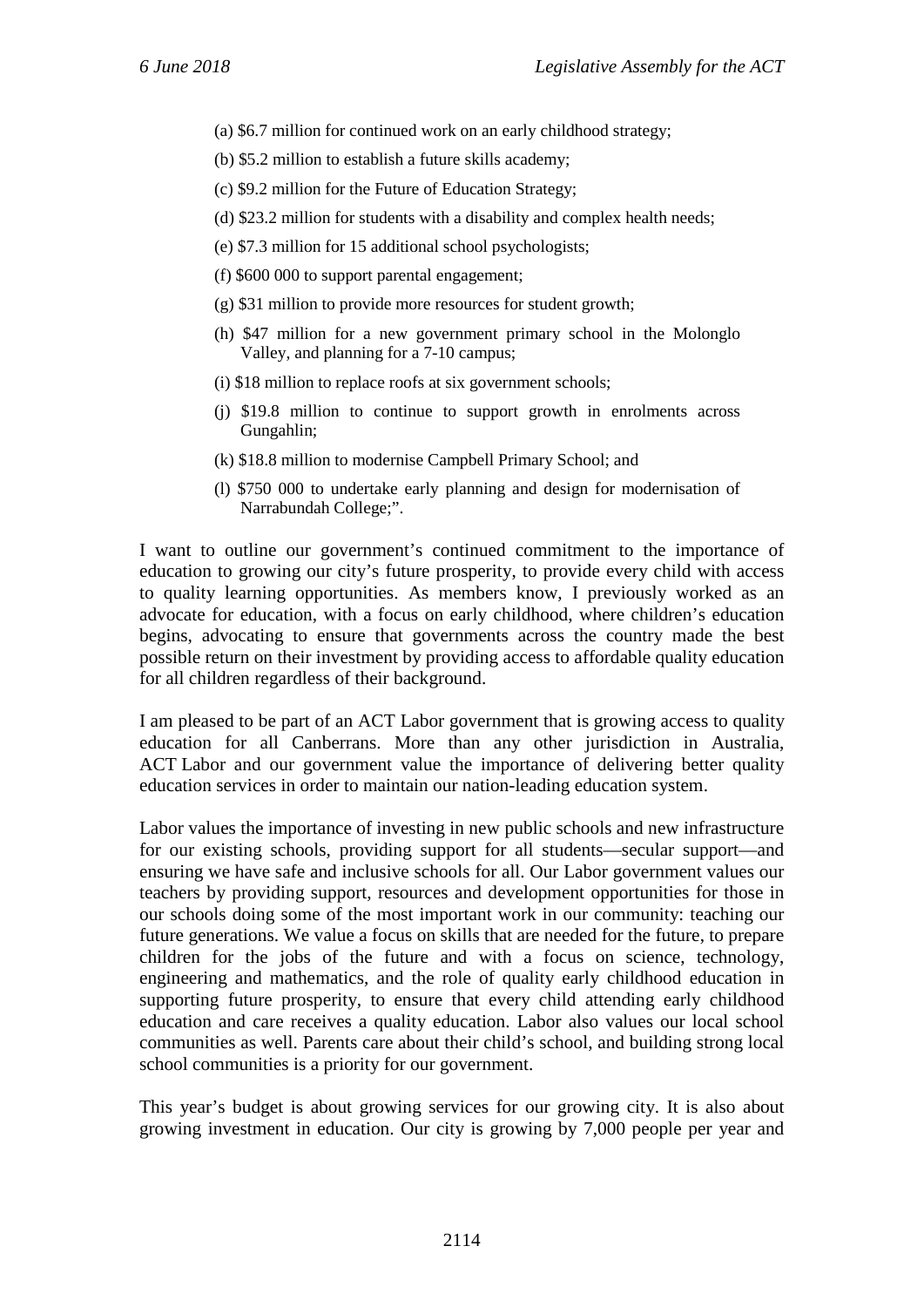we are investing in the services and infrastructure that people need, to ensure that Canberra remains one of the most livable cities in the world.

There is a significant amount of investment in education in the 2018-19 budget, reflecting our government's priority of education and the future of our city. As revealed in the budget yesterday and as reflected in my amendment to the motion, the ACT government is providing more schools and better schools for our growing city. \$1.3 billion will be invested in education, 23 per cent of our budget expenditure.

This builds on a history of investment from our Labor government over our whole period of government since 2001. We have increased overall funding to our public education system from \$548.5 million in 2013-14, six years ago, to \$822.8 million in 2018-19, increasing staffing from 4,946 in 2013 to 5,411 in 2017, an increase of 465 teachers, teacher assistants and other staff.

Our investment in public education has seen more and more Canberrans decide to send their children to our public schools. Public school enrolments have increased from 40,879 students in 2013 to 47,945 in 2018, an increase in proportion of school enrolees in public education from 59.4 per cent to 62.1 per cent of all enrolments. And, as more people choose to use our public education system, we are making sure that our investments are supporting growth as well as growing investment in our existing public school students.

There is no part of this city that is growing quite like Molonglo, in my electorate of Murrumbidgee. This area, which did not exist as a suburb just a few short years ago, will have a population just over two-thirds of the size of Weston Creek's by the end of the forward estimates. And that is before building proposed suburbs like Whitlam and Molonglo.

Recognising this, our government is investing \$47 million to build a new preschool to grade 6 primary school in Denman Prospect, open to students in 2021—a site that will have views of the whole Molonglo Valley. The new school will initially be able to provide for up to 600 school students and 44 full-time equivalent preschool students, with space for future growth. And this includes funding in the budget for early planning for a future high school 7 to 10 campus to be built as the Molonglo Valley's population continues to grow—realising, of course, ACT Labor's commitment to deliver this by 2022. I am also pleased that our government is planning to release land for another public school in Whitlam by 2021 and to release land for the Molonglo Valley's first ever non-government school in Wright by 2022. Our actions taken together will result in a fourfold increase in the number of schools in the Molonglo Valley.

Our investment in new infrastructure is \$80.6 million over the next four years and, if you include all the continuing works, new works and those contained in the infrastructure fund, we are investing some \$284.8 million in the Education Directorate.

In addition to building new schools, our government is investing to improve our existing schools and education facilities, including \$14.6 million in the 2018-19 year for the better infrastructure fund to upgrade and improve schools. In previous years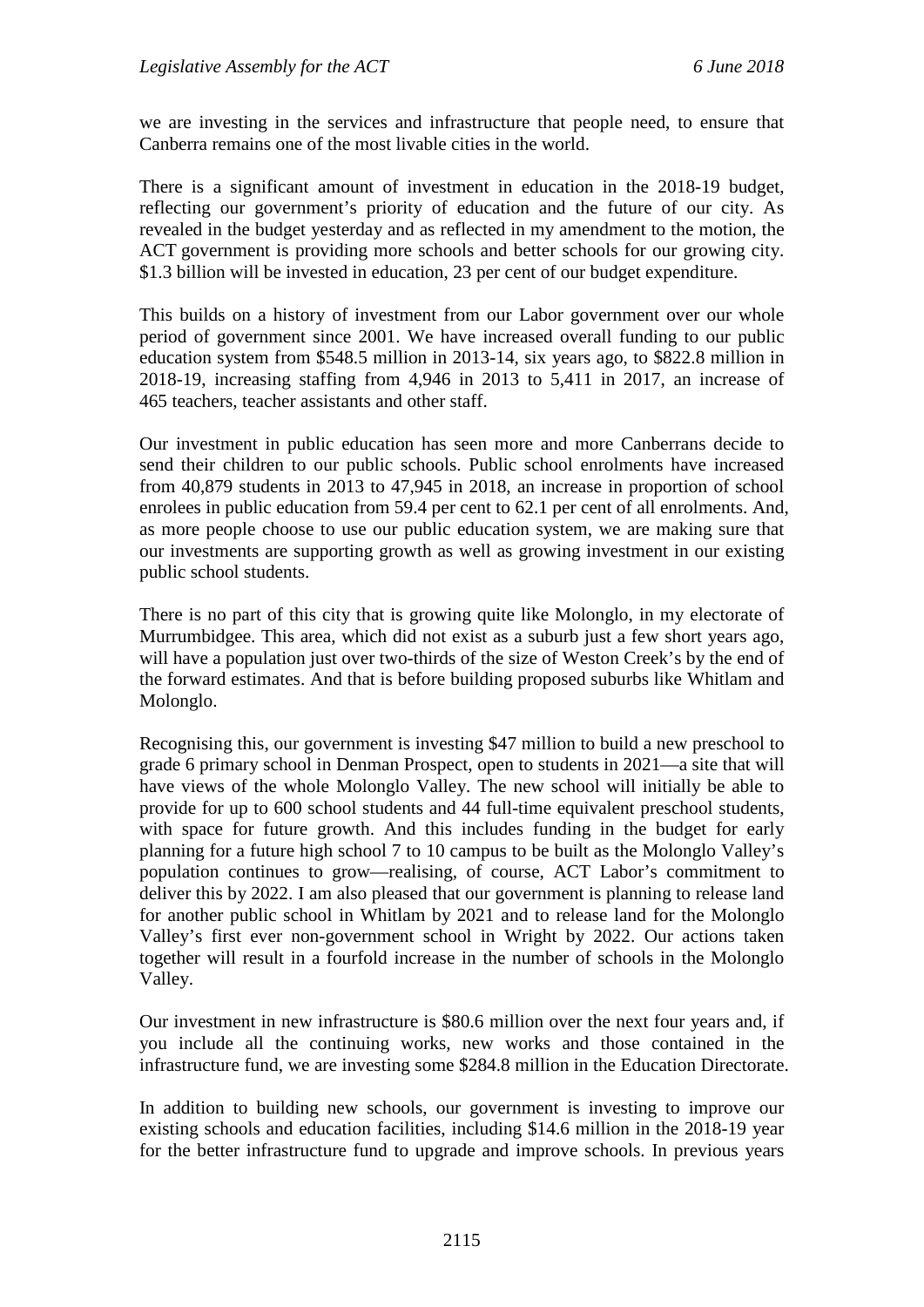this fund has provided substantial improvements to schools in Murrumbidgee, like modernised heating and cooling systems at Melrose High School; funding upgrades to the front office and school administration area at Malkara school; and refurbished learning and teaching areas at the Woden School, among others. I look forward to seeing other schools in my electorate and across the ACT getting funding under this infrastructure fund in the budget.

In addition, our government will also be funding \$17.96 million for the roof replacement program. And just the other week I was really pleased to visit Mount Stromlo High School in Weston Creek, Waramanga, to view their recent roof upgrades, which are making a real difference to the temperature and comfort of learning environments in that school. There has been some very interesting qualitative and quantitative data before and after the improvements, and it is proving to make a real difference already.

Our infrastructure investment demonstrates our values as a government, and in every budget we are continuing our commitment to deliver more than the Liberals committed at the last election in school infrastructure.

We are also continuing to provide the support that students need to support their wellbeing in our schools. Last year's budget saw \$2.36 million for five additional school psychologists, and just yesterday we announced an additional \$7.3 million to meet our commitment of 20 additional school psychologists during this term of government. This will make support for children's wellbeing more accessible throughout our schooling system—expert secular student support, not the Liberals' plan for a chaplain at every school gate.

To make our schools more inclusive, our government will also provide additional funding to support students with a disability and complex additional needs. This will make our learning environments fairer and give all children the same learning opportunities and support to learn.

As we are looking after students, we are also looking after our teachers. When teachers get the scaffolding or supports that they need to do their job, teaching is much more effective. Investing in support and resources for teachers to build their expertise and to participate in professional learning provides better outcomes for students. That is why in the budget there will be an investment of \$9.2 million provided over four years to improve teacher capability in literacy and numeracy as well as providing mentorship opportunities. There will also be growth in the amount of on the ground support provided at schools, with the investment of 66 additional learning professionals and support staff for our schools.

We need to continue to look towards the future in improving our education system. We are entering the new machine age, and I am pleased that our government is taking the steps to prepare students with the skills of the future. According to the Deloitte millennial survey 2017, 40 per cent of young people thought automation posed a threat to their jobs and 44 per cent believed that there would be less demand for their skills. More than 50 per cent said that they would have to retrain in order to gain new skills. That is why it is so pleasing to see in this budget that we are investing in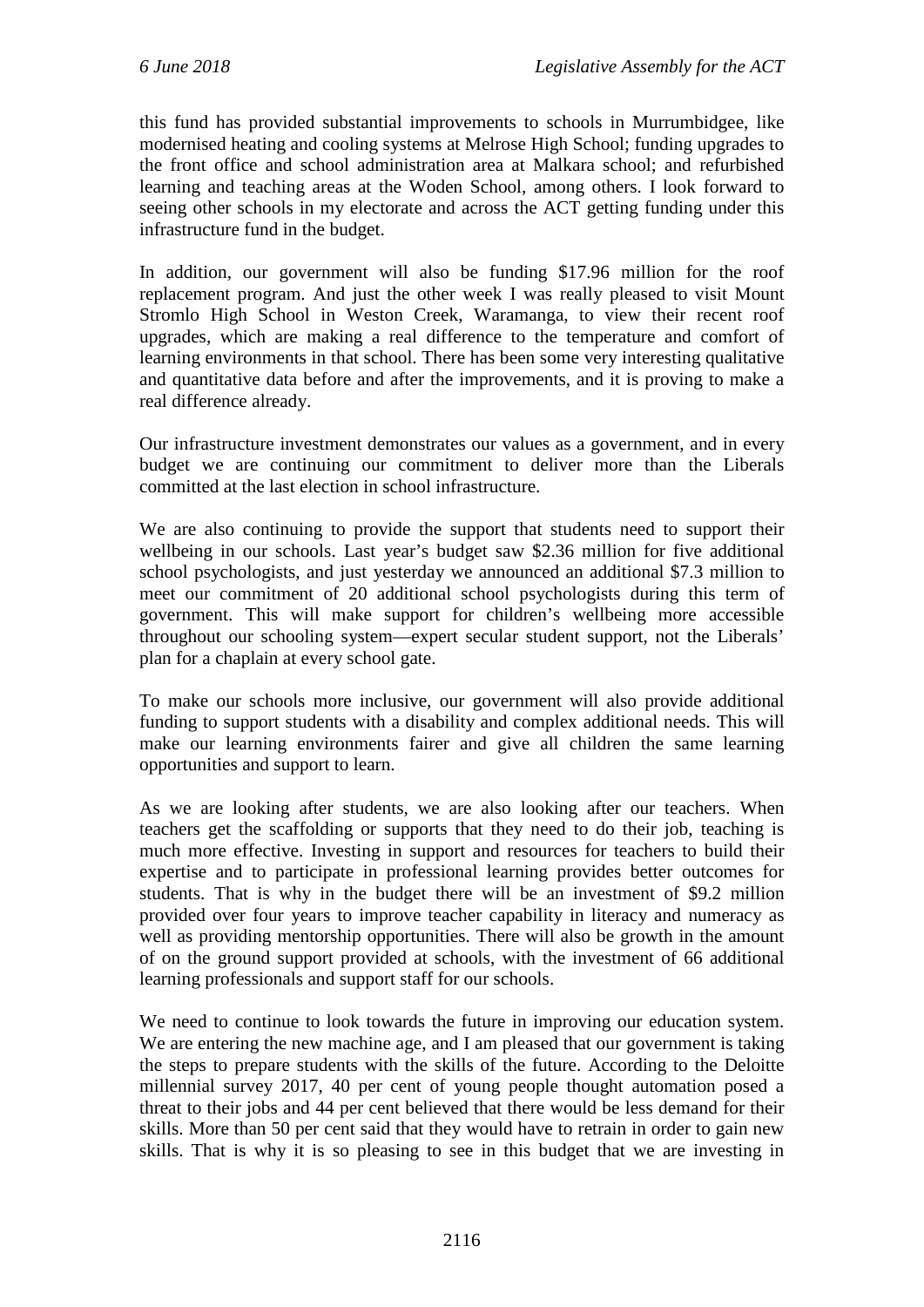equipping students with skills in science, technology, engineering and mathematics disciplines now.

In the budget \$5.76 million will be invested in a future skills academy in Chisholm, which will deepen education in STEM subjects and spark children's interests in these fields. This is going to be one of two STEM hubs in the ACT. Teachers will also be able to learn skills and access accredited training in the STEM fields at this academy, which will provide benefits across the whole ACT education system.

We are building strong local school communities as well, and that is a priority for our government because we value the role that parents play in children's education. When parents value education, we know that that has a huge impact on children's educational outcomes. We will fund \$600,000 for a dedicated parental engagement officer to help schools and parents to work together to foster positive outcomes for students. Parents care about their child's school, and building strong local communities is a priority for us.

Along with funding for school education, I am particularly pleased to see additional funding for education in the early years: \$6.7 million over four years will go towards a comprehensive early childhood strategy which is under development. The strategy will focus on the promotion of equity in the early childhood education and care sector, and it is also important to note that this strategy will recognise the importance of quality in early childhood education for lifelong learning outcomes. We know that the core benefit from the participation in early childhood education and care is derived from the quality of the education provided. That is what all the research says—trained early childhood professionals interacting with children in quality learning environments, that is what makes a real difference.

At a time when the federal Liberal government is stepping away from quality in education, particularly early childhood education, in the federal budget, our Labor government remains committed to ensuring that quality is at the centre of learning in early childhood, and we are committed to the national quality framework that sets those quality standards and the learning outcomes for all children through our early years learning framework.

As the amendment to my motion and the budget demonstrate, our government is growing education and education infrastructure to ensure our education system keeps on getting even better, reflecting our Labor government's values and priorities. Our ACT Labor government will continue to provide more schools and better schools, with supported teachers and stronger school communities, to deliver an education system that grows Canberra's future prosperity.

Amendment agreed to.

**MS LEE** (Kurrajong) (4.34): I thank Mr Steel for bringing on this motion for debate, because education is extremely important and should be a top priority for any government and any community. While Mr Steel might have thought a motion on education drafted and submitted before the budget a good idea, he may have cause to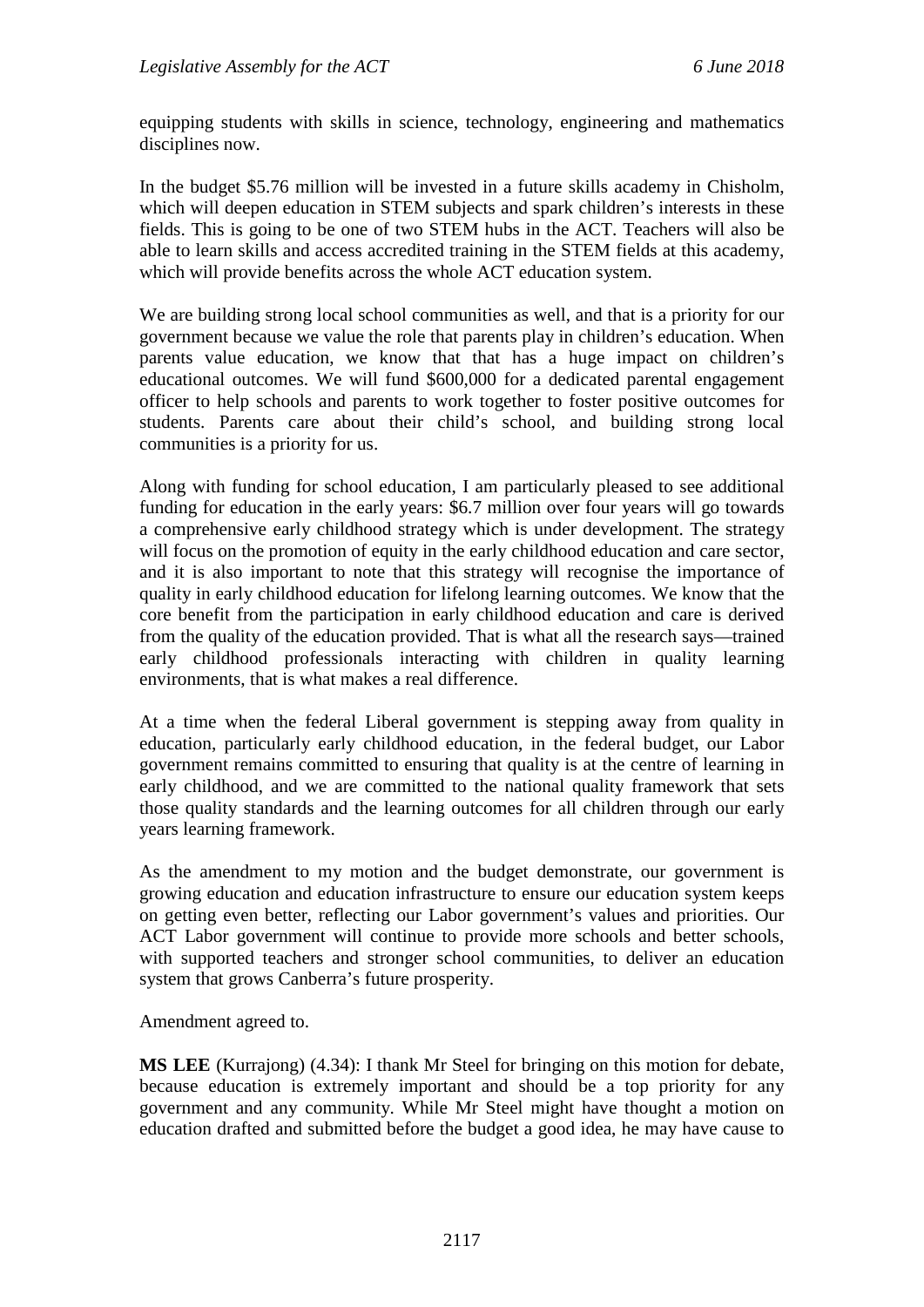reflect when the devil in the detail is examined. I note that his amendment cherrypicks some numbers while failing to mention some gaps.

Let me say at the outset that education is, and must be, at the forefront of ACT policy settings, and it should not be predicated just on raw dollar costings. This year's education budget of \$1.229 billion is an increase of over \$42 million on last year. As the keepers of ACT taxpayer funds, the government has an obligation to ensure that taxpayers and Canberra families receive the very best value for their investment.

If you read the drip-fed releases distributed in recent weeks by the education minister, you may well have come to the same conclusions as Mr Steel did: that this budget will deliver more schools, more school psychologists, more support for teachers and more support for parents. You would be as disappointed as many Canberra families are, and will be, to learn that it is all on the never-never and into the future.

Let me take school psychologists as an example. The background to this appropriation had its genesis in 2015, when a teacher in a government school was so under-supported and so ill-equipped to utilise any other resource that she was forced to resort to building a cage-like structure to protect a student, other students and herself from physical injury. The result was the Shaddock inquiry and report on students with challenging needs and complex behaviours. A key recommendation was the appointment of 20 psychologists to be placed in schools to assist with the ever-present and growing demands on teachers—many, if not all, of whom were under-trained and under-supported to manage an increasingly diverse range of complex student behaviours. The then education minister immediately agreed to support all 50 of the recommendations.

Slow forward three years, and the first five school psychologists have at least been appointed this calendar year. The Labor Party election commitment costed out the promise at \$4 million, with \$1.3 million committed in 2018-19 and all 20 not later than 30 June 2020. But we saw a mere \$327,000 in last year's budget and a mere \$726,000 in this year's budget. It seems that the high need which was so quickly agreed to by the then education minister has slipped into the category of "whenever we get to it".

By the time in the never-never, when—or if—this government finally gets to delivering the 20 school psychologists, increases in students and schools across the territory will mean that all ACT students, schools and teachers will still be under-supported. Nowhere in this budget can I find any allocation for the additional specialist training that is also required. I hope that the minister will be able to shed some light in the upcoming estimates hearings.

The budget talks about more resources for student growth and has allocated a total of \$31 million over the next four years to deliver the equivalent of 66 full-time learning professionals and support staff to ensure that the needs of Canberra's growing school population are met. But, given that this year is enterprise agreement year for our hardworking government school teachers, how much of that \$7 million will go to pay increases? How many of the additional 66 learning professionals will be employed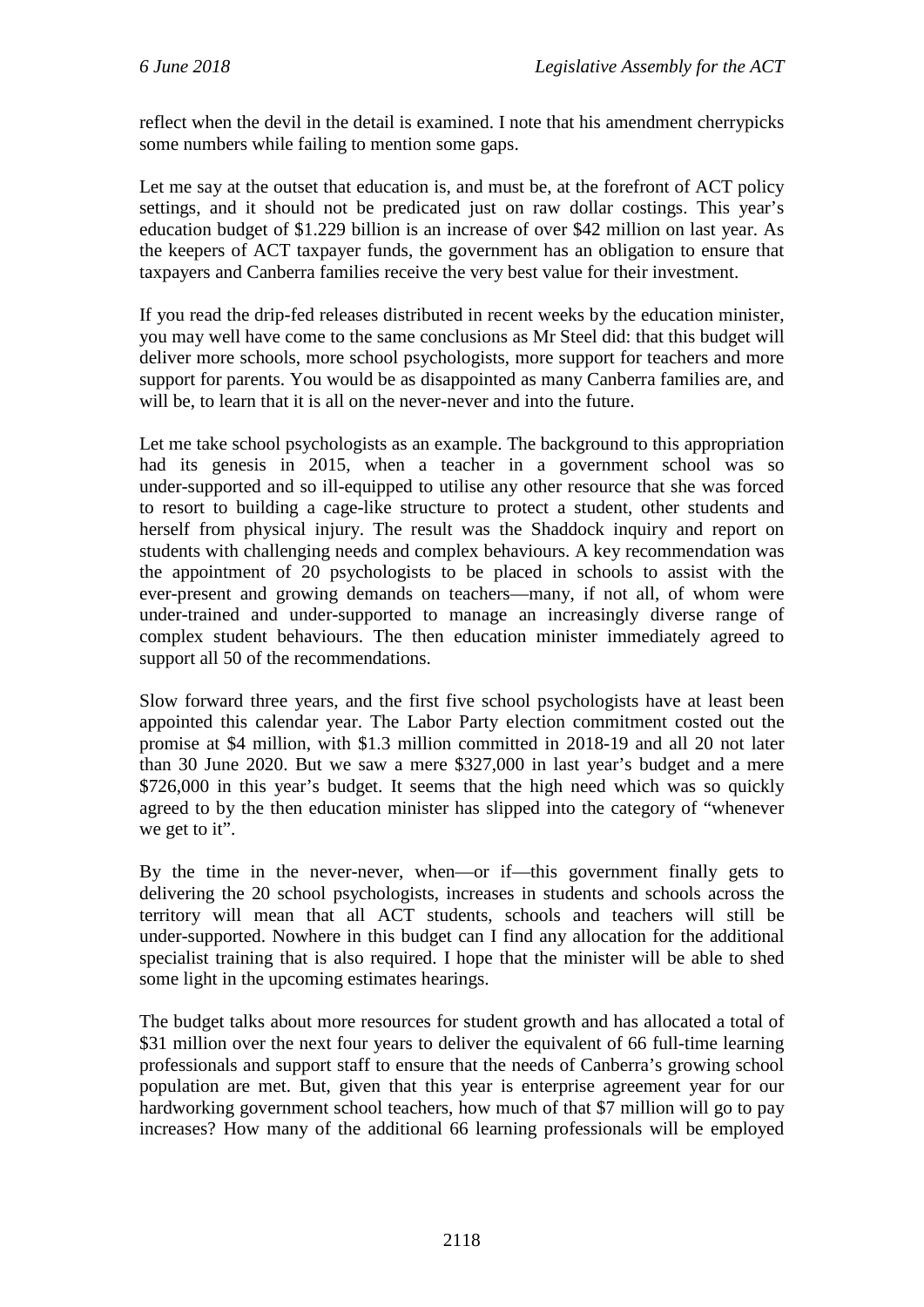this year? And who are the learning professionals that the government will employ teachers, teacher aides, learning support workers, social workers, people in teaching admin or people in the myriad of other roles that are associated with educating our children? As I said before, the devil is always in the detail. While the minister is quick to spruik this boost, she has conveniently left out the detail.

Mr Steel's motion talks of the history of investment in schools, and it is indeed a history. I am not sure whether I should be sad or glad that for the first time in five years Belconnen High School does not rate a specific line mention as a work in progress. Its latest completion date, February 2019, as listed in the 2017-18 budget, will be no doubt met with great anticipation for the long-suffering students, and parents and families, many of whom have completed their education without ever experiencing the upgrade that was promised time and time again.

Mr Steel's motion talks about investment in new government schools, but again it is in the never-never. The new Molonglo primary school will not be ready till well after the next election, on the most optimistic of estimates. And where is the detail about new investment in our older schools?

Last year there was allocation under the better schools for our kids public school infrastructure upgrades program, with nearly \$6 million last year and a similar amount in the forthcoming financial year. Where is that money this year? Or is this part of the \$31 million the budget suggests is "re-profiled"? I am no economist, nor are the majority of Canberrans, but in layman's terms I think that is making new announcements using previously promised moneys.

On comparing the budget papers for education from last year to this year, there is, cleverly, little continuity in program delivery but consistently slick headings on glossy paper. Last year every budget allocation was branded "better schools". This year it is branded "more schools, better schools". Repeating headlines and a bunch of numbers does not necessarily deliver the results.

Since taking on the education portfolio, I have been constantly amazed at the haphazard approach to so much in the portfolio. We see independent assessments from agencies such as the Auditor-General's that show that our students are tracking okay but going backwards. When the minister is questioned about this, she attacks the testing and suggests that NAPLAN and newspapers are to blame.

The directorate's own census data has shown that there are considerable inconsistencies in school enrolments across Canberra, but when the minister is asked what she would do about it she remains in denial. She was quoted in a recent interview as saying:

… their local school should be incentive enough because every one of our schools is great.

In other words: "Nothing to see here."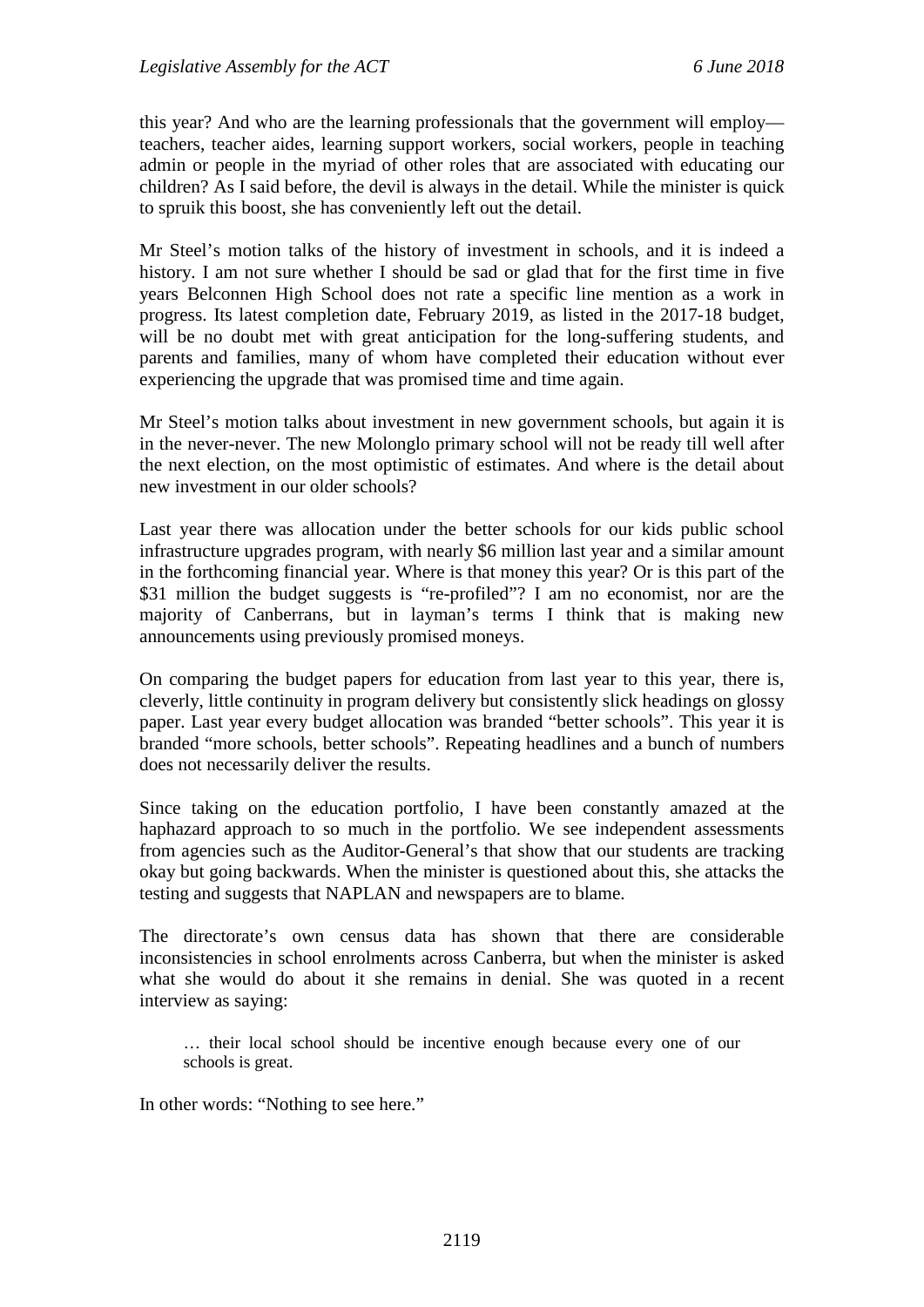If that is the case, why has the directorate, presumably under the leadership of this minister, started reducing priority enrolment areas and forcing Canberra region New South Wales students to schools that have low enrolments, neither of which are long-term solutions? When a school that is designed to cater for over 300 students has an enrolment of only 120, you have a problem. When a school that is designed to cater for 1,000 has an enrolment of 1,120, you also have a problem.

I see very little in the budget to address these structural enrolment issues. Promising to build more capacity now has too long a lag time. Promising to build more capacity now—when the government has been in power for 17 years and has control over new dwellings and major infrastructure projects driving population into certain parts of Canberra, when the government has had no choice but to house students in demountables and use halls, libraries and previously used quiet areas as classrooms is not just not good enough.

The same haphazard approach appears with the decision to provide laptops to students. We have had much fanfare about laptops in schools, but every time I and my colleague the former shadow minister for education, Mr Wall, have asked about the educational measurement, projection or goal for such an outlay, all we get is the standard response about equity. Educational equity is not whether someone has a specific piece of equipment; it is whether they have the same access to the best education that the ACT has to offer.

Mr Steel's motion refers to improving access to quality early childhood education. I know that he is personally passionate about this issue. The government has allocated \$6 million over four years to "develop a strategy". Actual places might be more relevant. The government's attitude to early childhood education is made very clear in its accountability indicators. It has a target of 4,650 enrolments, which is the same as last year and lower than the actuals. A footnote says:

The indicator data … should be considered a projection as preschool is not compulsory and is subject to parental choice.

Yes, it is subject to parental choice, but too often that choice is Buckley's and none.

For too many parents, especially in some of our newer suburbs, there are no places in preschool, and the directorate response is to placate parents with the reminder that it is not a compulsory year. This was confirmed to me in an answer to a representation I made to the minister on behalf of a parent who had been sent away from her local preschool because there were no spaces. She responded: "Enrolment in preschool is not compulsory and, as such, if the preschool a student wishes to attend has reached capacity, neighbouring schools are able to offer placements for that year." In other words, "It is not our problem."

If this government truly believes in the value of quality early childhood education, and I know that Mr Steel is passionate about this, it has an odd way of showing it. So much for all their hype and rhetoric about how important it is! Prior to the budget, the minister announced that the government would be investing \$9.2 million over four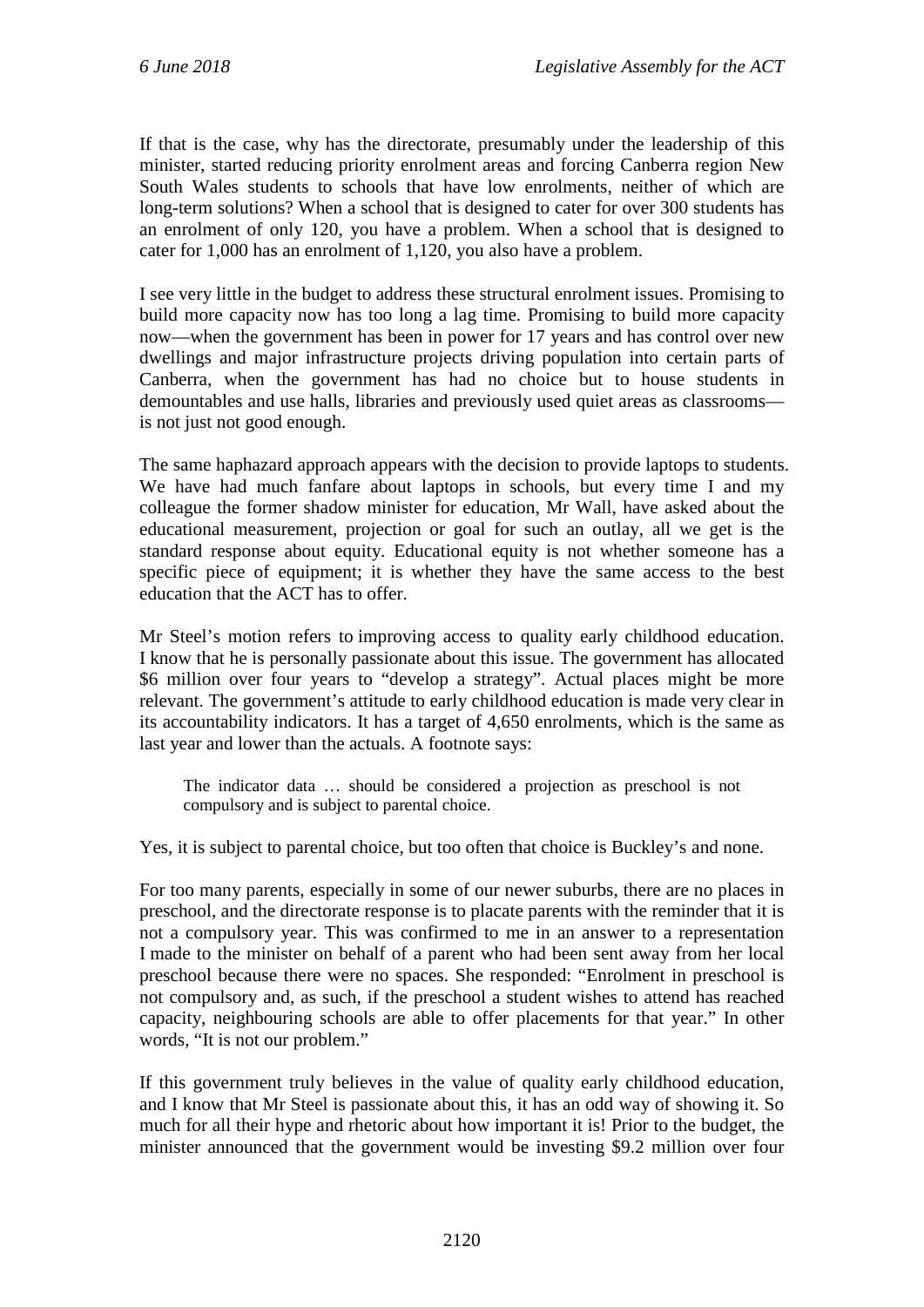years to make an immediate start on providing the best possible teaching in every classroom. Where is the detail and how will this \$2.3 million a year be spread amongst our 3,600 teachers in 87 government schools?

On 24 May, the minister said in a media statement:

With an additional 1,340 students set to join over 47,000 public school students, the Government will invest \$54.3 million to ensure local public schools keep getting better as Canberra grows.

I am curious to know how that figure was arrived at, given that the minister has previously told me, through questions on notice, that no data is public and that there are no reports published on enrolment projections. That aside, do we even know where these students are likely to enrol and whether the schools they will attend have the capacity to take them? Clearly this government has no idea how to plan for the future in education, and this minister has no idea how to plan for the future, so no wonder she has no idea how to respond to questions about what the government is doing to address capacity issues in our schools.

Mr Steel refers to support for greater parental engagement, but I am quite sure that the ACT Council of Parents and Citizens Associations, whose budget submission had sought funding, will be hugely disappointed with the one parental engagement officer to work with schools and parent groups to "support parents to help their kids learn". We have to take on faith that this will be delivered, as it is to be funded from "within existing sources". This would be great comfort to the council—I think not.

Let us not even get started on the decline of teacher librarians in our government schools, an issue that I know my former colleague and previous shadow education minister, the late Steve Doszpot, was very passionate about. In answers to questions on notice, the minister confirmed that currently only four out of the 10 government schools have a teacher librarian, robbing our children of valuable research skills to lay the foundation for lifelong learning.

Mr Steel's motion is yet another attempt by the Labor bench to break their arms patting themselves on the back for a job well done. While they are busy doing that, the Canberra Liberals will continue to advocate for the future of our leaders of tomorrow. The focus of education policy must be on preparing our children for the future, where teachers are respected and supported; where parents are partners in their children's education and have a choice of the very best schools in the country; where students are in a safe, supported and inspiring community to learn and learn how to learn; and where our community will be proud of the world that our children will be custodians of long after we are gone.

Madam Deputy Speaker, education is a big-ticket item in the ACT budget. It sits third, behind health and the public service, and has a budget of more than \$1 billion. But, as opposition leader Alistair Coe said this morning, "This government is good at spending money but it is not good at getting value for money." I strongly support strong investment in our schools, in our students and in the future. But spending more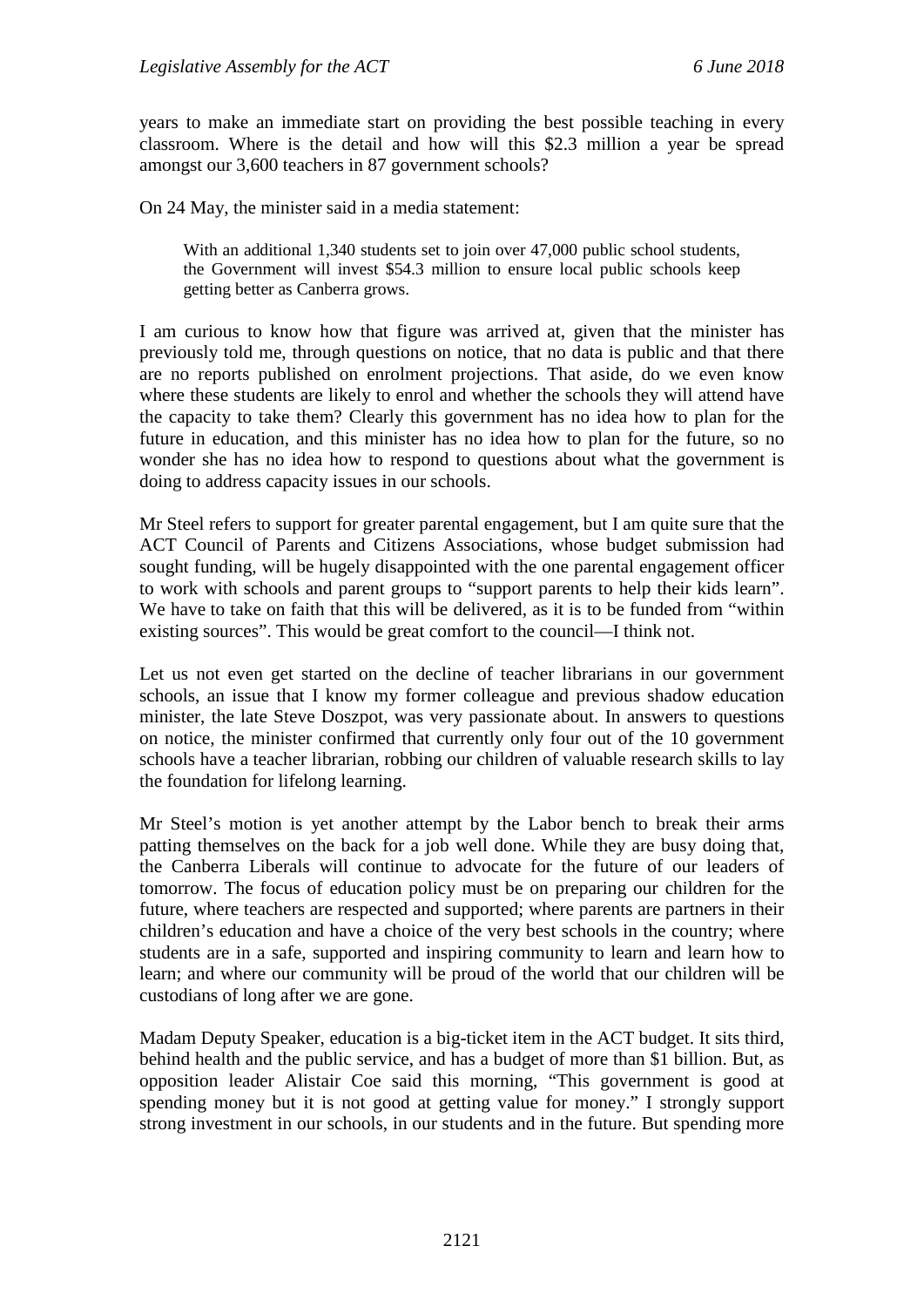money does not automatically deliver better outcomes. I am not convinced that this government knows the difference.

**MRS KIKKERT** (Ginninderra) (4.47): I thank Mr Steel for bringing this motion before the Assembly today. I am confident that each of us this in this chamber understands the importance of access to a quality education and the role that such access plays in ensuring the growth and development of our children and young people. Mr Steel's motion calls upon the ACT government to continue to invest in our education system. In the spirit of hopefulness, I suggest some areas where we could see future improvements.

As I have done on many previous occasions, I remind this Assembly of the cultural and linguistic diversity that characterises the ACT's residents. According to the latest census figures, 32 per cent of the ACT's residents were born overseas, with another 15 per cent having at least one parent who was born overseas. A non-English language is spoken in nearly 24 per cent of Canberra's households. These figures are naturally reflected in the diversity that we find in our schools and highlight the great need we have to instil cultural sensitivity in our young people and increase the cultural competence of our educators. Without this sensitivity and competence the best schools still throw up barriers that limit the educational access available to students from culturally and linguistically diverse households.

To illustrate, I wish to relate to one example recently shared with me by a Canberra parent. This mother explained to me that in her family's culture children are taught to respect anyone who is older than they are. This includes parents, principal, teachers and so forth. One of the ways that this respect for elders is shown is to never speak whilst standing up, as doing so is considered to be rude. Such children, upon entering the principal's office, will immediately sit down so that they are prepared to speak. Imagine the confusion when they are told by a principal that sitting down before being invited to do so is rude. As this mother explained to me, kids from culturally diverse backgrounds often find themselves struggling to live in two worlds—speaking two different languages and having to learn to navigate two different sets of expectations so often resulting in misunderstandings.

Genuine cultural competence in our schools could alleviate much of the anxiety and tension experienced by these you people. Educators who truly understand the reality of cultural differences are better prepared to expect behaviours and the motivations behind those behaviours to vary from student to student. It seems like a simple thing, but assuming a student is acting in a way that makes sense to her or him is a good place to start. There are, for example, many different ways for a student to show respect to a teacher, and a trained teacher will recognise and respect those differences.

But cultural sensitivity in our schools goes far beyond avoiding such misunderstandings. In fact, research clearly shows that having a strong cultural identity is a necessary prerequisite to making social connections with others and developing a sense of belonging. In turn, belonging builds children's self-esteem and resilience and reduces the likelihood that they will experience depression and anxiety. In other words, our kids need to feel secure in their cultural identities before they feel safe enough to fully engage in the learning process.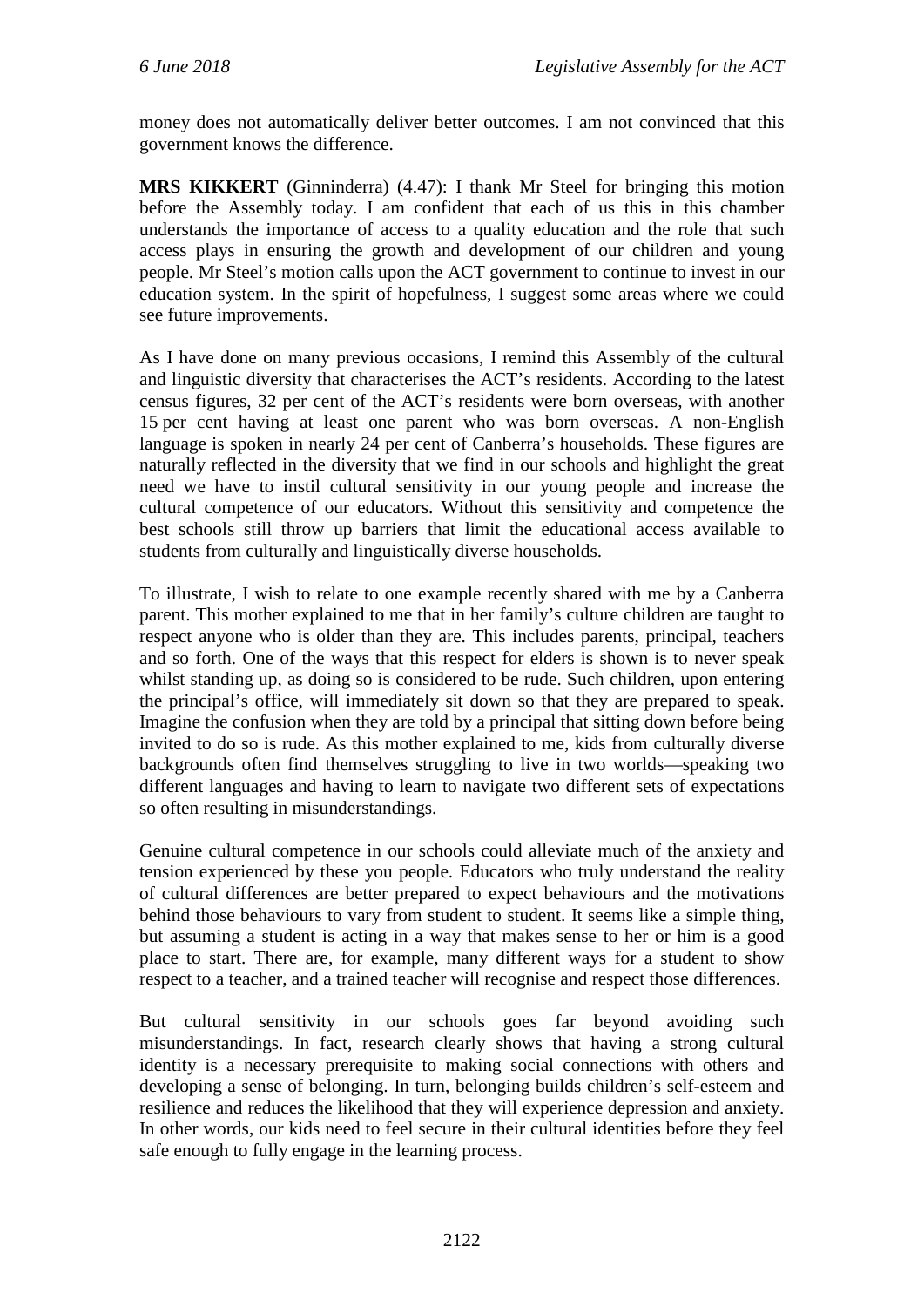As I have sought input from Canberra parents and those who work closely with multicultural communities a number of recommendations have been repeated. I wish to share a few of the most common and important ones. First, an awareness of cultural diversity needs to be explicitly taught. Kids who know that not everyone dresses alike, eats the same foods, speaks the same language at home or believes the same things are better prepared to handle differences when they encounter them. In the absence of such training, young people often resort to embarrassing questions or, worse, may make fun of those who are different.

A retired educator familiar with both independent and public schools has expressed his disappointment to me that the former seem to do a much better job of actively teaching cultural sensitivity than the latter. Too often discussions around cultural diversity seem not to go much past language and appearance to actual cultural practices.

Another area of concern is language learning. Whilst non-English languages are taught in our schools, the number of available languages is still very small, as is the proportion of students studying a non-English language. When one considers the number and diversity of languages spoken around us and the presence of numerous diplomatic missions here in the national capital, it seems we could so easily be doing better.

As has been repeatedly pointed out, the benefits of second language study go far beyond picking up the ability to communicate. Simply studying another language opens people's eyes to ways of doing things that are different to their own, boosting cultural sensitivity and at the same time increasing a person's comfort level when dealing with unfamiliar situations and more generally stimulating a tolerance of ambiguity.

In addition to over 100 diplomatic missions, our city is filled with mosques, churches, temples and other places of worship. What an opportunity. Instead of merely talking about different cultures or different faiths, our kids can be shown such places. I am aware of a Canberra school that is actively doing this, and both students and teachers have reported that it has been helpful in increasing both understanding and tolerance.

Focus also needs to reach beyond students to their families. The more involved in a school that a family is, the less likely it is that a student will feel like she or he has to operate in two disconnected worlds. A number of migrant and refugee families in Canberra, however, have shared their frustrations that they do not understand how the education system works, that they cannot access information in a language they can understand and that they are not provided with interpreters and so forth. As a city that prides itself on being a refugee welcome zone, Canberra's education system can certainly do better to make migrants and refugees genuinely feel welcomed and integrated into their children's educational lives.

As a final point I wish to address a group of culturally and linguistically diverse students that do not have the benefit of enjoying the support of their own families during their studies here. These would be overseas students. Those who volunteer to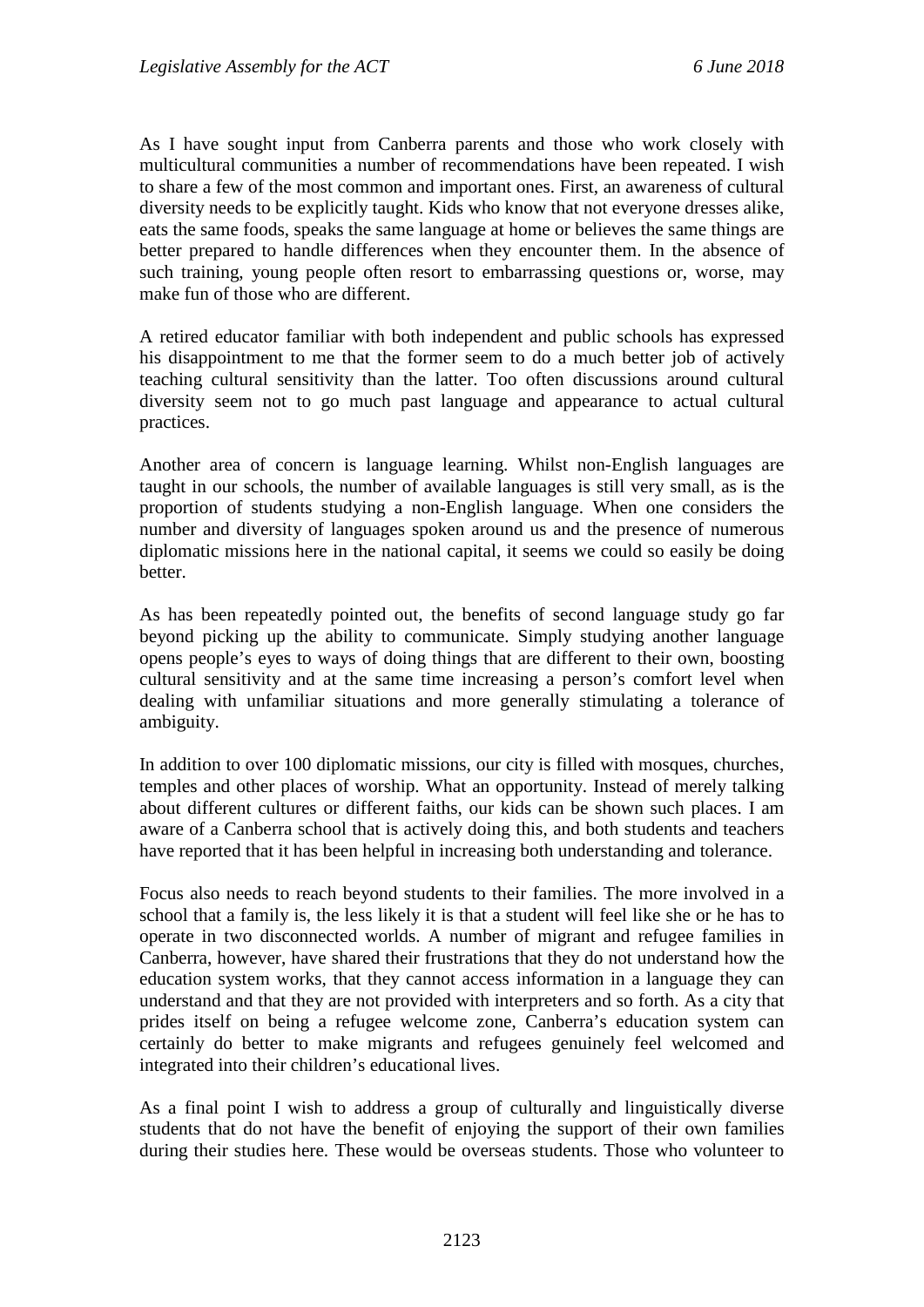help support some of these kids have assured me that the Education Directorate needs to do better in this area. In particular, communication between parents and guardians needs to be improved. Students need to have clearer explanations regarding how to contact and interact with community organisations. Too many of our overseas students who pay fees to attend our schools feel abandoned by the government once they arrive. We can certainly do better.

In conclusion, I wish to voice my full support for the educational enterprise in general and for the good educators who have helped us parents and carers by teaching and training our children at Canberra's schools. At the same time, I do not wish for us to stop striving for excellence. I know from personal experience what it is like to be the non-English-speaking migrant school girl. In supporting Mr Steel's motion, I call upon the government to do more to encourage the development of robust cultural competence and cultural sensitivity in all our schools, for the benefit of all children and young people.

**MR RATTENBURY** (Kurrajong) (4.56): I thank Mr Steel for bringing this motion to the Assembly today. I am pleased to see the additional investment in education that was announced in the budget this week. The benefits of investing in education are clear. It provides an important foundation for a child's path into adulthood. Investing in education is an investment in our collective futures. High quality, free and equitable education is fundamental to not only Canberra's prosperity but also the prosperity of the nation, not to mention the individual benefits that arise from the personal development coming from education.

A commitment to building new schools in growing areas of Canberra and expanding existing schools is an essential and necessary step to ensure that children across our city have the opportunity for education, which is a cornerstone of our democracy and a basic human right. Investing in school infrastructure is where it starts. From the Greens' perspective, even more importantly, investing in quality education is where it culminates. It is not just about the buildings; it is very much about the staff, the culture and the community involvement. All of these things are what make the whole of our education system richer.

I am pleased to see the funding for upgrades to a number of schools, including Campbell Primary, which addresses the obvious need for ageing infrastructure to be maintained and upgraded to suit the modern era. Infrastructure upgrades are important for remedying heating and cooling, as well as providing modern facilities. It is essential that some of the funds be directed towards improving the energy efficiency of the buildings as this work progresses.

I note that a roof replacement program has been funded to replace roofs at six schools in the ACT, to improve their thermal performance and to investigate additional renewable energy generation options and the introduction of energy storage at public schools. As the minister for climate change, and of course as a Greens member of this place, these initiatives are very welcome. Generating and storing renewable energy are vital components to addressing climate change. The government must continue to demonstrate its commitment to addressing this pressing issue now and into the future.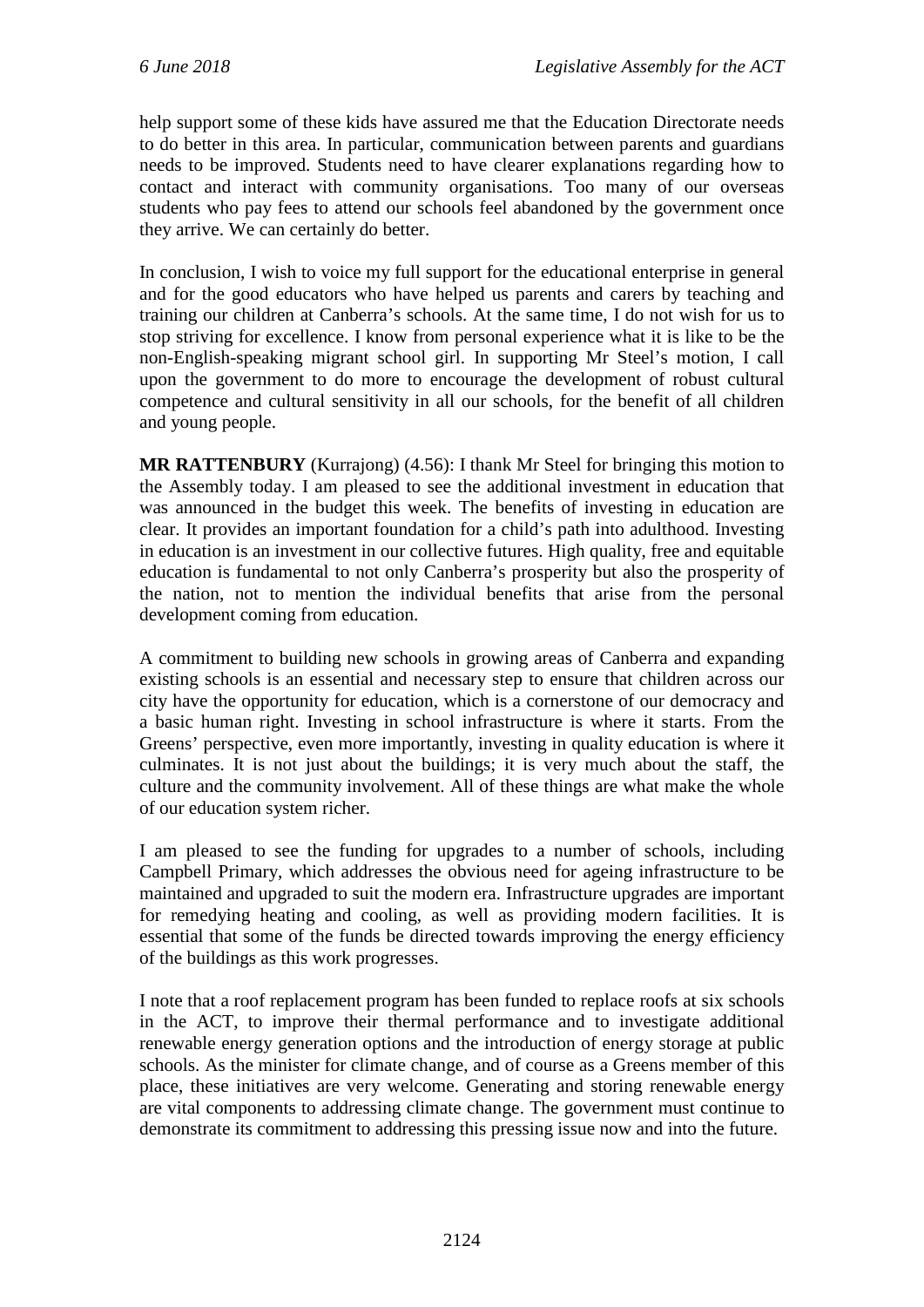Equally, I am pleased to see the investment in a new high school in Molonglo, and the expansion of capacity across Gungahlin—at Amaroo, Gold Creek, Neville Bonner and Franklin—and the completion of feasibility and planning for a new school in Gungahlin. I do note the comments that Ms Lee made about the fact that these schools have got very full. I think it is worth reflecting on some of the demographic modelling challenges that have arisen, including the fact that the ABS numbers from the 2016 census revealed a significant underestimation had been occurring in Canberra's population. There are in fact around 10,000 more residents in the city than the ABS had previously been estimating.

There is a detailed reason for this. The difficulty in tracking internal migration within Australia has been the primary problem. It is worth reflecting on the fact that the directorate had been planning on the basis of certain population numbers which need an update at that national level of statistic gathering. There are also some rather interesting demographic factors around the changing patterns of people: how more families are living in apartments. I know from my time as education minister that this had not previously been understood in the demographic modelling. There are some complexities there which I think Ms Lee's comments did not fairly reflect.

The planning for expansion of the school's capacity is a crucial step in ensuring that children and young people can get access to the education that they need. That this money is being put into these schools is a very welcome recognition of the fact that we have seen significant population growth in these areas. The government is moving to ensure that the capacity is there in the schools.

One thing that I want to emphasise—I have certainly already started a conversation with Minister Berry about this—is that new ACT schools, certainly where expansions are going, should be built with our net zero greenhouse gas emissions goals in mind. These school buildings are a long-lived infrastructure project. They should be planned from the beginning to minimise energy use and minimise the creation of carbon pollution.

In fact, new schools have the potential to be zero carbon buildings and, with their large roof spaces available for solar panels, to produce more energy than they use. One of the key areas to tackle in the near future is the use of natural gas, especially for heating. Our new schools can be designed to be all electric and in this way make use of the ACT's 100 per cent renewable electricity rather than continue to use emissions-producing gas.

Investing in the best possible teachers, supporting leadership from our principals and ensuring every student can get the help they need are essentials to the Greens' policy platform on education and central to the items in the parliamentary agreement. We have long identified that mentoring of teachers is an essential step in ensuring that teachers remain resilient, up-to-date and able to deal with the very challenging role that they perform.

Teachers need to be implementing evidence based pedagogical practice. But it is important that teachers get the kind of support that means they can implement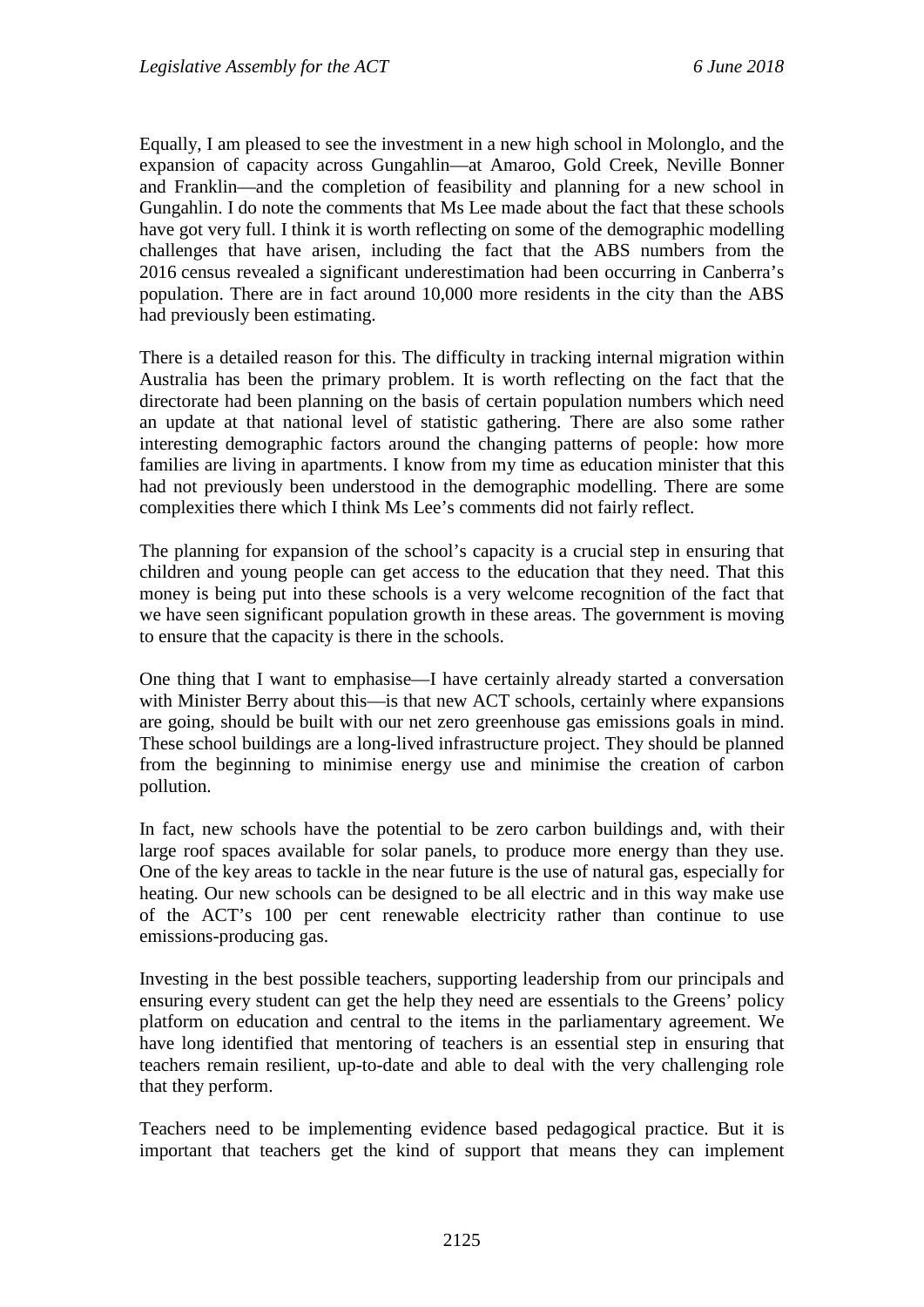strategies in the classroom, not just attend a personal development event and then go back to the classroom and not be supported to implement what they have learnt or not have the means to implement it. Whole-school approaches to improving and changing pedagogical practices are better. We need to acknowledge that there is not just one type of pedagogy. It is about taking the best and most effective pedagogies and using them at the right time and in the right way to help children learn in the way that is most suitable to that individual child.

We note that there is educational research that points to evidence about what does work with children. As politicians we need to support teachers and educational systems to respond to that research and implement it into teachers' daily practice to ensure we are giving students their best chance at success. That is what this measure is about.

Providing the best possible safe and supportive learning environment is critical to being a truly inclusive school community. Supporting students' mental health and wellbeing is essential to ensuring that every student, no matter which school they go to, can get the help they need. The funding of 15 additional school psychologists is an item that was spoken about extensively in the last election and is reflected in the parliamentary agreement between Labor and the Greens. Certainly, as the mental health minister, I am very pleased to see that this commitment has been funded.

The requirement for school psychologists has been identified by a number of players. It is a vital support for kids who are struggling with a range of mental health concerns. Providing this additional support will enable them to seek that support, to have the courage to come forward, knowing that there is capability within the school environment to support them to overcome their personal challenges so that they can be more focused on their education.

We know that if a child is struggling with mental health conditions they are less capable of learning. If they are distracted, if they are not getting the support they need, they are unlikely to progress as well as they might otherwise with their education. And they will miss out. Having this investment in school psychologists will assist in providing that strong foundation. While this announcement is welcome, I want to reiterate that there is still work to be done to implement a streamlined referral process between schools and community mental health services. This is another item reflected in the parliamentary agreement. A crucial aspect of this additional work will be increasing coordination between staff in health and education directorates.

The minister for education and I will be working, over the coming months, to improve that coordination. We need to make sure that if someone does go to the school psychologist and needs further support it is a seamless transition and that they move between one part of the mental health support system and another with the greatest possible ease. This is an area that I am pleased to work with the minister on.

Madam Deputy Speaker, I welcome the additional funding to support children with a disability and complex health needs in the public school system in this year's budget. This funding is vital to ensuring there is equity of outcome for those students who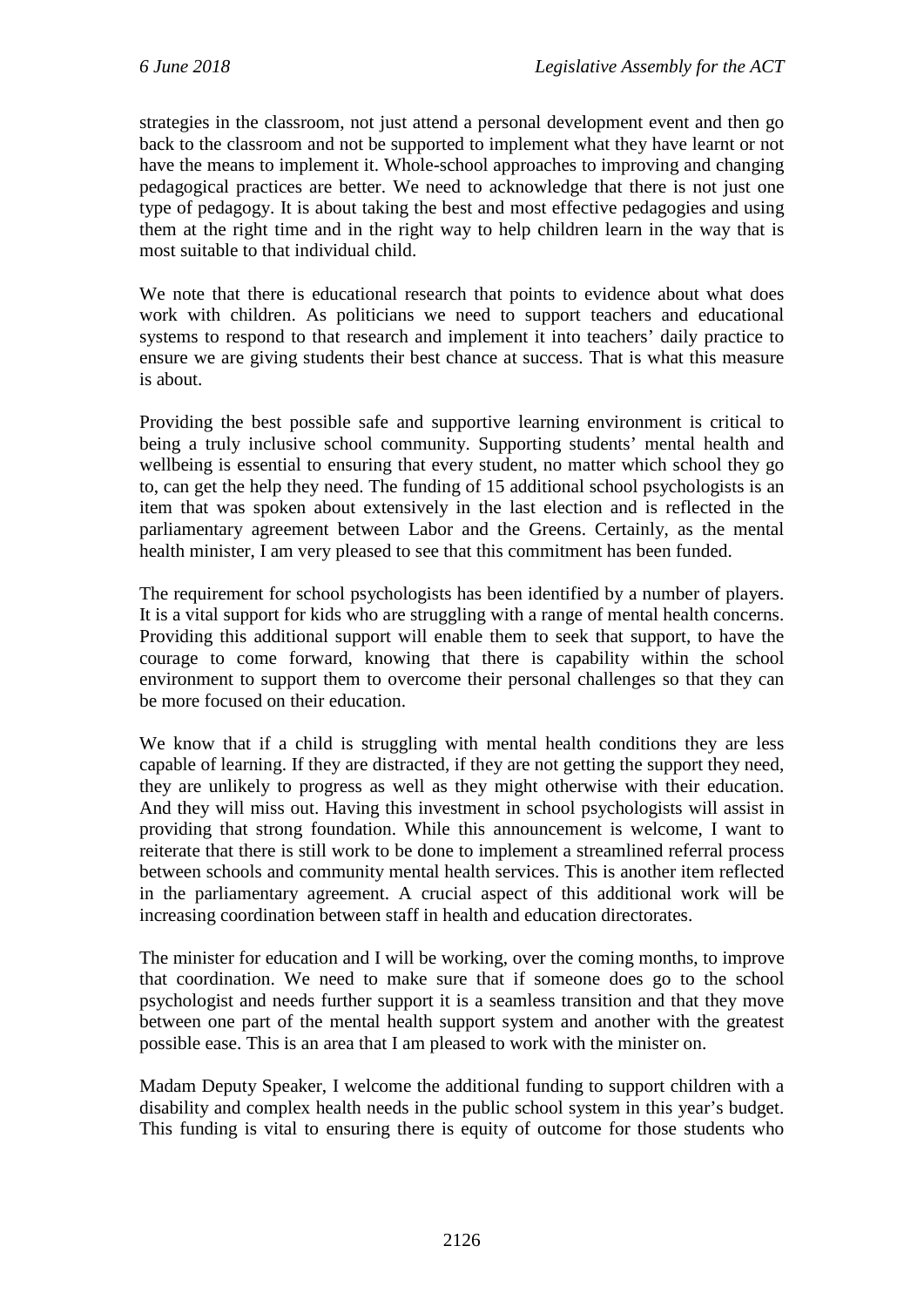have special needs. It will improve their educational outcomes and ensure a student-centred health and high quality school environment.

Their participation and contribution to school and community life is one that encourages us all to respect and value all students in our schools, and one that benefits us all. We are a richer society because of having more inclusive schools and having a deeper understanding of the different types of students that can be in that schooling environment.

In the ACT we have a great public preschool system where children can access high quality early education in the year before school. Our preschool system is well integrated into the community. It is local, and it is free, meaning that we are able to reach those families whose children may have had limited contact with the education system up until they are four.

The 600 hours of preschool in the year before school is currently supported by the national partnership agreement on universal access to early education. I know that the states and territories are considering how to improve and expand that high quality early education to two years before schools starts. Certainly the Greens are very supportive of this, as we know that the early years of a child's life are important in terms of developing both their social and emotional skills, and for laying down the foundations for their lifelong learning.

The Greens and the ACT government are interested in how to improve access for three-year-olds, and also to ensure better access for disadvantaged and vulnerable families. We know that, for socially isolated families, this can be a particularly powerful investment. Also for migrant families, families from a non-English-speaking background, which we heard about earlier in the debate, it is very important for children to be exposed to preschool environments at the earliest possible opportunity.

It is also important that we continue to improve the quality of early childhood education outside the public system in the ACT through the delivery of community run and privately run early education and care services. With so many families returning to the workforce while their children are still young, we are seeing younger children entering early education and care services well before their preschool period.

It is crucial that these facilities not only are up to standard with regard to children's safety and wellbeing but also have the capacity to support children's development in these important first years of life. The research is clear: young children need nurturing and supportive environments; they need warm and engaging interactions; and they need emotionally responsive and aware adults caring for them.

Quality of care in Australia's early childhood services is underpinned by the national quality framework, something I note that the federal government appears to be withdrawing from in its latest budget, as it has cut the funding to states and territories to support the regulation of early education and care services. Yet the national quality framework strengthens Australia's early education system and gives comfort to families. They can rely on the fact that the assessment and rating of services provides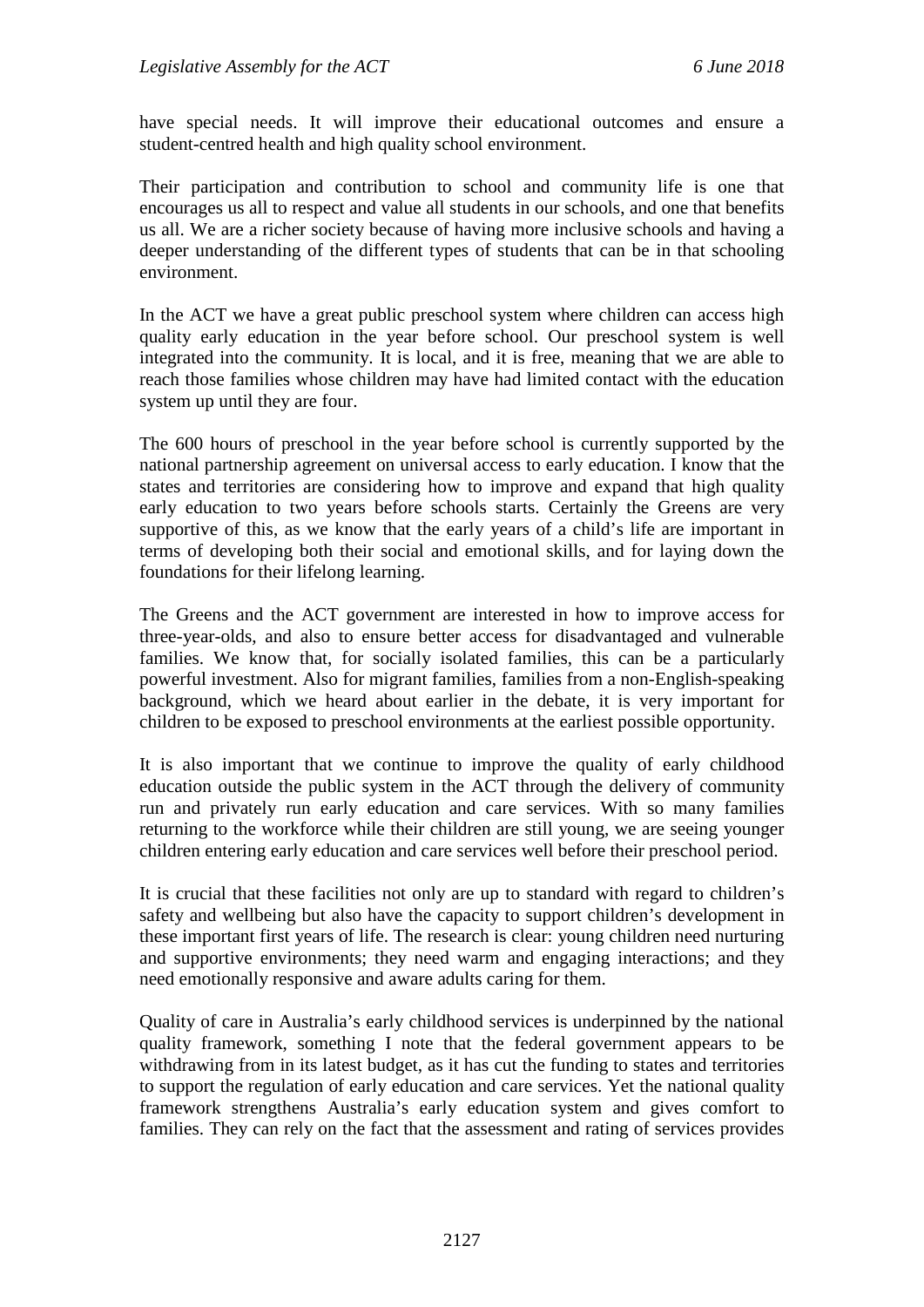important information about facilities. They know that there is a regulatory system that will support them, should there be any breaches of compliance under that system.

I can only hope that the federal government reconsiders the prospect of reducing resources to the national partnership on quality and reinstates what is actually a small investment from them. It is around \$13 million per year, while \$8 billion is spent on the childcare subsidy. This really gives some context. It is not a significant amount of money, but it is an important amount of money. The commonwealth needs to really play its part in ensuring that the rollout of this national framework is done properly, that it is resourced properly and that it is able to do the job that it was set up to deliver.

I conclude my remarks simply by thanking Mr Steel for bringing on this motion today, for recognising not only the importance of education but also the specific measures in the budget, which the Greens will be very pleased to support when it comes to the appropriation bill debate. I am certainly very pleased to support Mr Steel's motion today. It reflects an important investment in the future of education in this city.

**MR PETTERSSON** (Yerrabi) (5.09): I rise today to address the issue that is fundamentally important to this side of the chamber—an issue we always have championed and always will champion as part of our core values. I speak, of course, about education. Every child deserves an amazing education, and this government is committed to delivering it. Providing quality education requires good teachers and the right infrastructure. Quality education is a fundamental right for all children; so the funding of these needs is without question. Everyone knows that if you want a government to invest in our schools you need to choose a Labor government.

We took a plan to the last election to deliver for students. We said we would provide them with the best possible facilities, and that is what we are doing—providing more schools and more school places across the north and across Canberra. The 2018-19 budget builds on the great Labor education legacy, and our government seeks to deliver even better education infrastructure and student outcomes for every student.

Our government will ensure that the 48,000 students in our territory continue to receive a great education. Over the next four years our government is spending \$5 billion in supporting our education system. This budget is a continuation of the promise we made to Canberrans when they elected our government in 2016. In last year's budget our government put aside \$90 million for education infrastructure. This investment was aimed at ensuring that our schools have access to modern facilities and learning environments.

In this year's budget our government is continuing to fund new infrastructure projects for our schools. This includes new facilities in existing schools and building new schools in our city's growth areas, particularly in my electorate of Yerrabi. Gungahlin, the majority of my electorate, grew from 47,000 residents in 2011 to 71,000 residents in 2016. Much of this growth has been young people building homes and starting families. We are preparing for the influx of new students and prioritising their education experience. And we are prepared.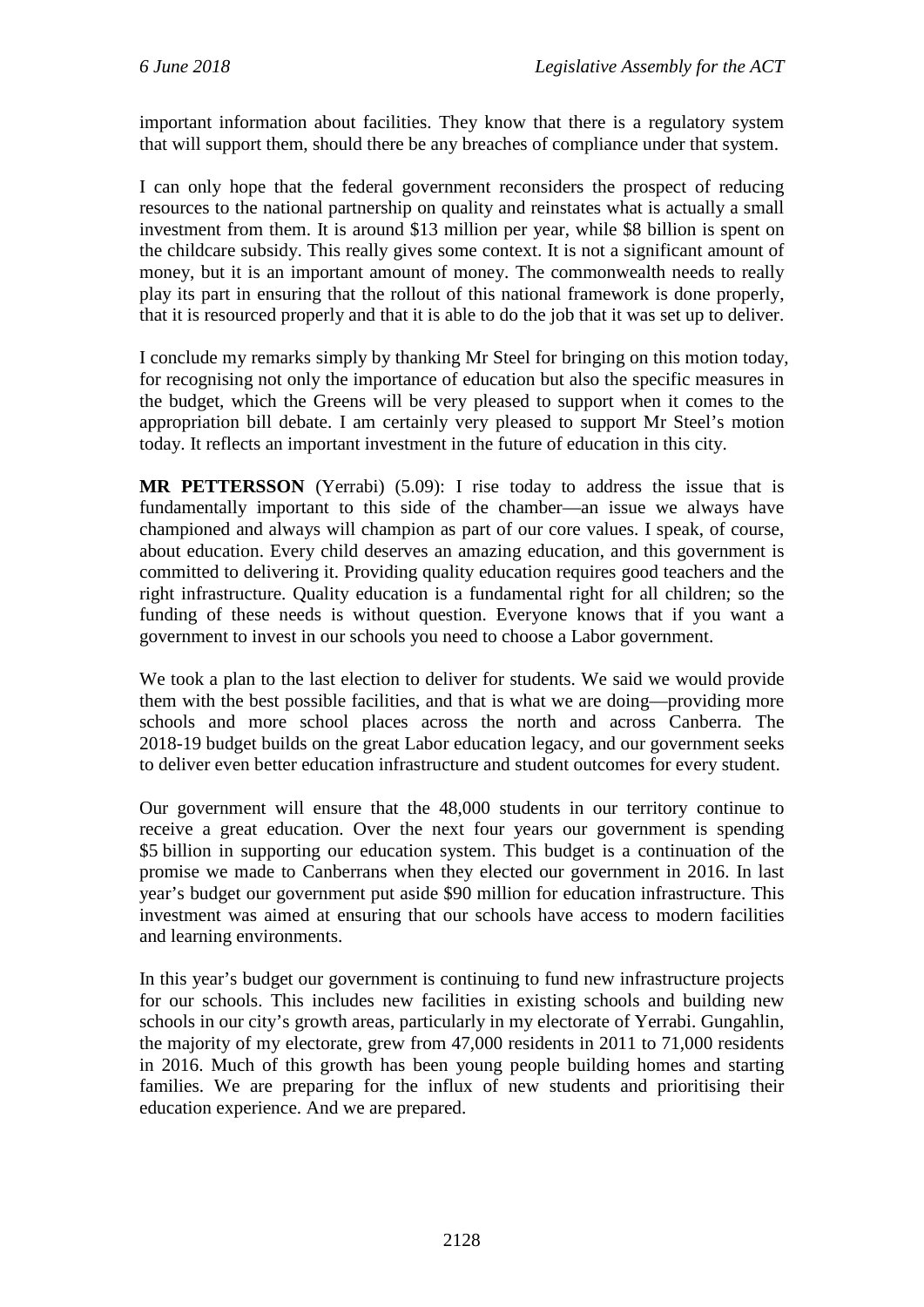In our 2017-18 budget we pledged over \$32 million to a new primary school in Taylor that we expect to be open in 2019. This new, modern school facility will cater for up to 700 students and give them access to some of the best facilities in Canberra. It will have specific facilities for music, science, technology, engineering, arts and mathematics. We have just opened a consultation period with the community to choose a name, uniform and school logo for the new school. The names will be chosen based on their cultural, historical or geographical significance to the local community. I urge all who are interested in having a say in the identity of the north Gungahlin school to log on to the your say website and submit your proposals.

Ultimately we are getting on with the job of building more schools to cater for our growing population. But there is more to do. In this budget we have made provision for 500 new school places across Amaroo, Gold Creek and Neville Bonner schools. We are cognisant of the fact that Gungahlin schools have high enrolment figures. Overcrowding affects educational outcomes and strains the resources of a school. This expansion will take the pressure off and make sure our kids get the quality education they deserve. To this end, we are also expanding the Franklin Early Childhood School. We will immediately expand the school to accommodate current year 2 students in a new 2019 year 3 class. We have also committed funding to plan and consult on permanent expansion to a full primary school to cater for the anticipated growth in Gungahlin. I look forward to this in the future.

We are delivering education infrastructure across the territory. Our government will invest \$47 million to build a new primary school in another expanding area in the ACT—the Molonglo Valley. There are many similarities between the Molonglo Valley and Gungahlin, including this government's commitment to build quality schools in them. The government will also release land in Wright for the building of a private school. Many parents seek diversity in their choice of school enrolment. This will aid them in that. I do, however, have a natural preference for our local public schools.

Existing schools across the territory will receive upgrades as well. Campbell Primary School will receive nearly \$19 million to build modern learning facilities as well as replace ageing infrastructure, while Narrabundah College will receive \$400,000 to design permanent classrooms. Across the territory, schools will receive \$900,000 to help fix leaky roofs.

We are not just investing in schools. Our government will establish a future skills academy for ACT school leavers to ready themselves for future-oriented industries. The academy will focus on skills relating to the STEM subjects—science, technology, engineering and maths. The skills hub will be based at the University of Canberra Lake Ginninderra Senior Secondary College, as well as the Caroline Chisholm High School, giving our school leavers a valuable path into their future.

Carrying on from this, as part of the 2017-18 budget we committed to ensuring that each and every public school student from year 7 will receive an Acer Chromebook. The rollout of this program will continue this year. This ensures that every student has an equal opportunity to access learning technologies as well as preparing Canberra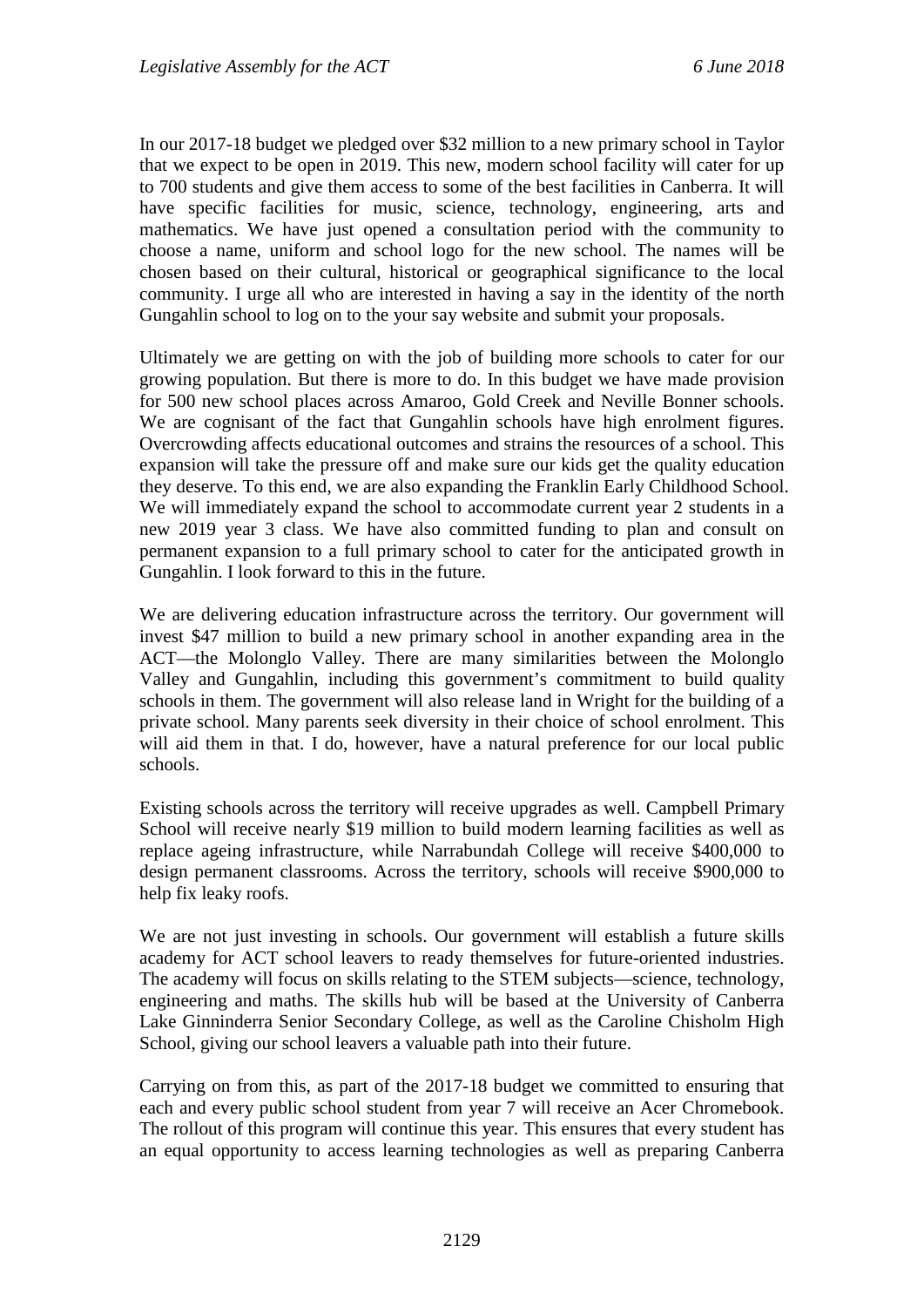students to be technologically liberated for changing jobs in the 21st century. Things like coding will become not just a valuable skill but a necessity. This program ensures that all kids can become efficient regardless of their income. We were the first state or territory government that committed to having these Chromebooks in the hands of every secondary public school student. All students deserve access to important learning tools, and I am proud to be a member of a government that provides this.

Our continual commitment to ACT schools produces results. Currently 85 per cent of ACT students are completing year 12. Around 90 per cent of them go into employment or further study. And the ACT does do very well compared to the rest of Australia on standardised tests such as NAPLAN, although at this point it is probably good to point out that the Assembly is actually inquiring into standardised testing through the EEYA committee. I note that David Gonski said we need to move away from the industrialised model of testing toward tailored individual assessment. If this is the path we are to go down, we will need to change how we teach our kids.

Of course, vital to a strong education system are our wonderful teachers and support staff. They are critical to the success of our children. Too often we hear about kids who are falling behind right across Australia and how teachers are struggling to cope. That is why we have committed to hiring another 66 full-time learning professionals and support staff at a cost of \$31.1 million. Our kids will get the support they deserve and thrive in a school environment as individuals.

There are threats to our schools. The threat comes in the form of a Liberal Party and their commitment to the half-baked education funding they have imposed at a federal level. If we want our schools to continue to excel and have the funds to operate, we need a federal Labor government to implement the full Gonski—no ifs; no buts. Only by implementing the full school resourcing standard will our kids have the best chance to shine. And every minute we waste before that we will fall behind.

Our 2018-19 budget is continuing to invest in Canberra students' education. New infrastructure in schools will encourage better learning outcomes as students utilise modern spaces. We are catering for increased growth in the city's north and west and right across the city. We are investing in teachers and support staff to help our kids reach their full potential. And, as always, our government is putting education first.

**MS BERRY** (Ginninderra—Deputy Chief Minister, Minister for Education and Early Childhood Development, Minister for Housing and Suburban Development, Minister for the Prevention of Domestic and Family Violence, Minister for Women and Minister for Sport and Recreation) (5.18): I want to thank Mr Steel for bringing on this motion today. The 2018 ACT budget is delivering services that the ACT needs for a growing city, and I am proud to stand with my colleagues, including the Chief Minister and Treasurer, to tell the ACT community a little more about what the government will deliver over the coming years. It is a strong budget which clearly aligns to the government's values and priorities, and the key is providing a high quality education for the ACT's young people.

I welcome Mr Steel's motion and the attention it draws to the many millions of dollars in new education initiatives. The ACT community clearly have faith in the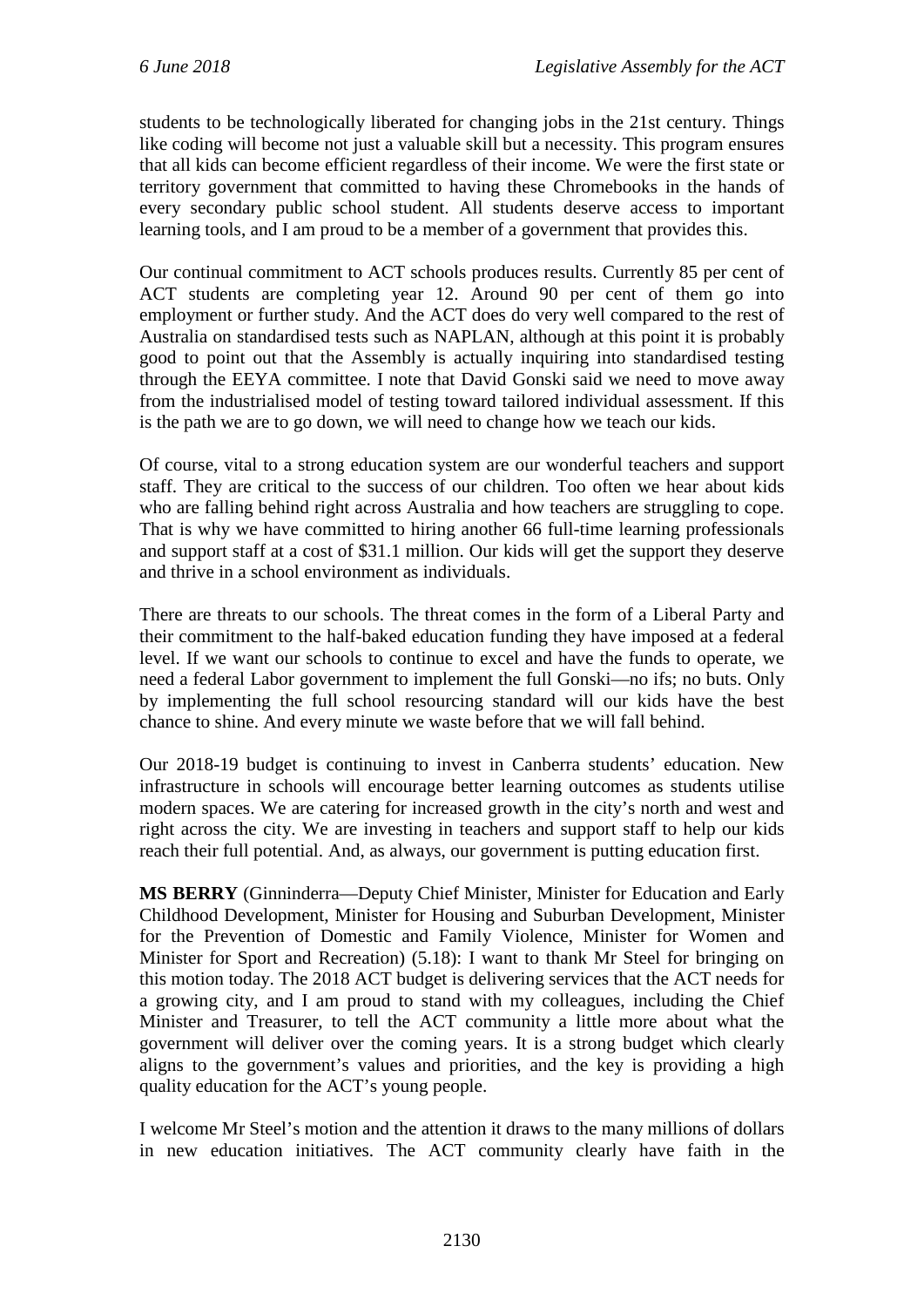ACT government school system and are showing their confidence by enrolling their children in one of our excellent government schools. Strong enrolment growth in government schools is a good thing, and the government is responding by providing resources to support schools to deliver the great education that our community is seeking. This budget responds to an expected increase in students of 1,340, with \$31 million for additional learning professionals as well as support staff. The government is ensuring the needs of Canberra's growing school population are being met by deploying more staff in government schools where need is identified.

Our community values the increasingly strong inclusive culture in ACT government schools. It is an area of focus because, of course, all children, regardless of background and circumstances, are entitled to a great education and the life chances that come from it. More significantly, every child can make a valuable contribution to the life of their school community, even if they need a little extra support. The government has allocated \$18.2 million in needs-based funding to support students with a disability so that they have the support to be included in and be a part of school life, and \$5 million to support students with complex health needs.

I am also happy to inform the Assembly that this budget achieves the government's election commitment to add 20 additional school psychologists to the system, with 15 added to the initial five funded in last year's budget. Student wellbeing and mental health is a growing challenge, and the government is responding with the resources that schools need.

The government is also continuing its record of investment in school infrastructure, building on the hundreds of millions of dollars allocated over the past 10 years. The government has allocated \$47 million for a new P-6 school in Mr Steel's electorate of Molonglo and will begin planning for a year 7 to10 campus there as well so that families in this community can have confidence that high quality public education in modern learning facilities will be available for them. Gungahlin, which is one of the fastest growing regions in Australia, will have 500 new places in schools in that region, and we will start the expansion of Franklin Early Childhood School to a P-6, achieving another election commitment.

Right across the ACT there are ageing schools, some of which are 40, 50 and even 60 years old. The government is investing in the renewal of these schools. On top of the \$85 million investment in last year's budget for public school infrastructure upgrades, the government has allocated \$18 million to replace roofs at six schools. This will improve building comfort and energy efficiency by improving thermal performance and will minimise the facilities damage and disruption caused by leaks. The initiative will also allow the government to investigate additional renewable energy generation and the introduction of energy storage at public schools.

The budget also continues to work towards modernisation of Campbell Primary School and Narrabundah College, refurbishing these buildings to provide better learning environments and modern facilities, with nearly \$20 million combined.

As members will know, over the past 18 months I have been facilitating a big conversation about the future of education in the ACT. I started with the goal that this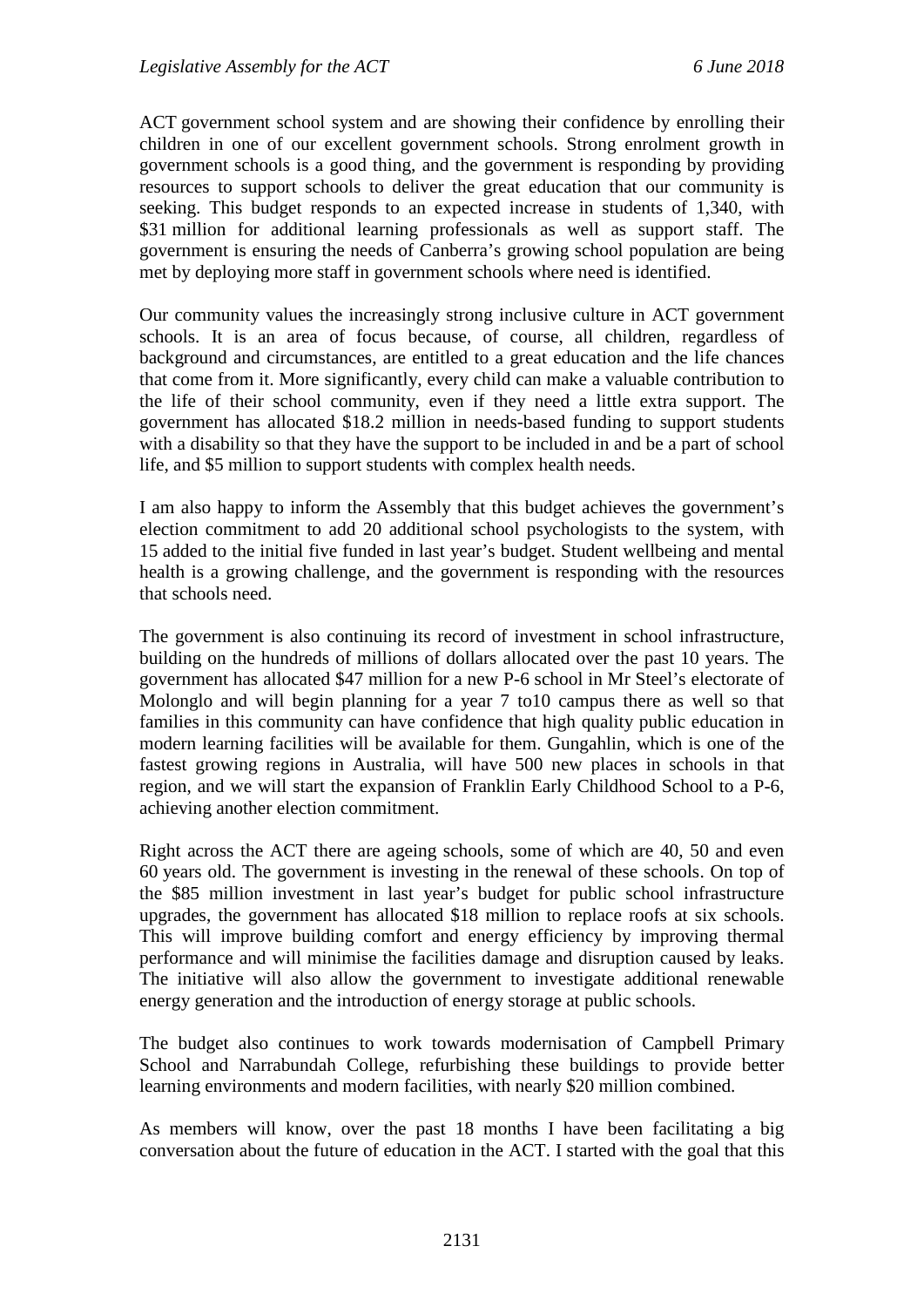conversation would involve genuine dialogue, and I am pleased to say that this has been realised. While the strategy is being settled and will be announced later this year, the conversation provided the government with some clear directions; so the budget also commits funding to early outcomes of the conversation through measures aimed at empowering learning professionals in ACT schools.

After students themselves, the single most significant factor in the outcomes achieved in schools is the expertise and professionalism of the teachers facilitating the learning. The evidence is clear on this point and has been repeated by ACT students, teachers, school leaders, parents and carers and the wider community throughout my conversations with them.

The budget commits \$9.2 million to some key initiatives, including the strengthening of teacher capability in teaching literacy and numeracy and improved collaboration between schools and the University of Canberra on initial teacher education and research-informed professional learning. This funding will also enable further work on the strategy and its outcomes.

In my remarks I have highlighted only some of the education initiatives in this budget, and they have been well canvassed by other members in this place. Yesterday I provided a detailed response to a question on the future skills academy and I draw members' attention to the excellent opportunity that this will provide ACT students and the wider community. The government is also continuing its work on the early childhood strategy, an area that I am particularly passionate about, given my previous work across this sector. I will have more to say about this later this year. Thank you again, Mr Steel, for bringing this motion to the Assembly. I commend the motion to the chamber.

**MS ORR** (Yerrabi) (5.24): I want to thank Mr Steel for moving this motion today. The 2018-19 ACT budget has a strong focus on investing in education. I have previously moved and spoken on a number of motions in the Assembly relating to the ACT government's commitment to delivering quality education, and I am proud to stand here today as a member of this Labor government that has handed down a budget for 2018-19 that continues to value and invest in quality education for all Canberrans.

Gungahlin is Australia's second fastest growing region, and it is critical that we increase and improve access to public education for the local community. Our population has been growing exponentially in recent years, and will continue to do so as our town centre and surrounding suburbs evolve. With these key factors in mind, it is imperative that we invest in better education infrastructure. This government recognises the need for further education investment, which is why we are investing in local schools, particularly in my electorate of Yerrabi.

In Franklin, we are expanding the early childhood school to deliver year 3 classes for students in 2019, with a further commitment to begin planning and consultation to grow the school into a full preschool to year 6 school. The government will be working closely with the school community to make sure everything that families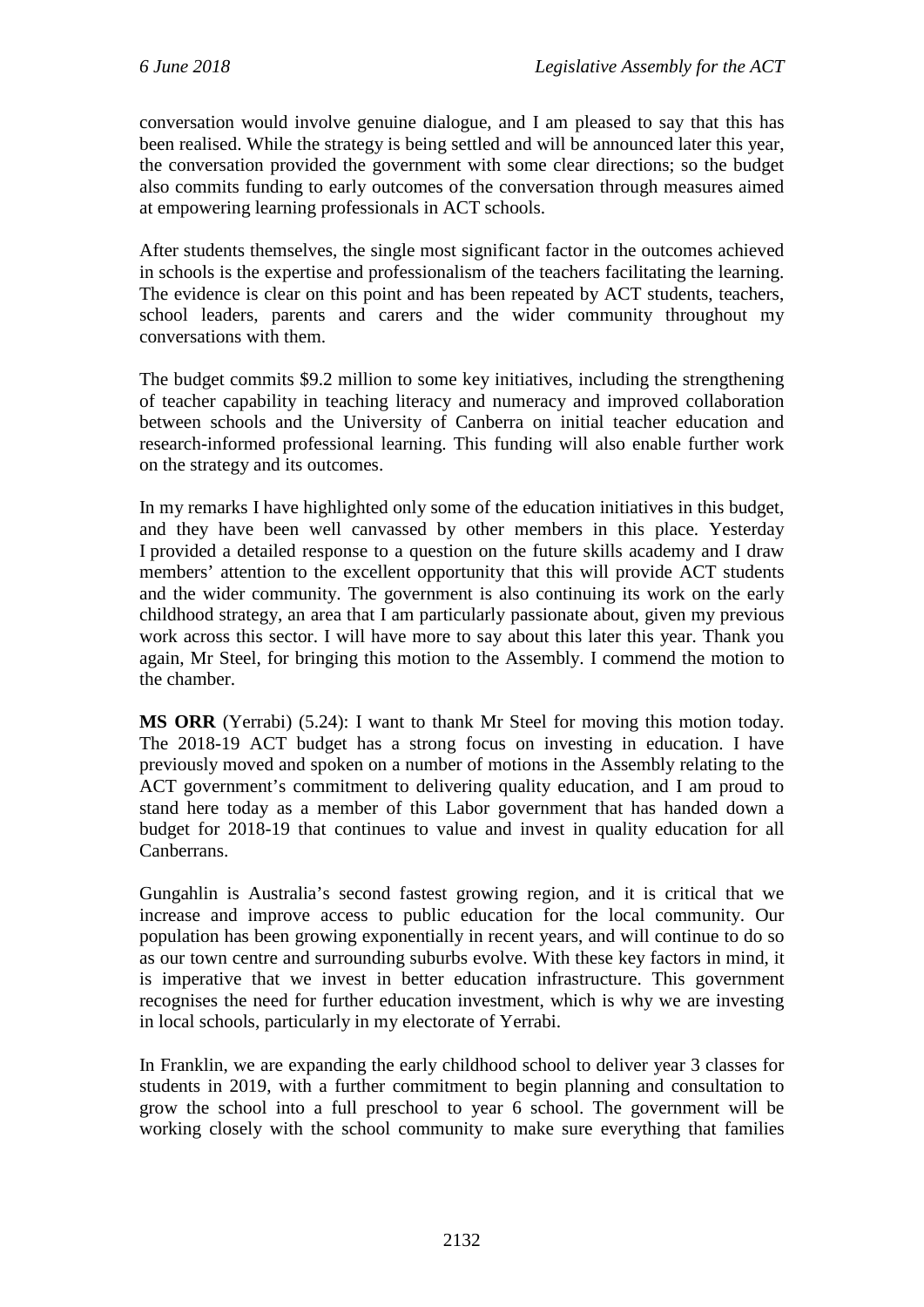love about Franklin school is maintained as it grows to cater for new students in the area.

In north Gungahlin, we are building a new public school which will provide primary school education to a rapidly growing area. The new preschool to year 6 school in Taylor will initially cater to 176 preschool students and 600 primary school students, with capacity for further places as the school community grows. This includes planning for an additional 150 primary students and the potential for a year 7 to 10 expansion.

I was in Moncrieff over the weekend talking to people about the new north Gungahlin school. For new suburbs like Moncrieff, public schools play an incredibly important role in fostering our communities, not just in terms of education but also as a cultural and community hub. The new public school in Taylor is an active recognition of this integral role. The Taylor school will offer facilities for the local community to use, such as access to indoor areas for sport and recreation activities and space for community groups and organisations to hold meetings and events.

It is not just about making schools accessible to our communities; it is also about improving the accessibility of our schools to our students. Canberra is all about inclusiveness. We thrive on being Australia's most inclusive city, and we show it time and time again, through our strong yes vote in the marriage equality postal survey; by hosting Australia's first Reconciliation Day public holiday; and by being a refugee welcome zone. These are not just gestures; these are values that form our culture, a culture that flows through everything we do here in the ACT, right down to helping shape the way we design and plan our schools to ensure they are accessible to all students.

In this budget, we are supporting students with disability and complex health needs in our ACT public schools by investing \$23.2 million through the needs-based funding model. We are increasing access to school psychologists by investing \$7.3 million to employ 15 additional full-time psychologists, to support student wellbeing and mental health outcomes for students, parents and carers in our school communities. We are increasing the number of spaces in our schooling system, while at the same time delivering high quality learning spaces for our children to learn in. We are delivering 500 more student places in Gungahlin by expanding Amaroo, Gold Creek and Neville Bonner schools.

We make these significant investments at the same time as remembering we are in a transitioning economy. The future jobs of our children are likely to be starkly different from the jobs of today. We must continue to give students every opportunity possible to develop the skills that will be necessary for them to achieve in the modern world, while also valuing the difference and talents of every child.

Daniel Pink's aptly named book *A Whole New Mind: Why Right-brainers Will Rule The Future* contends that the future belongs to the more creative minded as the more routine jobs in our society are overtaken by automation. Within this theme is recognition that while we are all predisposed towards particular skills, every skill is a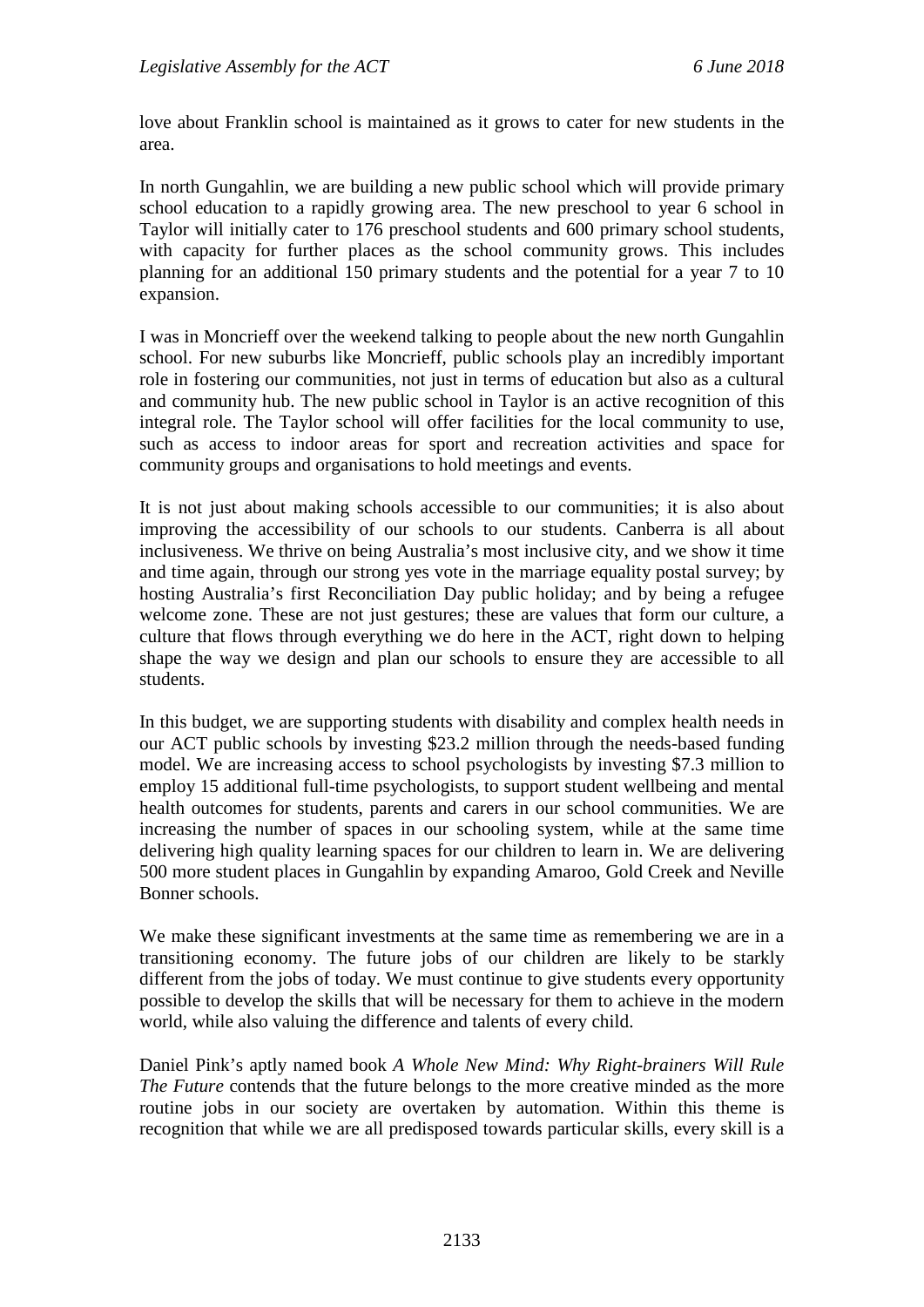muscle we must exercise. Our schooling system must evolve to enable this type of creative and analytical strength for students.

It is therefore incredibly important that our education system offers the building blocks upon which children can learn to problem solve. This is why we are focused on students participating in STEM—also known as science, technology, engineering and mathematics—subjects. Along with STEM, there must be a focus on creativity. Giralang Primary School is a fantastic example of a school in my electorate offering a STEAM academy, with the "A" standing for architecture. This addition recognises the need for students to be provided with the capacity to develop their skills in a more creative way, in this case through design. That is why the 2018-19 budget will invest \$5.6 million to establish a future skills academy that will support Canberra students to build their competency in STEM, preparing them for the jobs of the future.

I would like to echo the views put forward by the Minister for Education and Early Childhood Development when it comes to the future of education in the ACT. The future of education consultation considers themes such as individualised learning, real-life skills, and opportunities and pathways for all, as well as collaboration and support to meet individual need.

In our current transition, we cannot simply assume a child will fit the box we design for them in our education system. We must do everything we can to tailor schooling to the needs of each and every student as best we can. The future of education consultation is working towards this goal, with the 2018-19 budget investing \$2.9 million to progress measures that have arisen from the community conversation.

In all of this, we can never forget the role our teachers play in supporting and enriching the development of our children. We should always seek to acknowledge and celebrate the contributions our educators make in their profession and to the community more broadly.

Our teachers play an important role in supporting our inclusive culture. Joe Chapman-Freeman was recognised for the Australian Education Union ACT branch reconciliation award this year. Joe was recognised for going well beyond what was expected in his role as an Aboriginal and Torres Strait Islander education officer working closely with the Aboriginal and Torres Strait Islander students at his school. Joe has implemented coordinated strategies involving the students, their families, and teaching staff. He is a strong advocate for his students, supporting their involvement in class with additional tutorials and personalised pathways. Joe has worked with teachers from the school to increase their cultural competencies as well as empowering cultural identity within Aboriginal and Indigenous students.

Joe takes a team of high school students to visit local primary schools on three mornings a week. They deliver breakfast clubs and literacy mentoring programs to atrisk primary school students. Over the last four years, Joe has worked closely with the directorate to deliver territory-wide sporting competitions involving all sectors of the school system. He has also created links to schools in Sydney to host interschool activities.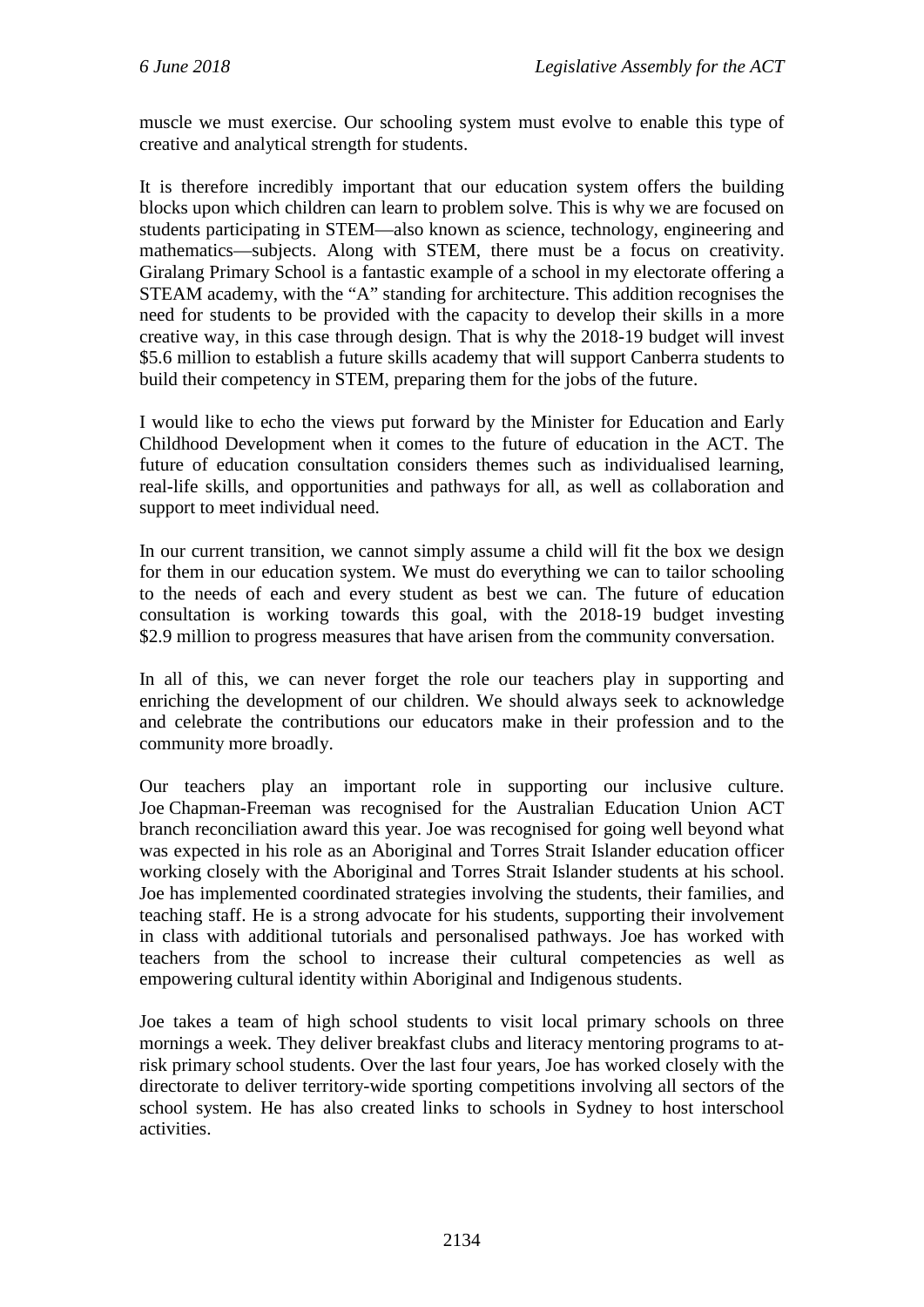Our school principals also play an integral role in enabling both our students and our teachers to achieve in their roles within schools. Shane Gorman won the Australian Education Union ACT branch public education award, having been nominated by two of his colleagues who were impressed by the calm, dignified and matter-of-fact way that he advocates for public education. A long-serving member of the union, he fought for union rights, Gonski reforms, and freedom for refugees.

He has also championed the need for principal wellbeing at a national level. Despite being dedicated to their schools, principals often find themselves in a difficult position balancing the needs of their teachers. Shane demonstrates a commitment to finding the balance between workload, administrative support, and coaching and mentoring, to ensure teachers can focus on their core responsibilities as educators. His nominators state that even strong unionists may sometimes question whether they should have taken the easier, less selfless road. However, Shane's dedication to public education has had a significant impact on those who have not even worked with him, and he has had a significant positive impact on the ACT school system as a whole.

The benefit teachers provide society through the assistance they offer our children as they grow into adults can never be underestimated, and this government will never underestimate their value.

The 2018-19 budget is a budget that is focused on delivering quality education for Canberrans. It will deliver new and expanded schools for Gungahlin and across Canberra, as well as hiring more teachers who will help provide a world-class education to each and every Canberra student. This budget is focused on delivering more and better local schools for our kids. I commend Mr Steel's motion to the Assembly.

**MR STEEL** (Murrumbidgee) (5.33): I would like to thank members for their contributions in the debate on this motion today, recognising the real importance of our education investments in the 2018-19 budget. I would like to respond to a few comments that were made during the debate.

I firstly recognise the comments made by Mrs Kikkert, and the importance of recognising and celebrating diversity in our education system. I was involved in working with the Australian Human Rights Commission in reviewing some resources that were being developed around building children's belonging, particularly resources for early childhood services, looking to do that in the education system, something that we need to continue to make sure occurs throughout our education system from early childhood right through our school education system.

In relation to Ms Lee's comments, Ms Lee seemed to suggest at the end of her speech that extra investment in education was not important. Actually, it is very important. She may want to come in here and outline what measures, particularly infrastructure measures, she does not support in the ACT budget. I believe all of the infrastructure measures that we announced in the budget yesterday are critically important, particularly in planning.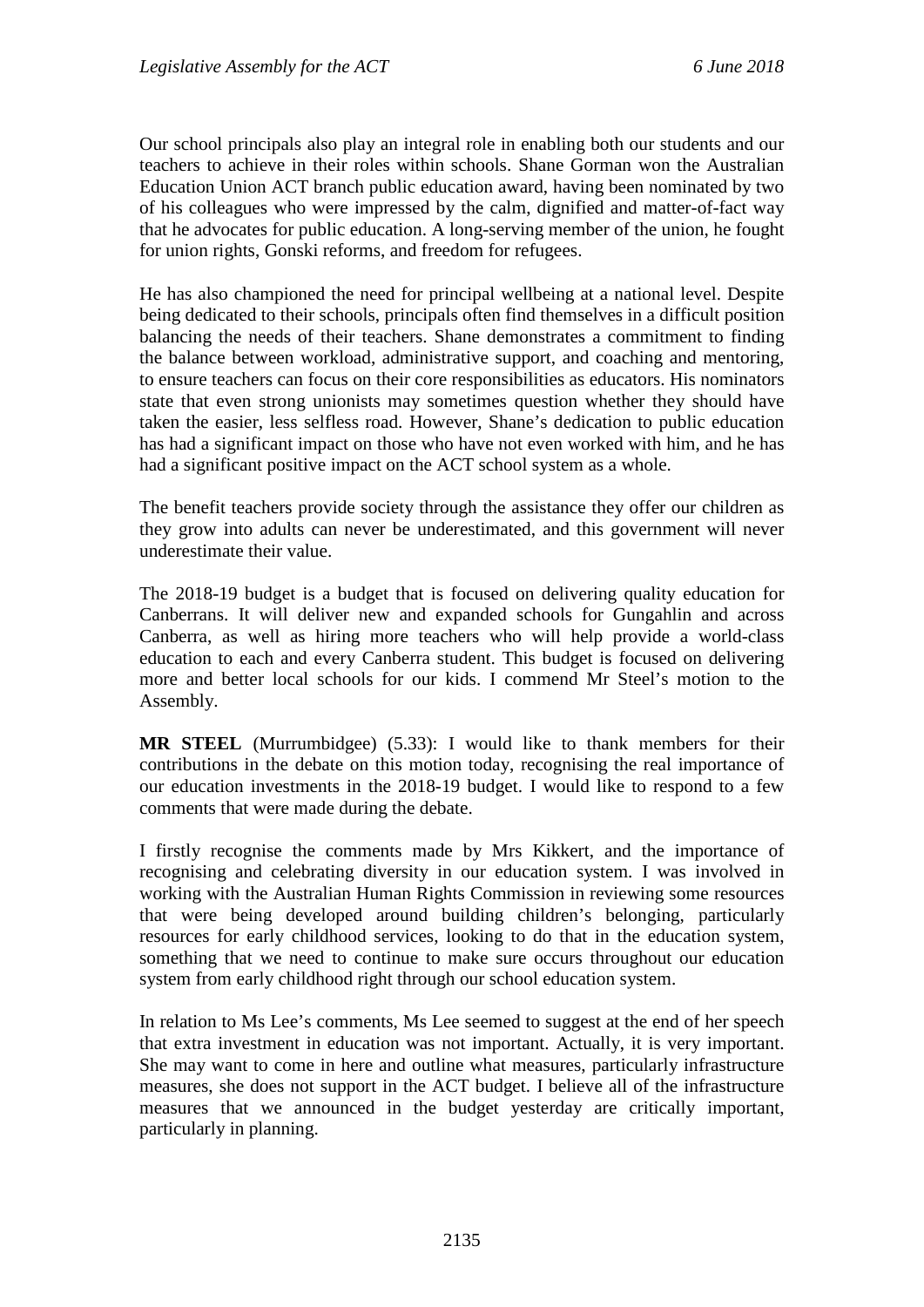She took another shot at the government for failing to plan, yet that is exactly what we are doing in the budget: investing in the school infrastructure that is needed, with new schools and more and upgraded school facilities across the ACT, particularly in the Molonglo Valley. The current school is not actually at capacity, but we are already starting to invest in new schools, particularly the new school at Denman Prospect and the new high school campus out there. We are also looking to the future with a non-government school and another school in the newly gazetted suburb of Whitlam.

This budget demonstrates that we are planning for the future, and we are making investments. It is great to see many of our schools being utilised, and we will continue to grow the infrastructure investment in that.

The continued work on an early childhood strategy is really important. While I think we all recognise, as Mrs Kikkert says, the importance of education, actions are far more important than words. What we have seen from the Liberals federally is that they are withdrawing from the quality aspects of early childhood education through the national partnership or the national quality agenda, the national quality framework, and that is really disappointing. The Liberals really need to demonstrate in actions that they actually support that national partnership continuing. We need a contribution from the commonwealth to ensure that the national quality agenda continues and every child in the ACT can get access to a quality education from the earliest years.

The future of skills is so important. We have to prepare children now with the skills they will need for the future, to be able to have greater skills in the areas of the STEM disciplines, particularly thinking not just about coding and what will be the future language in the jobs of the future, but also dealing with computational thinking and how that code can be applied for uses across a whole range of disciplines, not just in the STEM areas but in a whole range of other disciplines in the jobs of the future. The two STEM hubs will play a major role in that. The budget has demonstrated that with our investment in the future skills academy in Chisholm and our second hub on the way.

Of course, that school education strategy is continuing to be developed, and I am really looking forward to seeing the outcomes there. It has been a long process but it has been an important process to engage with local school communities. We will continue to engage with those local school communities through our investment in parental engagement in the budget and also making sure that we are supporting our most vulnerable students, those with disabilities and complex health needs, through the budget, particularly with our important investment of \$23.2 million there.

I thank members for their contributions today. I look forward to hearing the opposition leader's budget in reply tomorrow. I am sure he will be outlining the vision of the Canberra Liberals for education. I did not hear that today from Ms Lee; all I heard was criticism of the extra investment and planning that we are putting into education, without any alternative vision being presented. If Mr Coe does not think that extra education funding is important or does not support that, he should outline what he is going to cut in tomorrow's budget reply.

Original question, as amended, resolved in the affirmative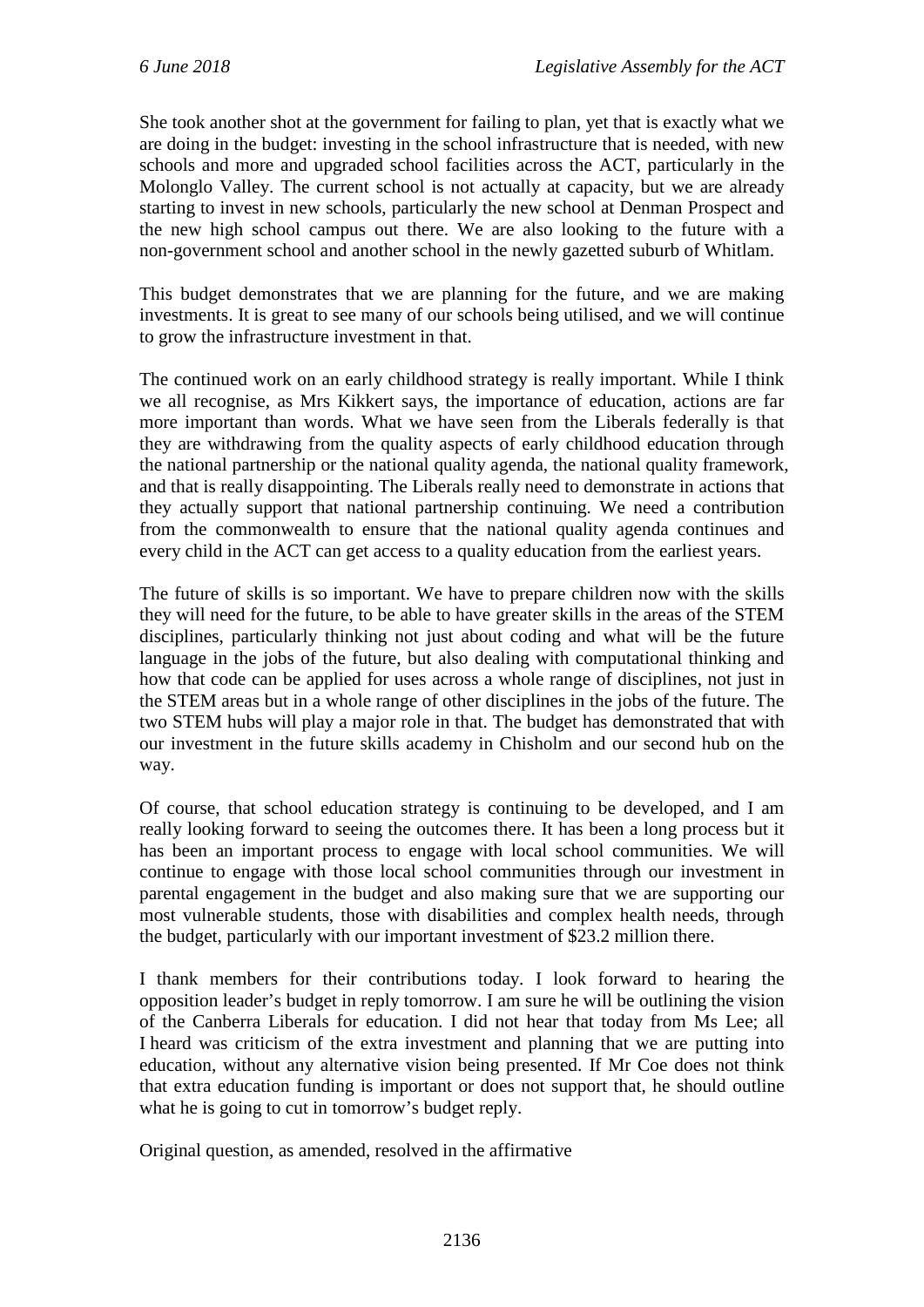# **Chief Engineer—proposed appointment**

**MS LAWDER** (Brindabella) (5.39): I move:

That this Assembly:

(1) notes:

- (a) the vital roles that engineers play at all stages of project development, including conceptualisation, planning, approval, construction, testing, acceptance and maintenance;
- (b) both the Liberal and Labor parties committed to the establishment of a Chief Engineer during the 2016 election;
- (c) despite a commitment in the 2017-18 Budget, the ACT is still without a Chief Engineer; and
- (2) calls on the Government to appoint a Chief Engineer for the ACT.

I rise to speak to this motion today and what I think is a very important matter for the ACT. It is not one of those flashy, shiny, moveable parts issues that people get all excited about; what it does is ensure integrity and scrutiny of projects in the ACT. It is not going to get anyone's face on the front cover of the *Canberra Times* tomorrow morning. Potentially, that is why nothing has been done by the government in this regard. They have not appeared to progress the matter, whereas they are happy to go to the opening of an envelope anywhere else throughout the ACT. But despite their unwillingness to progress this matter and even talk about the matter, I want to bring this forward today.

During the 2016 election the Liberals promised the implementation of a chief engineer, in fact, and an engineer's panel. The Labor Party joined the Liberals in promising that implementation. That was 18 months or so ago. Almost exactly a year ago—12 months ago—on 4 June 2017 the Chief Minister put out a press release which stated:

The ACT Government will introduce a position of Chief Engineer to lead the territory's engineering and infrastructure projects.

We had the announcement of the promise during the election. Twelve months ago we had a media release about introducing the position. Twelve months down the track, where are we? What do we have? I will tell you what we have. We have nothing, zip, nada, absolutely nothing in this space.

Let us remember, though, that this media release from the Chief Minister only came out after Engineers Australia came out saying that this was a forgotten election promise and the ACT government was not advancing the cause. We had a promise, a media release in response to someone else raising the issue, and still we have nothing. That is why I brought the motion today calling on the government to progress their promise and their announcements. For the past 12 months all they have been able to do is put out a press release on it.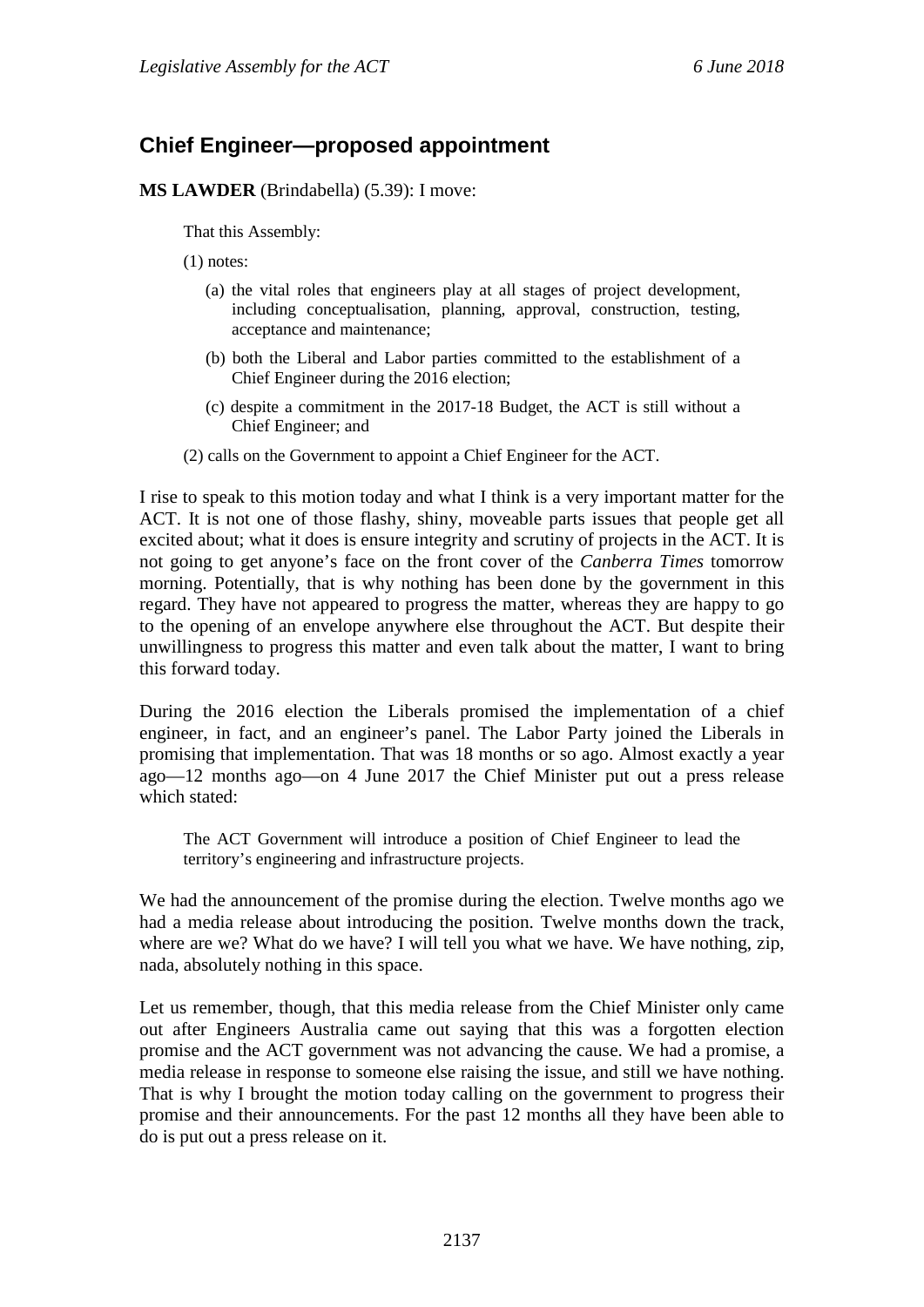I find it a bit sad that we have to remind the government and drag them kicking and screaming to try to implement their own promises, their own policies. It has similarities to some of the government's other areas where they talk the big talk but really drag their feet when it comes to the implementation of ICAC or ACIC, as one example.

This is an important motion because a chief engineer would play a vital role in ensuring that infrastructure in the ACT is world class and of sound quality. By having a chief engineer the government is ensuring that value is achieved in infrastructure projects. It ensures we have expert advice to the government on engineering, science, planning and safety. The outcomes for the community will be best served by having a chief engineer. It is a long-overdue appointment. And the chief engineer can play a role in ensuring that projects are delivered on time, on budget and to the highest standard possible, which is in direct contrast to the appointment of the engineer itself, which has not been on time or of the highest standard and has no funding allocated to it.

The role of a chief engineer is so vital in ensuring the safety of our infrastructure builds. This city has seen what poor engineering expertise on major projects can lead to. For example, in August 2010 the city came to a standstill after the GDE that was in the process of being built collapsed onto the Barton Highway. Ten people were taken to hospital. We were so very lucky that no-one was killed in that accident. As a city, we promised we would not allow this to happen again and we would learn from our experiences.

More recently we have had the issue of replacing cladding on the Centenary Hospital for Women and Children that was flammable, a cladding that was known by the industry to be flammable when it was put on the hospital. It begs the question: would a chief engineer have advised against the installation of that cladding? I guess we will never know. But we do now have the opportunity to learn from these mistakes and appoint a chief engineer.

We do have infrastructure projects being built in the ACT—buildings, roads and light rail, for example, as well as other infrastructure projects. But we have to ensure we are getting value and good quality from those projects, including light rail. That is the type of thing that a chief engineer would look at. There may have been further scrutiny about whether Mitchell would get a light rail stop if the ACT had a chief engineer.

But while the government are willing to tax us more and more, more than ever before, they are not willing to spend that money to ensure the safety and the future of Canberra through good engineering. If they are, perhaps they could hurry up and employ the chief engineer that they promised 18 months ago and again 12 months ago. If it was such a good idea in 2016 that they went to the election promising it, if it was such a good idea on 4 June 2017 that they put out a press release about it, why has it not happened?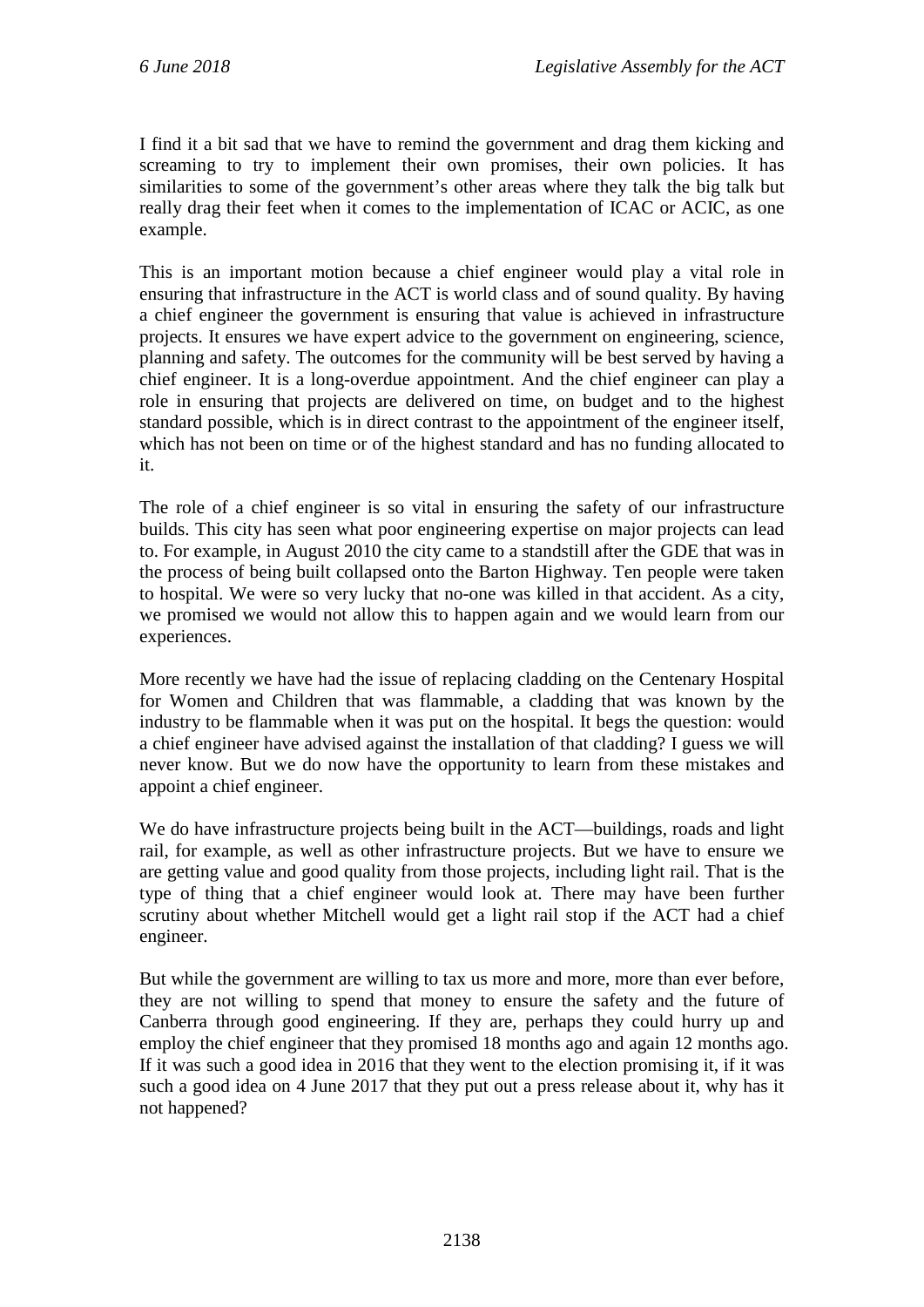This is quite a simple motion. It does not need to be amended. Mr Gentleman has, I think, had something distributed while I am speaking. I have not had the opportunity to look at it. Whilst I can do many things at the same time, Madam Speaker, I am not really capable of standing up and addressing you and reading Mr Gentleman's amendment at precisely the same time.

**Mr Rattenbury**: There is something to work on.

**MS LAWDER**: And I am also capable of ignoring interjections from Mr Rattenbury—unlike some people, including Mr Rattenbury, who does not like interjections.

Yesterday we had the budget handed down by the Chief Minister and Treasurer, and it included, towards a position of a chief engineer this year and in the forward estimates, a doughnut—nothing, zero, zero, zero, zero. That is how much the government are willing to put forward for a chief engineer position that they promised in the election and that they put out a press release about exactly a year ago. I ask this government to put their money where their mouth is and appoint a chief engineer.

I have my doubts that this will happen, even without reading Mr Gentleman's amendment, because we have a government that is hell-bent on looking good, putting up a building here, there, a rail stop over there, but without vision and independent advice. We have a chief minister who is more interested in announcing increases in areas that have actually been cut over a period of years, of having consultative sessions when they already ignore the consultation and the input from the community that they get.

They love to announce policy but they are not good at implementing it. They love to produce glossy brochures and have lots of consultations. But where is the Australia forum? Where is the stadium in the city? Where is the city to the lake project? Where are the state-of-the-art detention facilities for youth in Bimberi up to? How is the state of our mental health facilities going, the state of affordable housing, ever-increasing stamp duty? They like to announce bright, shiny, flashy things but they are not actually addressing the issues that need addressing in our community. It is all talk and no action.

Unfortunately for the people of Canberra, the employment of a chief engineer seems to be another one of those promises that do not eventuate, another one of those things that are worthy of media when media is looking for something to fill their air time or their pages. But it is all froth and bubble. There is nothing actually underneath it.

I call upon the government to appoint the chief engineer so that there can be certainty in future developments and that the people of the ACT can be reassured that they are getting independent advice, integrity in that advice, that they are getting value for money and that things are done to the highest possible standard, including safety of the workers on those projects. I commend the motion to the Assembly.

**MR GENTLEMAN** (Brindabella—Minister for Police and Emergency Services, Minister for the Environment and Heritage, Minister for Planning and Land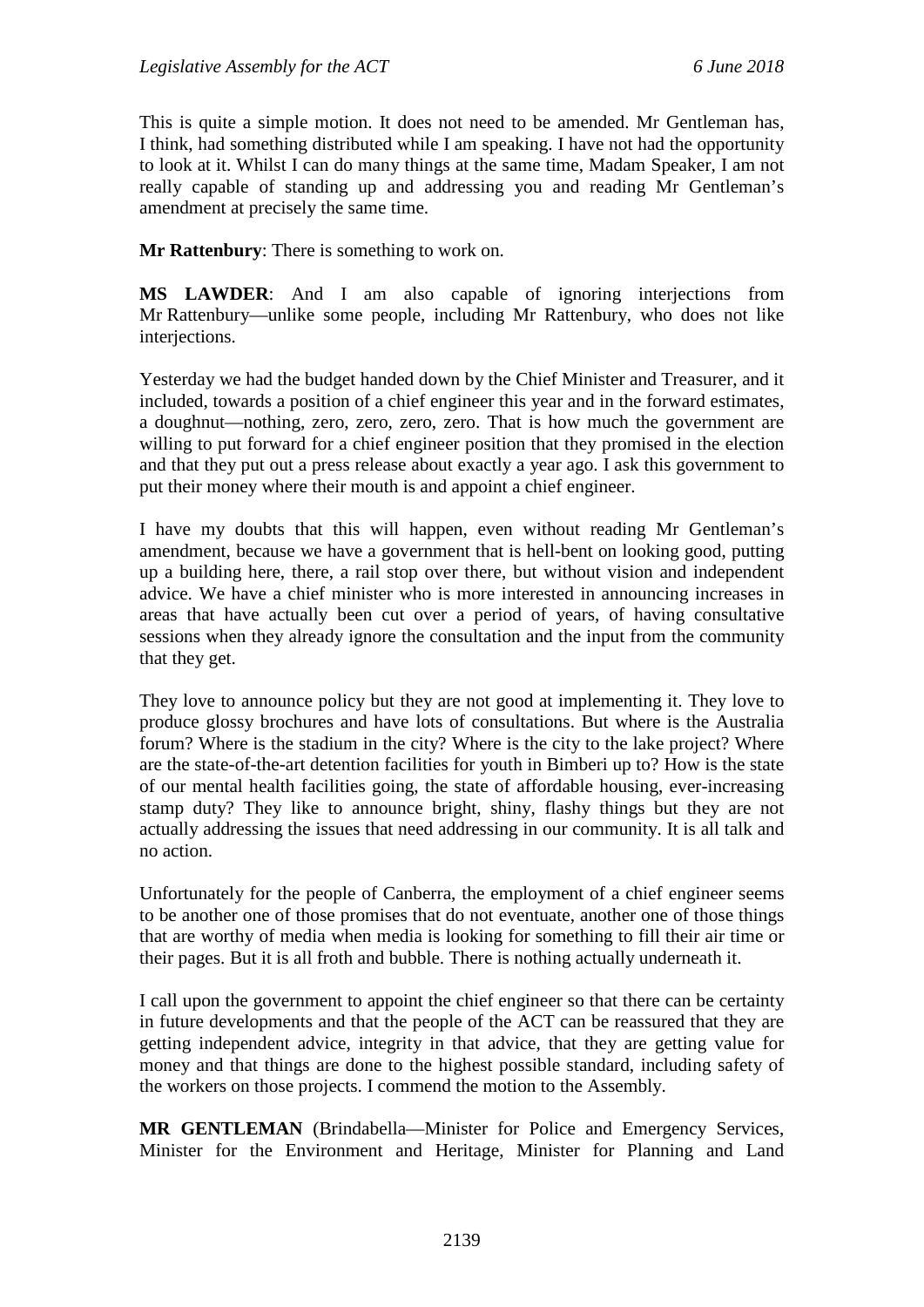Management and Minister for Urban Renewal) (5.49): I thank the member for Brindabella for the motion she has moved in the Assembly and for the opportunity to talk on this issue. I also note the mutual interest our parties have shown on the issue. I am pleased that yesterday's budget officially created the role of the chief engineer for the ACT. In noting that, I will move the amendments circulated in my name. They will bring this motion to currency after that budget announcement. I seek leave to move the amendments circulated in my name together.

Leave granted.

#### **MR GENTLEMAN**: I move:

- (1) Omit paragraph (1)(c), substitute:
	- "(c) the Government has been engaging with key stakeholders on the establishment and appointment of a Chief Engineer; and".
- (2) Omit paragraph (2), substitute:
- "(2) further notes:
	- (a) the 2018-19 Budget establishes the role of a Chief Engineer for the ACT to improve the quality and efficiency of ACT Government infrastructure delivery; and
	- (b) the Government will shortly make an announcement about the appointment of a Chief Engineer.".

This new position in the ACT public service will meet the needs of a growing and evolving city. The establishment of the position recognises the important role that engineers engage in at all stages of project development—from conceptualisation through to planning, regulation, construction, asset management and operation.

Canberra has a strong engineering heritage, with investments in significant infrastructure dating back to the foundation of the nation's capital in 1913. Early work included establishing roads, suburbs, water supplies and other key infrastructure. Significant investment in infrastructure continues, with an estimated \$2.8 billion of government investment over the next four years, including the city's largest project, the transformative Canberra light rail network. The establishment of a chief engineer is thus timely and welcome.

Engineering turns science and technology into something tangible and useful to society by taking a concept to delivery. Engineering is a key driver of innovation and prosperity. There is a role here for government and for the private sector. A clear question for any government is: how can engineering best contribute to decisions of government and community more broadly? The creation of this new role of chief engineer will go part-way to addressing these broader urban issues and support decision-making in government related to infrastructure and engineering.

As we heard during the 2016 ACT Legislative Assembly election, the Chief Minister committed to appoint a chief engineer for the ACT who would provide strategic oversight for projects and deliver an enduring workforce plan. I was subsequently asked to take responsibility for this important role.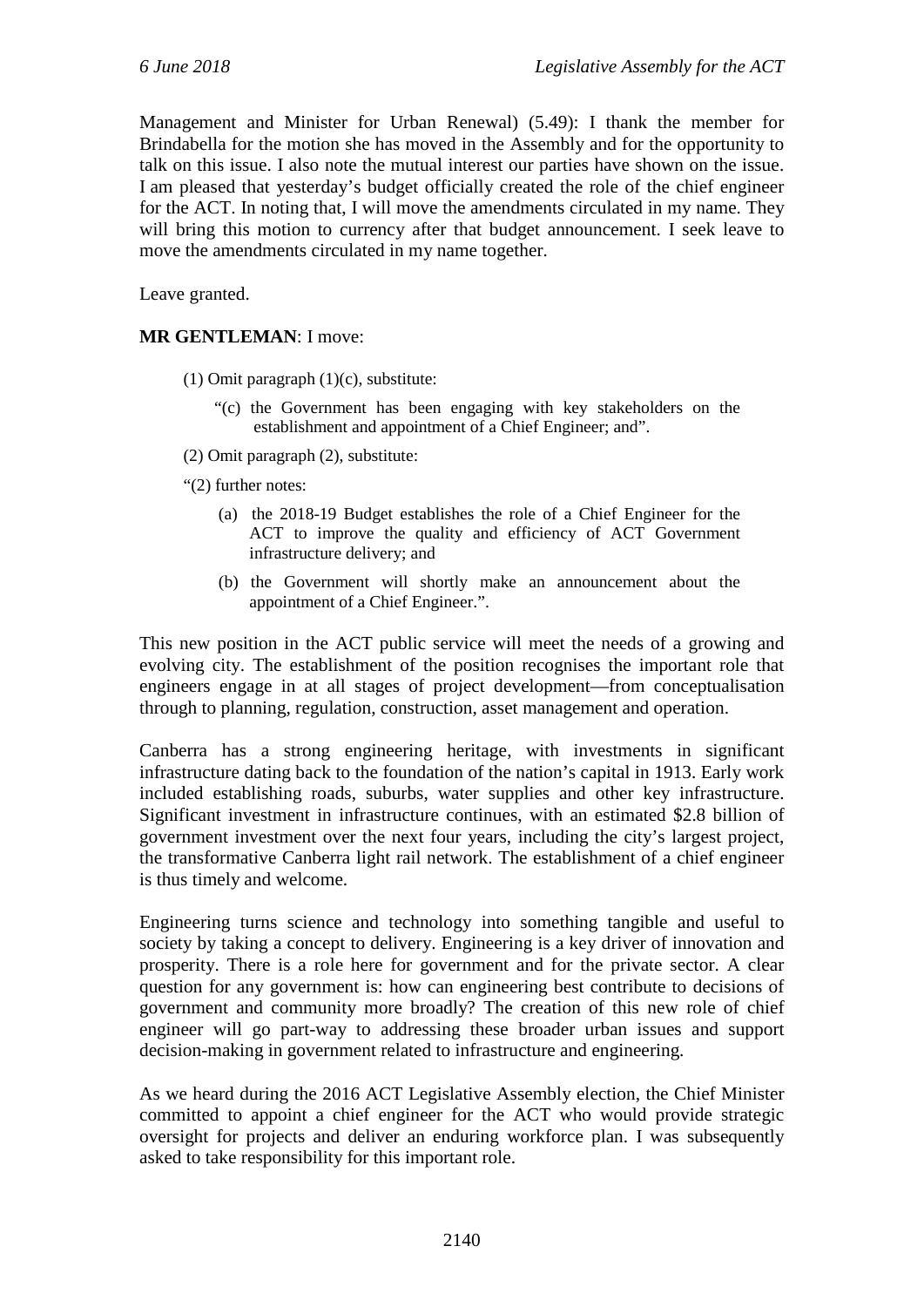Key tasks to be undertaken by the chief engineer will include providing strategic and independent advice to government on a range of capital works, infrastructure and engineering issues; advising on infrastructure policy, significant projects and procurement matters; managing the preparation of an engineering workforce plan for the ACT government; and ongoing consultation with peak engineering industry associations and the industry more broadly.

The chief engineer will provide important advice to government as Canberra continues to grow as a vibrant, modern city. The role will predominantly provide strategic overview and independent advice relating to significant public sector engineering projects and the engineering aspects of urban development proposals within Canberra. The chief engineer will be a member of the recently established infrastructure planning and advisory committee, IPAC, which enhances the cooperation and strategic approach to infrastructure planning.

The chief engineer will also liaise closely with the government architect, various industry peak bodies including Consult Australia, Engineers Australia and Professionals Australia, and engineering and construction professionals. As with any new role, it will be refined over time, but there is plenty to focus on at the outset.

The new role will be funded through existing resources. Hence it does not need to involve additional cost to the government or to the ACT community, but it will bring considerable value by overseeing the engineering realm across Canberra. We have consulted and met with engineering industry groups on the creation of the position. These meetings have been encouraging and they have provided positive suggestions on how the chief engineer can add value. I look forward to working with industry as the role develops over the coming year.

I want to thank Engineers Australia, Consult Australia and Professionals Australia for their interest in this new role and for their continuing contribution to the establishment of the role. In particular, I appreciate the preparation of the joint document titled "Shaping a better Canberra, the Office of the Chief Engineer", October 2017, which has provided valuable input. I will be making an announcement in the near future on the appointment of the chief engineer.

**MR RATTENBURY** (Kurrajong) (5.54): I will speak only briefly on this motion as it seems we are all in furious agreement that there should be a chief engineer. Certainly, the Greens are supportive of this approach. I will be supporting Mr Gentleman's amendments. They correct Ms Lawder's motion to note that the funding is in this year's budget. It did seem sort of amusing that we almost had a prebudget announcement coming from Ms Lawder. There she was on Monday calling for it. "Ta-da!" in Tuesday's budget, there it was. That has all worked very well.

I look forward to seeing the appointment of a chief engineer in the ACT. I think the position can provide a valuable contribution to work going on here in the territory. I certainly know it has been a significant point of contact from Engineers Australia over recent years to say they feel this can really add value to the development of capital works projects in the ACT. I hope that it will deliver what everyone believes it will.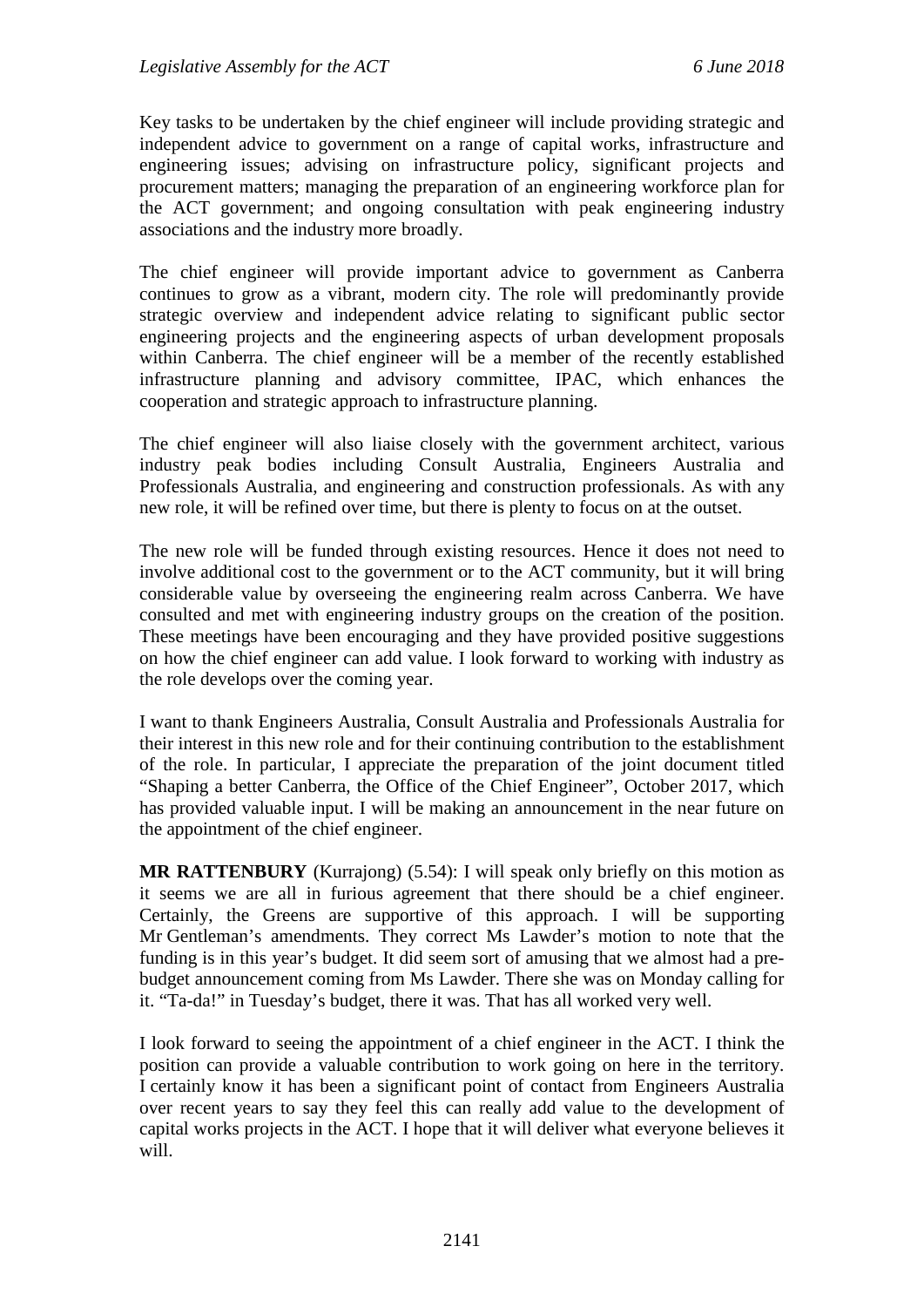**MS LAWDER** (Brindabella) (5.55): I thank all members for their contributions today. It is lovely to see that we are in furious agreement that there should be a chief engineer coming up very shortly. But, Madam Speaker, I would like to remind you of the wording of the Chief Minister's media release on 4 June, a year ago. He said:

I have asked Minister for Planning and Land Management Mick Gentleman to take responsibility for the development of the Chief Engineer position. As I committed during the election process, this position will be filled in the next financial year.

So either the Chief Minister was unduly optimistic or Mr Gentleman has been tardy, but neither of them have actually achieved what the Chief Minister outlined. It is good to know that it is going to happen shortly but unless it is going to be announced in the next couple of weeks before the end of June—

**Mr Barr**: You never know your luck in a medium-sized city, do you?

**MS LAWDER**: You never know your luck. I look forward to that because it is the end result that matters here. It is interesting that Mr Gentleman mentioned he has been engaging with key stakeholders, as have I. I have received comments from some of the stakeholders, including from the ACT manager for Consult Australia, who says:

This position is not about a ship's engine room: it is about seeing the horizon, maintaining direction amidst short-term pressures and political storms, while being able to tweak the engine room if need be. It is strategic and she or he—

that is, the chief engineer—

must do as all great cities do: think in decades and plan for the future.

And from another of the peak bodies that was in the consultation process, the quote is as follows:

Concerned that without clear additional funding the role of Chief Engineer will be unlikely to deliver the benefits that are possible if there was an appropriately funded Chief Engineer position.

I do not think everything is necessarily as well settled as it could be with the position of the chief engineer. At this point I will take in good faith Mr Gentleman's assurance that the position is going to be filled soon, despite the fact that it has been quite some time in the making—18 months or more since the election promise and 12 months since the Chief Minister made the announcement and asked Mr Gentleman to fill the position within the year.

Hopefully, that will be done in the next couple of weeks and hopefully we, as a city, will gain the benefits of that appointment of the chief engineer. It is something that we all agree is important. It is something that will bring benefits to the ACT community. It is a pity that it has taken this long for the relevant minister to put the rubber on the road and actually get on with the appointment.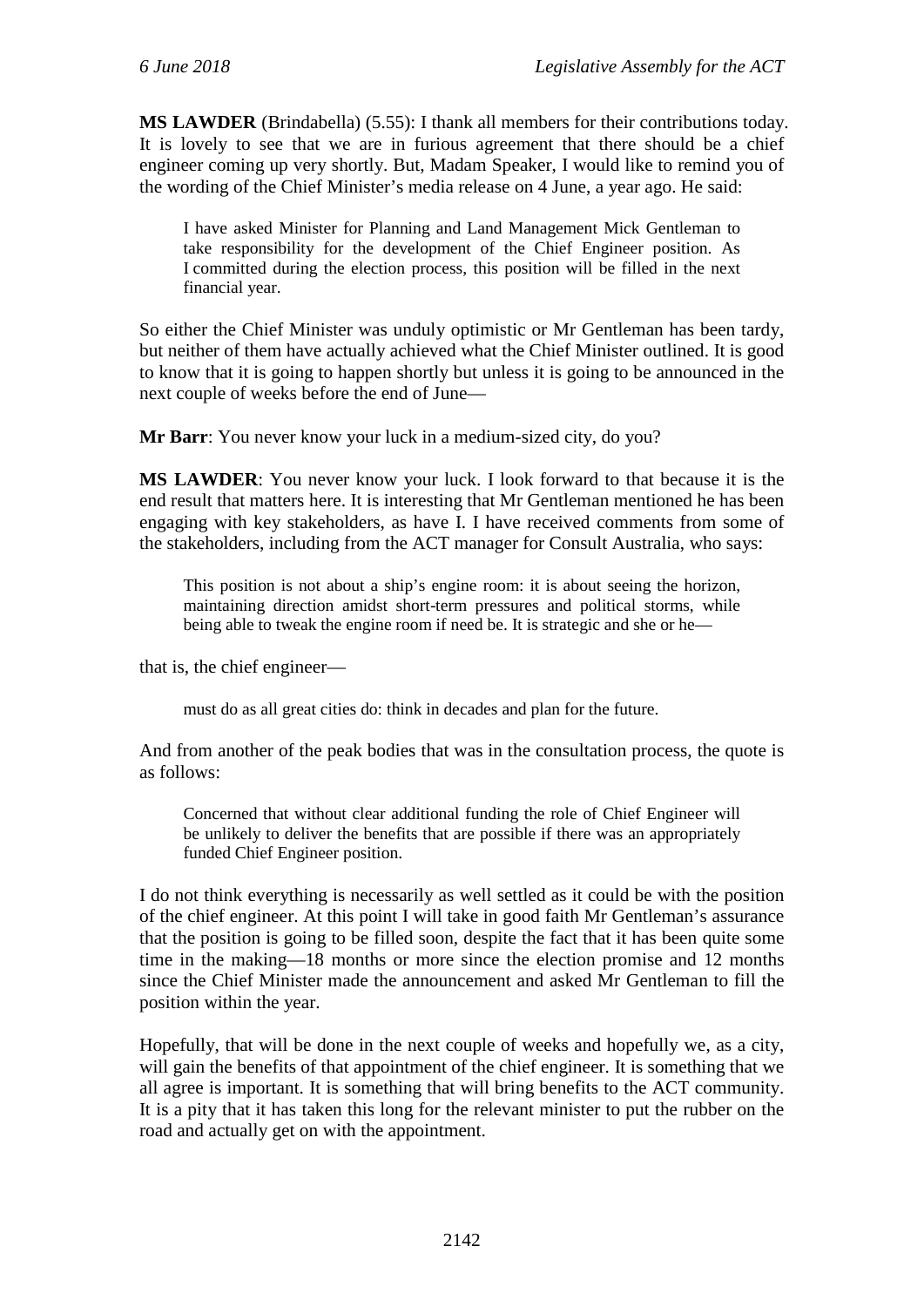It is something that has been a long time in the making. Apparently, according to the minister's points today, he has had a number of meetings with stakeholders over that time. I look forward to learning more about that process, how many meetings there have been and how long they have taken. I will leave it there. I thank all members for their commitment. I look forward to the appointment of the chief engineer.

Amendments agreed to.

Original question, as amended, resolved in the affirmative.

*At 6 pm, in accordance with standing order 34, the motion for the adjournment of the Assembly was put and negatived.*

# **Senator for the Australian Capital Territory—casual vacancy**

**MRS DUNNE** (Ginninderra) (6.00): I move:

That this Assembly:

(1) notes:

- (a) the ruling of the High Court of Australia that Ms Katy Gallagher was ineligible under the Australian Constitution to stand as a candidate for election to the Australian Senate at the 2016 Federal election;
- (b) the Chief Minister's motion presented to and passed by the Assembly on 25 March 2015, calling on the Assembly to choose Ms Gallagher to fill a casual vacancy in the Australian Senate;
- (c) the statement made in the Chief Minister's motion that Ms Gallagher was, "a person who is eligible to be a senator";
- (d) in light of the High Court's ruling, it appears the Chief Minister inadvertently misled the Assembly; and
- (e) it follows that the Assembly, through the Chief Minister, inadvertently misled the Governor-General of the Commonwealth of Australia and, thus, the Australian Parliament as to Ms Gallagher's eligibility to fill the casual vacancy; and

(2) calls on the Chief Minister to:

- (a) correct the Assembly's record; and
- (b) write to the Governor-General, apologising for the Assembly's inadvertent mislead.

The Chief Minister may roll his eyes, but this is a very simple and straightforward motion. I know that the matter of Ms Gallagher's citizenship has been ventilated in this place on a number of occasions. I note the Chief Minister's amendment. I thank him for the courtesy of having it circulated before I got up to speak so that I had some time to consider it.

Madam Speaker, I want to put on the record something that I have raised before. This motion is brought forward because of my concern that, in March 2015, the ACT Legislative Assembly was misled by the provision of a statutory declaration that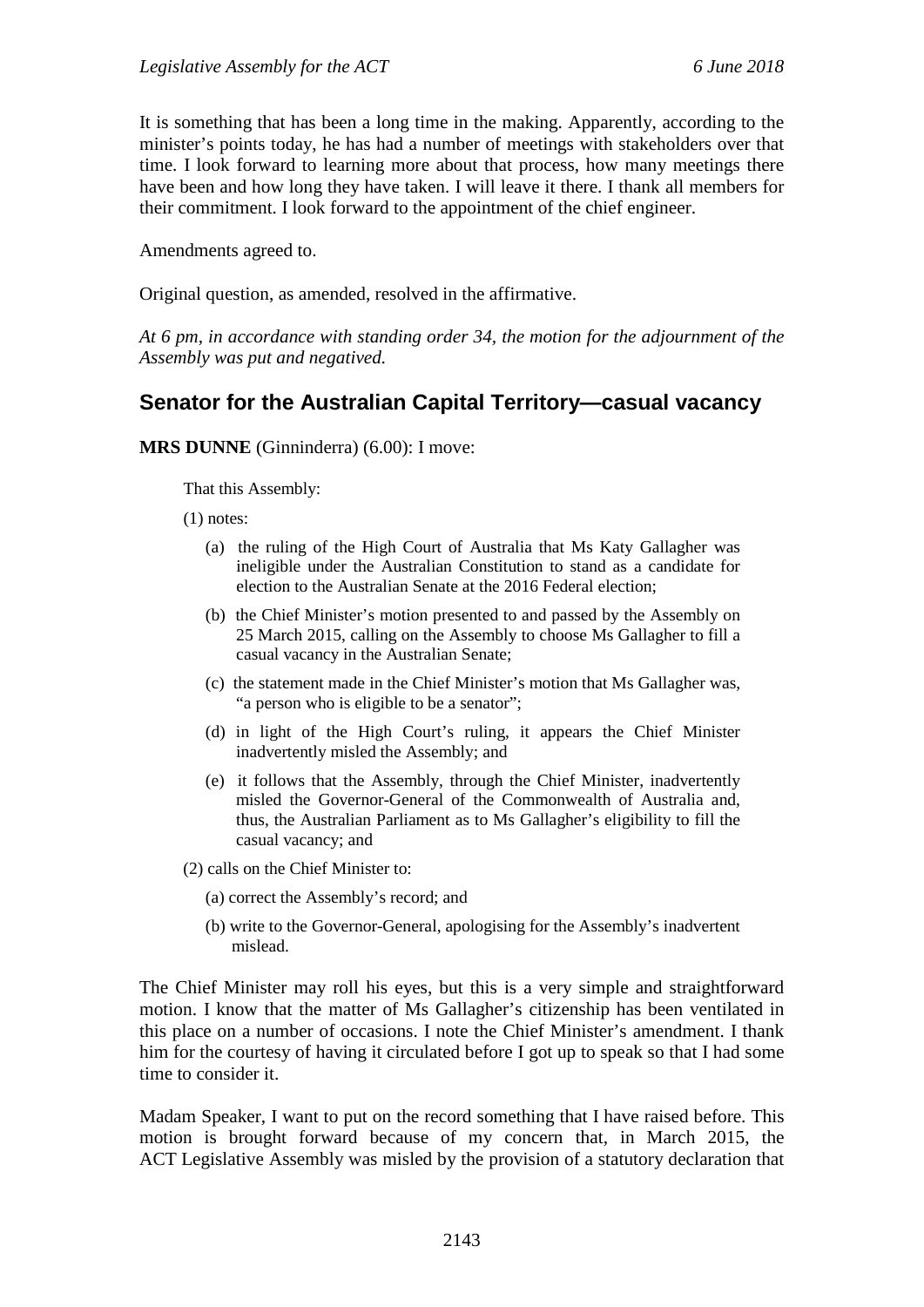has turned out to be incorrect. The Assembly was then led to make a decision based on erroneous information. In addition to that, in making that decision, the Assembly has gone on to mislead the Governor-General in his process of making an appointment to fill a casual vacancy in the Australian Senate.

On 25 March 2015 the Chief Minister, Mr Barr, advised the Assembly that there was a vacancy in the Senate caused by the retirement of Senator Kate Lundy. In accordance with continuing resolution 9, the Chief Minister, Mr Barr, presented a statutory declaration made by Ms Gallagher, the former Chief Minister, and the former senator, stating that she was eligible to be chosen as a senator.

The Chief Minister then moved this motion:

That Katy Gallagher, a person who is eligible to be a senator and is of the same party of the Hon Kate Lundy whose place has become vacant, be chosen to fill the casual vacancy for senator for the Australian Capital Territory until the expiration of the term of the outgoing senator.

That question was put and passed. I had to seek advice from the Clerk about what happened next because to this day I do not have a clear view. The Clerk advised me that on the same day I wrote to the Chief Minister—I was the Speaker at the time confirming the resolution, which I have just read out, and asking the Chief Minister to convey the determination of the Assembly to the Governor-General. Ms Gallagher was sworn in to the Senate the following day, on 26 March.

We have all become wise with hindsight, Madam Speaker. I do not want this to escalate into some partisan thing. This is not about the citizenship issue. It is not about former Senator Gallagher. It is about the processes in this place.

I do note that we have continuing resolution No 9. And I note that there has been some inquiry into this by the administration and procedure committee. I acknowledge that the administration and procedure committee in its report came to the conclusion that continuing resolution No 9 was more robust than any other system that exists in any other parliament filling a casual vacancy, because in many cases they have no system.

It is a credit to this Assembly and to the Clerk of the Assembly that, when the issue of a casual vacancy first arose in 2002 or early 2003, when Senator Reid vacated the Senate, the clerks and the Speaker at the time went about creating a process which has been pretty robust. The trouble is that it is not robust enough.

We made an appointment which the High Court has found was erroneous. This is not the place for putting forward recommendations for fixing that. I do acknowledge that. The Assembly has agreed to the fact that this matter would be looked at in the context of reviewing the standing orders. I think that some things can be done to make that process even more robust than it currently is.

My concerns here today are—and my concerns from the outset have been—that through inadvertence this Assembly and the Governor-General were misled. I repeat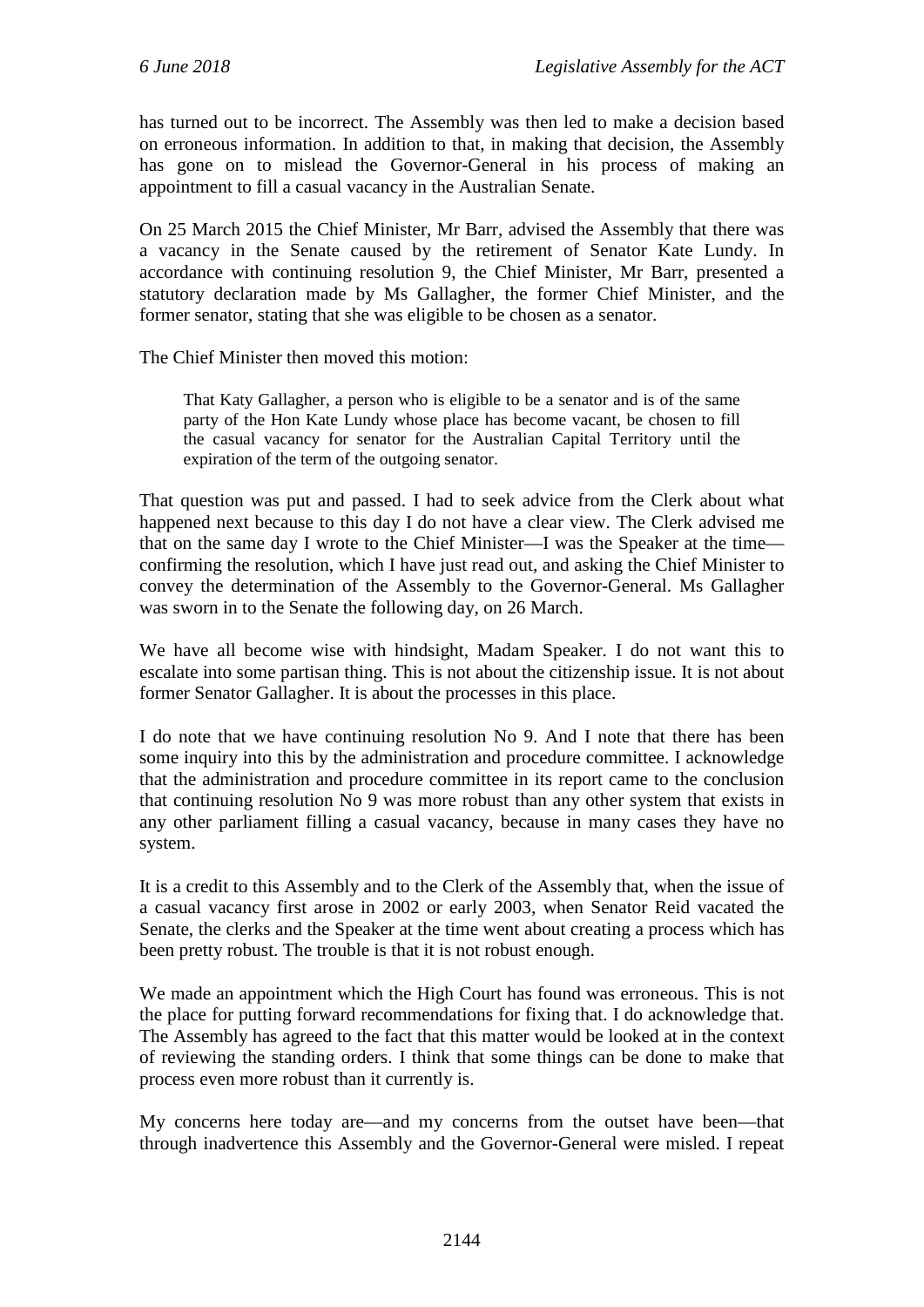again—no, that is tautology. I repeat: through inadvertence—I do not believe that anyone set out to mislead the Assembly; I do not believe that anyone set out to mislead the Governor-General—both this Assembly and the Governor-General were misled. It is incumbent upon us as legislators that, when we become aware that the Assembly has been misled, we come in and correct the record.

It should be incumbent upon us, when we realise that we have misled the Governor-General, that we correct the record. We cannot take anything back. We cannot undo any of this. I am not making any proposition in that regard. I am simply calling for us to do what is required under the standing orders, what is required by form and practice. We all know that the Assembly was misled, and the record should be corrected.

However, if the record is not corrected by the person who misled the Assembly, we have a problem. It is possibly just stubbornness. There are some people who do not like to admit that they have made mistakes. We all make mistakes. That is why we have the form that we do that allows us to come in and correct the record if we have made a mistake, if we have misled the Assembly.

There have been plenty of opportunities for the Chief Minister to come in and correct the record. But he has not done so. That is why we need to have this motion today.

Madam Speaker, this motion is simple, uncomplicated and straightforward. It calls for a formal recognition that the Assembly was misled. We all understand that it was inadvertent. There is no sanction against anyone who has misled. There certainly is no criticism of the Chief Minister. He was working on the information that he had at the time. But it is incumbent upon us, when we realise that the information we were working on at the time was wrong, to correct the record.

The thing that really occupies my mind about this is that we have also misled the Governor-General. It is incumbent upon the Chief Minister, on behalf of the Assembly, to apologise to the Governor-General for that inadvertent mislead. Put it to bed, once and for all. We were all acting on information that was imprecise and incomplete. We need to face up to the fact that we were doing this and correct the record. I commend the motion, as simple as it is, calling on the Chief Minister to correct the record and to apologise to the Governor-General.

**MR BARR** (Kurrajong—Chief Minister, Treasurer, Minister for Economic Development and Minister for Tourism and Major Events) (6.08): The government will not be supporting Mrs Dunne's motion today. I move the following amendment:

Omit all words after (1), substitute:

"(1) notes:

- (a) the High Court of Australia, acting as the Court of Disputed Returns, ruled on 8 May 2018 that Ms Katy Gallagher was ineligible to stand as a Senate candidate for the 2016 Federal election, after Ms Gallagher referred herself to the Court for consideration of her eligibility; and
- (b) following a resolution of the Legislative Assembly of 30 November 2017, the Administration and Procedure Committee report tabled on 15 February 2018 found that the ACT Legislative Assembly has one of the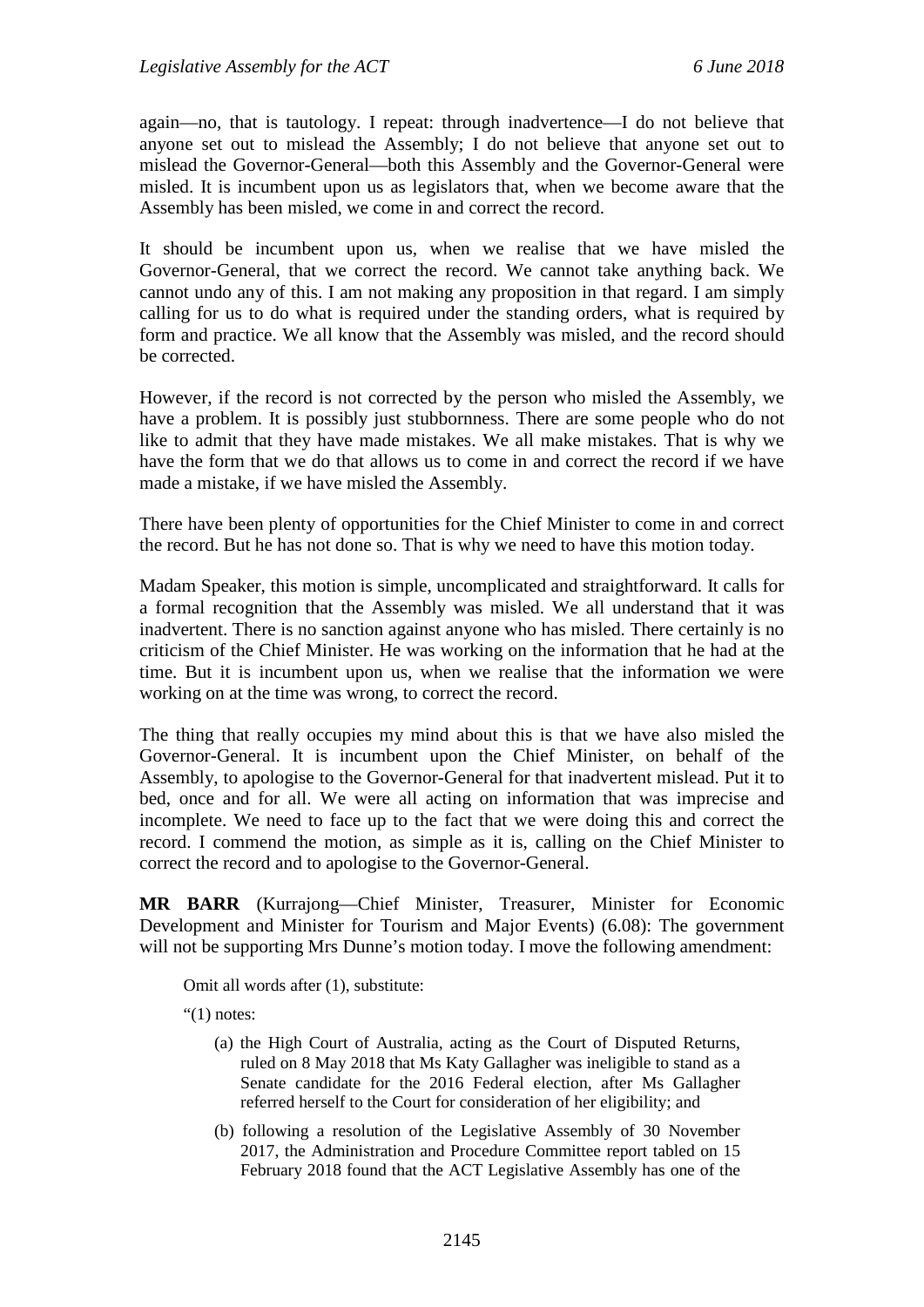more robust procedures to select a Senator when compared to practices in other State and Territory legislatures; and

- (2) recognises that:
	- (a) the High Court of Australia, in its decision of 8 May 2018, has now provided further guidance on eligibility that will assist potential candidates and political parties for their candidate selection in the future; and
	- (b) the High Court decision will be considered in the context of the current review of standing orders.".

This is the third time that former Senator Gallagher's eligibility for nomination has been raised via a motion in this place. There is no doubt that each of these motions has led to debate on the subject despite what would appear to be fairly clear findings by our own administration and procedure committee in February on the relative strength of the ACT's nomination process. To be frank, it does feel like groundhog day all over again, and that—

**Mrs Dunne**: That is a tautology as well.

**MR BARR**: I am allowed one if you are. If we are revisiting this issue, let me reiterate what I have previously said on the matter. In November 2017 the Assembly determined to refer the matter to the administration and procedure committee, which found, as Mrs Dunne has indicated, that the Assembly has one of the more robust procedures to select a senator when compared to other practices across the states and territories.

It is a fact that the High Court of Australia has ruled that former Senator Katy Gallagher was ineligible to stand as a candidate in the 2016 federal election. In that decision the High Court has provided some guidance on eligibility requirements that will, I am sure, be taken into account by all political parties when selecting future candidates.

As Mrs Dunne has indicated, the decision will also be considered in the context of the current review of standing orders, which is the appropriate process. I am pleased that we have that acknowledgement today to consider any amendments to our own standing orders.

As I have said previously, it is not the role of the Assembly or, indeed, of any parliament to usurp the role of the High Court in determining an individual's eligibility to sit either as a commonwealth senator or indeed as a member of the House of Representatives.

The amendment that I have moved recognises, acknowledges and puts formally on the record in this place that the High Court of Australia, in its decision of 8 May 2018, has provided further guidance on eligibility that will assist potential candidates and political parties with candidate selection in the future; and that the High Court, acting in its role as the Court of Disputed Returns, ruled on 8 May that Ms Katy Gallagher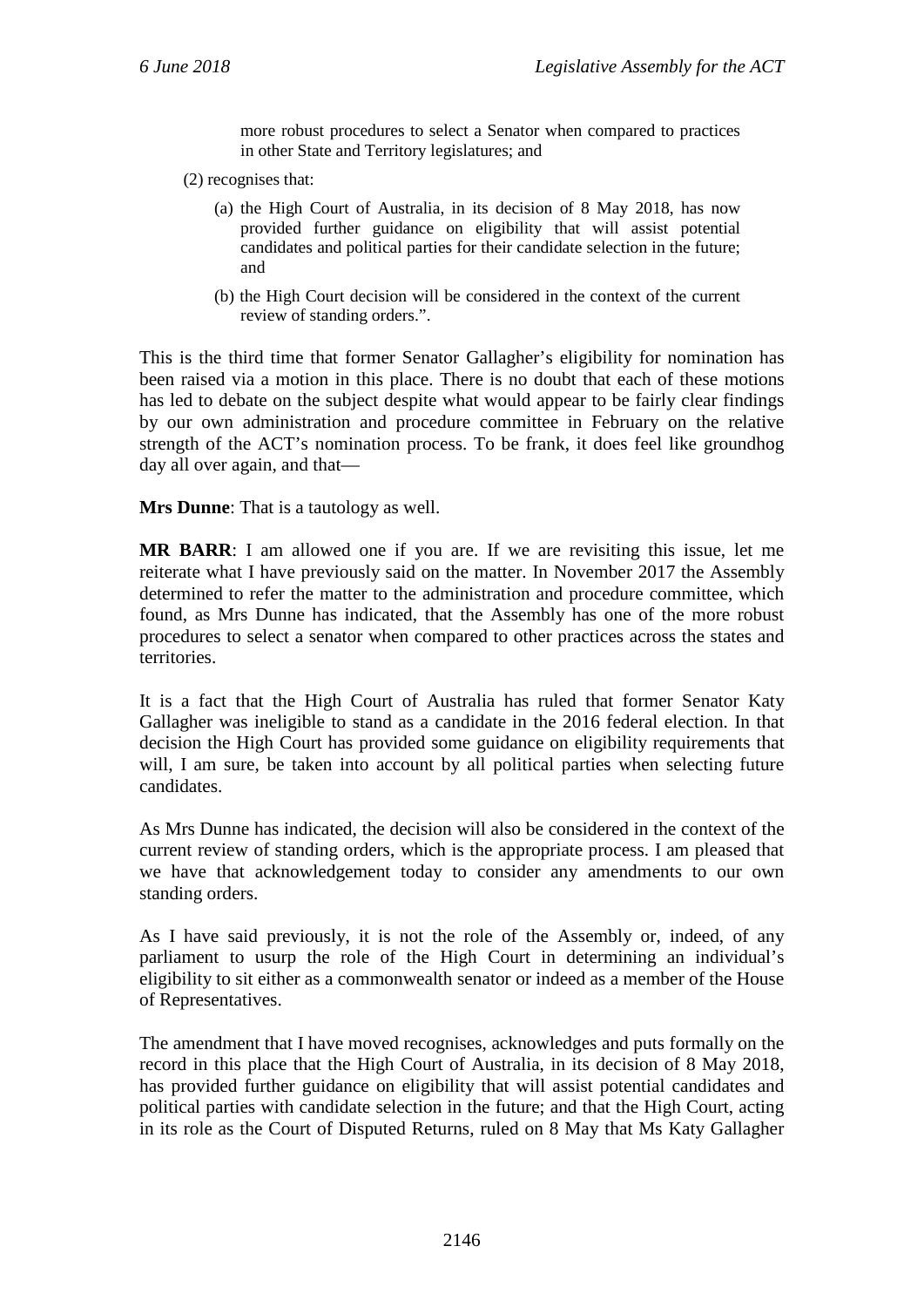was ineligible to stand as a Senate candidate for the 2016 federal election after Ms Gallagher referred herself to the court for consideration of her eligibility.

The record is corrected. The High Court of Australia, acting as the Court of Disputed Returns, has ruled on this matter. I acknowledge the High Court's ruling and place that formally on the record today as a substantive motion in this place. That ought to address Mrs Dunne's concern in relation to the official record of this place with this amendment. It acknowledges the High Court's ruling.

In relation to the question of the Governor-General, if it assists that we no longer have to debate this matter anymore, I apologise to the Governor-General formally this evening. This motion and the record of this will be forwarded to the Governor-General.

We acknowledge in this place in the Assembly this evening that the High Court of Australia, acting as the Court of Disputed Returns, ruled on 8 May 2018 that Ms Katy Gallagher was ineligible to stand as a Senate candidate for the 2016 federal election. This Assembly, through its review of standing orders, will be considering its procedures in relation to the process of filling any casual vacancies. That is recognised in paragraph (2)(b) of my amendment. I hope, Madam Speaker, that this will finally put an end to the matter.

**MR RATTENBURY** (Kurrajong) (6.13): Given the Chief Minister's remarks, I do not believe there is a whole lot I need to add to the debate. The Greens will be supporting the Chief Minister's amendment. I think it is a fair and accurate account of what has taken place. I certainly invite those members who remain affected by this to reflect, as we go through the review of standing orders, what different process we might put in place that does not interfere with the relative positions of the two parliaments and the role of the High Court.

Having been on the previous committee that reflected on this, I am not sure what this Assembly would do differently. I think we all now have the benefit of hindsight. I know people are thinking about their own citizenship status very carefully at the moment as they contemplate coming elections.

Everybody will be a lot wiser after this process. Whether that means the Assembly should change its processes is a different question and one that I would welcome members contributing their thoughts to as the administration and procedure committee reviews the standing orders.

**MRS DUNNE** (Ginninderra) (6.14): I thank the Chief Minister for his statement this evening and his undertaking to ensure that the acknowledgement is transmitted to the Governor-General. These issues in relation to standing orders should exercise our minds. The Chief Minister began his comments in a way that indicated that this is in some way about Ms Gallagher. It is not about Ms Gallagher; it is about the mistakes that we all made in relation to her appointment. I do not want in any way to reflect upon Ms Gallagher.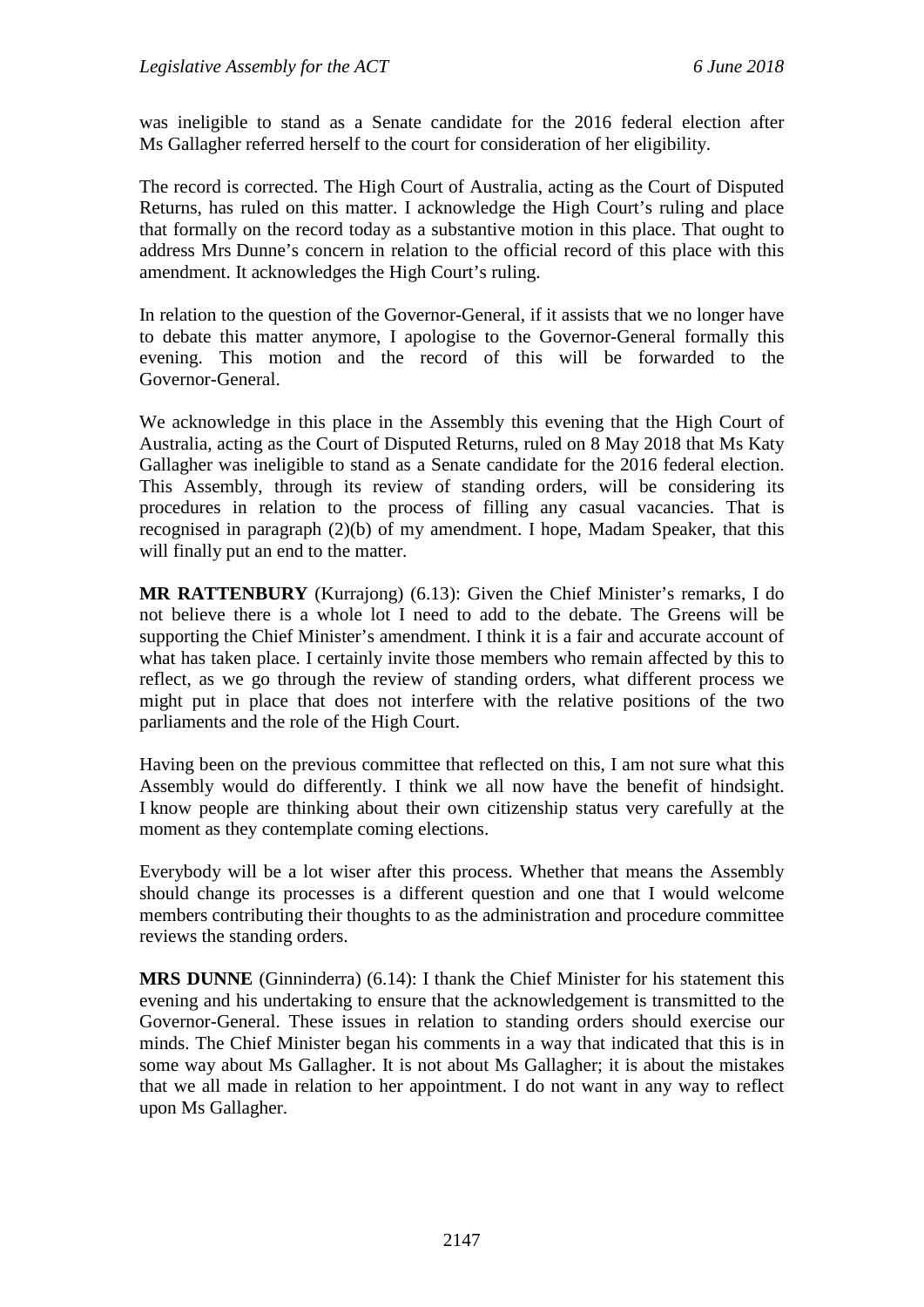I thank the Chief Minister for the comments that he has made. From the opposition's point of view, it resolves the issue in relation to setting the record straight and conveying that to the Governor-General. I do take the points raised by Mr Rattenbury. I thank the administration and procedures committee for the work that they have already done on this matter. But I do think that it will exercise our thoughts a bit more in the coming days. I think that this matter has been satisfactorily resolved for the benefit of everyone. I thank members for their participation.

Amendment agreed to.

Original question, as amended, resolved in the affirmative.

# **Adjournment**

Motion (by **Mr Gentleman**) proposed:

That the Assembly do now adjourn.

### **Samoan Independence Day**

**MRS KIKKERT** (Ginninderra) (6.16): Earlier this week I had the honour of joining the Samoan community in the ACT in celebrating Samoan Independence Day. This year marks the 56th anniversary since Samoa achieved independence from New Zealand. I would like to express my sincere thanks to the community for their invitation to attend the lotu, a devotional service recognising this meaningful occasion. On 1 January 1962 Samoa became the first small island country in the Pacific region to achieve its independence. Samoan Independence Day, however, is observed on 1 June each year, with a Sunday devotional service near that day forming an essential part of the celebrations.

The Samoan community in the ACT is very active and works hard to forge community connections as well as to preserve and share their unique culture. They sponsor events throughout the year, both big and small, and always play a visible role in the National Multicultural Festival.

History plays a big part in making up who we are. Our traditions, our languages and our identities are all shaped significantly by our histories. At the event last Sunday I was humbled to see that the local Samoan community chose a place of worship to gather together in honour of celebrating their independence day. At this event people of different faiths came together to acknowledge the special day and sing praises to God and everyone was welcomed with hospitality and graciousness. Following the worship, attendees were invited into the hall to continue the celebration through a feast of delicious Pacific Islander food.

There was a lot of happy discussion in the Samoan language, and I was grateful to be able to engage in these conversations with the help of a translator by my side. I wish the Samoan community in the ACT and worldwide a happy independence day.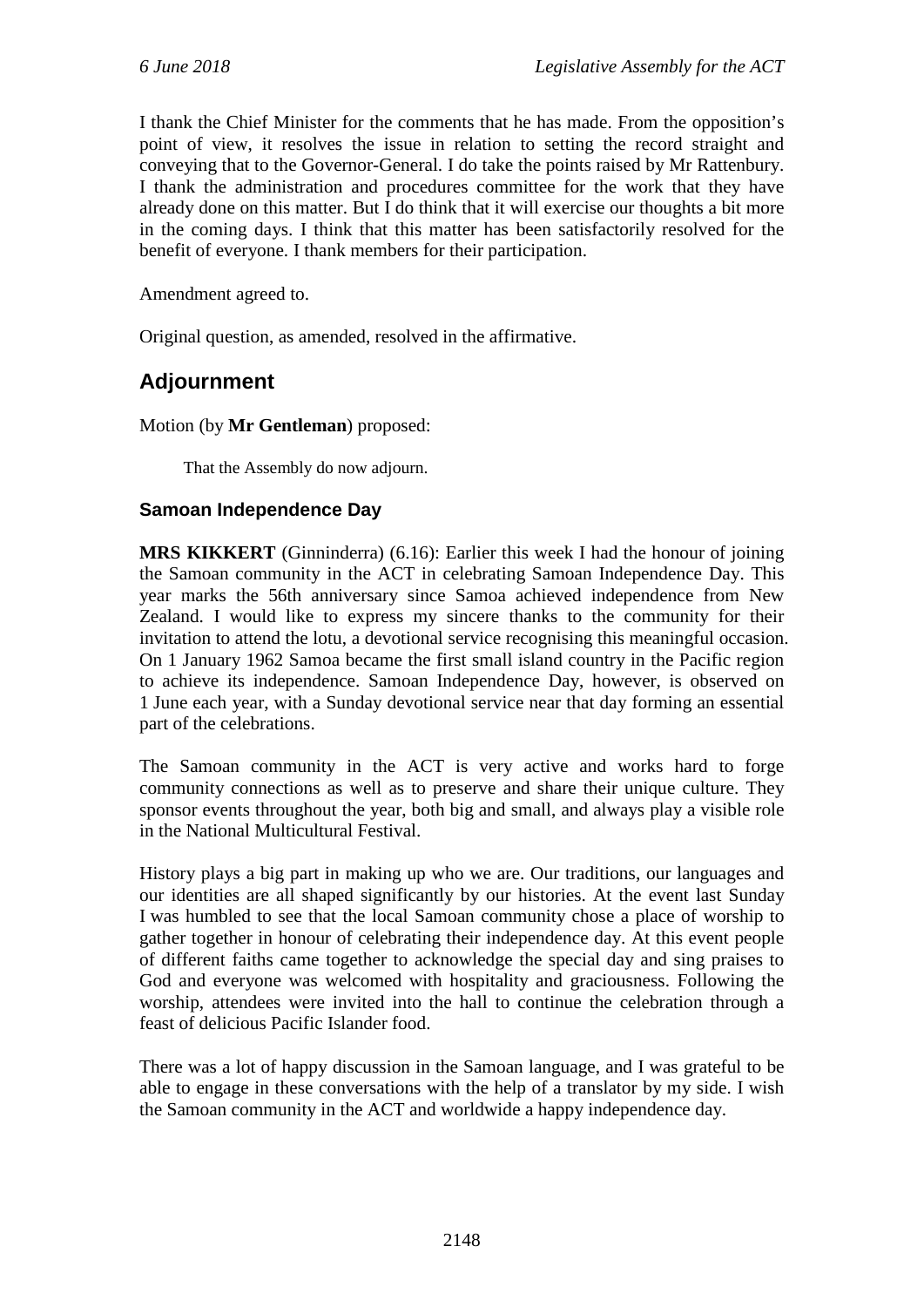I would also like to take this opportunity to again urge all the members of this Assembly to personally engage with our multicultural communities. I encourage each of us to increase our curiosity and compassion so that they can get to know and understand our migrant and refugee communities better than ever before. There is much to learn from those who have roots in cultures that are different to our own and who have a desire to share the best of these as they continue to make significant contributions to our city and this nation.

In conclusion, I once again wish to express my best wishes to the Samoan community in the ACT, including those volunteers who sacrificed many hours of their lives to plan and execute events and serve community members. I look forward to learning from their example of generosity and kindness and being included as part of their community as they grow and continue to bless and help their community members and neighbours in this territory.

### **Schools—Taylor**

**MS ORR** (Yerrabi) (6.19): I rise to speak about the new public primary school in the north Gungahlin suburb of Taylor. The school is currently under construction and residents are, as you can imagine, quite interested to hear when it will be completed and what it will be like. So I would like to take the time this evening to update the local community.

The school will be a modern school facility that will cater to 176 preschool and 600 primary school students and will open in term 1 of 2019. Planning for the school also allows for accommodation of an additional 150 primary students and the potential for a years 7 to 10 expansion if required to cater for future growth.

The new school will also include a resource centre, canteen, out of school hours care facilities and a great outdoor learning and play area. The school will be the first community facility provided in Taylor, including two playing fields, and the wider community will be able to hire the school hall, oval and meeting rooms for a range of activities and gatherings. There will even be storage facilities for community groups to store their equipment and resources.

Like all ACT public schools, the new school will deliver the Australian curriculum with specific facilities to enrich learning in the arts, music, and science and technology, engineering, and mathematics—STEM—to ensure we are equipping students for the best possible future.

The priority enrolment area for the new school includes the suburbs of Moncrieff and Taylor, with Casey included as a shared PEA zone with Gold Creek School. The construction is well underway, and the school will be opened from the start of term 1 2019, but the school needs a name, a logo and a uniform.

Consideration was given to naming the school after Florence Taylor, the person who the suburb of Taylor is named after. However, the name Florence Taylor primary school was considered to be too similar to the existing Taylor Primary School located in Kambah, as well as Florence Taylor Street in Greenway, and there was concern the